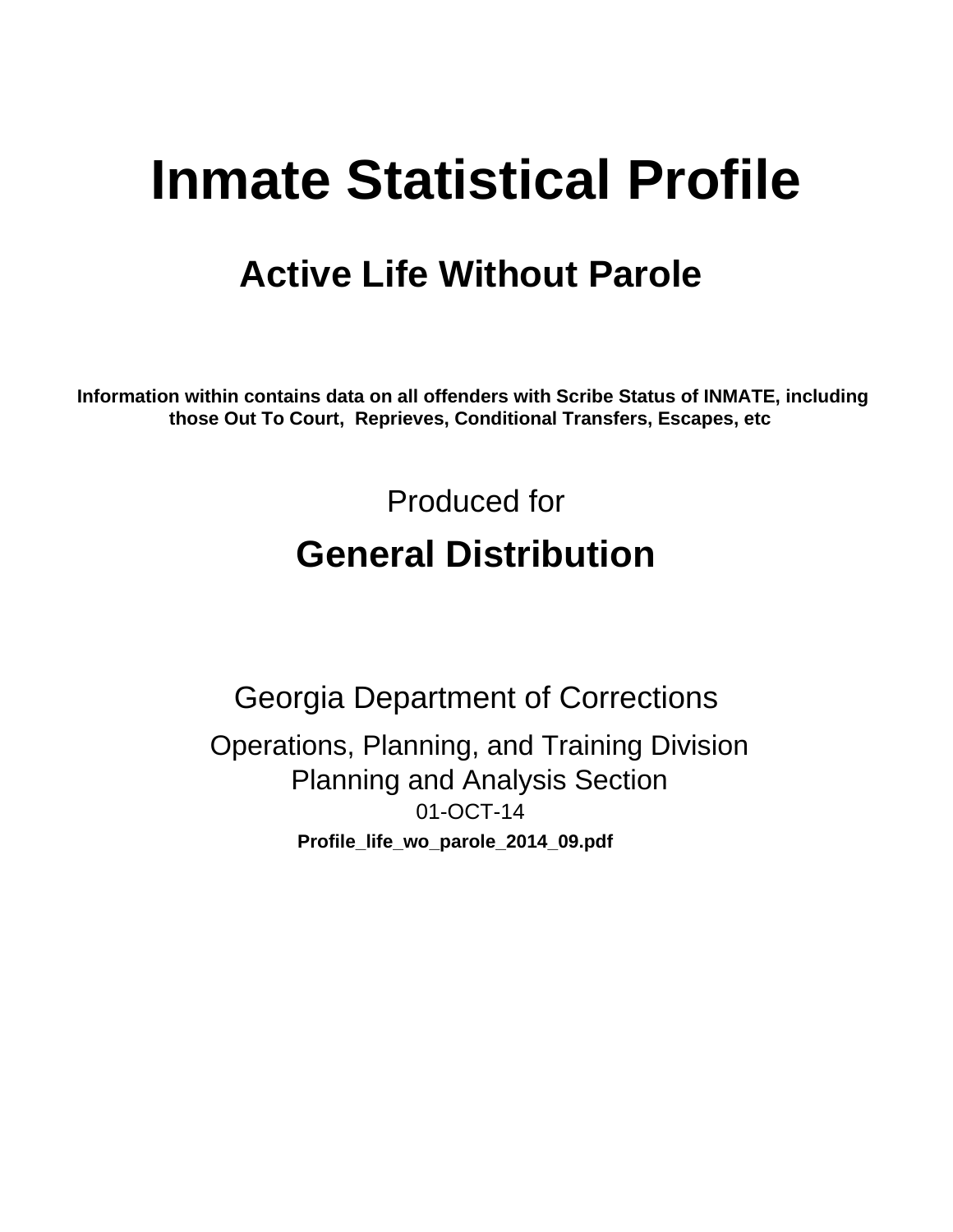#### **Inmate Statistical Profile 01-OCT-14** Contents

**Active Life Without Parole** 

Produced for General Distribution

# **Table of Contents**

| <b>Demographic information</b>                                       |
|----------------------------------------------------------------------|
| 5 Current age, broken out in ten year age groups                     |
| 6 Race group                                                         |
| 7 Marital status, self-reported at entry to prison                   |
| 8 Number of children, self-reported at entry to prison               |
| 9 Religious affiliation, self-reported at entry to prison            |
| 10 Home county - self-reported at entry to prison                    |
| 14 Socioeconomic class, self-reported at entry to prison             |
| 15 Environment to age 16, self-reported at entry to prison           |
| 16 Guardian status to age 16, self-reported at entry to prison       |
| 17 Employment status before prison, self-reported at entry to prison |
| 18 Age at admission                                                  |
| 20 Height, measured at entry to prison                               |
| 21 Weight, measured at entry to prison                               |
| 22 Military service                                                  |
| <b>Correctional information</b>                                      |
| 23 Type of admission to prison                                       |
| 24 Current / last security status                                    |
| 25 Current / last institution type                                   |
| 26 Institution type - transitional centers                           |
| 27 Institution type - county prisons                                 |
| 28 Institution type - state prisons                                  |
| 29 Institution type - private prisons                                |
| 30 Institution type - pre-release centers                            |
| 31 Institution type - inmate boot camp                               |
| 32 Number of disciplinary reports                                    |
| 33 Number of transfers                                               |
| 34 Number of escapes                                                 |
| 35 Time served in current (or last) institution                      |
| Educational, psychological and physical information                  |
| 36 Highest grade level attained                                      |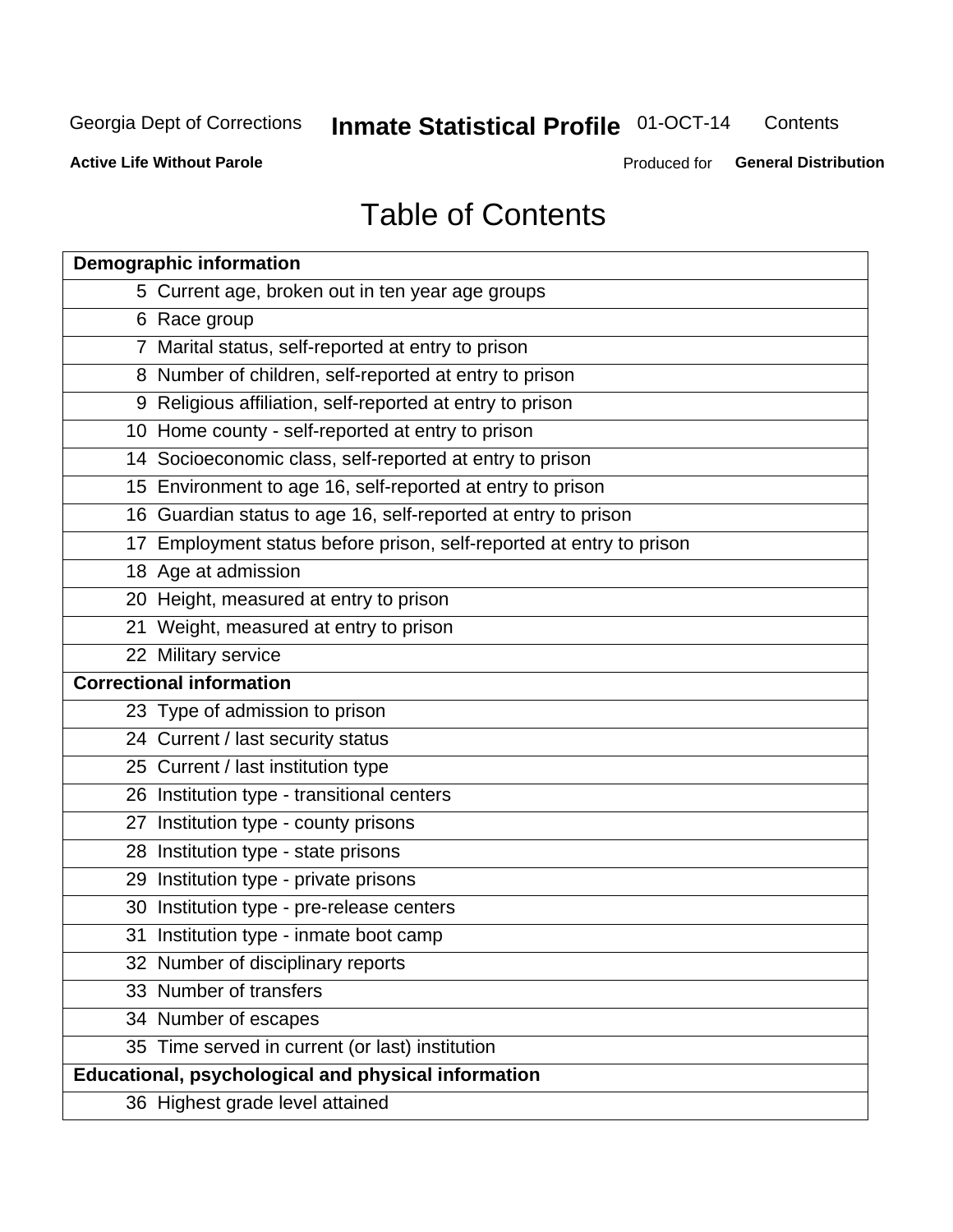# **Inmate Statistical Profile 01-OCT-14**

Contents

**Active Life Without Parole** 

Produced for General Distribution

# **Table of Contents**

| <b>Educational, psychological and physical information</b>       |
|------------------------------------------------------------------|
| 37 Culture fair IQ scores                                        |
| 38 Wide Range Achievement Test (WRAT) reading score              |
| 39 Wide Range Achievement Test (WRAT) math score                 |
| 40 Wide Range Achievement Test (WRAT) spelling score             |
| 41 Scope of substance abuse - summary                            |
| 42 Scope of substance abuse - detail                             |
| 43 Current / last mental health treatment level                  |
| 44 PULHESDWIT medical scale - 'P' overall condition ('P'hysical) |
| 45 PULHESDWIT medical scale - 'U' upper body                     |
| 46 PULHESDWIT medical scale - 'L' lower body                     |
| 47 PULHESDWIT medical scale - 'H' hearing                        |
| 48 PULHESDWIT medical scale - 'E' vision                         |
| 49 PULHESDWIT medical scale -'S' psychiatric                     |
| 50 PULHESDWIT medical scale - 'D' dental                         |
| 51 PULHESDWIT medical scale - 'W' work ability                   |
| 52 PULHESDWIT medical scale - 'I' impairment                     |
| 53 PULHESDWIT medical scale - 'T' transportability               |
| 54 Criminality in family, self-reported                          |
| 55 Alcoholism in family, self-reported                           |
| 56 Drug abuse in family, self-reported                           |
| 57 Subjected to frequent beatings, self-reported                 |
| 58 Father absent during inmate's childhood                       |
| 59 Mother absent during inmate's childhood                       |
| 60 Inmate diagnosed as manipulative                              |
| 61 Inmate diagnosed as assaultive                                |
| <b>Crimes and criminal history information</b>                   |
| 62 Number of prior Georgia incarcerations                        |
| 63 Prison sentence in years                                      |
| 64 Primary offense, broken out into felonies vs misdemeanors     |
| 65 Primary offense, broken out into six broad crime categories   |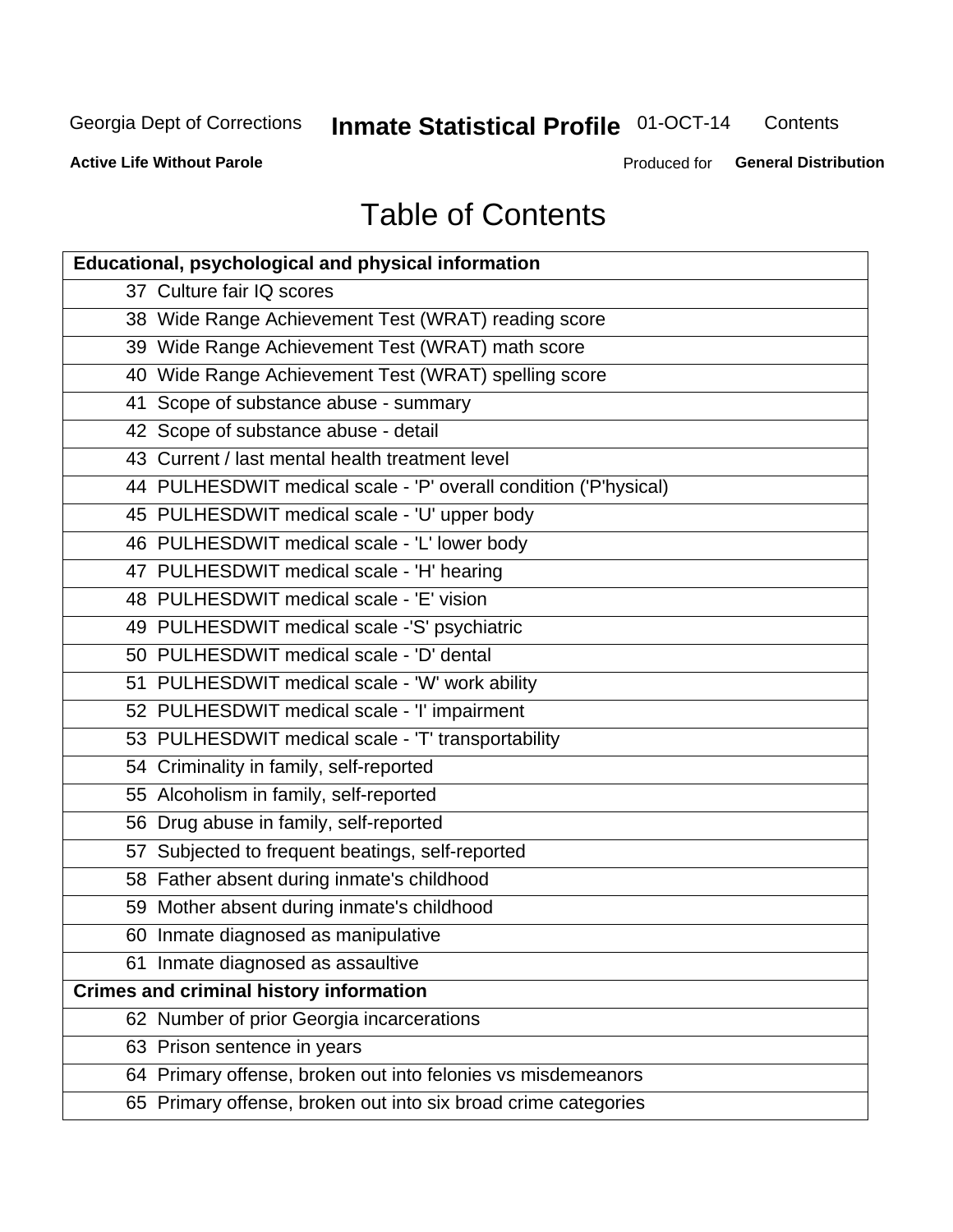#### **Inmate Statistical Profile 01-OCT-14** Contents

**Active Life Without Parole** 

Produced for General Distribution

# **Table of Contents**

| <b>Crimes and criminal history information</b>        |
|-------------------------------------------------------|
| 66 Primary offense, detailed offense code             |
| 67 County of conviction of primary offense            |
| 71 Circuit of conviction of primary offense           |
| 73 Years served (jail + prison) in this incarceration |
| <b>Medical information</b>                            |
| 74 Results of most recent HIV test                    |
| 75 Results of most recent tuberculosis test           |
| 76 Results of most recent syphilis test               |
| 77 Results of most recent Hepatitis-C test            |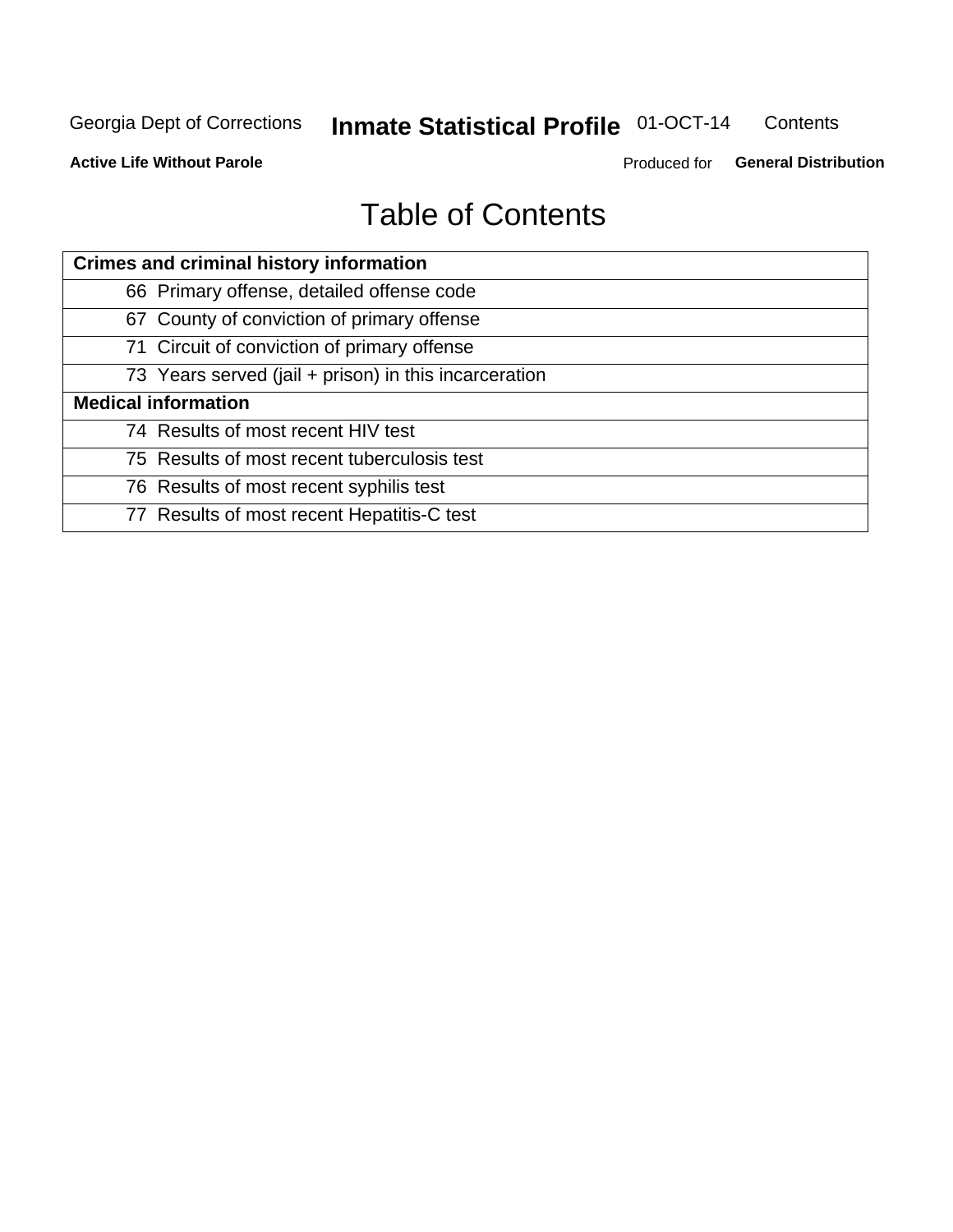# Inmate Statistical Profile 01-OCT-14 Page 5

### **Active Life Without Parole**

### Produced for General Distribution

### Current age, broken out in ten-year age groups

COL % - percent each COUNT is of its particular column

|                          |              | <b>Male</b> |         |              | <b>Female</b> |       |              | <b>Total</b> |
|--------------------------|--------------|-------------|---------|--------------|---------------|-------|--------------|--------------|
| <b>Current Age</b>       | <b>Count</b> | Col %       | Row %   | <b>Count</b> | Col %         | Row % | <b>Total</b> | Col %        |
| <b>Teens (1-19)</b>      | 3            | $0.30\%$    | 100.00% |              |               |       | 3            | 0.29%        |
| <b>Twenties (20-29)</b>  | 148          | 14.92%      | 96.73%  | 5            | 17.86%        | 3.27% | 153          | 15.00%       |
| Thirties (30-39)         | 275          | 27.72%      | 97.86%  | 6            | 21.43%        | 2.14% | 281          | 27.55%       |
| <b>Forties (40-49)</b>   | 286          | 28.83%      | 96.62%  | 10           | 35.71%        | 3.38% | 296          | 29.02%       |
| <b>Fifties (50-59)</b>   | 194          | 19.56%      | 96.52%  |              | 25.00%        | 3.48% | 201          | 19.71%       |
| <b>Sixties (60-69)</b>   | 67           | 6.75%       | 100.00% |              |               |       | 67           | 6.57%        |
| Seventy + (70 and above) | 19           | 1.92%       | 100.00% |              |               |       | 19           | 1.86%        |
| <b>Total Reported</b>    | 992          | 100%        | 97.25%  | 28           | 100%          | 2.75% | 1,020        | 100%         |

| <b><i>A. A. A.</i></b> |             |           |      |
|------------------------|-------------|-----------|------|
| _____                  | nne.<br>99£ | nc.<br>ZU | ,020 |

| Mean<br>(average)       | 42.37    | 41.54 | 42.35 |
|-------------------------|----------|-------|-------|
| Median (middle)         |          | 41.5  |       |
| Mode<br>(most frequent) | n.<br>vu | 29    | 33    |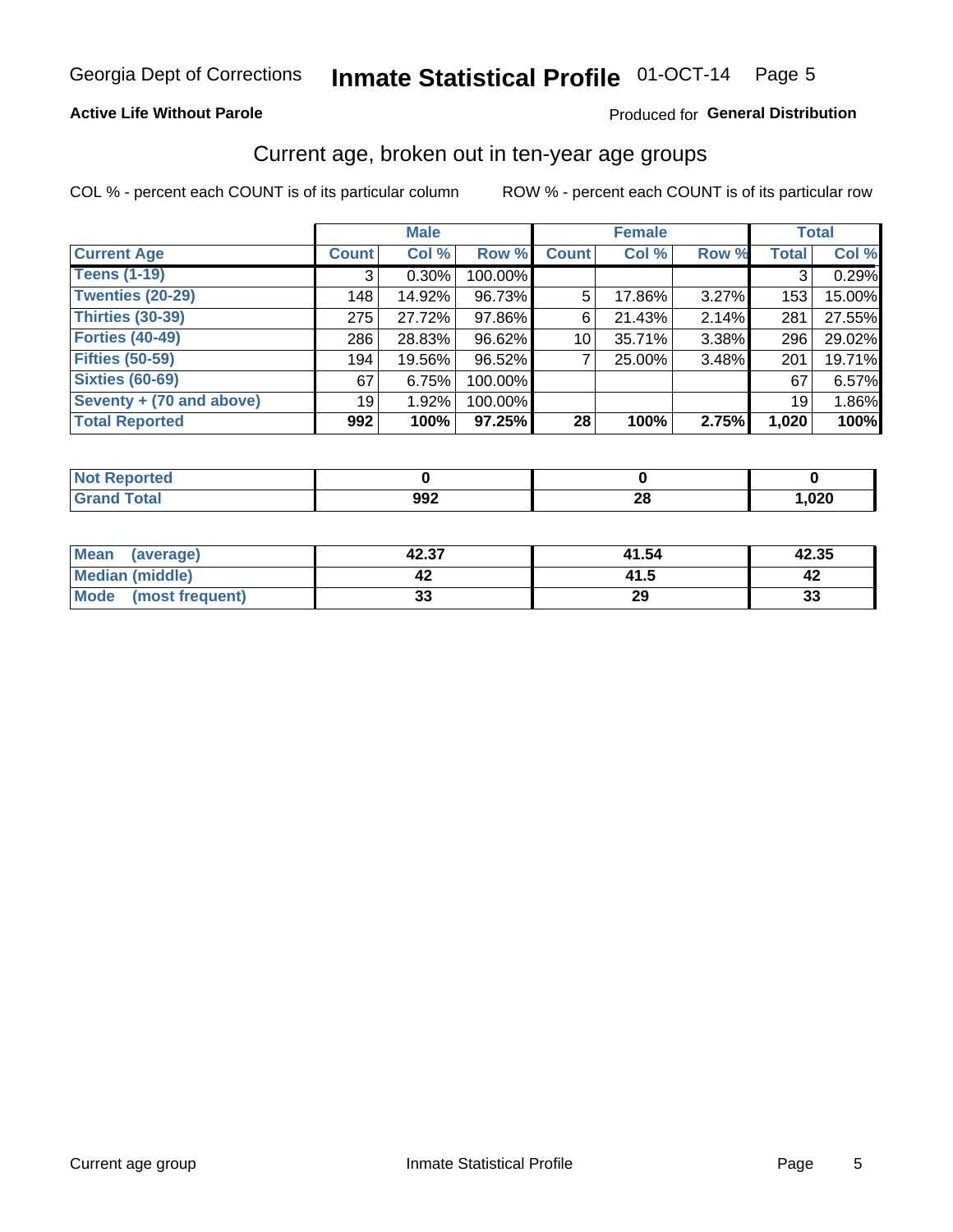#### Inmate Statistical Profile 01-OCT-14 Page 6

### **Active Life Without Parole**

Produced for General Distribution

### Race group

COL % - percent each COUNT is of its particular column

|                              |              | <b>Male</b> |           |                    | <b>Female</b> |       |              | <b>Total</b> |
|------------------------------|--------------|-------------|-----------|--------------------|---------------|-------|--------------|--------------|
| <b>Race Group</b>            | <b>Count</b> | Col %       |           | <b>Row % Count</b> | Col %         | Row % | <b>Total</b> | Col %        |
| <b>White</b>                 | 229          | 23.08%      | $95.02\%$ | 12                 | 42.86%        | 4.98% | 241          | 23.63%       |
| <b>Black</b><br>$\mathbf{2}$ | 737          | 74.29%      | 97.88%    | 16                 | 57.14%        | 2.12% | 753          | 73.82%       |
| <b>Other</b><br>5.           |              | $.10\%$     | 100.00%   |                    |               |       |              | .10%         |
| <b>Asian</b><br>6            | 4            | .40%        | 100.00%   |                    |               |       | 4            | .39%         |
| <b>Hispanic</b><br>10        | 21           | 2.12%       | 100.00%   |                    |               |       | 21           | 2.06%        |
| <b>Total Reported</b>        | 992          | 100%        | $97.25\%$ | 28                 | 100%          | 2.75% | 1,020        | 100%         |

| Reported     |     |           |      |
|--------------|-----|-----------|------|
| <b>Total</b> | 992 | ne.<br>ZU | ,020 |

| M | --- | $-1$ |
|---|-----|------|
|   |     |      |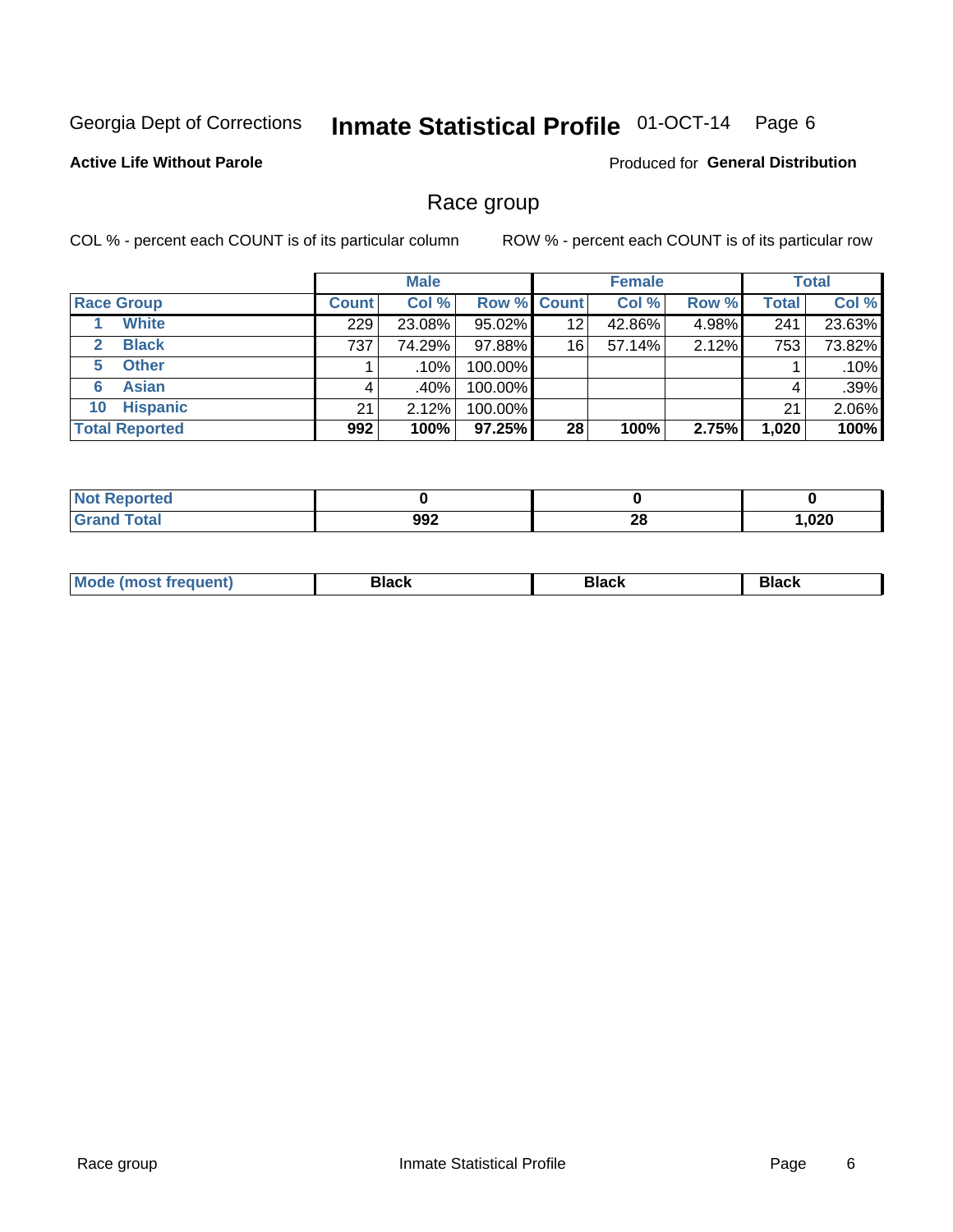# Inmate Statistical Profile 01-OCT-14 Page 7

#### **Active Life Without Parole**

### Produced for General Distribution

### Marital status, self-reported at entry to prison

COL % - percent each COUNT is of its particular column

|                            |                 | <b>Male</b> |         |              | <b>Female</b> |           |              | <b>Total</b> |
|----------------------------|-----------------|-------------|---------|--------------|---------------|-----------|--------------|--------------|
| <b>Marital Status</b>      | <b>Count</b>    | Col %       | Row %   | <b>Count</b> | Col %         | Row %     | <b>Total</b> | Col %        |
| <b>Unknown</b><br>$\bf{0}$ | 3               | $.30\%$     | 100.00% |              |               |           | 3            | .29%         |
| <b>Divorced</b><br>D       | 81              | 8.17%       | 97.59%  | 2            | 7.14%         | 2.41%     | 83           | 8.14%        |
| <b>Married</b><br>М        | 143             | 14.42%      | 95.97%  | 6            | 21.43%        | 4.03%     | 149          | 14.61%       |
| <b>Separated</b><br>S      | 25              | 2.52%       | 89.29%  | 3            | 10.71%        | 10.71%    | 28           | 2.75%        |
| <b>Unmarried</b><br>U      | 720             | 72.58%      | 98.36%  | 12           | 42.86%        | 1.64%     | 732          | 71.76%       |
| <b>Widow</b><br>W          | 20 <sub>1</sub> | 2.02%       | 80.00%  | 5            | 17.86%        | $20.00\%$ | 25           | 2.45%        |
| <b>Total Reported</b>      | 992             | 100%        | 97.25%  | 28           | 100%          | 2.75%     | 1,020        | 100%         |

| prted<br>NOT RADO |               |         |        |
|-------------------|---------------|---------|--------|
| <b>Total</b>      | . ററ∙<br>ັງງ∠ | ጣ<br>__ | 020, ، |

|--|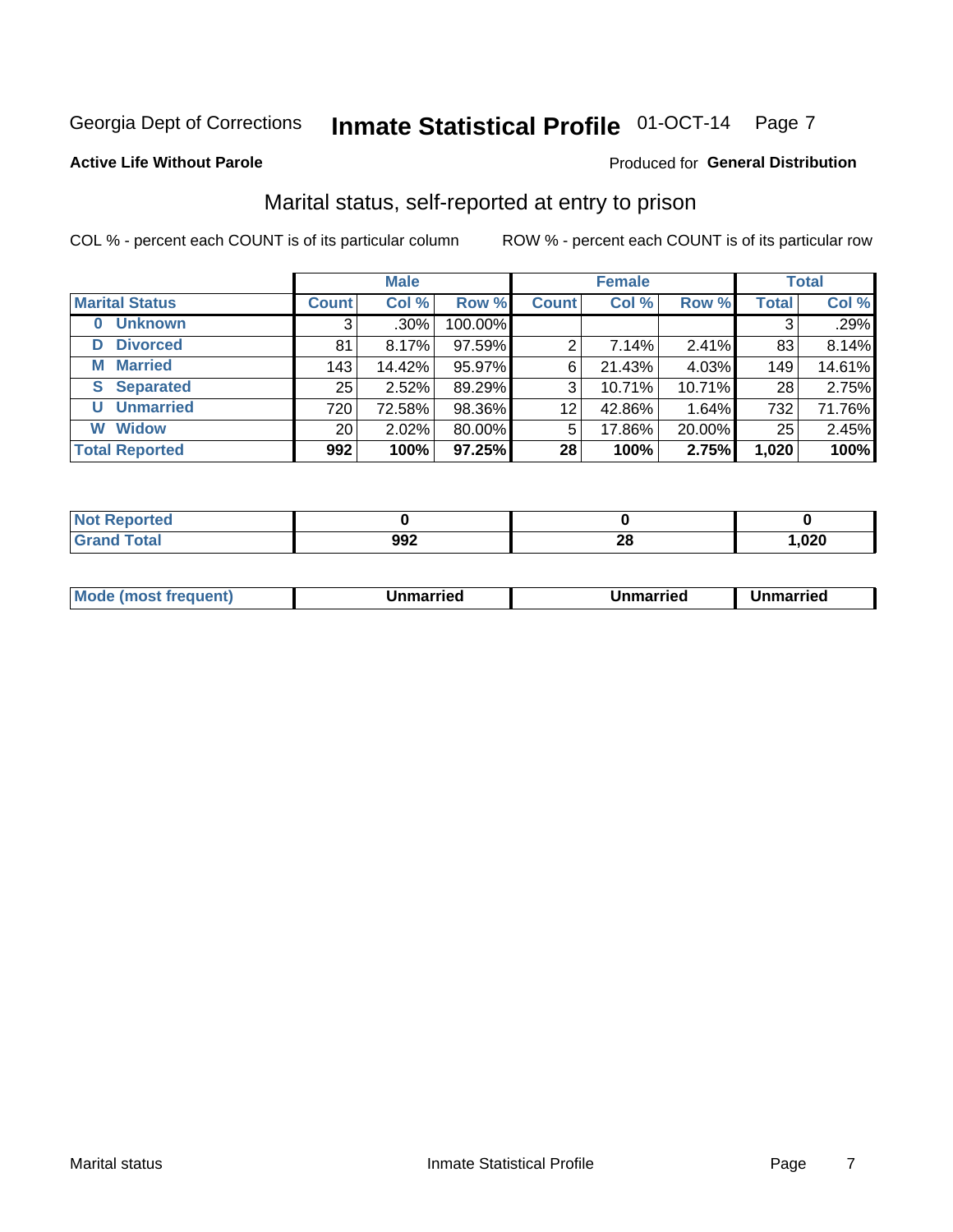# Inmate Statistical Profile 01-OCT-14 Page 8

#### **Active Life Without Parole**

#### Produced for General Distribution

### Number of children, self reported at entry to prison

COL % - percent each COUNT is of its particular column

|                           |                | <b>Male</b> |         |              | <b>Female</b> |       |              | <b>Total</b> |
|---------------------------|----------------|-------------|---------|--------------|---------------|-------|--------------|--------------|
| <b>Number of Children</b> | <b>Count</b>   | Col %       | Row %   | <b>Count</b> | Col %         | Row % | <b>Total</b> | Col %        |
| $\bf{0}$                  | 366            | 37.23%      | 97.08%  | 11           | 39.29%        | 2.92% | 377          | 37.29%       |
|                           | 233            | 23.70%      | 97.49%  | 6            | 21.43%        | 2.51% | 239          | 23.64%       |
| $\overline{2}$            | 168            | 17.09%      | 98.25%  | 3            | 10.71%        | 1.75% | 171          | 16.91%       |
| 3                         | 95             | 9.66%       | 95.96%  | 4            | 14.29%        | 4.04% | 99           | 9.79%        |
| 4                         | 67             | 6.82%       | 98.53%  |              | 3.57%         | 1.47% | 68           | 6.73%        |
| 5                         | 32             | 3.26%       | 91.43%  | 3            | 10.71%        | 8.57% | 35           | 3.46%        |
| 6                         | 11             | 1.12%       | 100.00% |              |               |       | 11           | 1.09%        |
| 7                         | 3              | 0.31%       | 100.00% |              |               |       | 3            | 0.30%        |
| 8                         |                | 0.10%       | 100.00% |              |               |       |              | 0.10%        |
| $\boldsymbol{9}$          | 2              | 0.20%       | 100.00% |              |               |       | 2            | 0.20%        |
| 10                        | $\overline{2}$ | 0.20%       | 100.00% |              |               |       | 2            | 0.20%        |
| Over 10                   | 3              | 0.31%       | 100.00% |              |               |       | 3            | 0.30%        |
| <b>Total Reported</b>     | 983            | 100%        | 97.23%  | 28           | 100%          | 2.77% | 1,011        | 100.0%       |

| псяо |     |           |      |
|------|-----|-----------|------|
| -    | 992 | nc.<br>Ζu | ,020 |

| <b>Mean</b><br>(average) | 1.48 | 1.54 | 1.48 |
|--------------------------|------|------|------|
| <b>Median (middle)</b>   |      |      |      |
| Mode (most frequent)     |      |      |      |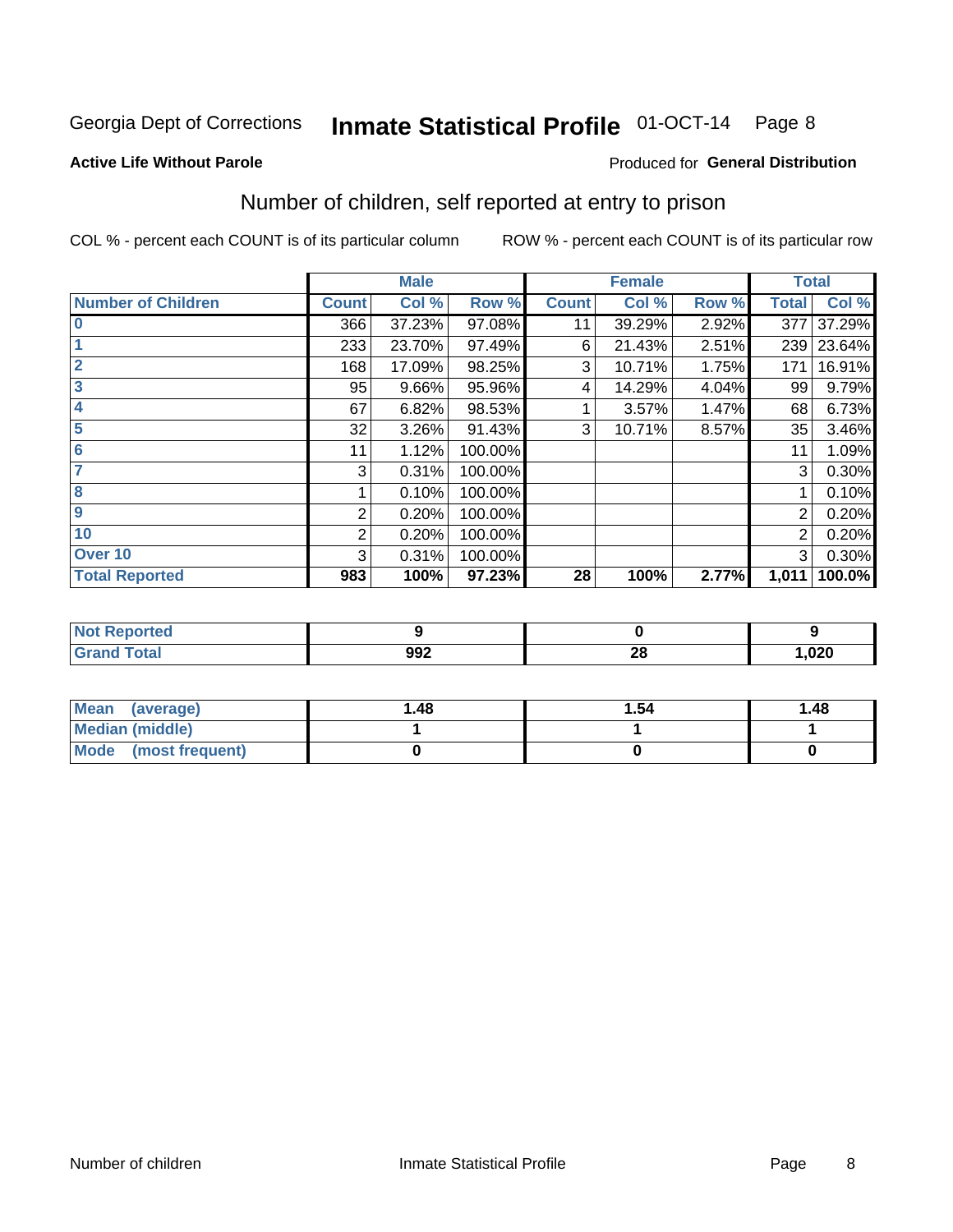#### Inmate Statistical Profile 01-OCT-14 Page 9

#### **Active Life Without Parole**

#### Produced for General Distribution

### Religious affiliation, self-reported at entry to prison

COL % - percent each COUNT is of its particular column

|              |                              |              | <b>Male</b> |         |                | <b>Female</b> |       |                | <b>Total</b> |
|--------------|------------------------------|--------------|-------------|---------|----------------|---------------|-------|----------------|--------------|
|              | <b>Religious Affiliation</b> | <b>Count</b> | Col %       | Row %   | <b>Count</b>   | Col %         | Row % | Total          | Col %        |
|              | <b>Islam</b>                 | 45           | 8.05%       | 95.74%  | $\overline{2}$ | 10.00%        | 4.26% | 47             | 8.12%        |
| $\mathbf{2}$ | <b>Catholic</b>              | 21           | 3.76%       | 95.45%  |                | 5.00%         | 4.55% | 22             | 3.80%        |
| 3            | <b>Baptist</b>               | 258          | 46.15%      | 95.20%  | 13             | 65.00%        | 4.80% | 271            | 46.80%       |
| 4            | <b>Methodist</b>             | 10           | 1.79%       | 90.91%  |                | 5.00%         | 9.09% | 11             | 1.90%        |
| 7            | <b>Chc Of God</b>            |              | .18%        | 100.00% |                |               |       |                | .17%         |
| 8            | <b>Holiness</b>              | 21           | 3.76%       | 95.45%  |                | 5.00%         | 4.55% | 22             | 3.80%        |
| 9            | <b>Jewish</b>                | 2            | .36%        | 100.00% |                |               |       | 2              | .35%         |
| 10           | <b>Anglican</b>              |              | .18%        | 100.00% |                |               |       |                | .17%         |
| 12           | <b>Hindu</b>                 | 2            | .36%        | 100.00% |                |               |       | $\overline{2}$ | .35%         |
| 16           | <b>Seven D Ad</b>            | 4            | .72%        | 100.00% |                |               |       | 4              | .69%         |
| 17           | <b>Jehovah Wt</b>            | 8            | 1.43%       | 100.00% |                |               |       | 8              | 1.38%        |
| 18           | <b>Latr Day S</b>            |              | .18%        | 100.00% |                |               |       |                | .17%         |
| 20           | <b>Other Prot</b>            | 77           | 13.77%      | 97.47%  | $\overline{2}$ | 10.00%        | 2.53% | 79             | 13.64%       |
| 96           | <b>None</b>                  | 108          | 19.32%      | 100.00% |                |               |       | 108            | 18.65%       |
|              | <b>Total Reported</b>        | 559          | 100%        | 96.55%  | 20             | 100%          | 3.45% | 579            | 100%         |

| тео   | $\overline{\phantom{a}}$<br>-<br>453 |         | 44.         |
|-------|--------------------------------------|---------|-------------|
| _____ | 992                                  | ົ<br>ZO | 000<br>,JZU |

| <b>Mode (most frequent)</b> | եaptist | 3aptisเ | aptist |
|-----------------------------|---------|---------|--------|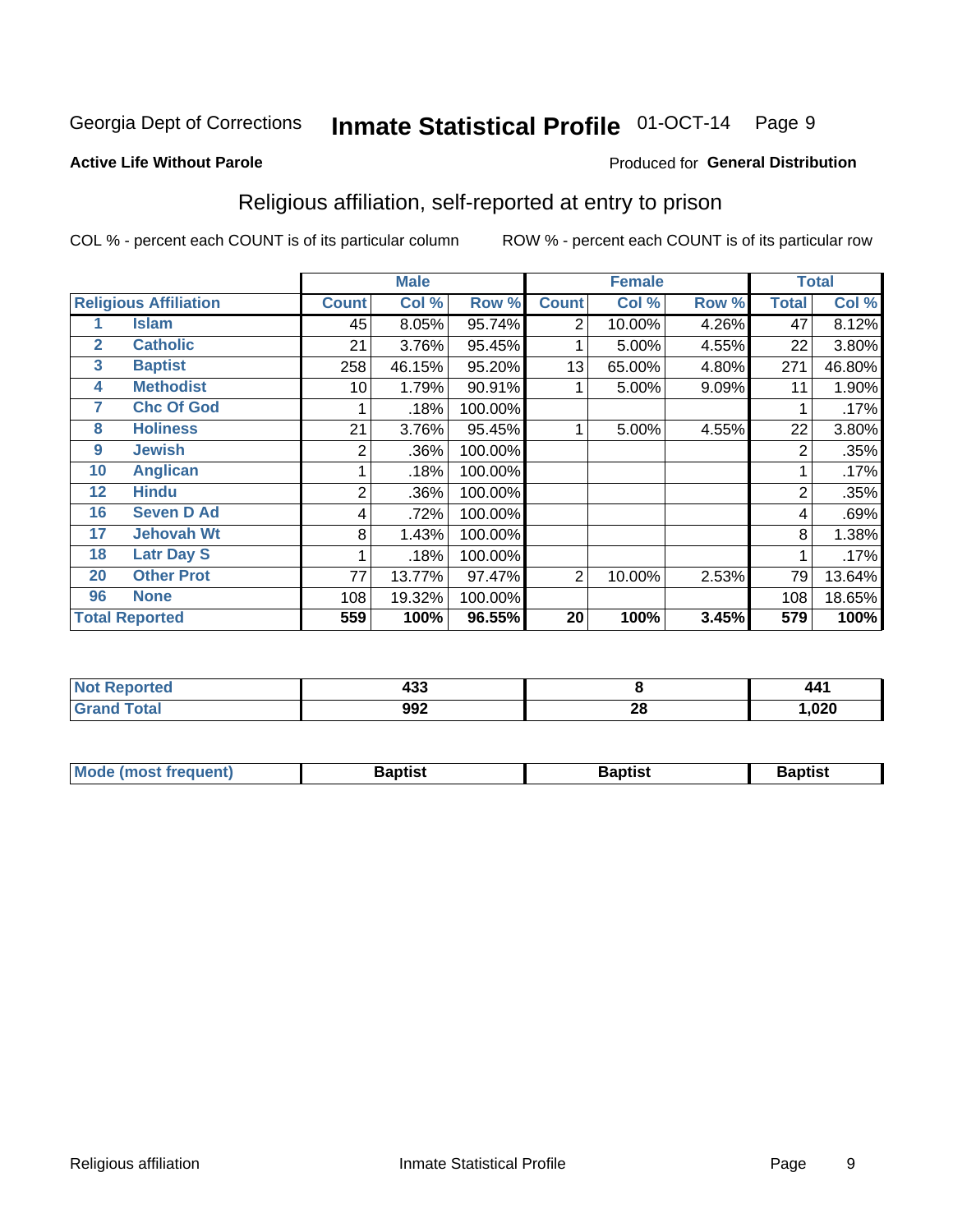# Inmate Statistical Profile 01-OCT-14 Page 10

#### **Active Life Without Parole**

#### Produced for General Distribution

### Home county, self-reported at entry to prison

COL % - percent each COUNT is of its particular column

|     |                             |                         | <b>Male</b> |         |              | <b>Female</b> |        | <b>Total</b>   |        |
|-----|-----------------------------|-------------------------|-------------|---------|--------------|---------------|--------|----------------|--------|
|     | <b>Home County</b>          | <b>Count</b>            | Col %       | Row %   | <b>Count</b> | Col %         | Row %  | <b>Total</b>   | Col %  |
| 000 | <b>Unknown</b>              | 178                     | 17.94%      | 95.19%  | 9            | 32.14%        | 4.81%  | 187            | 18.33% |
| 001 | <b>Appling County</b>       | 4                       | .40%        | 100.00% |              |               |        | 4              | .39%   |
| 002 | <b>Atkinson County</b>      | $\mathbf 1$             | .10%        | 100.00% |              |               |        | 1              | .10%   |
| 003 | <b>Bacon County</b>         | $\mathbf{1}$            | .10%        | 100.00% |              |               |        | 1              | .10%   |
| 005 | <b>Baldwin County</b>       | 3                       | .30%        | 100.00% |              |               |        | 3              | .29%   |
| 007 | <b>Barrow County</b>        | $\overline{7}$          | .71%        | 100.00% |              |               |        | 7              | .69%   |
| 008 | <b>Bartow County</b>        | 6                       | .60%        | 100.00% |              |               |        | 6              | .59%   |
| 009 | <b>Ben Hill County</b>      | 5                       | .50%        | 100.00% |              |               |        | 5              | .49%   |
| 010 | <b>Berrien County</b>       | $\overline{2}$          | .20%        | 100.00% |              |               |        | $\overline{2}$ | .20%   |
| 011 | <b>Bibb County</b>          | 20                      | 2.02%       | 95.24%  | 1            | 3.57%         | 4.76%  | 21             | 2.06%  |
| 012 | <b>Bleckley County</b>      | $\overline{c}$          | .20%        | 100.00% |              |               |        | $\overline{2}$ | .20%   |
| 014 | <b>Brooks County</b>        | $\mathbf{1}$            | .10%        | 100.00% |              |               |        | 1              | .10%   |
| 016 | <b>Bulloch County</b>       | 4                       | .40%        | 100.00% |              |               |        | 4              | .39%   |
| 017 | <b>Burke County</b>         | 9                       | .91%        | 100.00% |              |               |        | 9              | .88%   |
| 018 | <b>Butts County</b>         | $\overline{2}$          | .20%        | 100.00% |              |               |        | $\overline{2}$ | .20%   |
| 020 | <b>Camden County</b>        | 5                       | .50%        | 83.33%  | 1            | 3.57%         | 16.67% | 6              | .59%   |
| 021 | <b>Candler County</b>       | $\mathbf 1$             | .10%        | 100.00% |              |               |        | 1              | .10%   |
| 022 | <b>Carroll County</b>       | $\overline{c}$          | .20%        | 100.00% |              |               |        | $\overline{2}$ | .20%   |
| 023 | <b>Catoosa County</b>       | 3                       | .30%        | 100.00% |              |               |        | 3              | .29%   |
| 025 | <b>Chatham County</b>       | 41                      | 4.13%       | 100.00% |              |               |        | 41             | 4.02%  |
| 026 | <b>Chattahoochee County</b> | $\mathbf 1$             | .10%        | 100.00% |              |               |        | $\mathbf 1$    | .10%   |
| 027 | <b>Chattooga County</b>     | $\mathbf{1}$            | .10%        | 100.00% |              |               |        | 1              | .10%   |
| 028 | <b>Cherokee County</b>      | $\overline{2}$          | .20%        | 100.00% |              |               |        | $\overline{2}$ | .20%   |
| 029 | <b>Clarke County</b>        | 19                      | 1.92%       | 100.00% |              |               |        | 19             | 1.86%  |
| 030 | <b>Clay County</b>          | 1                       | .10%        | 100.00% |              |               |        | $\mathbf 1$    | .10%   |
| 031 | <b>Clayton County</b>       | 27                      | 2.72%       | 100.00% |              |               |        | 27             | 2.65%  |
| 033 | <b>Cobb County</b>          | 37                      | 3.73%       | 100.00% |              |               |        | 37             | 3.63%  |
| 034 | <b>Coffee County</b>        | 3                       | .30%        | 100.00% |              |               |        | 3              | .29%   |
| 035 | <b>Colquitt County</b>      | 3                       | .30%        | 100.00% |              |               |        | 3              | .29%   |
| 036 | <b>Columbia County</b>      | 6                       | .60%        | 85.71%  | 1            | 3.57%         | 14.29% | $\overline{7}$ | .69%   |
| 037 | <b>Cook County</b>          | $\overline{3}$          | .30%        | 100.00% |              |               |        | 3              | .29%   |
| 038 | <b>Coweta County</b>        | 4                       | .40%        | 100.00% |              |               |        | 4              | .39%   |
| 040 | <b>Crisp County</b>         | $\overline{\mathbf{4}}$ | .40%        | 100.00% |              |               |        | 4              | .39%   |
| 042 | <b>Dawson County</b>        | $\mathbf{1}$            | .10%        | 100.00% |              |               |        | 1              | .10%   |
| 043 | <b>Decatur County</b>       | $\overline{c}$          | .20%        | 100.00% |              |               |        | $\overline{2}$ | .20%   |
| 044 | <b>Dekalb County</b>        | 73                      | 7.36%       | 100.00% |              |               |        | 73             | 7.16%  |
| 045 | <b>Dodge County</b>         | $\mathbf{1}$            | .10%        | 100.00% |              |               |        | 1              | .10%   |
| 046 | <b>Dooly County</b>         | $\mathbf{1}$            | .10%        | 50.00%  | $\mathbf 1$  | 3.57%         | 50.00% | $\overline{2}$ | .20%   |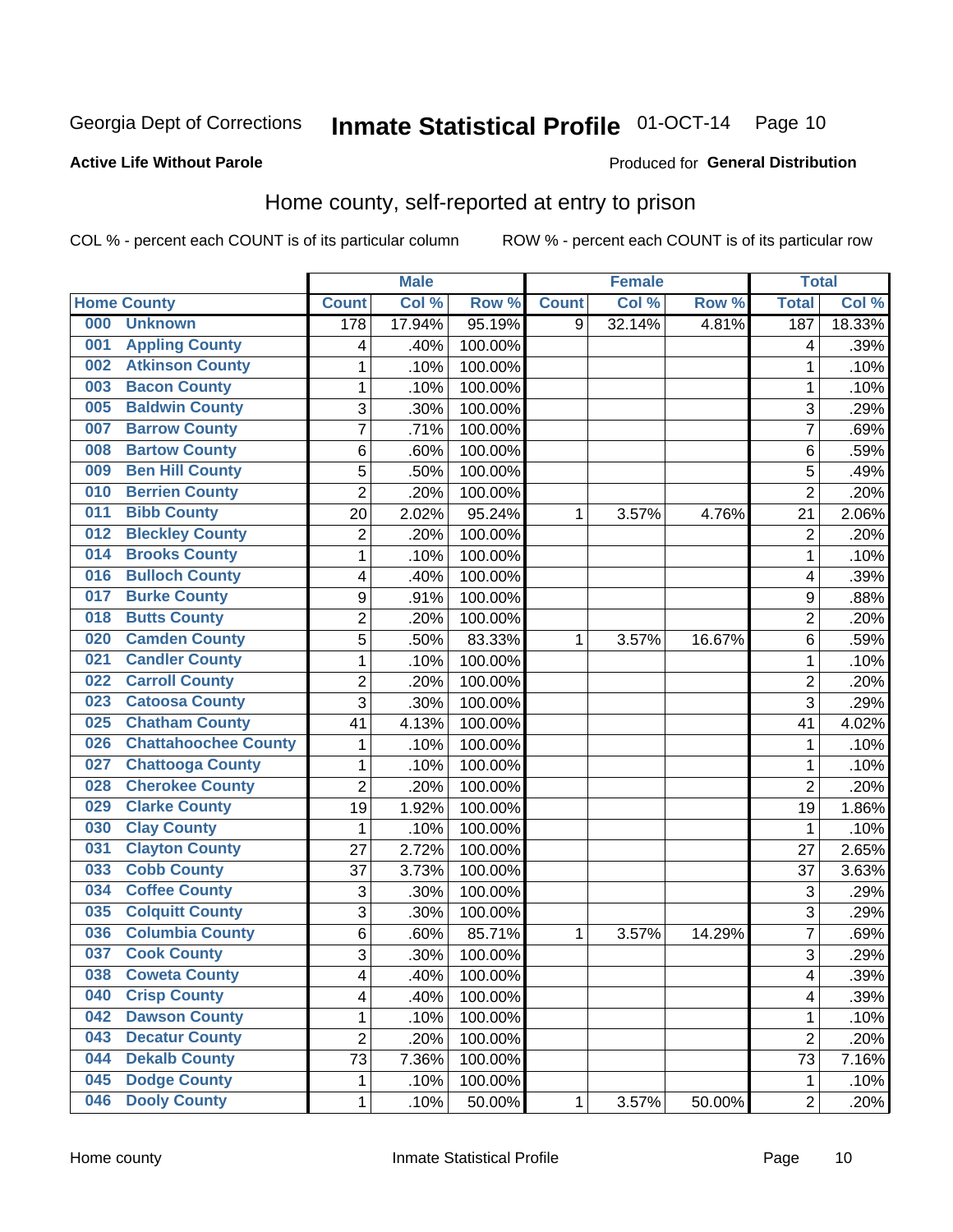# Inmate Statistical Profile 01-OCT-14 Page 11

#### **Active Life Without Parole**

#### Produced for General Distribution

### Home county, self-reported at entry to prison

COL % - percent each COUNT is of its particular column

|     |                          |                           | <b>Male</b> |         |              | <b>Female</b> |        | <b>Total</b>   |        |
|-----|--------------------------|---------------------------|-------------|---------|--------------|---------------|--------|----------------|--------|
|     | <b>Home County</b>       | <b>Count</b>              | Col %       | Row %   | <b>Count</b> | Col %         | Row %  | <b>Total</b>   | Col %  |
| 047 | <b>Dougherty County</b>  | 23                        | 2.32%       | 95.83%  | $\mathbf{1}$ | 3.57%         | 4.17%  | 24             | 2.35%  |
| 048 | <b>Douglas County</b>    | 12                        | 1.21%       | 92.31%  | 1            | 3.57%         | 7.69%  | 13             | 1.27%  |
| 049 | <b>Early County</b>      | 1                         | .10%        | 100.00% |              |               |        | 1              | .10%   |
| 051 | <b>Effingham County</b>  | $\overline{c}$            | .20%        | 100.00% |              |               |        | $\overline{2}$ | .20%   |
| 052 | <b>Elbert County</b>     | 4                         | .40%        | 100.00% |              |               |        | $\overline{4}$ | .39%   |
| 053 | <b>Emanuel County</b>    | 4                         | .40%        | 100.00% |              |               |        | 4              | .39%   |
| 056 | <b>Fayette County</b>    | 3                         | .30%        | 100.00% |              |               |        | 3              | .29%   |
| 057 | <b>Floyd County</b>      | 12                        | 1.21%       | 100.00% |              |               |        | 12             | 1.18%  |
| 058 | <b>Forsyth County</b>    | 3                         | .30%        | 100.00% |              |               |        | 3              | .29%   |
| 059 | <b>Franklin County</b>   | $\mathbf 1$               | .10%        | 50.00%  | 1            | 3.57%         | 50.00% | $\overline{2}$ | .20%   |
| 060 | <b>Fulton County</b>     | 139                       | 14.01%      | 99.29%  | 1            | 3.57%         | .71%   | 140            | 13.73% |
| 061 | <b>Gilmer County</b>     | $\overline{c}$            | .20%        | 100.00% |              |               |        | $\overline{2}$ | .20%   |
| 063 | <b>Glynn County</b>      | 7                         | .71%        | 100.00% |              |               |        | $\overline{7}$ | .69%   |
| 064 | <b>Gordon County</b>     | $\overline{2}$            | .20%        | 100.00% |              |               |        | $\overline{2}$ | .20%   |
| 066 | <b>Greene County</b>     | $\mathbf 1$               | .10%        | 100.00% |              |               |        | 1              | .10%   |
| 067 | <b>Gwinnett County</b>   | 23                        | 2.32%       | 95.83%  | 1            | 3.57%         | 4.17%  | 24             | 2.35%  |
| 068 | <b>Habersham County</b>  | 1                         | .10%        | 100.00% |              |               |        | 1              | .10%   |
| 069 | <b>Hall County</b>       | 13                        | 1.31%       | 100.00% |              |               |        | 13             | 1.27%  |
| 070 | <b>Hancock County</b>    | $\mathbf 2$               | .20%        | 100.00% |              |               |        | $\overline{2}$ | .20%   |
| 071 | <b>Haralson County</b>   | $\overline{2}$            | .20%        | 100.00% |              |               |        | $\overline{2}$ | .20%   |
| 072 | <b>Harris County</b>     | $\overline{2}$            | .20%        | 100.00% |              |               |        | $\overline{2}$ | .20%   |
| 073 | <b>Hart County</b>       | $\overline{2}$            | .20%        | 100.00% |              |               |        | $\overline{2}$ | .20%   |
| 074 | <b>Heard County</b>      | $\mathbf{1}$              | .10%        | 100.00% |              |               |        | 1              | .10%   |
| 075 | <b>Henry County</b>      | 5                         | .50%        | 83.33%  | 1            | 3.57%         | 16.67% | 6              | .59%   |
| 076 | <b>Houston County</b>    | 17                        | 1.71%       | 100.00% |              |               |        | 17             | 1.67%  |
| 078 | <b>Jackson County</b>    | $\ensuremath{\mathsf{3}}$ | .30%        | 100.00% |              |               |        | 3              | .29%   |
| 080 | <b>Jeff Davis County</b> | $\overline{2}$            | .20%        | 100.00% |              |               |        | $\overline{2}$ | .20%   |
| 081 | <b>Jefferson County</b>  | 3                         | .30%        | 100.00% |              |               |        | 3              | .29%   |
| 082 | <b>Jenkins County</b>    | $\overline{c}$            | .20%        | 100.00% |              |               |        | $\overline{2}$ | .20%   |
| 087 | <b>Laurens County</b>    | 6                         | .60%        | 100.00% |              |               |        | 6              | .59%   |
| 088 | <b>Lee County</b>        | 1                         | .10%        | 100.00% |              |               |        | 1              | .10%   |
| 089 | <b>Liberty County</b>    | $\overline{7}$            | .71%        | 87.50%  | 1            | 3.57%         | 12.50% | 8              | .78%   |
| 090 | <b>Lincoln County</b>    | 1                         | .10%        | 100.00% |              |               |        | 1              | .10%   |
| 091 | <b>Long County</b>       | $\mathbf 1$               | .10%        | 100.00% |              |               |        | 1              | .10%   |
| 092 | <b>Lowndes County</b>    | 8                         | .81%        | 100.00% |              |               |        | 8              | .78%   |
| 093 | <b>Lumpkin County</b>    | $\mathbf 1$               | .10%        | 100.00% |              |               |        | 1              | .10%   |
| 094 | <b>Macon County</b>      | $\mathbf{1}$              | .10%        | 100.00% |              |               |        | 1              | .10%   |
| 095 | <b>Madison County</b>    | $\mathbf{1}$              | .10%        | 100.00% |              |               |        | 1              | .10%   |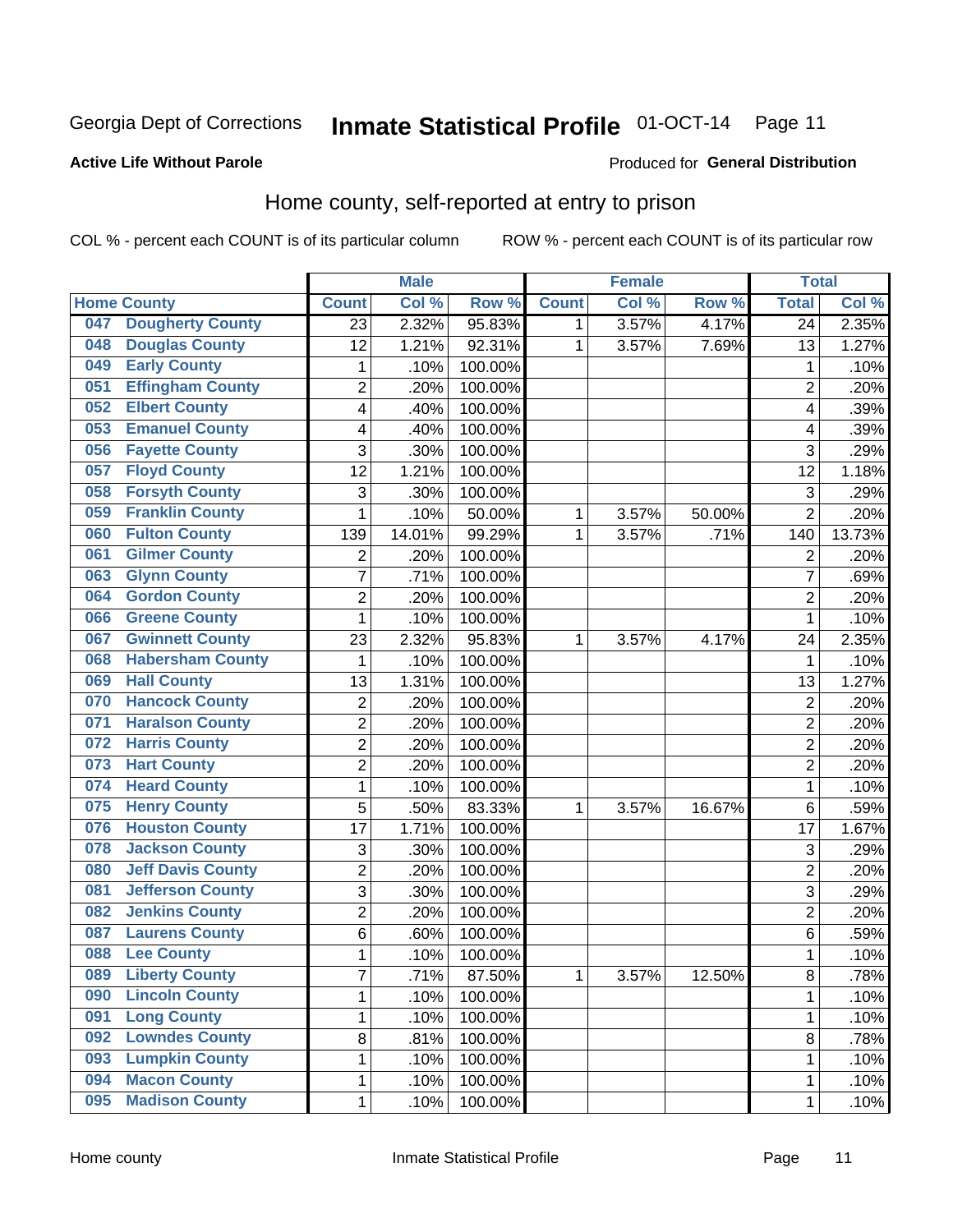# Inmate Statistical Profile 01-OCT-14 Page 12

#### **Active Life Without Parole**

#### Produced for General Distribution

### Home county, self-reported at entry to prison

COL % - percent each COUNT is of its particular column

|                  |                          |                | <b>Male</b> |         |              | <b>Female</b> |        | <b>Total</b>            |       |
|------------------|--------------------------|----------------|-------------|---------|--------------|---------------|--------|-------------------------|-------|
|                  | <b>Home County</b>       | <b>Count</b>   | Col %       | Row %   | <b>Count</b> | Col %         | Row %  | <b>Total</b>            | Col % |
| 096              | <b>Marion County</b>     | 1              | .10%        | 100.00% |              |               |        | 1                       | .10%  |
| 097              | <b>Mcduffie County</b>   | $\overline{2}$ | .20%        | 100.00% |              |               |        | $\overline{2}$          | .20%  |
| 098              | <b>Mcintosh County</b>   | $\overline{c}$ | .20%        | 100.00% |              |               |        | $\overline{c}$          | .20%  |
| 100              | <b>Miller County</b>     | $\mathbf 1$    | .10%        | 100.00% |              |               |        | 1                       | .10%  |
| 101              | <b>Mitchell County</b>   | $\mathbf 1$    | .10%        | 100.00% |              |               |        | 1                       | .10%  |
| 102              | <b>Monroe County</b>     | 4              | .40%        | 100.00% |              |               |        | $\overline{\mathbf{4}}$ | .39%  |
| 103              | <b>Montgomery County</b> | $\mathbf 1$    | .10%        | 100.00% |              |               |        | 1                       | .10%  |
| 104              | <b>Morgan County</b>     | $\mathbf 1$    | .10%        | 100.00% |              |               |        | 1                       | .10%  |
| 106              | <b>Muscogee County</b>   | 27             | 2.72%       | 100.00% |              |               |        | 27                      | 2.65% |
| 107              | <b>Newton County</b>     | $\overline{c}$ | .20%        | 66.67%  | 1            | 3.57%         | 33.33% | 3                       | .29%  |
| 109              | <b>Oglethorpe County</b> | 4              | .40%        | 100.00% |              |               |        | 4                       | .39%  |
| 110              | <b>Paulding County</b>   | 5              | .50%        | 100.00% |              |               |        | 5                       | .49%  |
| 111              | <b>Peach County</b>      | $\mathbf 1$    | .10%        | 100.00% |              |               |        | 1                       | .10%  |
| $\overline{112}$ | <b>Pickens County</b>    | $\mathbf 1$    | .10%        | 100.00% |              |               |        | 1                       | .10%  |
| 113              | <b>Pierce County</b>     | $\overline{c}$ | .20%        | 100.00% |              |               |        | $\overline{2}$          | .20%  |
| 114              | <b>Pike County</b>       | 3              | .30%        | 75.00%  | 1            | 3.57%         | 25.00% | 4                       | .39%  |
| $\overline{115}$ | <b>Polk County</b>       | 3              | .30%        | 100.00% |              |               |        | 3                       | .29%  |
| 117              | <b>Putnam County</b>     | 5              | .50%        | 100.00% |              |               |        | 5                       | .49%  |
| 119              | <b>Rabun County</b>      | $\mathbf 1$    | .10%        | 100.00% |              |               |        | 1                       | .10%  |
| 120              | <b>Randolph County</b>   | $\overline{c}$ | .20%        | 100.00% |              |               |        | $\overline{2}$          | .20%  |
| 121              | <b>Richmond County</b>   | 34             | 3.43%       | 91.89%  | 3            | 10.71%        | 8.11%  | 37                      | 3.63% |
| 122              | <b>Rockdale County</b>   | 5              | .50%        | 100.00% |              |               |        | 5                       | .49%  |
| 125              | <b>Seminole County</b>   | $\overline{2}$ | .20%        | 100.00% |              |               |        | $\overline{2}$          | .20%  |
| 126              | <b>Spalding County</b>   | $\overline{7}$ | .71%        | 100.00% |              |               |        | 7                       | .69%  |
| 127              | <b>Stephens County</b>   | $\mathbf 1$    | .10%        | 50.00%  | 1            | 3.57%         | 50.00% | $\overline{2}$          | .20%  |
| 128              | <b>Stewart County</b>    | $\mathbf 1$    | .10%        | 100.00% |              |               |        | 1                       | .10%  |
| 129              | <b>Sumter County</b>     | $\mathbf 1$    | .10%        | 100.00% |              |               |        | 1                       | .10%  |
| 132              | <b>Tattnall County</b>   | $\mathbf 1$    | .10%        | 100.00% |              |               |        | 1                       | .10%  |
| 133              | <b>Taylor County</b>     | $\mathbf 1$    | .10%        | 100.00% |              |               |        | 1                       | .10%  |
| 134              | <b>Telfair County</b>    | $\mathbf 1$    | .10%        | 100.00% |              |               |        | 1                       | .10%  |
| 136              | <b>Thomas County</b>     | 5              | .50%        | 100.00% |              |               |        | 5                       | .49%  |
| 137              | <b>Tift County</b>       | 5              | .50%        | 100.00% |              |               |        | 5                       | .49%  |
| 138              | <b>Toombs County</b>     | 8              | .81%        | 100.00% |              |               |        | 8                       | .78%  |
| 140              | <b>Treutlen County</b>   | $\mathbf{1}$   | .10%        | 100.00% |              |               |        | 1                       | .10%  |
| $\overline{141}$ | <b>Troup County</b>      | $\mathbf 1$    | .10%        | 100.00% |              |               |        | 1                       | .10%  |
| 145              | <b>Upson County</b>      | 3              | .30%        | 100.00% |              |               |        | $\sqrt{3}$              | .29%  |
| 146              | <b>Walker County</b>     | 5              | .50%        | 83.33%  | 1            | 3.57%         | 16.67% | 6                       | .59%  |
| 147              | <b>Walton County</b>     | 6              | .60%        | 100.00% |              |               |        | $\,6$                   | .59%  |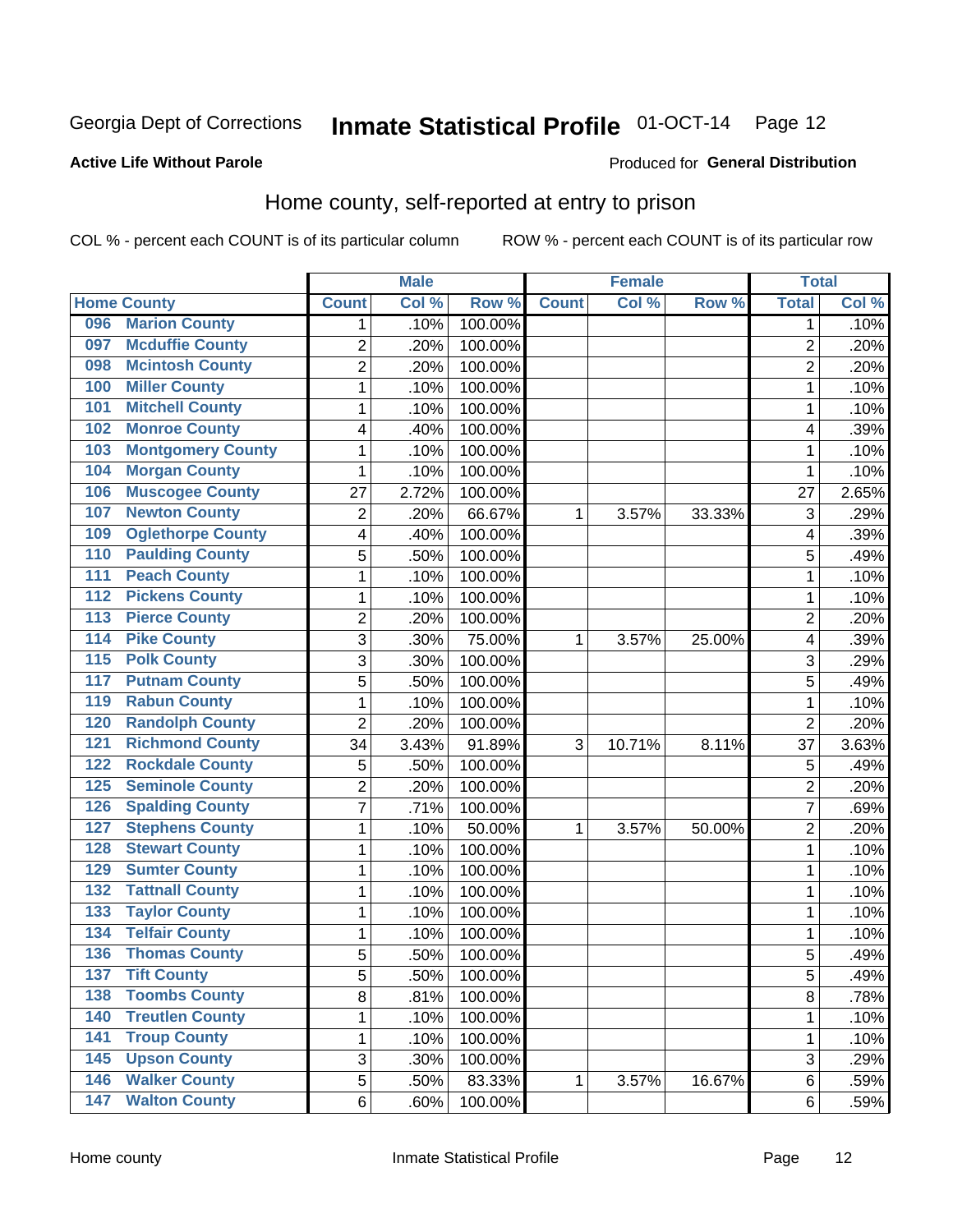# Inmate Statistical Profile 01-OCT-14 Page 13

#### **Active Life Without Parole**

#### Produced for General Distribution

### Home county, self-reported at entry to prison

COL % - percent each COUNT is of its particular column

|                                    |              | <b>Male</b> |         |              | <b>Female</b> |        | <b>Total</b>   |       |
|------------------------------------|--------------|-------------|---------|--------------|---------------|--------|----------------|-------|
| <b>Home County</b>                 | <b>Count</b> | Col %       | Row %   | <b>Count</b> | Col %         | Row %  | <b>Total</b>   | Col % |
| <b>Ware County</b><br>148          |              | .71%        | 100.00% |              |               |        |                | .69%  |
| <b>Washington County</b><br>150    | 5            | .50%        | 100.00% |              |               |        | 5              | .49%  |
| <b>Wayne County</b><br>151         | 4            | .40%        | 100.00% |              |               |        | 4              | .39%  |
| <b>White County</b><br>154         |              | .10%        | 100.00% |              |               |        |                | .10%  |
| <b>Whitfield County</b><br>155     | 4            | .40%        | 100.00% |              |               |        | 4              | .39%  |
| <b>Wilkes County</b><br>157        |              | .10%        | 100.00% |              |               |        |                | .10%  |
| <b>Wilkinson County</b><br>158     | 2            | .20%        | 100.00% |              |               |        | $\overline{2}$ | .20%  |
| <b>Worth County</b><br>159         |              | .10%        | 100.00% |              |               |        |                | .10%  |
| <b>Other Custody/Out Of</b><br>999 | 3            | .30%        | 75.00%  |              | 3.57%         | 25.00% | 4              | .39%  |
| <b>State</b>                       |              |             |         |              |               |        |                |       |
| <b>Total Rported</b>               | 992          | 100%        | 97.25%  | 28           | 100%          | 2.75%  | 1,020          | 100%  |

| rtea |             |           |      |
|------|-------------|-----------|------|
|      | nnn<br>JJ 6 | <u>ru</u> | ,020 |

| Mode<br><b>Tequent)</b><br>ns | nown | mown | เทown |
|-------------------------------|------|------|-------|
|                               |      |      |       |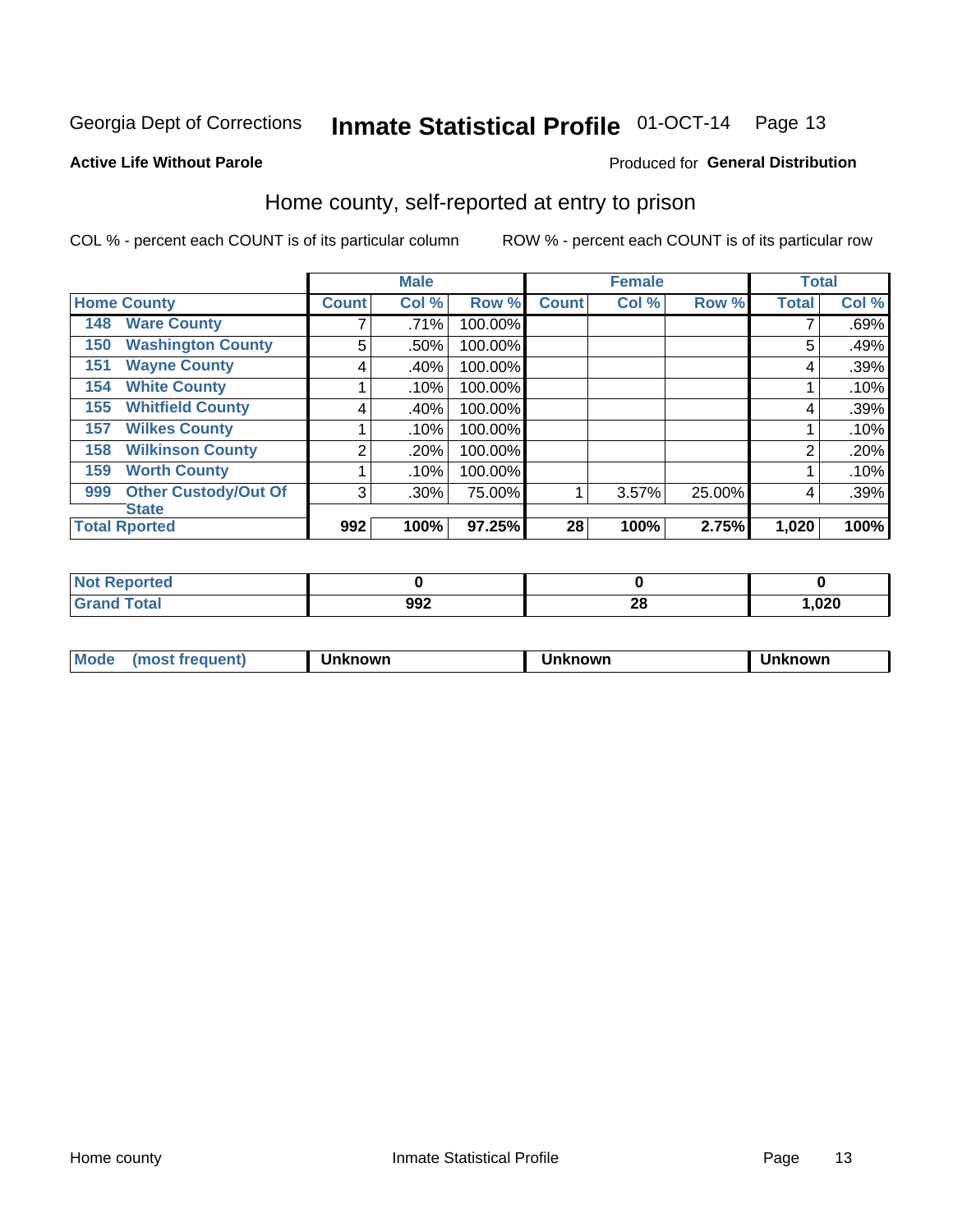## Inmate Statistical Profile 01-OCT-14 Page 14

#### **Active Life Without Parole**

### **Produced for General Distribution**

### Socioeconomic class, self-reported at entry to prison

COL % - percent each COUNT is of its particular column

|                       |        | <b>Male</b> |         |              | <b>Female</b> |       |        | <b>Total</b> |
|-----------------------|--------|-------------|---------|--------------|---------------|-------|--------|--------------|
| Socioeconomic Class   | Count⊺ | Col %       | Row %   | <b>Count</b> | Col %         | Row % | Total, | Col %        |
| <b>Welfare</b>        | 39     | 7.05%       | 100.00% |              |               |       | 39     | 6.94%        |
| <b>Occ Employ</b>     | 23     | 4.16%       | 100.00% |              |               |       | 23     | 4.09%        |
| <b>Minimum Std</b>    | 275    | 49.73%      | 99.28%  | ⌒            | $22.22\%$     | .72%  | 277    | 49.29%       |
| <b>Middle</b>         | 216    | 39.06%      | 96.86%  |              | 77.78%        | 3.14% | 223    | 39.68%       |
| <b>Total Reported</b> | 553    | 100%        | 98.4%   |              | 100%          | 1.6%  | 562    | 100%         |

| ττeα<br>NO<br>$\sim$ | הפו<br>700 |               | $1 - 1$<br>ЮCI |
|----------------------|------------|---------------|----------------|
|                      | 992        | ഹ<br><u>r</u> | ,020           |

| ____ |
|------|
|------|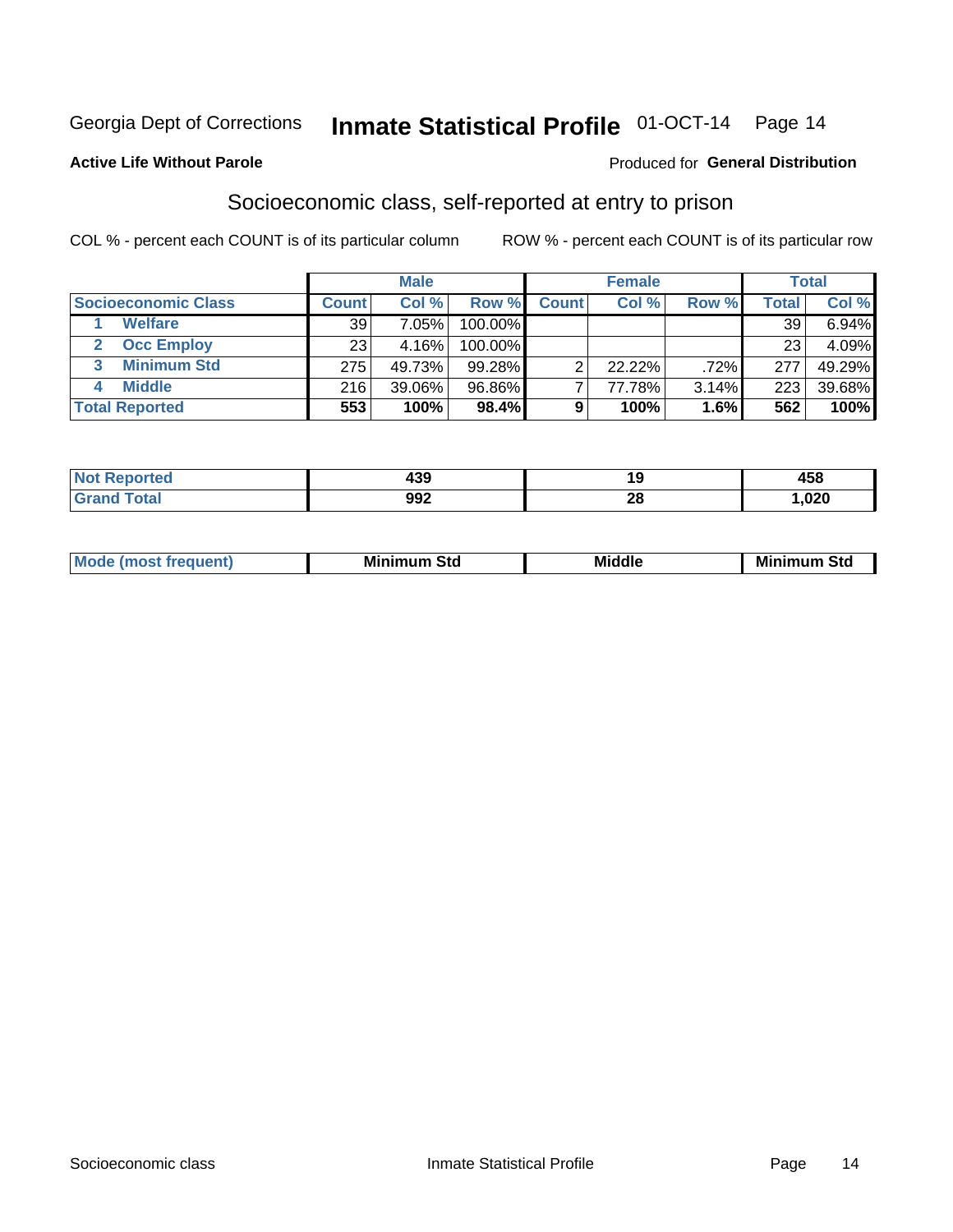# Inmate Statistical Profile 01-OCT-14 Page 15

### **Active Life Without Parole**

### **Produced for General Distribution**

### Environment to age 16, self-reported at entry to prison

COL % - percent each COUNT is of its particular column

|                                    |                 | <b>Male</b> |           |              | <b>Female</b> |          |       | <b>Total</b> |
|------------------------------------|-----------------|-------------|-----------|--------------|---------------|----------|-------|--------------|
| <b>Environment to age 16</b>       | <b>Count</b>    | Col %       | Row %     | <b>Count</b> | Col %         | Row %    | Total | Col %        |
| <b>Rural/Farm</b>                  | 12              | 2.14%       | 100.00%   |              |               |          | 12    | 2.10%        |
| <b>Rural/Nfarm</b><br>$\mathbf{2}$ | 26 <sub>1</sub> | 4.63%       | 89.66%    | 3            | 30.00%        | 10.34%   | 29    | 5.07%        |
| <b>S.M.S.A</b><br>3 <sup>1</sup>   | 231             | 41.10%      | $99.57\%$ |              | 10.00%        | .43%     | 232   | 40.56%       |
| <b>Urban</b><br>4                  | 126             | 22.42%      | 96.92%    |              | 40.00%        | 3.08%    | 130   | 22.73%       |
| <b>Small Town</b><br>5.            | 167             | 29.72%      | 98.82%    | 2            | 20.00%        | 1.18%    | 169   | 29.55%       |
| <b>Total Reported</b>              | 562             | 100%        | 98.25%    | 10           | 100%          | $1.75\%$ | 572   | 100%         |

| Reported<br><b>NOT</b> | 430 | 1 O      | 148  |
|------------------------|-----|----------|------|
|                        | 992 | n,<br>ZQ | ,020 |

| $Mc$ | M | <b>Jrhan</b> | M.     |
|------|---|--------------|--------|
|      |   | _____        | ______ |
|      |   |              |        |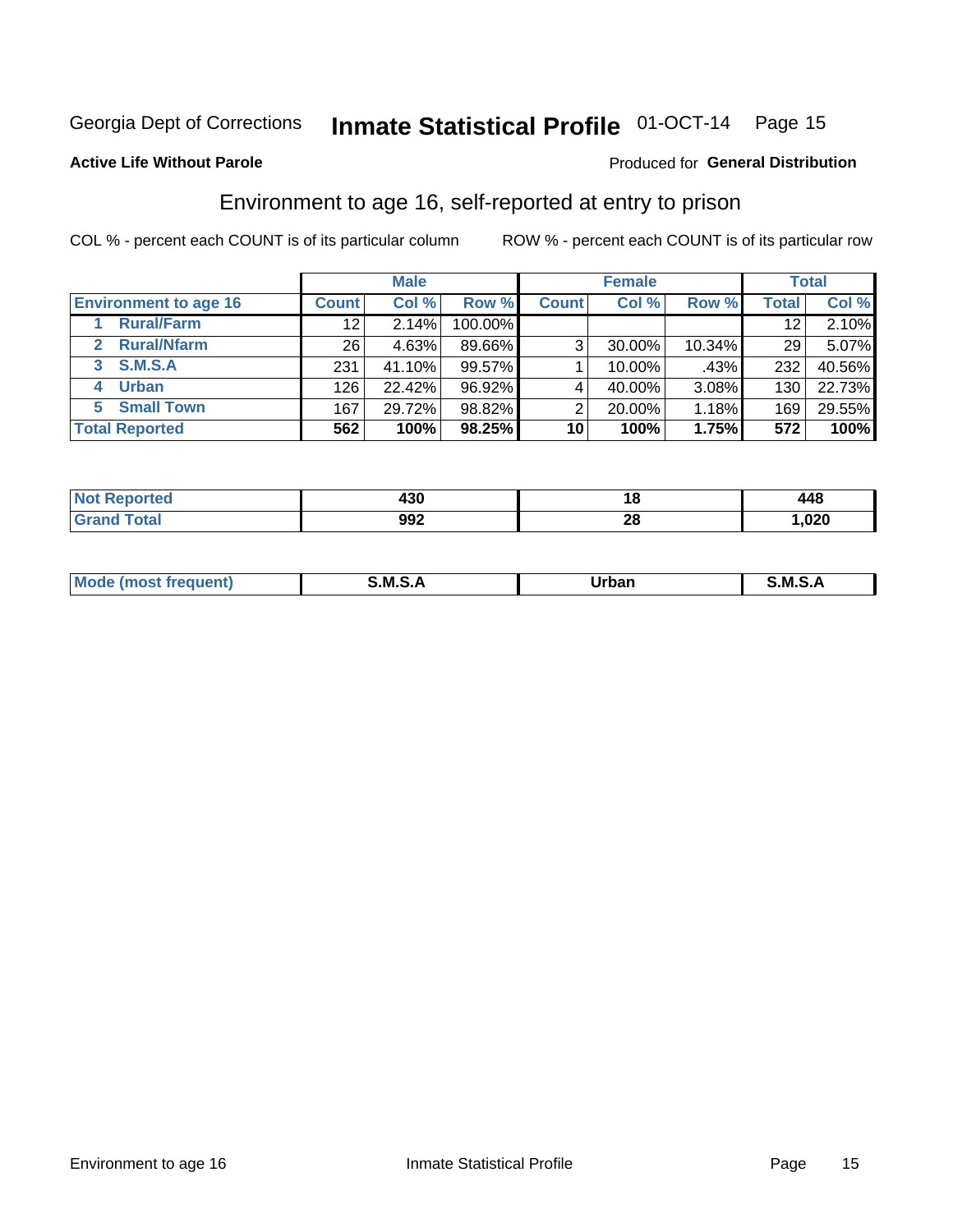# Inmate Statistical Profile 01-OCT-14 Page 16

### **Active Life Without Parole**

#### Produced for General Distribution

### Guardian status to age 16, self-reported at entry to prison

COL % - percent each COUNT is of its particular column

|                                  |              | <b>Male</b> |         |              | <b>Female</b> |       |              | <b>Total</b> |
|----------------------------------|--------------|-------------|---------|--------------|---------------|-------|--------------|--------------|
| <b>Guardian Status To Age 16</b> | <b>Count</b> | Col %       | Row %   | <b>Count</b> | Col %         | Row % | <b>Total</b> | Col %        |
| 2 Father Only                    | 12           | 2.36%       | 100.00% |              |               |       | 12           | 2.33%        |
| <b>3 Both Parents</b>            | 207          | 40.67%      | 98.10%  | 4            | 66.67%        | 1.90% | 211          | 40.97%       |
| <b>4 Mother Only</b>             | 208          | 40.86%      | 99.52%  |              | 16.67%        | .48%  | 209          | 40.58%       |
| <b>6 Oth Female</b>              | 14           | 2.75%       | 100.00% |              |               |       | 14           | 2.72%        |
| <b>7 Oth Male</b>                | 5            | .98%        | 100.00% |              |               |       | 5            | $.97\%$      |
| 8 Step-Parents                   | 12           | 2.36%       | 100.00% |              |               |       | 12           | 2.33%        |
| <b>9 Foster Home</b>             | 9            | 1.77%       | 100.00% |              |               |       | 9            | 1.75%        |
| <b>10 Grand Parents</b>          | 42           | 8.25%       | 97.67%  |              | 16.67%        | 2.33% | 43           | 8.35%        |
| <b>Total Reported</b>            | 509          | 100%        | 98.83%  | 6            | 100%          | 1.17% | 515          | 100%         |

| rtea | 483 | $\overline{\phantom{a}}$<br>LL | 505  |
|------|-----|--------------------------------|------|
|      | 992 | 28                             | ,020 |

| <b>Mode (most frequent)</b> | <b>Mother Only</b> | <b>Both Parents</b> | <b>Both Parents</b> |
|-----------------------------|--------------------|---------------------|---------------------|
|                             |                    |                     |                     |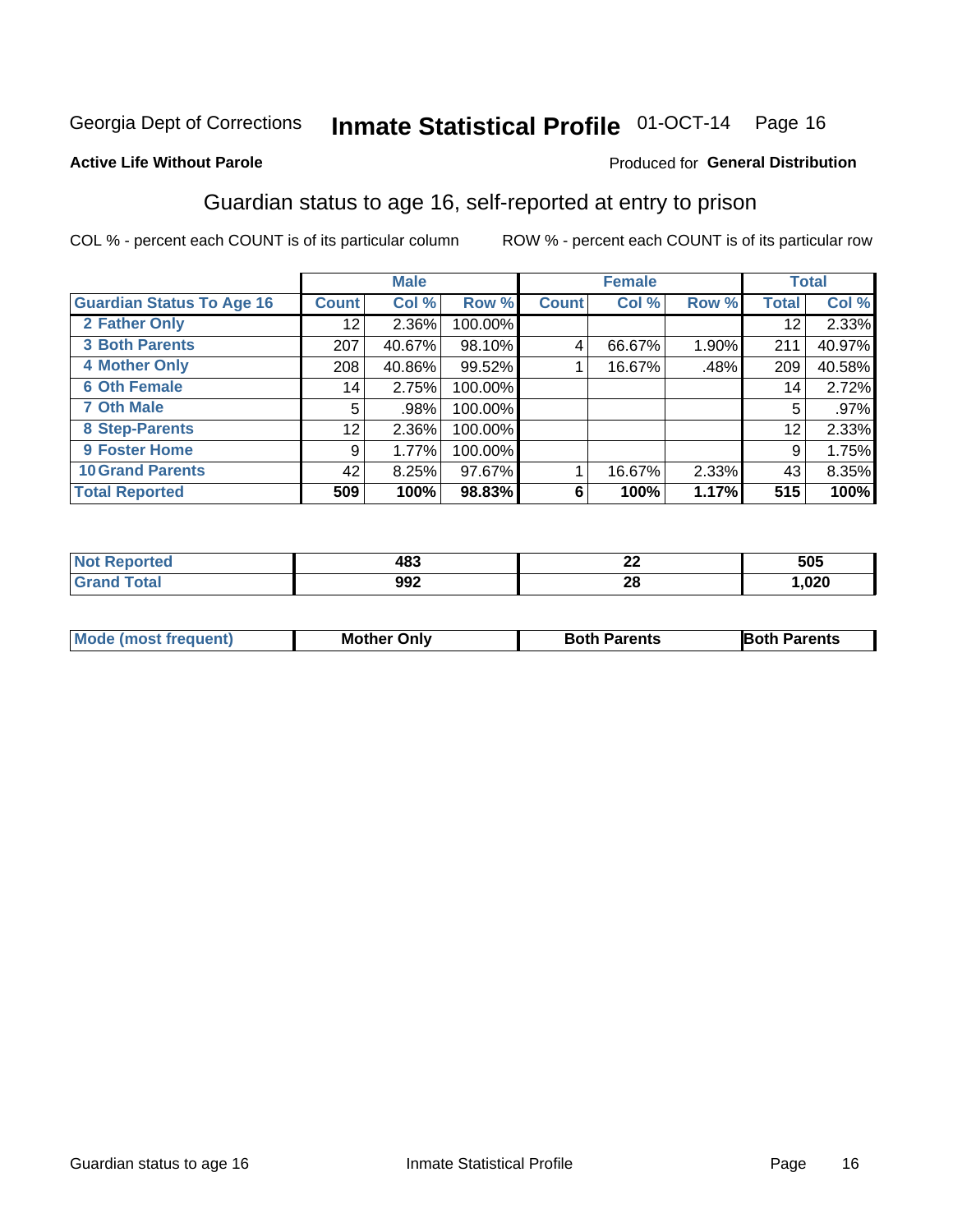## Inmate Statistical Profile 01-OCT-14 Page 17

### **Active Life Without Parole**

### Produced for General Distribution

### Employment status before prison, self-reported at entry to prison

COL % - percent each COUNT is of its particular column

|                                  |         | <b>Male</b> |         |              | <b>Female</b> |       |       | <b>Total</b> |
|----------------------------------|---------|-------------|---------|--------------|---------------|-------|-------|--------------|
| <b>Employment Status</b>         | Count l | Col %       | Row %   | <b>Count</b> | Col %         | Row % | Total | Col %        |
| <b>Full Time</b>                 | 406     | 48.92%      | 97.36%  | 11           | 47.83%        | 2.64% | 417   | 48.89%       |
| <b>Part Time</b><br>$\mathbf{2}$ | 59      | 7.11%       | 100.00% |              |               |       | 59    | 6.92%        |
| Unempl $<$ 6m<br>3               | 68      | 8.19%       | 98.55%  |              | 4.35%         | 1.45% | 69    | 8.09%        |
| Unempl > 6m<br>4                 | 164     | 19.76%      | 94.80%  | 9            | 39.13%        | 5.20% | 173   | 20.28%       |
| <b>Never Workd</b><br>5          | 73      | 8.80%       | 100.00% |              |               |       | 73    | 8.56%        |
| <b>Student</b><br>6              | 22      | 2.65%       | 100.00% |              |               |       | 22    | 2.58%        |
| <b>Incapable</b><br>7            | 38      | 4.58%       | 95.00%  | 2            | $8.70\%$      | 5.00% | 40    | 4.69%        |
| <b>Total Reported</b>            | 830     | 100%        | 97.3%   | 23           | 100%          | 2.7%  | 853   | 100%         |

| 162 |          | 167<br>1 V I |
|-----|----------|--------------|
| 992 | n.<br>ZU | 1,020        |

| Mc | ∴ul! | ----<br>ıme<br>w |
|----|------|------------------|
|    |      |                  |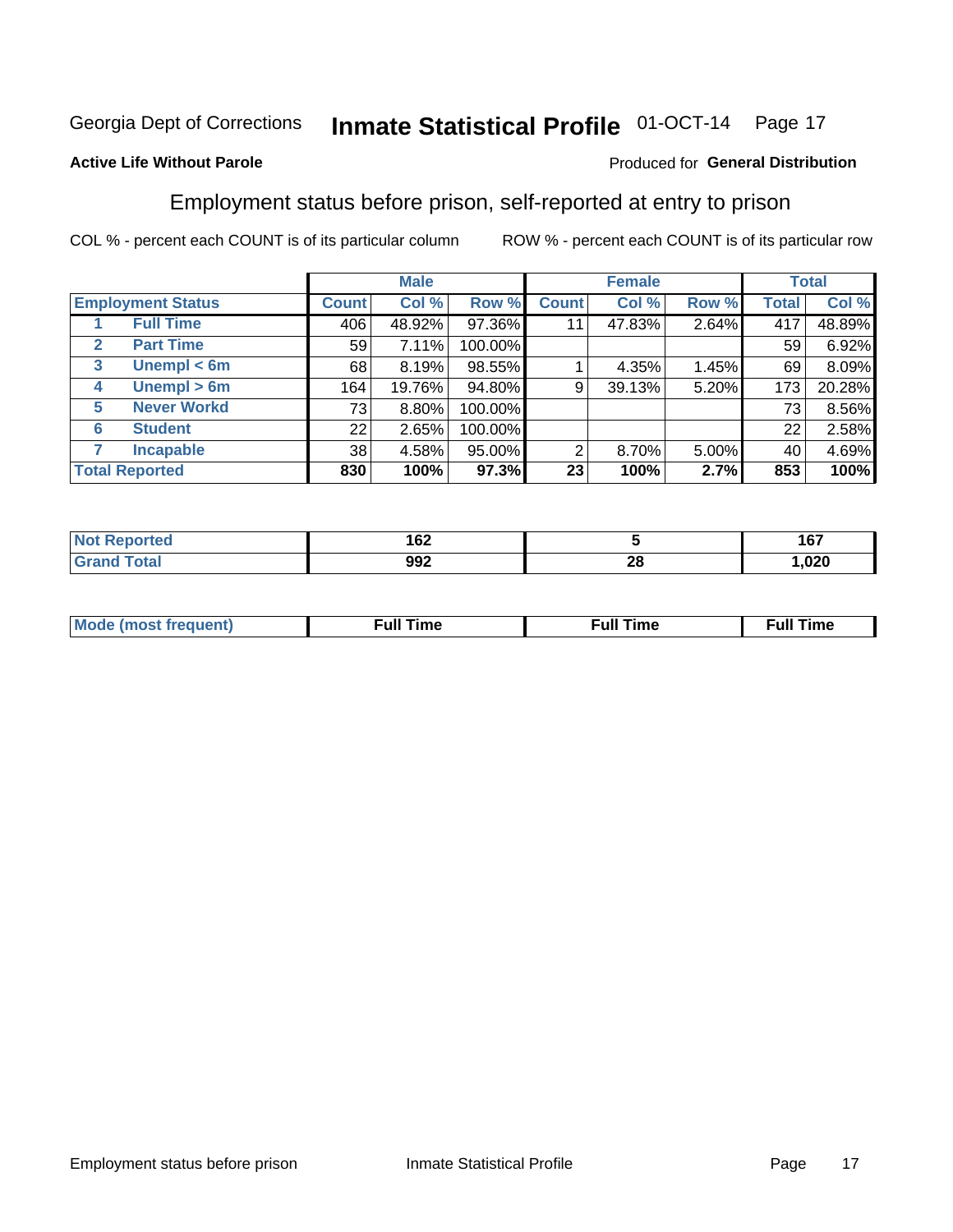# Inmate Statistical Profile 01-OCT-14 Page 18

### **Active Life Without Parole**

Produced for General Distribution

### Age at admission

COL % - percent each COUNT is of its particular column

|                         |                          | <b>Male</b> |         |                | <b>Female</b> |        |                         | <b>Total</b> |
|-------------------------|--------------------------|-------------|---------|----------------|---------------|--------|-------------------------|--------------|
| <b>Age At Admission</b> | <b>Count</b>             | Col %       | Row %   | <b>Count</b>   | Col %         | Row %  | <b>Total</b>            | Col %        |
| 15                      | 2                        | 0.20%       | 100.00% |                |               |        | $\overline{2}$          | 0.20%        |
| 16                      | $\overline{2}$           | 0.20%       | 100.00% |                |               |        | $\overline{2}$          | 0.20%        |
| $\overline{17}$         | 3                        | 0.30%       | 100.00% |                |               |        | 3                       | 0.29%        |
| 18                      | 12                       | 1.21%       | 100.00% |                |               |        | 12                      | 1.18%        |
| 19                      | 21                       | 2.12%       | 100.00% |                |               |        | 21                      | 2.06%        |
| $\overline{20}$         | 19                       | 1.92%       | 95.00%  | 1              | 3.57%         | 5.00%  | 20                      | 1.96%        |
| 21                      | 26                       | 2.62%       | 100.00% |                |               |        | 26                      | 2.55%        |
| 22                      | 50                       | 5.04%       | 100.00% |                |               |        | 50                      | 4.90%        |
| 23                      | 38                       | 3.83%       | 97.44%  | 1              | 3.57%         | 2.56%  | 39                      | 3.82%        |
| 24                      | 37                       | 3.73%       | 97.37%  | 1              | 3.57%         | 2.63%  | 38                      | 3.73%        |
| $\overline{25}$         | 35                       | 3.53%       | 94.59%  | $\overline{2}$ | 7.14%         | 5.41%  | 37                      | 3.63%        |
| 26                      | 38                       | 3.83%       | 100.00% |                |               |        | 38                      | 3.73%        |
| $\overline{27}$         | 37                       | 3.73%       | 94.87%  | $\overline{2}$ | 7.14%         | 5.13%  | 39                      | 3.82%        |
| 28                      | 45                       | 4.54%       | 97.83%  | 1              | 3.57%         | 2.17%  | 46                      | 4.51%        |
| 29                      | 42                       | 4.23%       | 100.00% |                |               |        | 42                      | 4.12%        |
| 30                      | 34                       | 3.43%       | 100.00% |                |               |        | 34                      | 3.33%        |
| 31                      | 40                       | 4.03%       | 100.00% |                |               |        | 40                      | 3.92%        |
| 32                      | 41                       | 4.13%       | 95.35%  | $\overline{2}$ | 7.14%         | 4.65%  | 43                      | 4.22%        |
| 33                      | 29                       | 2.92%       | 100.00% |                |               |        | 29                      | 2.84%        |
| 34                      | 21                       | 2.12%       | 91.30%  | $\overline{2}$ | 7.14%         | 8.70%  | 23                      | 2.25%        |
| 35                      | 25                       | 2.52%       | 96.15%  | 1              | 3.57%         | 3.85%  | 26                      | 2.55%        |
| 36                      | 39                       | 3.93%       | 100.00% |                |               |        | 39                      | 3.82%        |
| $\overline{37}$         | 26                       | 2.62%       | 100.00% |                |               |        | 26                      | 2.55%        |
| 38                      | 26                       | 2.62%       | 100.00% |                |               |        | 26                      | 2.55%        |
| 39                      | 27                       | 2.72%       | 93.10%  | $\overline{2}$ | 7.14%         | 6.90%  | 29                      | 2.84%        |
| 40                      | 18                       | 1.81%       | 94.74%  | 1              | 3.57%         | 5.26%  | 19                      | 1.86%        |
| 41                      | 32                       | 3.23%       | 94.12%  | $\overline{2}$ | 7.14%         | 5.88%  | 34                      | 3.33%        |
| 42                      | 27                       | 2.72%       | 100.00% |                |               |        | 27                      | 2.65%        |
| 43                      | 22                       | 2.22%       | 95.65%  | 1              | 3.57%         | 4.35%  | 23                      | 2.25%        |
| 44                      | 15                       | 1.51%       | 88.24%  | $\overline{2}$ | 7.14%         | 11.76% | 17                      | 1.67%        |
| 45                      | 22                       | 2.22%       | 100.00% |                |               |        | 22                      | 2.16%        |
| 46                      | 19                       | 1.92%       | 86.36%  | 3              | 10.71%        | 13.64% | 22                      | 2.16%        |
| 47                      | 16                       | 1.61%       | 100.00% |                |               |        | 16                      | 1.57%        |
| 48                      | 15                       | 1.51%       | 83.33%  | 3              | 10.71%        | 16.67% | 18                      | 1.76%        |
| 49                      | 14                       | 1.41%       | 100.00% |                |               |        | 14                      | 1.37%        |
| 50                      | 11                       | 1.11%       | 100.00% |                |               |        | 11                      | 1.08%        |
| $\overline{51}$         | 7                        | 0.71%       | 100.00% |                |               |        | 7                       | 0.69%        |
| 52                      | $\boldsymbol{9}$         | 0.91%       | 100.00% |                |               |        | $\boldsymbol{9}$        | 0.88%        |
| 53                      | 8                        | 0.81%       | 100.00% |                |               |        | 8                       | 0.78%        |
| 54                      | $\overline{\mathcal{A}}$ | 0.40%       | 100.00% |                |               |        | $\overline{\mathbf{4}}$ | 0.39%        |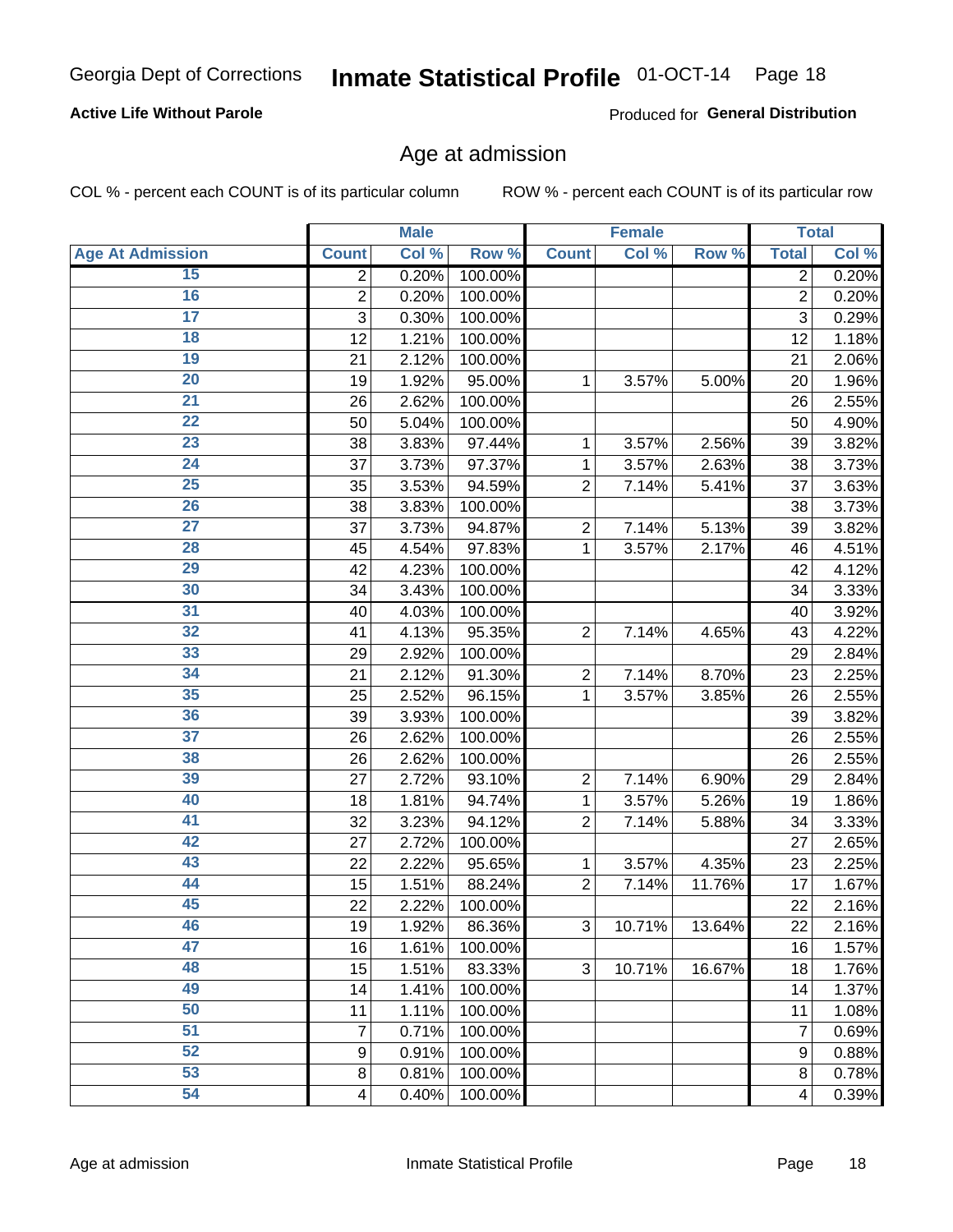# Inmate Statistical Profile 01-OCT-14 Page 19

### **Active Life Without Parole**

Produced for General Distribution

### Age at admission

COL % - percent each COUNT is of its particular column

|                         |              | <b>Male</b> |         |              | <b>Female</b> |        |                | <b>Total</b> |
|-------------------------|--------------|-------------|---------|--------------|---------------|--------|----------------|--------------|
| <b>Age At Admission</b> | <b>Count</b> | Col %       | Row %   | <b>Count</b> | Col %         | Row %  | Total          | Col %        |
| 55                      | 5.           | 0.50%       | 83.33%  |              | 3.57%         | 16.67% | 6              | 0.59%        |
| 56                      | 8            | 0.81%       | 100.00% |              |               |        | 8              | 0.78%        |
| 57                      | 6            | 0.60%       | 100.00% |              |               |        | 6              | 0.59%        |
| 58                      | 6            | 0.60%       | 100.00% |              |               |        | 6              | 0.59%        |
| 60                      | 2            | 0.20%       | 100.00% |              |               |        | 2              | 0.20%        |
| 62                      |              | 0.10%       | 100.00% |              |               |        |                | 0.10%        |
| 64                      | 4            | 0.40%       | 100.00% |              |               |        | 4              | 0.39%        |
| 65                      | 2            | 0.20%       | 100.00% |              |               |        | $\overline{2}$ | 0.20%        |
| 66                      |              | 0.10%       | 100.00% |              |               |        |                | 0.10%        |
| 69                      | 2            | 0.20%       | 100.00% |              |               |        | 2              | 0.20%        |
| 71                      |              | 0.10%       | 100.00% |              |               |        |                | 0.10%        |
| <b>Total Reported</b>   | 992          | 100%        | 97.25%  | 28           | 100%          | 2.75%  | 1,020          | 100%         |

| prteol |     |          |      |
|--------|-----|----------|------|
|        | 992 | n,<br>40 | ,020 |

| <b>Mean</b><br>(average) | <b>22.72</b><br>33.IZ | 36.93 | 33.80    |
|--------------------------|-----------------------|-------|----------|
| Median (middle)          | u                     | 39    | o.<br>∠ت |
| Mode<br>(most frequent)  | $\sim$<br><u>. . </u> | 46    | n.<br>LL |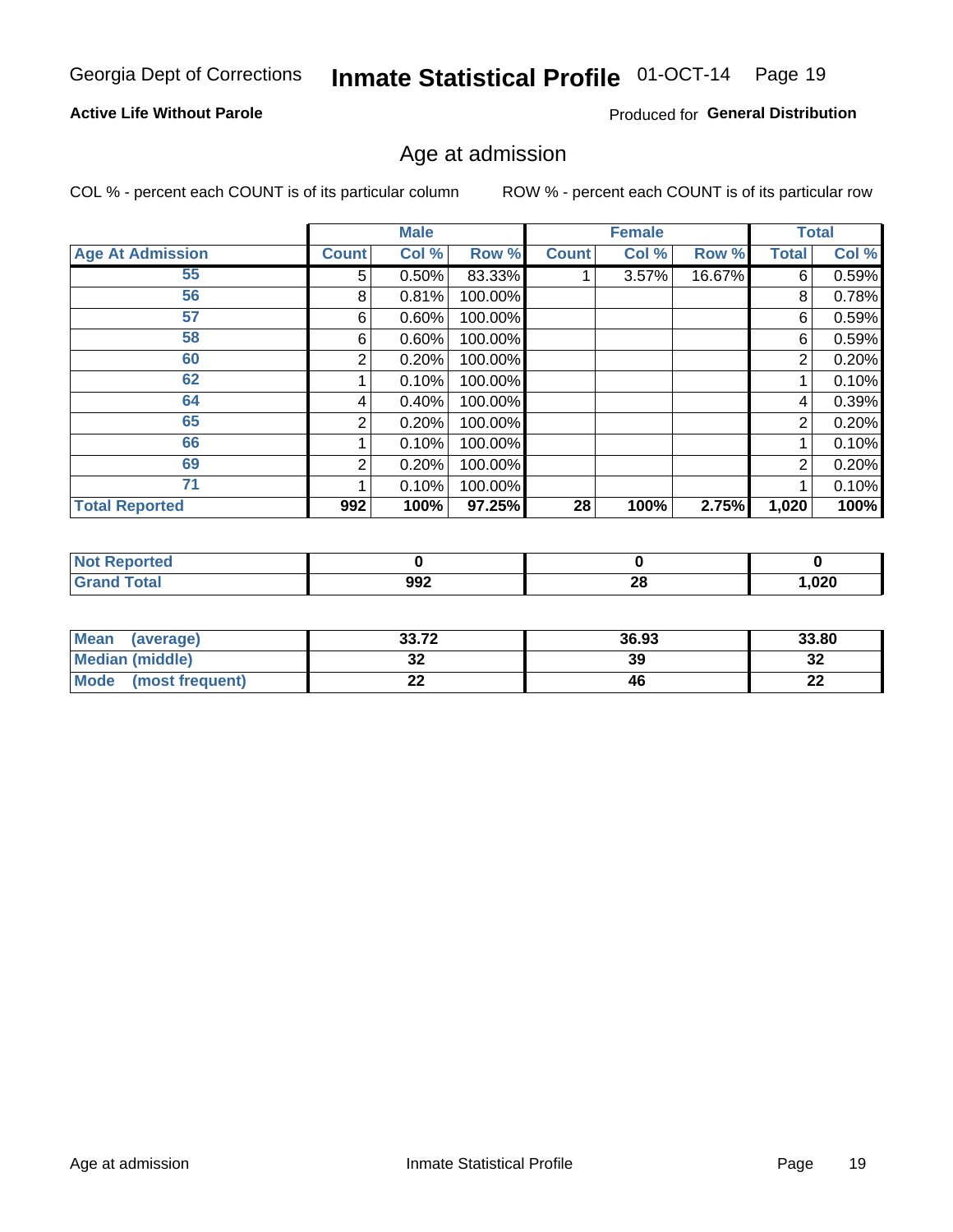# Inmate Statistical Profile 01-OCT-14 Page 20

### **Active Life Without Parole**

### Produced for General Distribution

### Height, measured at entry to prison

COL % - percent each COUNT is of its particular column

|                       |              | <b>Male</b> |           |              | <b>Female</b> |         |       | Total      |
|-----------------------|--------------|-------------|-----------|--------------|---------------|---------|-------|------------|
| <b>Height</b>         | <b>Count</b> | Col %       | Row %     | <b>Count</b> | Col %         | Row %   | Total | Col %      |
| 4'10"                 |              |             |           |              | 100.00%       | 100.00% |       | 0.40%      |
| 5'10''                | 122          | 49.59%      | 100.00%   |              |               |         |       | 122 49.39% |
| 5'11''                | 124          | $50.41\%$   | 100.00%   |              |               |         |       | 124 50.20% |
| <b>Total Reported</b> | 246          | 100%        | $99.60\%$ |              | 100%          | 0.40%   | 247   | 100%       |

| <b>Not</b>             | 746 | ~-      | ---  |
|------------------------|-----|---------|------|
| Reported               |     |         | .    |
| <b>Total</b><br>'Grand | 992 | ഹ<br>20 | ,020 |

| Mean<br>(average)       | 5'11" | 4'10" | 5'10" |
|-------------------------|-------|-------|-------|
| <b>Median (middle)</b>  | 544"  | 4'10" | 5'11" |
| Mode<br>(most frequent) | 5'11" | 4'10" | 5'11" |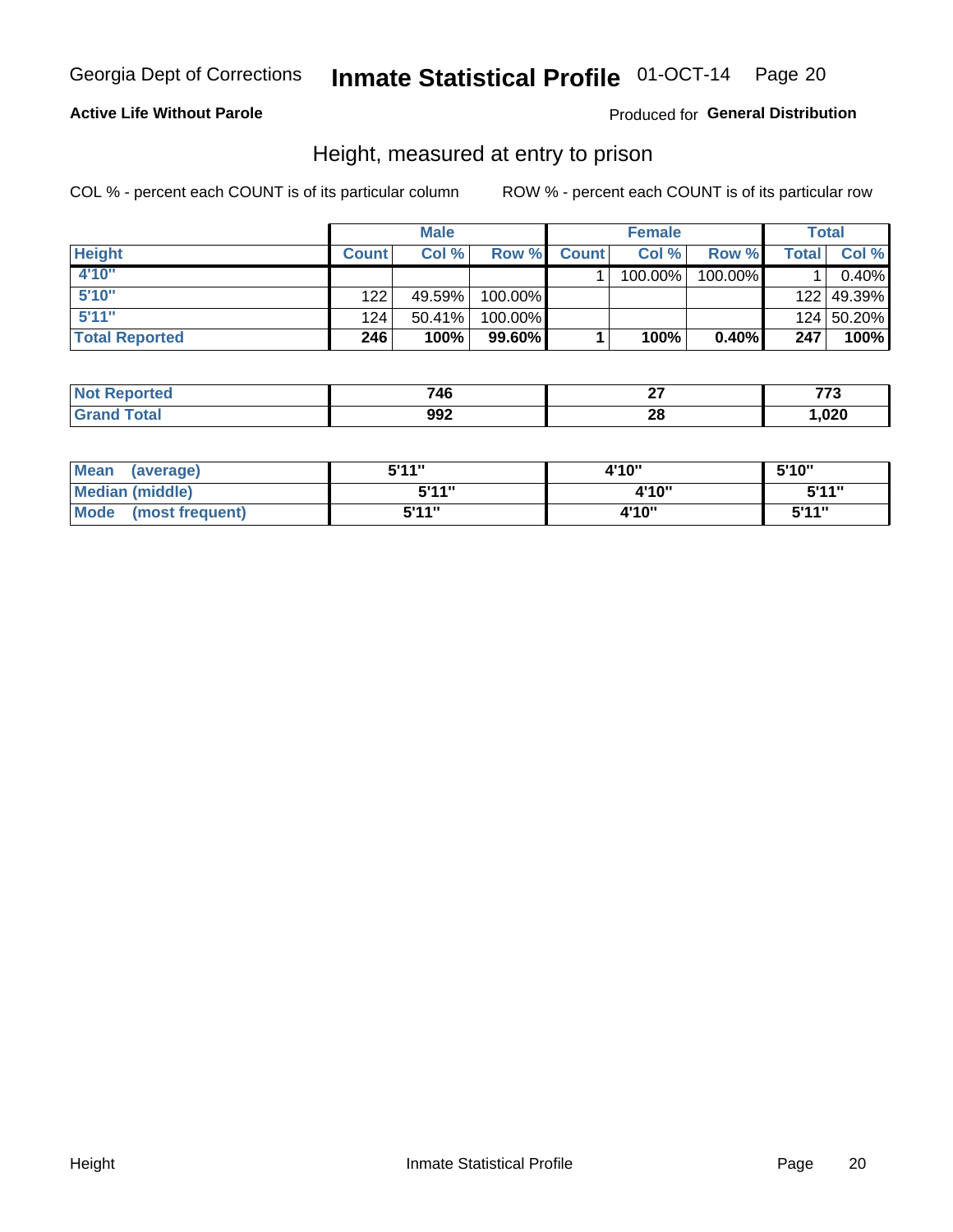# Inmate Statistical Profile 01-OCT-14 Page 21

### **Active Life Without Parole**

### Produced for General Distribution

### Weight, measured at entry to prison

COL % - percent each COUNT is of its particular column

|                       |                | <b>Male</b> |         |                 | <b>Female</b> |         |                | <b>Total</b> |
|-----------------------|----------------|-------------|---------|-----------------|---------------|---------|----------------|--------------|
| Weight                | <b>Count</b>   | Col %       | Row %   | <b>Count</b>    | Col %         | Row %   | <b>Total</b>   | Col %        |
| 110 - 119 pounds      |                |             |         | $\overline{2}$  | 7.14%         | 100.00% | $\overline{2}$ | 0.20%        |
| 120 - 129 pounds      | 5              | 0.50%       | 83.33%  | 1               | 3.57%         | 16.67%  | 6              | 0.59%        |
| 130 - 139 pounds      | 27             | 2.72%       | 96.43%  | 1               | 3.57%         | 3.57%   | 28             | 2.75%        |
| 140 - 149 pounds      | 61             | 6.15%       | 98.39%  | $\mathbf 1$     | 3.57%         | 1.61%   | 62             | 6.08%        |
| 150 - 159 pounds      | 98             | 9.88%       | 100.00% |                 |               |         | 98             | 9.61%        |
| 160 - 169 pounds      | 111            | 11.19%      | 96.52%  | 4               | 14.29%        | 3.48%   | 115            | 11.27%       |
| 170 - 179 pounds      | 135            | 13.61%      | 97.83%  | 3               | 10.71%        | 2.17%   | 138            | 13.53%       |
| 180 - 189 pounds      | 118            | 11.90%      | 96.72%  | 4               | 14.29%        | 3.28%   | 122            | 11.96%       |
| 190 - 199 pounds      | 90             | 9.07%       | 98.90%  | 1               | 3.57%         | 1.10%   | 91             | 8.92%        |
| 200 - 209 pounds      | 90             | 9.07%       | 96.77%  | 3               | 10.71%        | 3.23%   | 93             | 9.12%        |
| 210 - 219 pounds      | 61             | 6.15%       | 91.04%  | 6               | 21.43%        | 8.96%   | 67             | 6.57%        |
| 220 - 229 pounds      | 63             | 6.35%       | 100.00% |                 |               |         | 63             | 6.18%        |
| 230 - 239 pounds      | 39             | 3.93%       | 100.00% |                 |               |         | 39             | 3.82%        |
| 240 - 249 pounds      | 24             | 2.42%       | 100.00% |                 |               |         | 24             | 2.35%        |
| 250 - 259 pounds      | 23             | 2.32%       | 100.00% |                 |               |         | 23             | 2.25%        |
| 260 - 269 pounds      | 12             | 1.21%       | 100.00% |                 |               |         | 12             | 1.18%        |
| 270 - 279 pounds      | 10             | 1.01%       | 100.00% |                 |               |         | 10             | 0.98%        |
| 280 - 289 pounds      | 8              | 0.81%       | 80.00%  | $\overline{2}$  | 7.14%         | 20.00%  | 10             | 0.98%        |
| 290 - 299 pounds      | 4              | 0.40%       | 100.00% |                 |               |         | 4              | 0.39%        |
| 300 - 309 pounds      | $\overline{2}$ | 0.20%       | 100.00% |                 |               |         | $\overline{2}$ | 0.20%        |
| 310 - 319 pounds      | $\overline{2}$ | 0.20%       | 100.00% |                 |               |         | $\overline{2}$ | 0.20%        |
| 320 - 329 pounds      | 4              | 0.40%       | 100.00% |                 |               |         | 4              | 0.39%        |
| 330 - 339 pounds      | 3              | 0.30%       | 100.00% |                 |               |         | 3              | 0.29%        |
| 360 - 369 pounds      | 1              | 0.10%       | 100.00% |                 |               |         | 1              | 0.10%        |
| 400 pounds and over   | 1              | 0.10%       | 100.00% |                 |               |         | 1              | 0.10%        |
| <b>Total Reported</b> | 992            | 100%        | 97.25%  | $\overline{28}$ | 100%          | 2.75%   |                | 1,020 100.0% |

| <b>Not Reported</b> |     |           |      |
|---------------------|-----|-----------|------|
| <b>Total</b>        | 992 | n c<br>Δu | ,020 |

| <b>Mean</b><br>(average)       | 190 | 184 | 190   |
|--------------------------------|-----|-----|-------|
| <b>Median (middle)</b>         | 183 | 180 | 182.5 |
| <b>Mode</b><br>(most frequent) | 170 | 210 | 180   |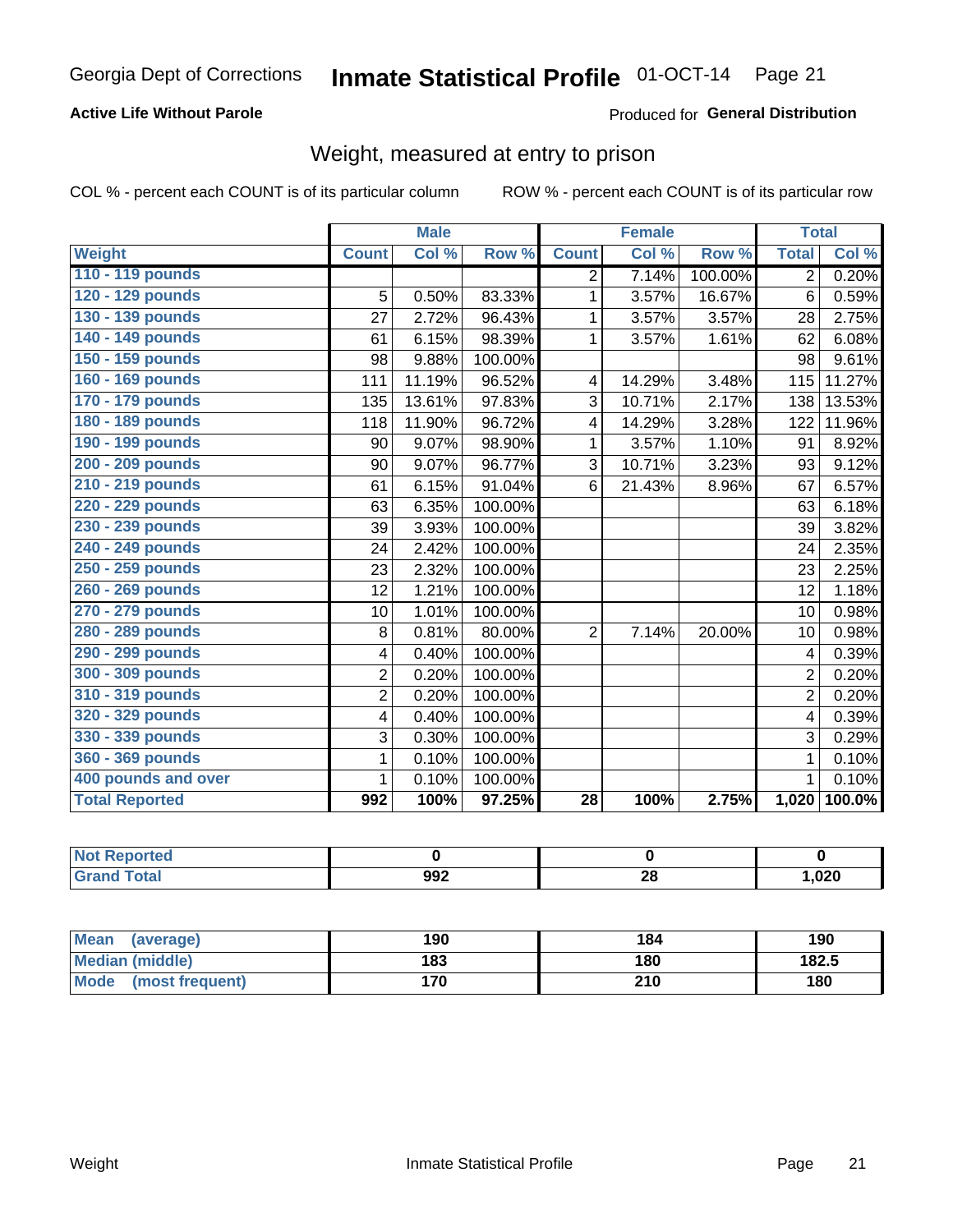# Inmate Statistical Profile 01-OCT-14 Page 22

#### **Active Life Without Parole**

#### Produced for General Distribution

### Veterans validated by Veteran's Administration

COL % - percent each COUNT is of its particular column

|                          |              | <b>Male</b> |                    | <b>Female</b> |         |              | <b>Total</b> |
|--------------------------|--------------|-------------|--------------------|---------------|---------|--------------|--------------|
| <b>Military service</b>  | <b>Count</b> | Col %       | <b>Row % Count</b> | Col %         | Row %   | <b>Total</b> | Col %        |
| <b>Others</b><br>0       | 33           | 50.77%      | 100.00%            |               |         | 33           | 50.77%       |
| <b>Air Force</b>         | 25           | 38.46%      | 100.00%            |               |         | 25           | 38.46%       |
| <b>Army</b>              |              | 4.62%       | 100.00%            |               |         | 3            | 4.62%        |
| <b>Navy</b><br>3         |              | 1.54%       | 100.00%            |               |         |              | 1.54%        |
| <b>Coast Guard</b><br>5. | 3            | 4.62%       | 100.00%            |               |         | 3            | 4.62%        |
| <b>Total Reported</b>    | 65           | 100%        | 100.00%            |               | $.00\%$ | 65           | 100%         |

| ດລອ<br>JZ I | nc<br>40 | 955               |
|-------------|----------|-------------------|
| 992<br>$ -$ | ኅር<br>49 | റാറ<br>JZU<br>. . |

| Mo<br><b>Null</b><br>วthers<br>____<br>____ |
|---------------------------------------------|
|---------------------------------------------|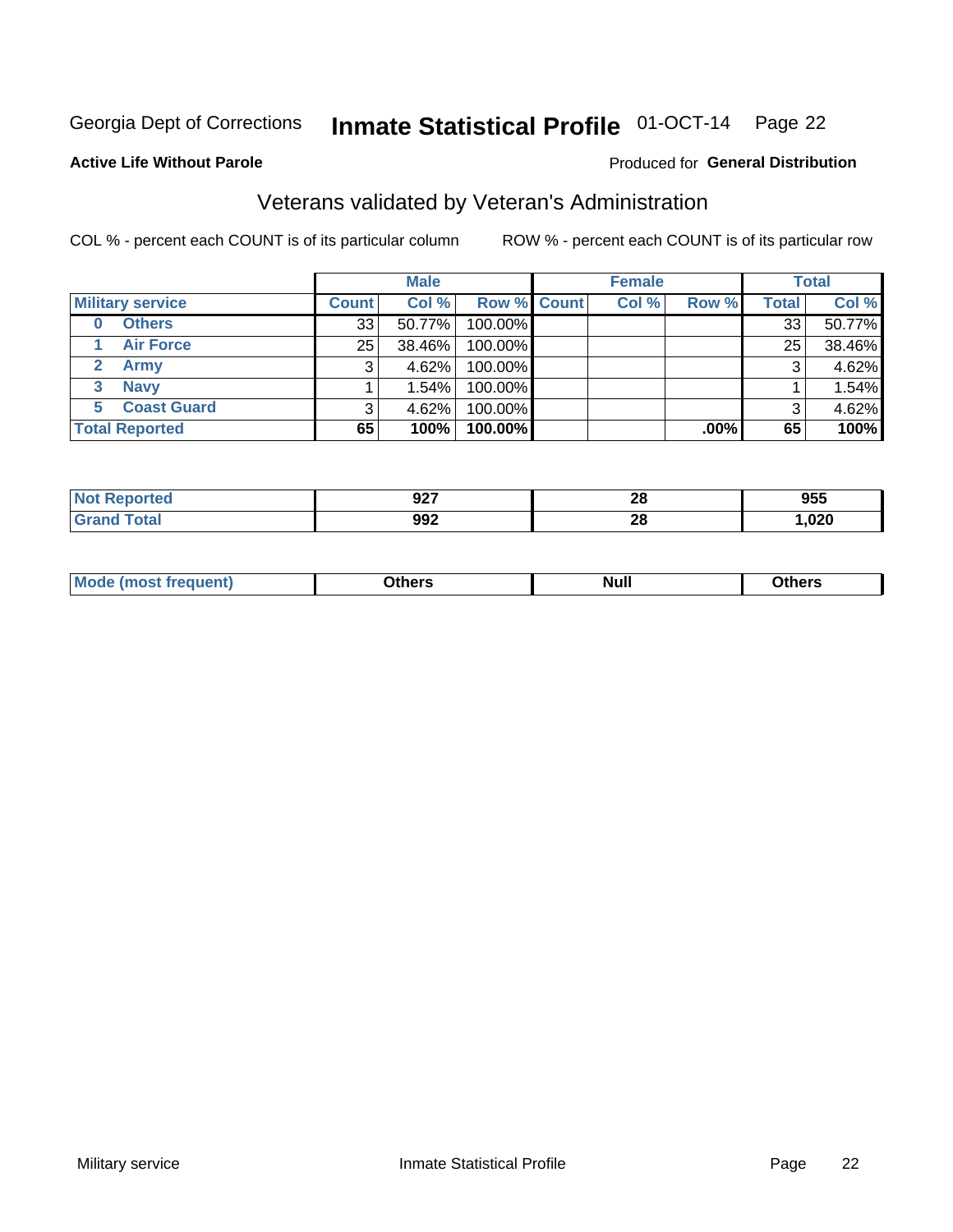# Inmate Statistical Profile 01-OCT-14 Page 23

#### **Active Life Without Parole**

#### Produced for General Distribution

### Type of admission to prison

COL % - percent each COUNT is of its particular column

|                                      |              | <b>Male</b> |                    |    | <b>Female</b> |       |              | <b>Total</b> |
|--------------------------------------|--------------|-------------|--------------------|----|---------------|-------|--------------|--------------|
| <b>Type of Admission</b>             | <b>Count</b> | Col %       | <b>Row % Count</b> |    | Col %         | Row % | <b>Total</b> | Col %        |
| <b>New Sentence</b><br>52            | 953          | 96.07%      | 97.15%             | 28 | 100.00%       | 2.85% | 981          | 96.18%       |
| <b>Probation Rev Partial</b><br>53   |              | .10%        | 100.00%            |    |               |       |              | .10%         |
| <b>Probation Rev Remainder</b><br>54 | 7            | .71%        | 100.00%            |    |               |       |              | .69%         |
| <b>Parole Rev New Sentence</b><br>55 | 10 I         | 1.01%       | 100.00%            |    |               |       | 10           | .98%         |
| <b>Parole Rev No New</b><br>56       | 8            | .81%        | 100.00%            |    |               |       | 8            | .78%         |
| <b>Sentence</b>                      |              |             |                    |    |               |       |              |              |
| <b>Life W/O Parole</b><br>70         | 13           | 1.31%       | 100.00%            |    |               |       | 13           | 1.27%        |
| <b>Total Reported</b>                | 992          | 100%        | $97.25\%$          | 28 | 100%          | 2.75% | 1,020        | 100%         |

| Reported<br>N. |     |          |       |
|----------------|-----|----------|-------|
| <b>Total</b>   | 992 | n.<br>ZC | 1,020 |

| <b>Mode (most frequent)</b> | <b>New Sentence</b> | <b>New Sentence</b> | <b>New Sentence</b> |
|-----------------------------|---------------------|---------------------|---------------------|
|                             |                     |                     |                     |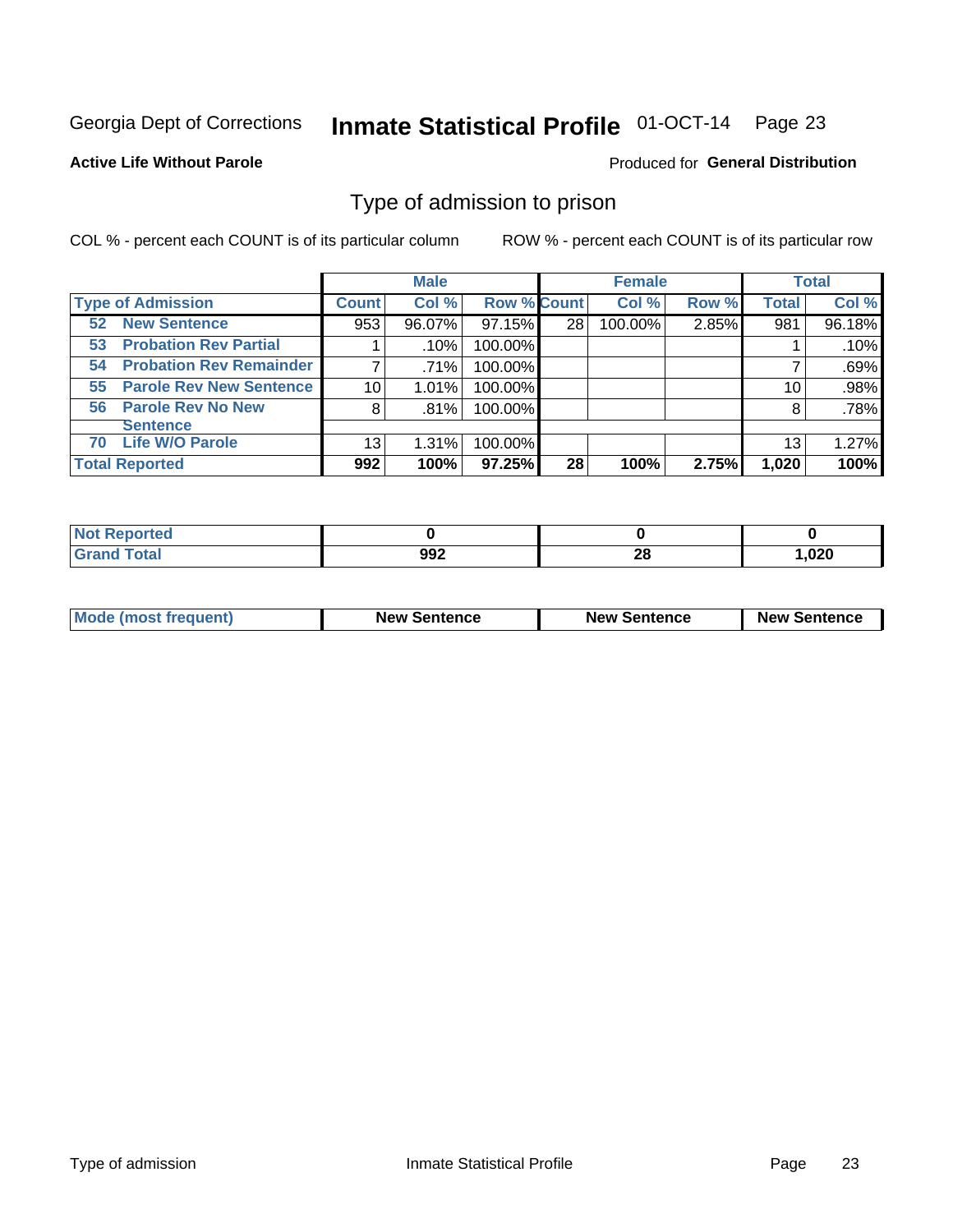# Inmate Statistical Profile 01-OCT-14 Page 24

**Active Life Without Parole** 

Produced for General Distribution

### Current / last security status

COL % - percent each COUNT is of its particular column

|                        |              | <b>Male</b> |                    |                 | <b>Female</b> |          |       | <b>Total</b> |
|------------------------|--------------|-------------|--------------------|-----------------|---------------|----------|-------|--------------|
| <b>Security Status</b> | <b>Count</b> | Col%        | <b>Row % Count</b> |                 | Col %         | Row %    | Total | Col %        |
| 4 Medium               |              | .40%        | 100.00%            |                 | .00%          |          |       | $.39\%$      |
| 5 Close                | 988          | 99.60%      | $97.24\%$          | 28 <sub>1</sub> | 100.00%       | $2.76\%$ | 1.016 | 99.61%       |
| <b>Total Reported</b>  | 992          | 100%        | $97.25\%$          | 28              | 100%          | 2.75%    | 1,020 | 100%         |

| <b>Still being diagnosed</b> |     |    |       |
|------------------------------|-----|----|-------|
| <b>Not Reported</b>          |     |    |       |
| <b>Grand Total</b>           | 992 | 28 | 1,020 |

| <b>AhoM</b><br>rreauent) | <b>Close</b> | Close | Close |
|--------------------------|--------------|-------|-------|
|                          |              |       |       |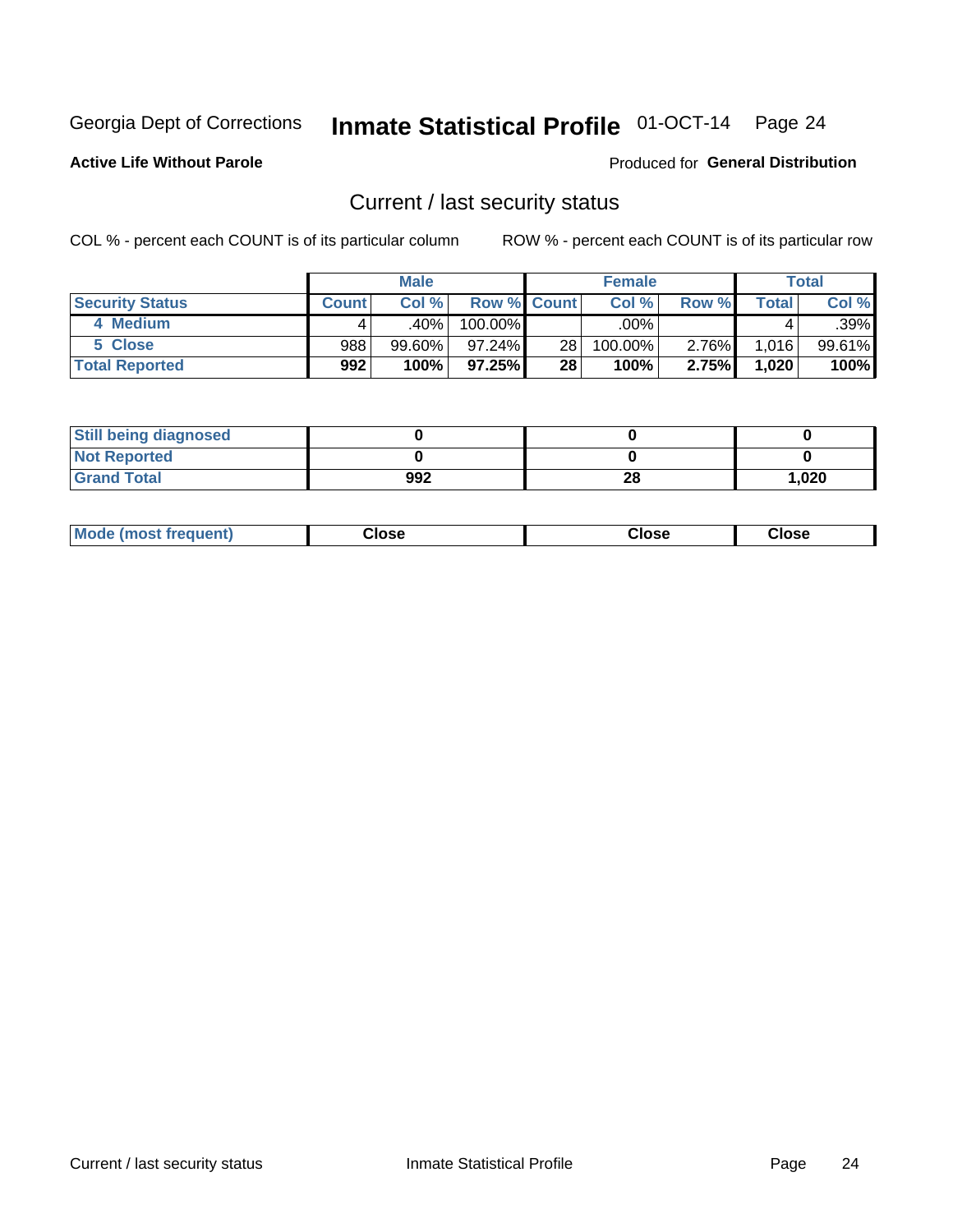# Inmate Statistical Profile 01-OCT-14 Page 25

**Active Life Without Parole** 

#### Produced for General Distribution

### Current / last type of institution

COL % - percent each COUNT is of its particular column

|                            |              | <b>Male</b> |             |                 | <b>Female</b> |       |       | <b>Total</b> |
|----------------------------|--------------|-------------|-------------|-----------------|---------------|-------|-------|--------------|
| <b>Type of Institution</b> | <b>Count</b> | Col %       | Row % Count |                 | Col %         | Row % | Total | Col %        |
| <b>State Prison</b>        | 989          | 99.70%      | 97.25%      | 28 <sub>1</sub> | $100.00\%$    | 2.75% | 1,017 | 99.71%       |
| <b>Transitional Center</b> |              | .20%        | 100.00%     |                 |               |       |       | .20%         |
| <b>Private Prison</b>      |              | .10%        | 100.00%     |                 |               |       |       | $.10\%$      |
| <b>Total Reported</b>      | 992          | 100%        | $97.25\%$   | 28              | 100%          | 2.75% | 1,020 | 100%         |

| oorted      |             |                    |      |
|-------------|-------------|--------------------|------|
| <b>otal</b> | 992<br>$ -$ | ኅር<br>ZO<br>$\sim$ | ,020 |

| <b>Mode (most frequent)</b> | <b>State Prison</b> | <b>State Prison</b> | <b>State Prison</b> |
|-----------------------------|---------------------|---------------------|---------------------|
|                             |                     |                     |                     |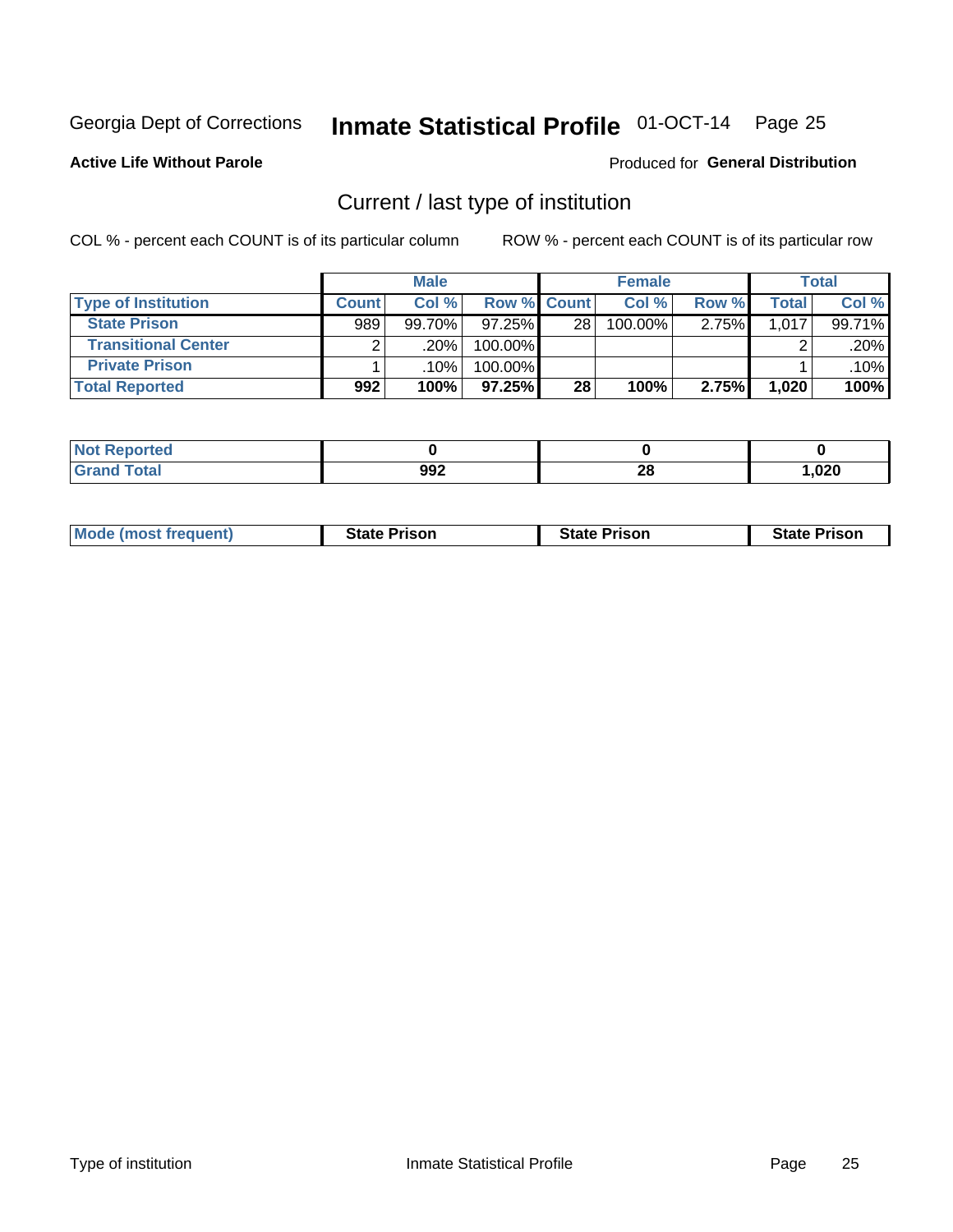# Inmate Statistical Profile 01-OCT-14 Page 26

**Active Life Without Parole** 

#### Produced for General Distribution

### Institution type - transitional centers

COL % - percent each COUNT is of its particular column

|                                          |              | <b>Male</b> |                    | <b>Female</b> |       |              | <b>Total</b> |
|------------------------------------------|--------------|-------------|--------------------|---------------|-------|--------------|--------------|
| <b>Institution Type - Trans. Centers</b> | <b>Count</b> | Col%        | <b>Row % Count</b> | Col %         | Row % | <b>Total</b> | Col %        |
| <b>Clayton Tc</b>                        |              | $50.00\%$   | $100.00\%$         |               |       |              | 50.00%       |
| <b>Macon Tc</b>                          |              | $50.00\%$   | $100.00\%$         |               |       |              | 50.00%       |
| <b>Total Reported</b>                    |              | 100%        | 100%               |               | %     |              | 100%         |

| rtea                               |  |  |
|------------------------------------|--|--|
| $\sim$ $\sim$ $\sim$ $\sim$ $\sim$ |  |  |

| Mode (most frequent) | <b>Clayton Tc</b> | <b>Null</b> | <b>Clayton Tc</b> |
|----------------------|-------------------|-------------|-------------------|
|                      |                   |             |                   |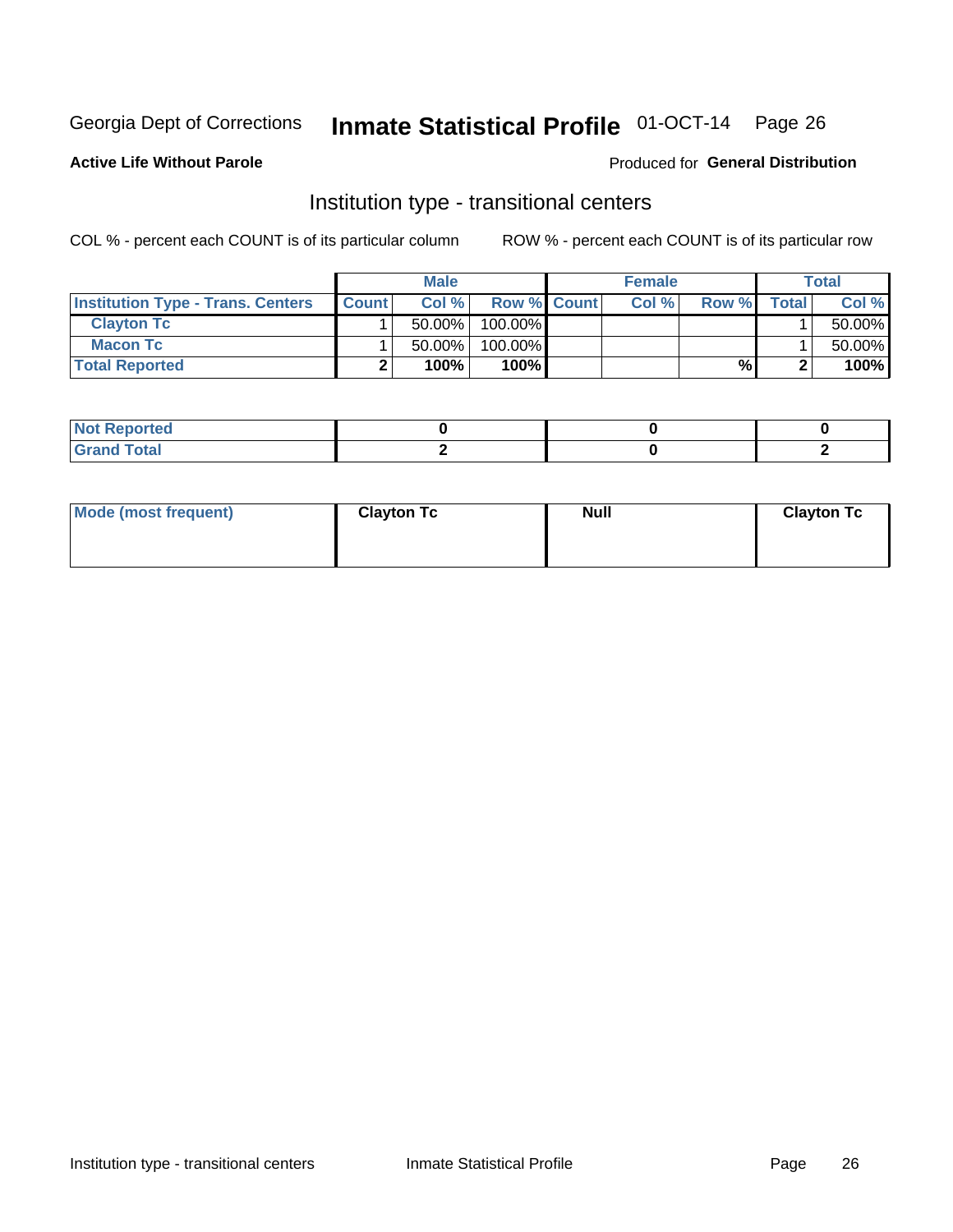# Inmate Statistical Profile 01-OCT-14 Page 27

**Active Life Without Parole** 

**Produced for General Distribution** 

### Institution type - county prisons

COL % - percent each COUNT is of its particular column

|                                                    | <b>Male</b> |       |  | <b>Female</b> |                          |             | <b>Total</b> |       |
|----------------------------------------------------|-------------|-------|--|---------------|--------------------------|-------------|--------------|-------|
| <b>Institution Type - County Prisons   Count  </b> |             | Col % |  |               | <b>Row % Count Col %</b> | Row % Total |              | Col % |
| <b>Total Reported</b>                              |             |       |  |               |                          |             |              |       |

| <b>Not Reported</b>         |  |  |
|-----------------------------|--|--|
| <b>Total</b><br>-<br>______ |  |  |

| <b>Mode</b>      | <b>Null</b> | <b>Null</b> | <b>Null</b> |
|------------------|-------------|-------------|-------------|
| (most freauent). |             |             |             |
|                  |             |             |             |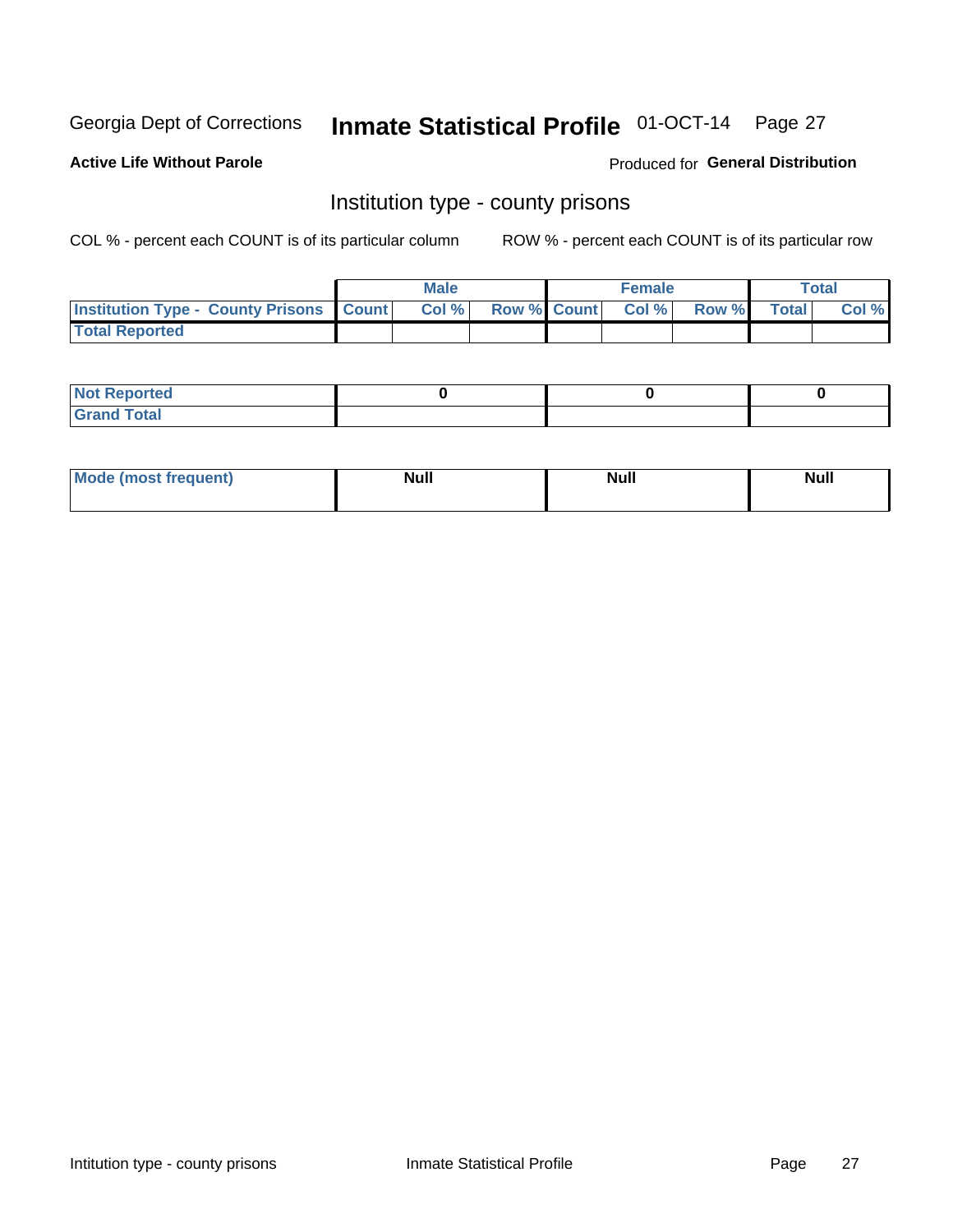#### Inmate Statistical Profile 01-OCT-14 Page 28

#### **Active Life Without Parole**

### Produced for General Distribution

### Institution type - state prisons

COL % - percent each COUNT is of its particular column

ROW % - percent each COUNT is of its particular row

|                                         |                | <b>Male</b>               |         |                               | <b>Female</b>             |         |                    | <b>Total</b> |  |
|-----------------------------------------|----------------|---------------------------|---------|-------------------------------|---------------------------|---------|--------------------|--------------|--|
| <b>Institution Type - State Prisons</b> | <b>Count</b>   | Col %                     | Row %   | <b>Count</b>                  | $\overline{\text{Col}}$ % | Row %   | <b>Total</b>       | Col %        |  |
| <b>Arrendale State Prison</b>           |                |                           |         | 15                            | 53.57%                    | 100.00% | 15                 | 1.47%        |  |
| <b>Augusta State Med. Prison</b>        | 59             | 5.97%                     | 100.00% |                               |                           |         | 59                 | 5.80%        |  |
| <b>Baldwin State Prison</b>             | 29             | 2.93%                     | 100.00% |                               |                           |         | 29                 | 2.85%        |  |
| <b>Calhoun State Prison</b>             | 1              | .10%                      | 100.00% |                               |                           |         | 1                  | .10%         |  |
| <b>Central State Prison</b>             | 3              | .30%                      | 100.00% |                               |                           |         | 3                  | .29%         |  |
| <b>Coastal State Prison</b>             |                | .10%                      | 100.00% |                               |                           |         |                    | .10%         |  |
| <b>Dooly State Prison</b>               | 4              | .40%                      | 100.00% |                               |                           |         | 4                  | .39%         |  |
| <b>Ga Diag Class Prison</b>             | 74             | 7.48%                     | 100.00% |                               |                           |         | 74                 | 7.28%        |  |
| <b>Ga State Prison</b>                  | 35             | 3.54%                     | 100.00% |                               |                           |         | 35                 | 3.44%        |  |
| <b>Hancock State Prison</b>             | 102            | 10.31%                    | 100.00% |                               |                           |         | 102                | 10.03%       |  |
| <b>Hays State Prison</b>                | 105            | 10.62%                    | 100.00% |                               |                           |         | 105                | 10.32%       |  |
| <b>Macon State Prison</b>               | 165            | 16.68%                    | 100.00% |                               |                           |         | 165                | 16.22%       |  |
| <b>Phillips State Prison</b>            | 15             | 1.52%                     | 100.00% |                               |                           |         | 15                 | 1.47%        |  |
| <b>Pulaski State Prison</b>             |                |                           |         | 13                            | 46.43%                    | 100.00% | 13                 | 1.28%        |  |
| <b>Rogers State Prison</b>              | $\overline{2}$ | .20%                      | 100.00% |                               |                           |         | $\overline{2}$     | .20%         |  |
| <b>Smith State Prison</b>               | 113            | 11.43%                    | 100.00% |                               |                           |         | 113                | 11.11%       |  |
| <b>Telfair State Prison</b>             | 105            | 10.62%                    | 100.00% |                               |                           |         | 105                | 10.32%       |  |
| <b>Valdosta State Prison</b>            | 90             | 9.10%                     | 100.00% |                               |                           |         | 90                 | 8.85%        |  |
| <b>Ware State Prison</b>                | 85             | 8.59%                     | 100.00% |                               |                           |         | 85                 | 8.36%        |  |
| <b>Wilcox State Prison</b>              | 1              | .10%                      | 100.00% |                               |                           |         | 1                  | .10%         |  |
| <b>Total Reported</b>                   | 989            | 100%                      | 97.25%  | 28                            | 100%                      | 2.75%   | 1,017              | 100%         |  |
| <b>Not Reported</b>                     |                | 0                         |         | $\bf{0}$                      |                           |         | $\bf{0}$           |              |  |
| <b>Grand Total</b>                      |                | 989                       |         |                               | $\overline{28}$           |         |                    | 1,017        |  |
| <b>Mode (most frequent)</b>             |                | <b>Macon State Prison</b> |         | <b>Arrendale State Prison</b> |                           |         | <b>Macon State</b> |              |  |

**Prison**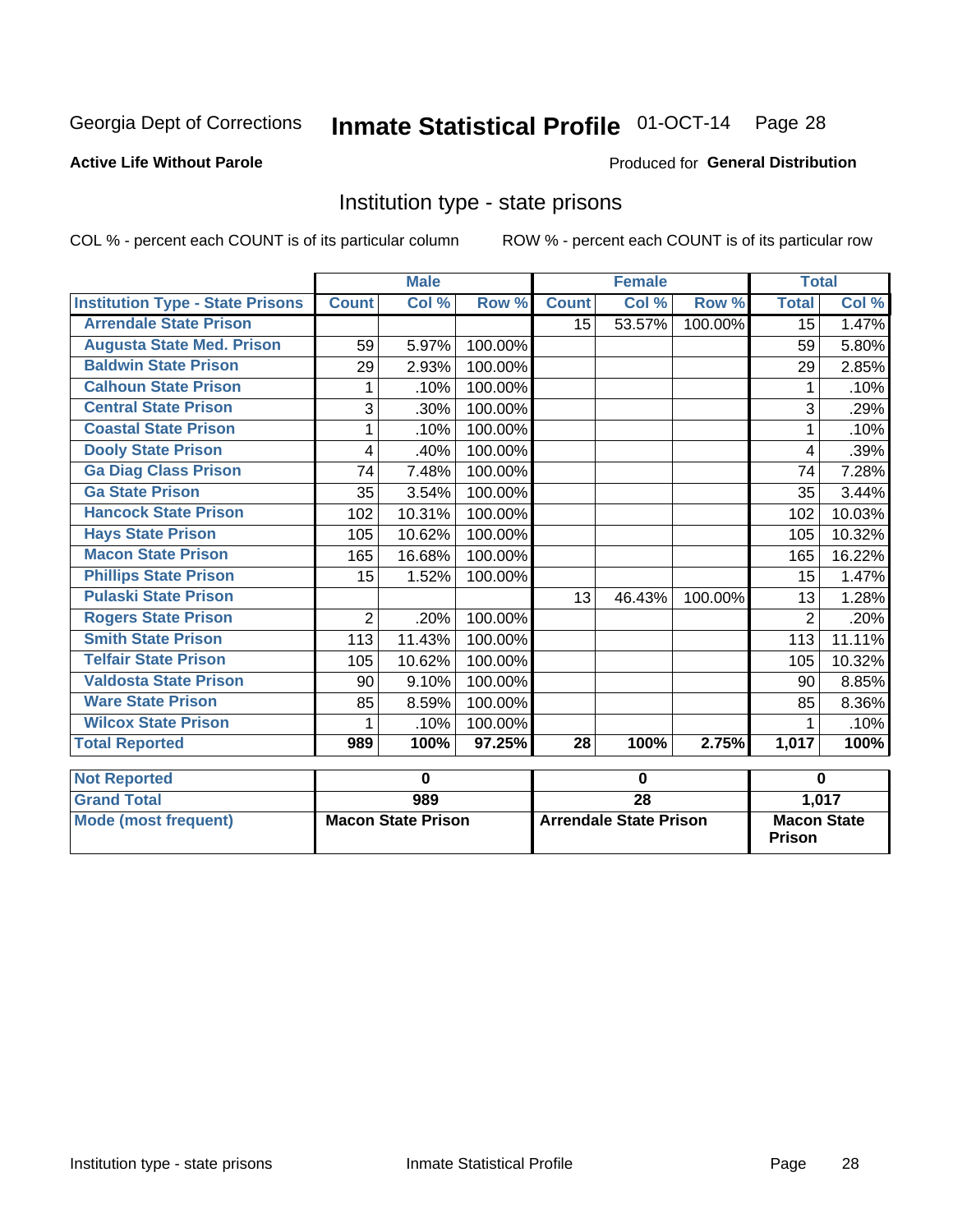# Inmate Statistical Profile 01-OCT-14 Page 29

**Active Life Without Parole** 

Produced for General Distribution

### Institution type - private prisons

COL % - percent each COUNT is of its particular column

|                                           | <b>Male</b>  |            |                    | <b>Female</b> |      |       | Total        |         |
|-------------------------------------------|--------------|------------|--------------------|---------------|------|-------|--------------|---------|
| <b>Institution Type - Private Prisons</b> | <b>Count</b> | Col%       | <b>Row % Count</b> |               | Col% | Row % | <b>Total</b> | Col %   |
| <b>Coffee Corr Facility</b>               |              | $100.00\%$ | 100.00%            |               |      |       |              | 100.00% |
| <b>Total Reported</b>                     |              | $100\%$    | 100%               |               |      | %     |              | 100%    |

| Not Reported |  |  |
|--------------|--|--|
|              |  |  |

| Mode (most frequent) | <b>Coffee Corr Facility</b> | <b>Null</b> | <b>Coffee Corr</b><br>Facility |
|----------------------|-----------------------------|-------------|--------------------------------|
|----------------------|-----------------------------|-------------|--------------------------------|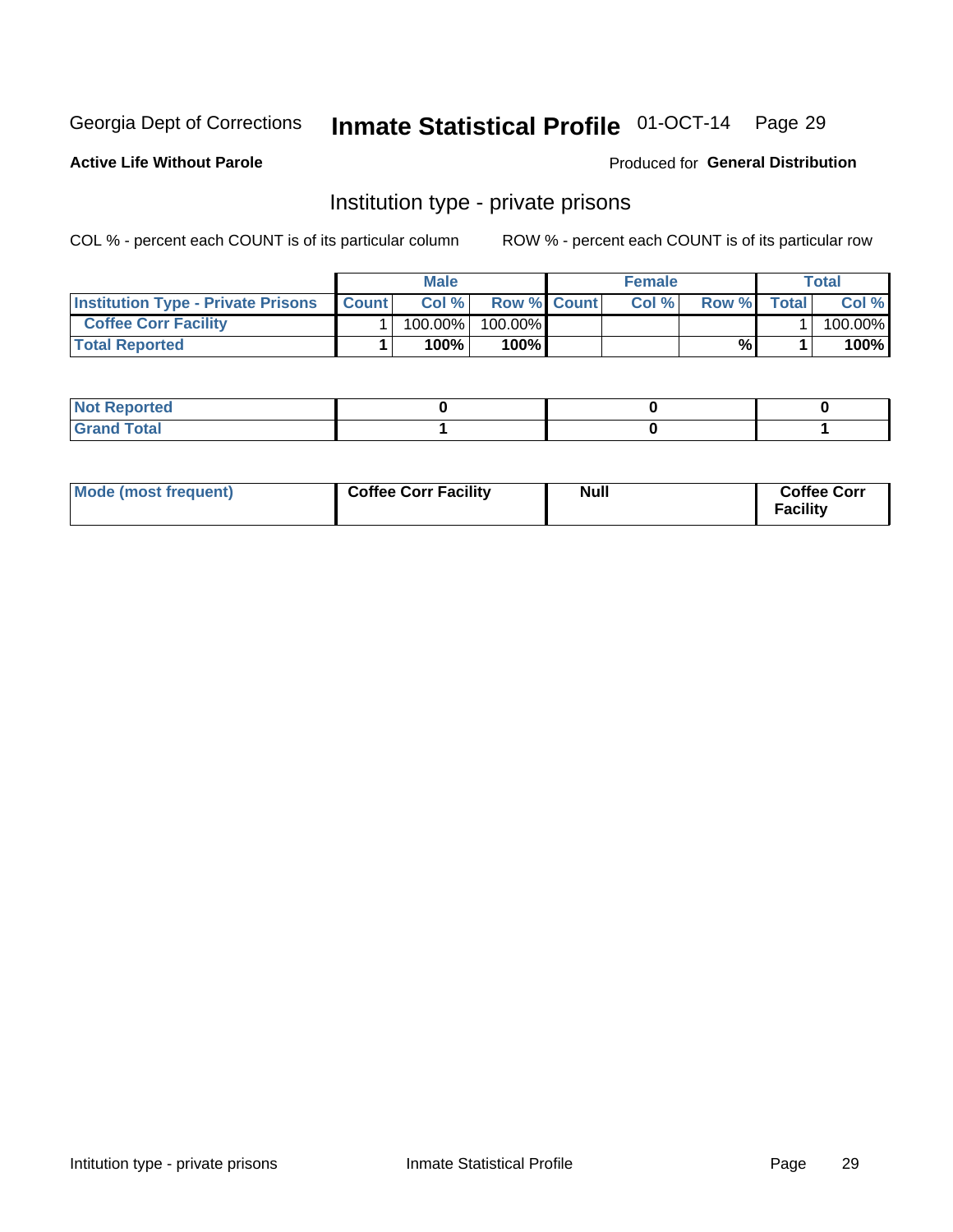# Inmate Statistical Profile 01-OCT-14 Page 30

**Active Life Without Parole** 

Produced for General Distribution

# Institution type - pre-release centers

COL % - percent each COUNT is of its particular column

|                                                   | <b>Male</b> |      |  |             | <b>Female</b> | <b>Total</b> |  |       |
|---------------------------------------------------|-------------|------|--|-------------|---------------|--------------|--|-------|
| <b>Institution Type - Prison Annexe   Count  </b> |             | Col% |  | Row % Count | Col%          | Row % Total  |  | Col % |
| <b>Total Reported</b>                             |             |      |  |             |               |              |  |       |

| <b>Reported</b><br>I NOT |  |  |
|--------------------------|--|--|
| <b>Total</b><br>$C$ ren  |  |  |

| <b>Mo</b><br>frequent)<br>(most | <b>Null</b> | <b>Null</b> | <b>Null</b> |
|---------------------------------|-------------|-------------|-------------|
|                                 |             |             |             |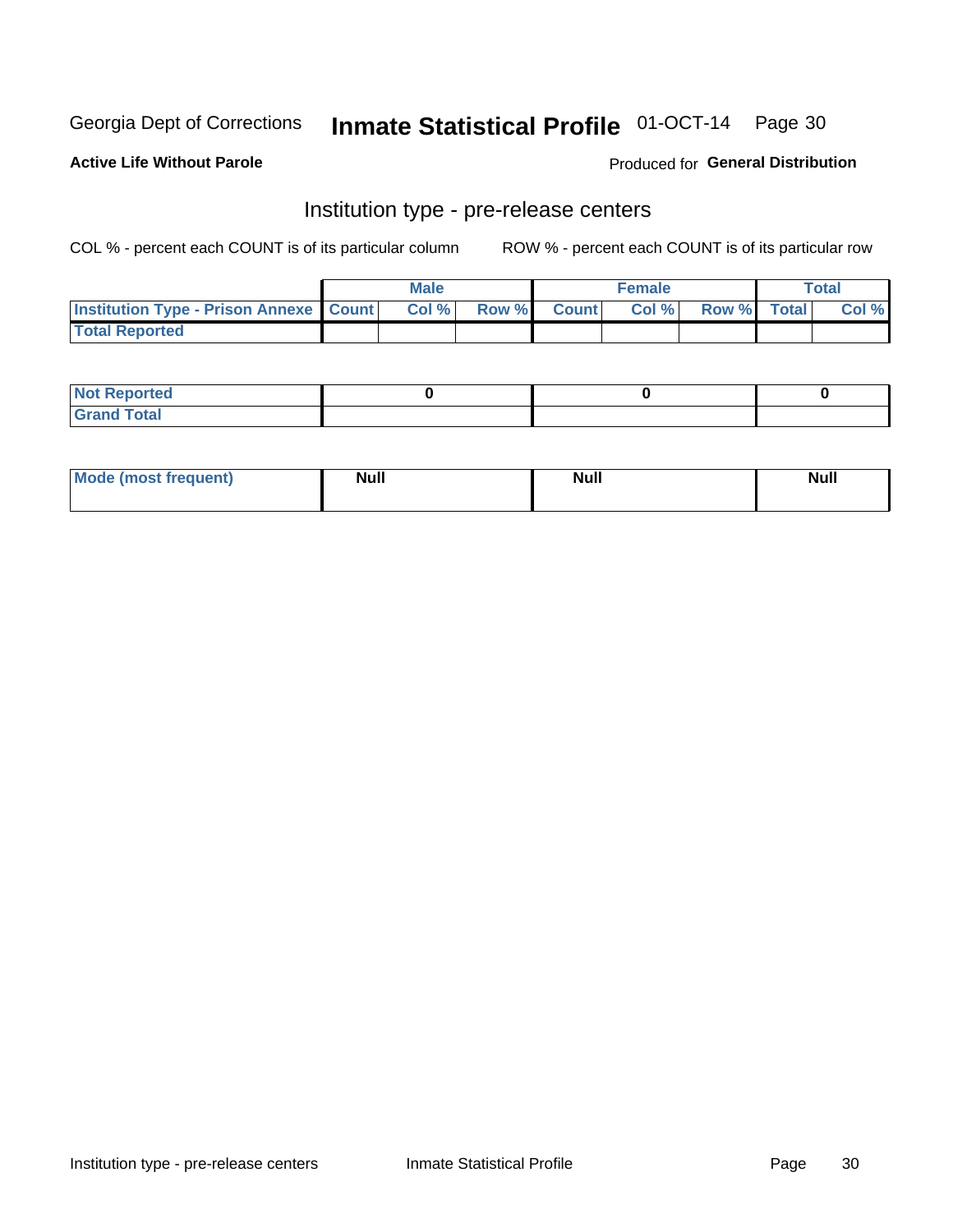# Inmate Statistical Profile 01-OCT-14 Page 31

### **Active Life Without Parole**

### Produced for General Distribution

### Institution type - inmate boot camp

COL % - percent each COUNT is of its particular column

|                                      |              | <b>Male</b> |               |              | <b>Female</b> |             | <b>Total</b> |
|--------------------------------------|--------------|-------------|---------------|--------------|---------------|-------------|--------------|
| <b>Institution Type - Boot Camps</b> | <b>Count</b> | Col %       | <b>Row %I</b> | <b>Count</b> | Col %         | Row % Total | Col %        |
| <b>Total Rported</b>                 |              |             |               |              |               |             |              |

| <b>Not Reported</b> |  |  |
|---------------------|--|--|
| <b>Total</b><br>Cro |  |  |

| <b>AhoM</b>       | <b>Null</b> | <b>Null</b> | Ab d' |
|-------------------|-------------|-------------|-------|
| <b>"requent</b> ) |             |             | _____ |
|                   |             |             |       |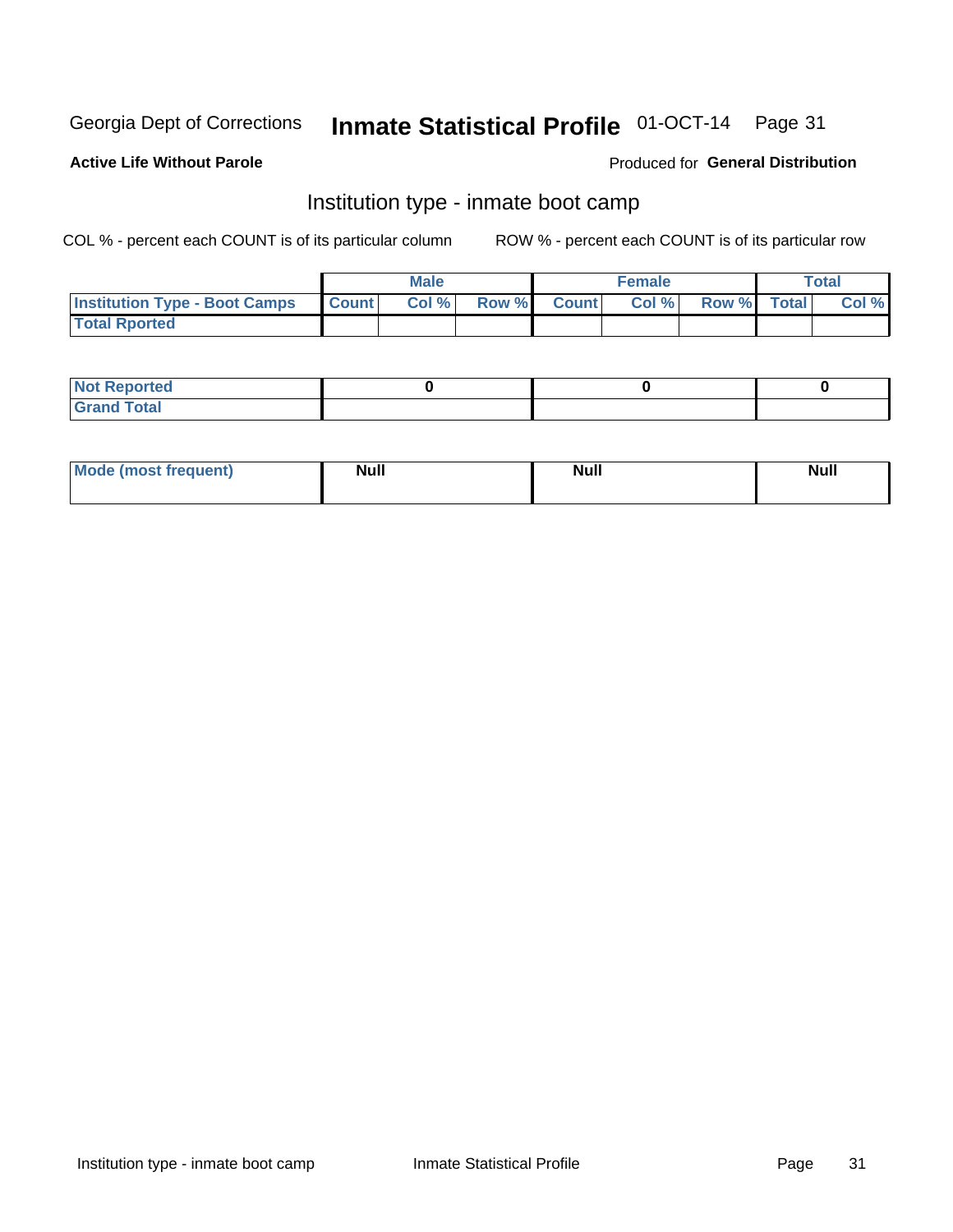# Inmate Statistical Profile 01-OCT-14 Page 32

### **Active Life Without Parole**

### Produced for General Distribution

### Number of disciplinary reports

COL % - percent each COUNT is of its particular column

|                                       | <b>Male</b>  |        | <b>Female</b> |                 |        | <b>Total</b> |              |        |
|---------------------------------------|--------------|--------|---------------|-----------------|--------|--------------|--------------|--------|
| <b>Number of Disciplinary Reports</b> | <b>Count</b> | Col %  | Row % Count   |                 | Col %  | Row %        | <b>Total</b> | Col %  |
|                                       | 239          | 24.09% | 94.84%        | 13              | 46.43% | 5.16%        | 252          | 24.71% |
|                                       | 142          | 14.31% | 98.61%        | 2               | 7.14%  | 1.39%        | 144          | 14.12% |
|                                       | 101          | 10.18% | 96.19%        | 4               | 14.29% | 3.81%        | 105          | 10.29% |
| 3                                     | 61           | 6.15%  | 95.31%        | 3               | 10.71% | 4.69%        | 64           | 6.27%  |
|                                       | 60           | 6.05%  | 100.00%       |                 |        |              | 60           | 5.88%  |
| 5                                     | 47           | 4.74%  | 100.00%       |                 |        |              | 47           | 4.61%  |
| <b>More Than 5</b>                    | 342          | 34.48% | 98.28%        | 6               | 21.43% | 1.72%        | 348          | 34.12% |
| <b>Total Reported</b>                 | 992          | 100%   | 97.25%        | 28 <sup>1</sup> | 100%   | 2.75%        | 1,020        | 100%   |

| <b>Not Reported</b> |     |         |       |
|---------------------|-----|---------|-------|
| <sup>-</sup> otal   | 992 | ഹ<br>40 | 020,، |

| Mean (average)       | 7.93 | 4.96 | 7.85 |
|----------------------|------|------|------|
| Median (middle)      |      |      |      |
| Mode (most frequent) |      |      |      |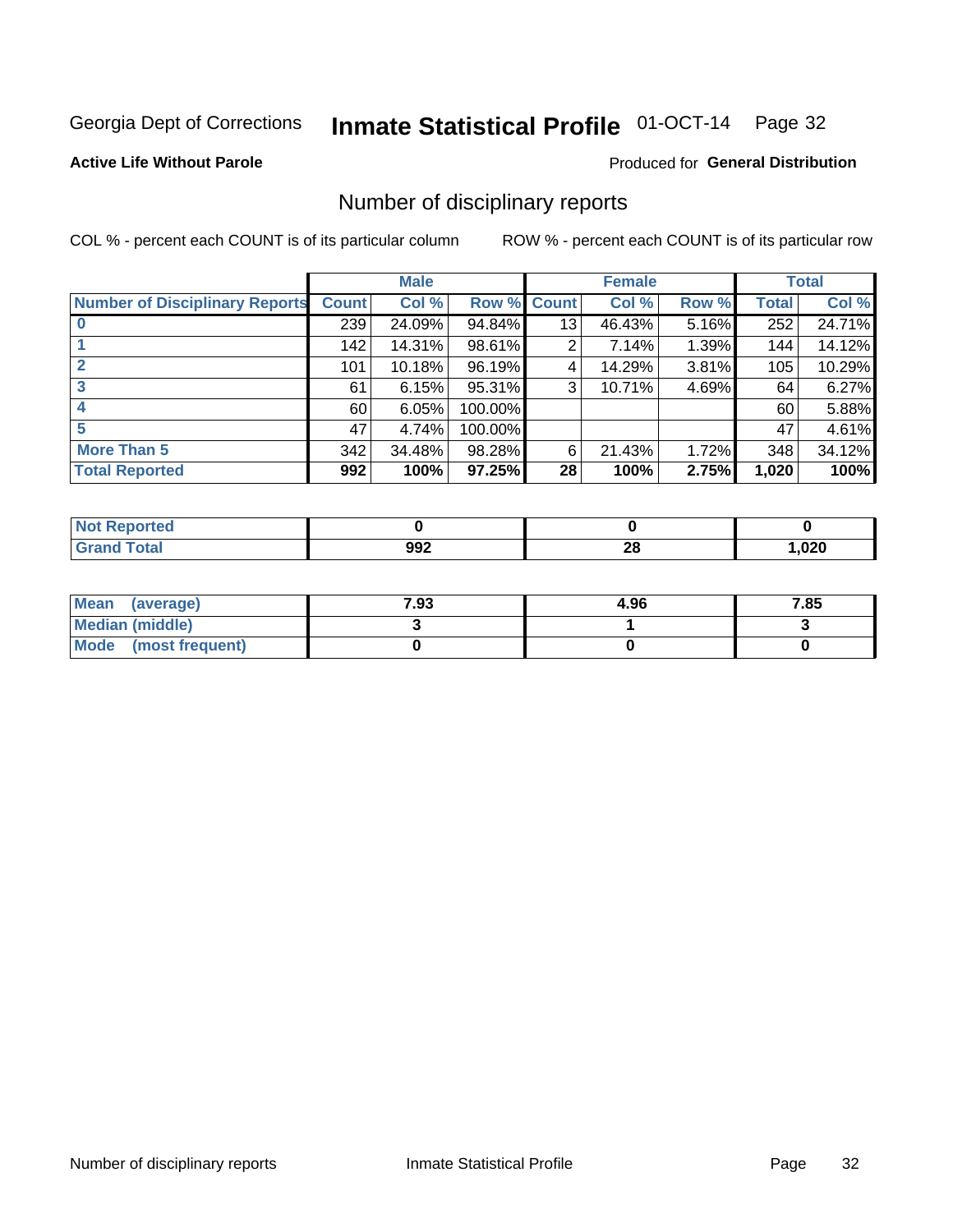# Inmate Statistical Profile 01-OCT-14 Page 33

### **Active Life Without Parole**

### **Produced for General Distribution**

### Number of transfers

COL % - percent each COUNT is of its particular column

|                            | <b>Male</b>  |        | <b>Female</b> |    |        | <b>Total</b> |              |        |
|----------------------------|--------------|--------|---------------|----|--------|--------------|--------------|--------|
| <b>Number of Transfers</b> | <b>Count</b> | Col %  | Row % Count   |    | Col %  | Row %        | <b>Total</b> | Col %  |
|                            | 55           | 5.54%  | 91.67%        | 5  | 17.86% | 8.33%        | 60           | 5.88%  |
|                            | 12           | 1.21%  | 100.00%       |    |        |              | 12           | 1.18%  |
| $\mathbf{2}$               | 209          | 21.07% | 93.72%        | 14 | 50.00% | 6.28%        | 223          | 21.86% |
| 3                          | 66 l         | 6.65%  | 100.00%       |    |        |              | 66           | 6.47%  |
|                            | 115          | 11.59% | 97.46%        | 3  | 10.71% | 2.54%        | 118          | 11.57% |
| 5                          | 60           | 6.05%  | 98.36%        |    | 3.57%  | 1.64%        | 61           | 5.98%  |
| <b>More Than 5</b>         | 475          | 47.88% | 98.96%        | 5  | 17.86% | 1.04%        | 480          | 47.06% |
| <b>Total Reported</b>      | 992          | 100%   | 97.25%        | 28 | 100%   | 2.75%        | 1,020        | 100%   |

| <b>Not Reported</b> |     |         |       |
|---------------------|-----|---------|-------|
| <sup>-</sup> otal   | 992 | ഹ<br>40 | 020,، |

| Mean (average)       | 7.63 | 7.50 |
|----------------------|------|------|
| Median (middle)      |      |      |
| Mode (most frequent) |      |      |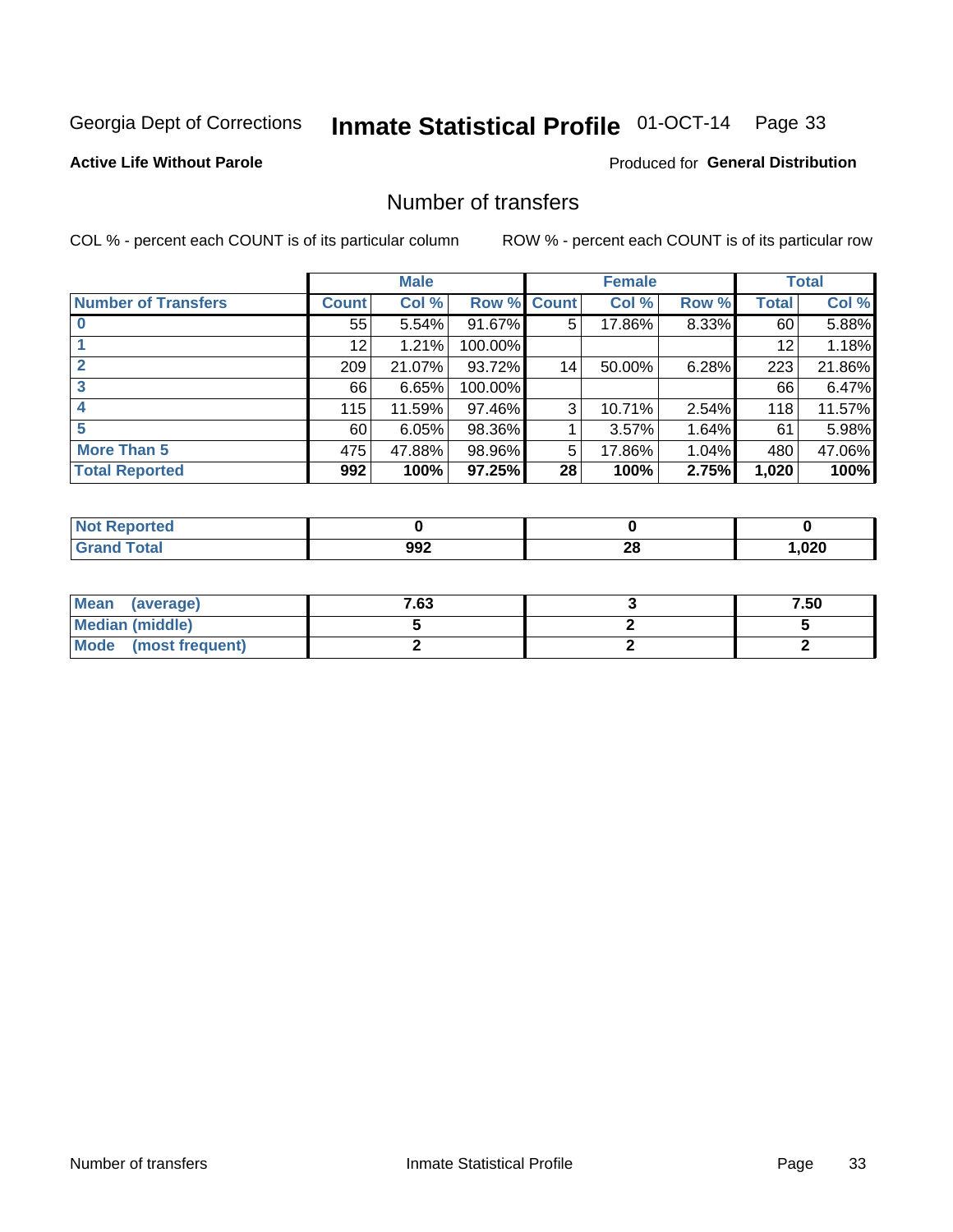# Inmate Statistical Profile 01-OCT-14 Page 34

**Active Life Without Parole** 

**Produced for General Distribution** 

### Number of escapes

COL % - percent each COUNT is of its particular column

|                          |              | <b>Male</b> |                    |                 | <b>Female</b> |       |       | <b>Total</b> |
|--------------------------|--------------|-------------|--------------------|-----------------|---------------|-------|-------|--------------|
| <b>Number of Escapes</b> | <b>Count</b> | Col%        | <b>Row % Count</b> |                 | Col %         | Row % | Total | Col %        |
|                          | 987          | $99.50\%$   | $97.24\%$          | 28 <sub>1</sub> | $100.00\%$    | 2.76% | 1,015 | 99.51%       |
|                          |              | $0.30\%$    | 100.00%            |                 |               |       |       | 0.29%        |
|                          |              | 0.20%       | 100.00%            |                 |               |       |       | 0.20%        |
| <b>Total Reported</b>    | 992          | 100%        | 97.25%             | 28              | 100%          | 2.75% | 1,020 | 100%         |

| <b>Not Reported</b> |     |         |        |
|---------------------|-----|---------|--------|
| <b>Grand Total</b>  | 992 | റ<br>20 | 020, ا |

| Mean (average)       |  | .v |
|----------------------|--|----|
| Median (middle)      |  |    |
| Mode (most frequent) |  |    |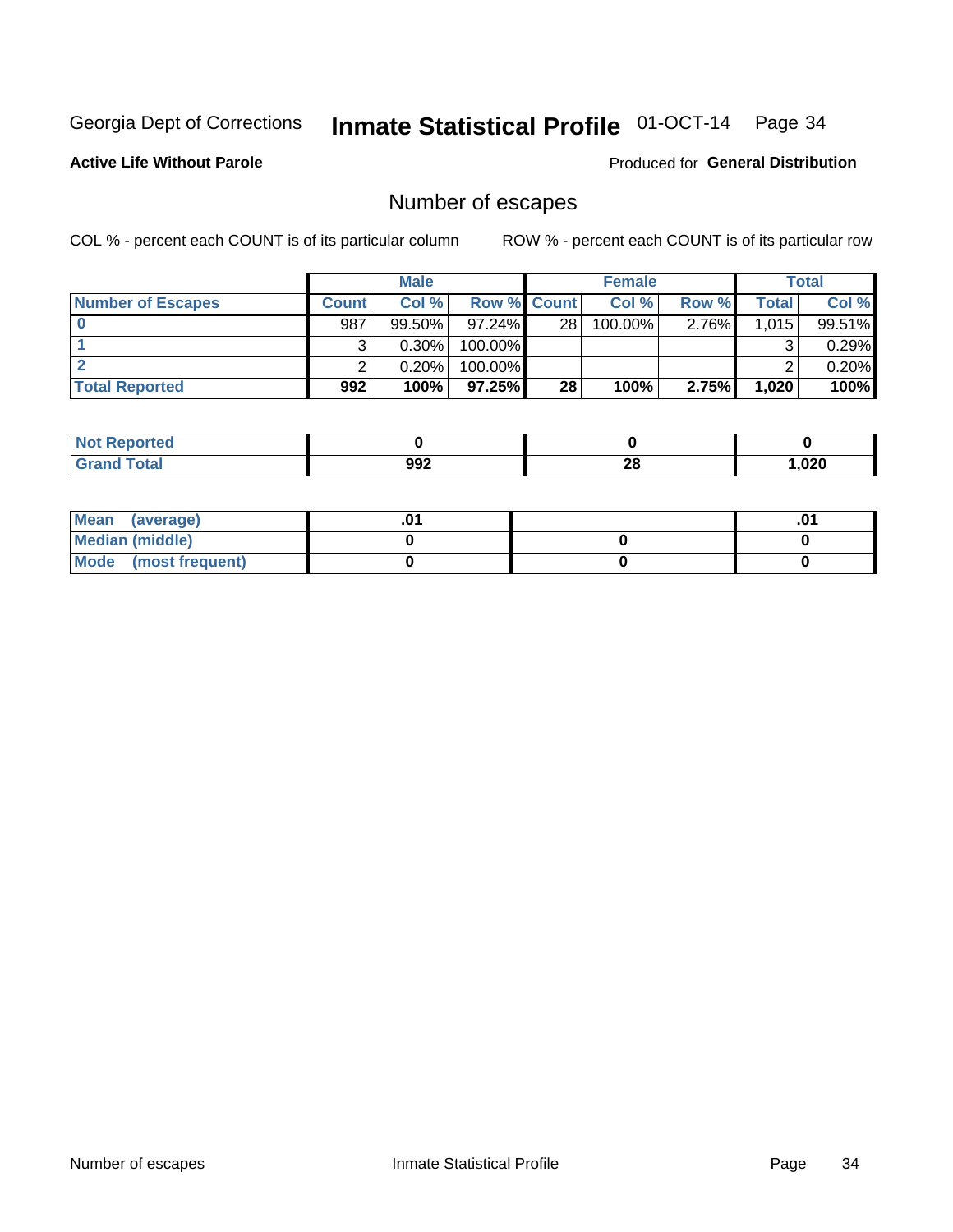# Inmate Statistical Profile 01-OCT-14 Page 35

### **Active Life Without Parole**

### Produced for General Distribution

### Time served in current (or last) institution

COL % - percent each COUNT is of its particular column

|                              |              | <b>Male</b> |         |                 | <b>Female</b> |        |              | <b>Total</b> |
|------------------------------|--------------|-------------|---------|-----------------|---------------|--------|--------------|--------------|
| <b>Time In Institution</b>   | <b>Count</b> | Col %       | Row %   | <b>Count</b>    | Col %         | Row %  | <b>Total</b> | Col %        |
| 0 to 3 months                | 142          | 14.31%      | 98.61%  | 2               | 7.14%         | 1.39%  | 144          | 14.12%       |
| 3.01 to 6 months             | 81           | 8.17%       | 97.59%  | 2               | 7.14%         | 2.41%  | 83           | 8.14%        |
| 6.01 to 9 months             | 77           | 7.76%       | 100.00% |                 |               |        | 77           | 7.55%        |
| 9.01 to 12 months            | 41           | 4.13%       | 93.18%  | 3               | 10.71%        | 6.82%  | 44           | 4.31%        |
| 12.01 to 18 months           | 127          | 12.80%      | 96.21%  | 5               | 17.86%        | 3.79%  | 132          | 12.94%       |
| <b>18.01 to 24 months</b>    | 90           | 9.07%       | 96.77%  | 3               | 10.71%        | 3.23%  | 93           | 9.12%        |
| $2.01$ to 3 years            | 120          | 12.10%      | 99.17%  | 1               | 3.57%         | 0.83%  | 121          | 11.86%       |
| $3.01$ to 4 years            | 84           | 8.47%       | 89.36%  | 10 <sup>1</sup> | 35.71%        | 10.64% | 94           | 9.22%        |
| $4.01$ to 5 years            | 59           | 5.95%       | 100.00% |                 |               |        | 59           | 5.78%        |
| $\overline{5.01}$ to 6 years | 47           | 4.74%       | 100.00% |                 |               |        | 47           | 4.61%        |
| 6.01 to 7 years              | 33           | 3.33%       | 100.00% |                 |               |        | 33           | 3.24%        |
| 7.01 to 8 years              | 15           | 1.51%       | 100.00% |                 |               |        | 15           | 1.47%        |
| 8.01 to 9 years              | 22           | 2.22%       | 100.00% |                 |               |        | 22           | 2.16%        |
| 9.01 to 10 years             | 14           | 1.41%       | 93.33%  | 1               | 3.57%         | 6.67%  | 15           | 1.47%        |
| Over 10 years                | 40           | 4.03%       | 97.56%  | 1               | 3.57%         | 2.44%  | 41           | 4.02%        |
| <b>Total Reported</b>        | 992          | 100%        | 97.25%  | 28              | 100%          | 2.75%  | 1,020        | $100.0\%$    |

| Reported<br><b>Not</b> |     |                 |      |
|------------------------|-----|-----------------|------|
| <i>i</i> otal          | 992 | nr.<br>49<br>__ | ,020 |

| <b>Mean</b><br>(average) | 33 months | 31 months | 33 months |
|--------------------------|-----------|-----------|-----------|
| Median (middle)          | 20 months | 20 months | 20 months |
| Mode (most frequent)     | 0 months  | 2 months  | 1 months  |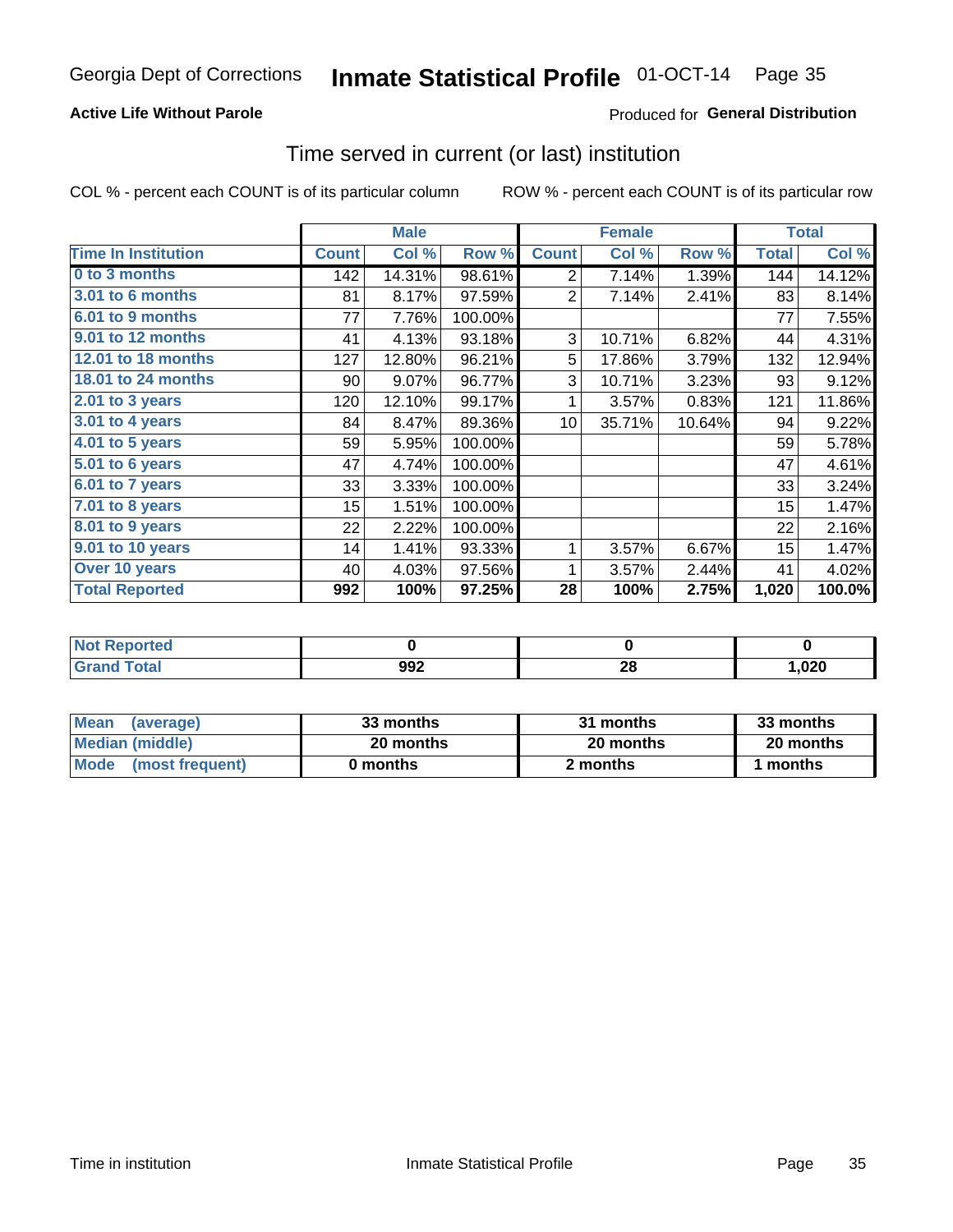#### Inmate Statistical Profile 01-OCT-14 Page 36

#### **Active Life Without Parole**

#### Produced for General Distribution

### Highest grade level attained

COL % - percent each COUNT is of its particular column

|                              |                | <b>Male</b> |         |                 | <b>Female</b> |        |                  | <b>Total</b> |
|------------------------------|----------------|-------------|---------|-----------------|---------------|--------|------------------|--------------|
| <b>Grade Level</b>           | <b>Count</b>   | Col %       | Row %   | <b>Count</b>    | Col%          | Row %  | <b>Total</b>     | Col %        |
| No school at all             | 1              | 0.11%       | 100.00% |                 |               |        | 1                | 0.10%        |
| Grade 1                      | $\overline{2}$ | 0.21%       | 100.00% |                 |               |        | $\overline{c}$   | 0.20%        |
| <b>Grade 2</b>               | 1              | 0.11%       | 100.00% |                 |               |        | 1                | 0.10%        |
| Grade 3                      | $\overline{2}$ | 0.21%       | 100.00% |                 |               |        | 2                | 0.20%        |
| Grade 4                      | 5              | 0.53%       | 100.00% |                 |               |        | $\overline{5}$   | 0.51%        |
| Grade 5                      | $\overline{2}$ | 0.21%       | 100.00% |                 |               |        | $\overline{c}$   | 0.20%        |
| Grade 6                      | 5              | 0.53%       | 100.00% |                 |               |        | $\overline{5}$   | 0.51%        |
| Grade 7                      | 29             | 3.05%       | 100.00% |                 |               |        | 29               | 2.97%        |
| Grade 8                      | 54             | 5.68%       | 100.00% |                 |               |        | 54               | 5.52%        |
| Grade 9                      | 109            | 11.46%      | 97.32%  | $\overline{3}$  | 11.11%        | 2.68%  | 112              | 11.45%       |
| Grade 10                     | 162            | 17.03%      | 98.18%  | 3               | 11.11%        | 1.82%  | 165              | 16.87%       |
| Grade 11                     | 137            | 14.41%      | 97.86%  | $\overline{3}$  | 11.11%        | 2.14%  | 140              | 14.31%       |
| <b>Grade 12 or GED</b>       | 305            | 32.07%      | 96.83%  | 10              | 37.04%        | 3.17%  | 315              | 32.21%       |
| Some tech school             | 7              | 0.74%       | 87.50%  | 1               | 3.70%         | 12.50% | 8                | 0.82%        |
| <b>Completed tech school</b> | 10             | 1.05%       | 90.91%  | 1               | 3.70%         | 9.09%  | 11               | 1.12%        |
| College, 1 year              | 28             | 2.94%       | 96.55%  | 1               | 3.70%         | 3.45%  | 29               | 2.97%        |
| College, 2 year              | 46             | 4.84%       | 93.88%  | 3               | 11.11%        | 6.12%  | 49               | 5.01%        |
| College, 3 year              | 17             | 1.79%       | 100.00% |                 |               |        | 17               | 1.74%        |
| <b>Bachelor's degree</b>     | 19             | 2.00%       | 90.48%  | $\overline{2}$  | 7.41%         | 9.52%  | 21               | 2.15%        |
| <b>Master's degree</b>       | 6              | 0.63%       | 100.00% |                 |               |        | 6                | 0.61%        |
| Ph.D. degree                 | 1              | 0.11%       | 100.00% |                 |               |        | 1                | 0.10%        |
| Law degree                   | $\overline{2}$ | 0.21%       | 100.00% |                 |               |        | $\overline{2}$   | 0.20%        |
| <b>Medical degree</b>        |                | 0.11%       | 100.00% |                 |               |        | 1                | 0.10%        |
| <b>Total Reported</b>        | 951            | 100%        | 97.24%  | $\overline{27}$ | 100%          | 2.76%  | $\overline{978}$ | 100%         |

|                       |     |          | - -<br>- 4 |
|-----------------------|-----|----------|------------|
| <b>TULAI</b><br>_____ | 992 | ኅረ<br>ZO | 020        |

| <b>Mean</b><br>(average)       | 11.00           | 12              | 11.03             |
|--------------------------------|-----------------|-----------------|-------------------|
| Median (middle)                | Grade 11        | Grade 12 or GED | Grade 11          |
| <b>Mode</b><br>(most frequent) | Grade 12 or GED | Grade 12 or GED | I Grade 12 or GED |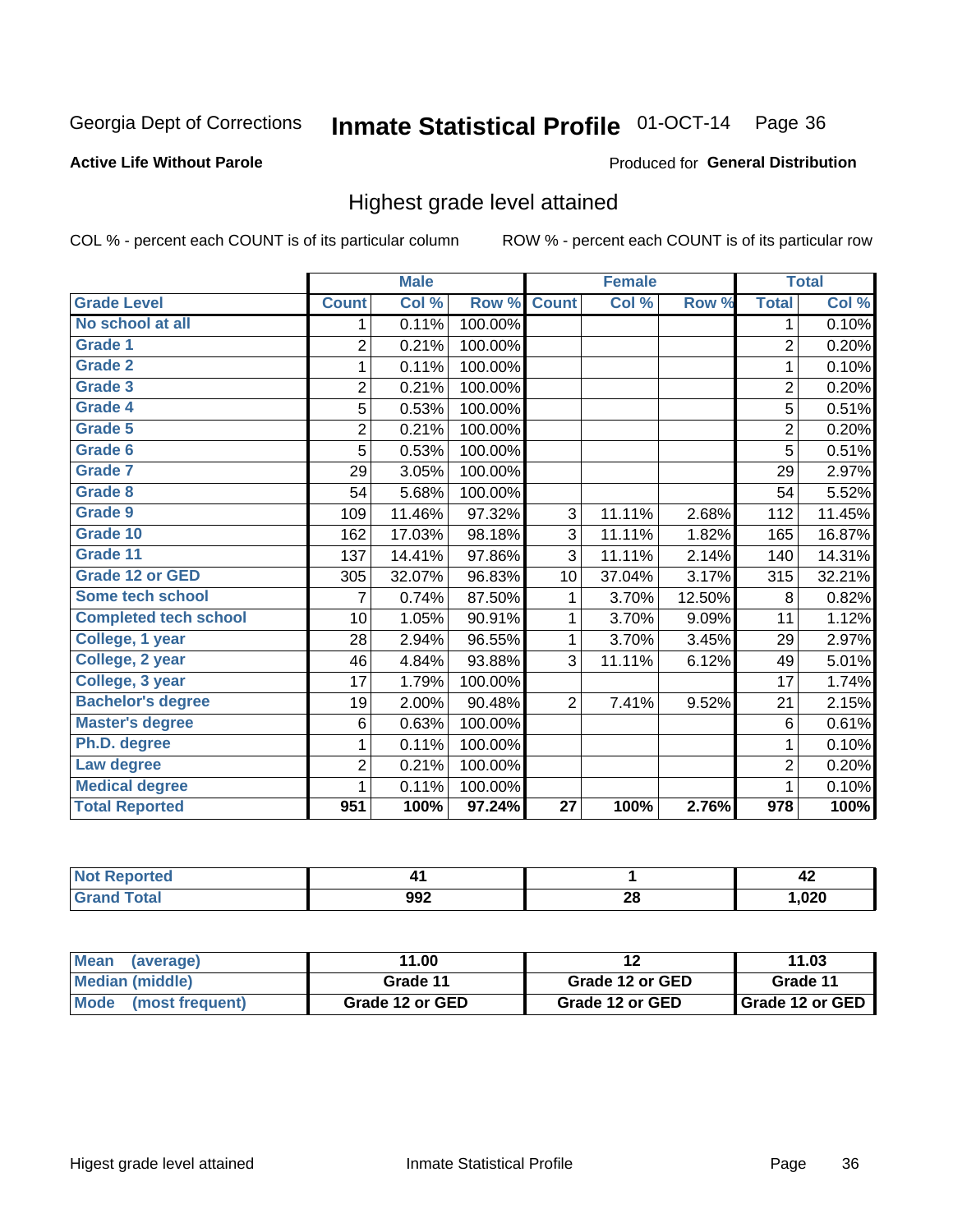# Inmate Statistical Profile 01-OCT-14 Page 37

### **Active Life Without Parole**

### **Produced for General Distribution**

# Culture fair IQ scores

COL % - percent each COUNT is of its particular column

|                       |              | <b>Male</b> |                    |                | <b>Female</b> |        |              | <b>Total</b> |
|-----------------------|--------------|-------------|--------------------|----------------|---------------|--------|--------------|--------------|
| <b>IQ Scores</b>      | <b>Count</b> | Col %       | <b>Row % Count</b> |                | Col %         | Row %  | <b>Total</b> | Col %        |
| $60 - 69$             | 13           | 2.91%       | 100.00%            |                |               |        | 13           | 2.80%        |
| $70 - 79$             | 34           | 7.61%       | 97.14%             |                | 5.56%         | 2.86%  | 35           | 7.53%        |
| $80 - 89$             | 57           | 12.75%      | 93.44%             | 4              | 22.22%        | 6.56%  | 61           | 13.12%       |
| $90 - 99$             | 135          | 30.20%      | 95.07%             | 7              | 38.89%        | 4.93%  | 142          | 30.54%       |
| $100 - 109$           | 120          | 26.85%      | 98.36%             | 2              | 11.11%        | 1.64%  | 122          | 26.24%       |
| $110 - 119$           | 75           | 16.78%      | 97.40%             | $\overline{2}$ | 11.11%        | 2.60%  | 77           | 16.56%       |
| $120 - 129$           | 13           | 2.91%       | 86.67%             | $\overline{2}$ | 11.11%        | 13.33% | 15           | 3.23%        |
| <b>Total Reported</b> | 447          | 100%        | 96.13%             | 18             | 100%          | 3.87%  | 465          | 100.0%       |

| <b>Not Reported</b>         | 540 |    | 547  |
|-----------------------------|-----|----|------|
| <b>Not Valid (under 60)</b> |     |    |      |
| <b>Grand Total</b>          | 992 | 28 | .020 |

| <b>Mean</b><br>(average) | 98 | 98 | 98 |
|--------------------------|----|----|----|
| <b>Median (middle)</b>   | 99 |    | 99 |
| Mode<br>(most frequent)  | 99 |    | 99 |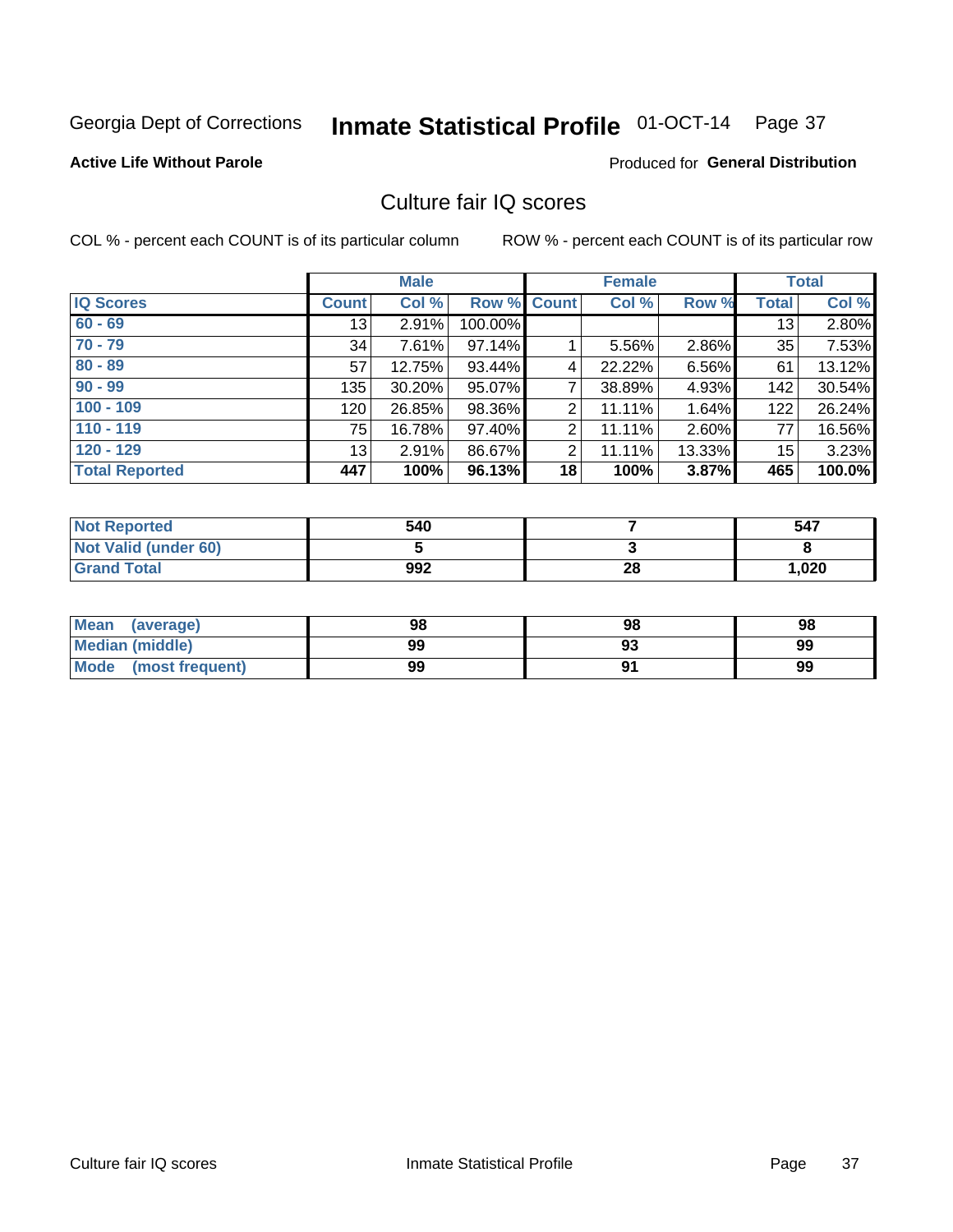# Inmate Statistical Profile 01-OCT-14 Page 38

### **Active Life Without Parole**

### Produced for General Distribution

# Wide Range Achievement Test (WRAT) reading score

COL % - percent each COUNT is of its particular column

| <b>WRAT Reading Score</b><br><b>Count</b><br>0.1 to 0.9<br>12 <sub>2</sub><br>1.0 to 1.9<br>3<br>2.0 to 2.9<br>9<br>3.0 to 3.9<br>27<br>4.0 to 4.9<br>37<br>5.0 to 5.9<br>38<br>6.0 to 6.9<br>50 | Col %<br>2.64%<br>0.66%<br>1.98%<br>5.95%<br>8.15%<br>8.37%<br>11.01% | Row %<br>100.00%<br>100.00%<br>100.00%<br>90.00%<br>92.50%<br>97.44% | <b>Count</b><br>3<br>3<br>1 | Col %<br>14.29%<br>14.29%<br>4.76% | Row %<br>10.00%<br>7.50%<br>2.56% | <b>Total</b><br>12<br>3<br>9<br>30<br>40 | Col %<br>2.53%<br>0.63%<br>1.89%<br>6.32%<br>8.42% |
|--------------------------------------------------------------------------------------------------------------------------------------------------------------------------------------------------|-----------------------------------------------------------------------|----------------------------------------------------------------------|-----------------------------|------------------------------------|-----------------------------------|------------------------------------------|----------------------------------------------------|
|                                                                                                                                                                                                  |                                                                       |                                                                      |                             |                                    |                                   |                                          |                                                    |
|                                                                                                                                                                                                  |                                                                       |                                                                      |                             |                                    |                                   |                                          |                                                    |
|                                                                                                                                                                                                  |                                                                       |                                                                      |                             |                                    |                                   |                                          |                                                    |
|                                                                                                                                                                                                  |                                                                       |                                                                      |                             |                                    |                                   |                                          |                                                    |
|                                                                                                                                                                                                  |                                                                       |                                                                      |                             |                                    |                                   |                                          |                                                    |
|                                                                                                                                                                                                  |                                                                       |                                                                      |                             |                                    |                                   |                                          |                                                    |
|                                                                                                                                                                                                  |                                                                       |                                                                      |                             |                                    |                                   | 39                                       | 8.21%                                              |
|                                                                                                                                                                                                  |                                                                       | 98.04%                                                               | 1                           | 4.76%                              | 1.96%                             | 51                                       | 10.74%                                             |
| 7.0 to 7.9<br>11                                                                                                                                                                                 | 2.42%                                                                 | 100.00%                                                              |                             |                                    |                                   | 11                                       | 2.32%                                              |
| 8.0 to 8.9<br>36                                                                                                                                                                                 | 7.93%                                                                 | 100.00%                                                              |                             |                                    |                                   | 36                                       | 7.58%                                              |
| 9.0 to 9.9<br>21                                                                                                                                                                                 | 4.63%                                                                 | 100.00%                                                              |                             |                                    |                                   | 21                                       | 4.42%                                              |
| 10.0 to 10.9<br>23                                                                                                                                                                               | 5.07%                                                                 | 95.83%                                                               | 1                           | 4.76%                              | 4.17%                             | 24                                       | 5.05%                                              |
| 11.0 to 11.9<br>60                                                                                                                                                                               | 13.22%                                                                | 93.75%                                                               | 4                           | 19.05%                             | 6.25%                             | 64                                       | 13.47%                                             |
| 12.0 to 12.9<br>125                                                                                                                                                                              | 27.53%                                                                | 93.98%                                                               | 8                           | 38.10%                             | 6.02%                             | 133                                      | 28.00%                                             |
| 13<br>2                                                                                                                                                                                          | 0.44%                                                                 | 100.00%                                                              |                             |                                    |                                   | $\overline{2}$                           | 0.42%                                              |
| <b>Total Reported</b><br>454                                                                                                                                                                     | 100%                                                                  | 95.58%                                                               | 21                          | 100.0%                             | 4.42%                             | 475                                      | 100%                                               |

| <b>Not Reported</b>   | 538 |          | 545    |
|-----------------------|-----|----------|--------|
| <b>Total</b><br>Grand | 992 | ኅር<br>ZO | 020, ا |

| Mean (average)         | 8.73 | 9.24 | 8.75 |
|------------------------|------|------|------|
| <b>Median (middle)</b> | 9.6  | 11.2 | 9.6  |
| Mode (most frequent)   | 12.9 | 12.9 | 12.9 |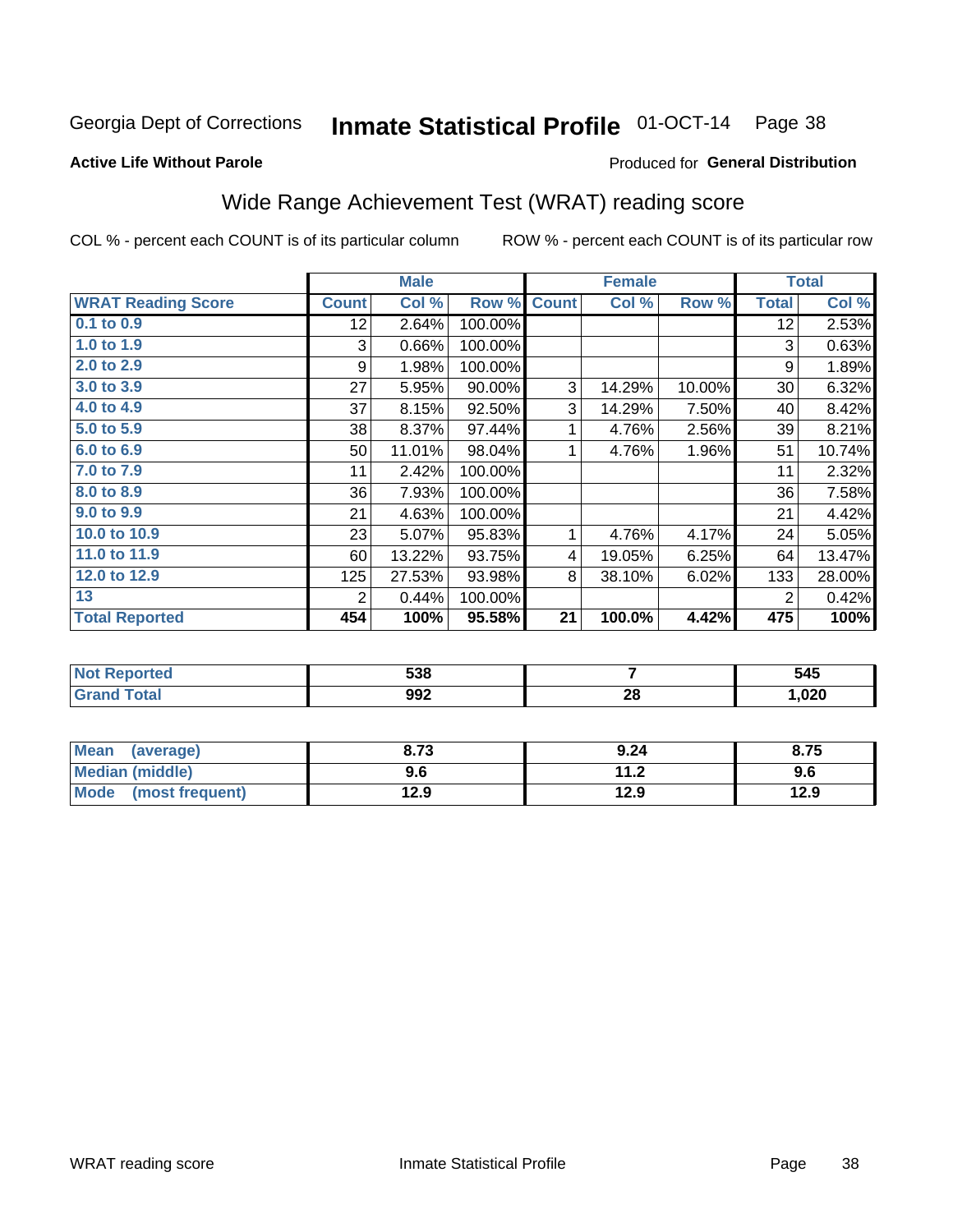#### Inmate Statistical Profile 01-OCT-14 Page 39

### **Active Life Without Parole**

### Produced for General Distribution

# Wide Range Achievement Test (WRAT) math score

COL % - percent each COUNT is of its particular column

|                              |              | <b>Male</b> |         |                | <b>Female</b> |        |              | <b>Total</b> |
|------------------------------|--------------|-------------|---------|----------------|---------------|--------|--------------|--------------|
| <b>WRAT Mathematic Score</b> | <b>Count</b> | Col %       | Row %   | <b>Count</b>   | Col %         | Row %  | <b>Total</b> | Col %        |
| $0.1$ to $0.9$               |              | 0.22%       | 100.00% |                |               |        |              | 0.21%        |
| 1.0 to 1.9                   | 3            | 0.66%       | 100.00% |                |               |        | 3            | 0.63%        |
| 2.0 to 2.9                   | 6            | 1.32%       | 85.71%  |                | 4.76%         | 14.29% | 7            | 1.47%        |
| 3.0 to 3.9                   | 17           | 3.74%       | 89.47%  | 2              | 9.52%         | 10.53% | 19           | 4.00%        |
| 4.0 to 4.9                   | 57           | 12.56%      | 96.61%  | $\overline{2}$ | 9.52%         | 3.39%  | 59           | 12.42%       |
| 5.0 to 5.9                   | 63           | 13.88%      | 98.44%  |                | 4.76%         | 1.56%  | 64           | 13.47%       |
| 6.0 to 6.9                   | 101          | 22.25%      | 96.19%  | 4              | 19.05%        | 3.81%  | 105          | 22.11%       |
| 7.0 to 7.9                   | 331          | 7.27%       | 94.29%  | $\overline{2}$ | 9.52%         | 5.71%  | 35           | 7.37%        |
| 8.0 to 8.9                   | 53           | 11.67%      | 98.15%  |                | 4.76%         | 1.85%  | 54           | 11.37%       |
| 9.0 to 9.9                   | 27           | 5.95%       | 96.43%  | 1              | 4.76%         | 3.57%  | 28           | 5.89%        |
| 10.0 to 10.9                 |              | 0.22%       | 100.00% |                |               |        | 1            | 0.21%        |
| 11.0 to $11.9$               | 13           | 2.86%       | 100.00% |                |               |        | 13           | 2.74%        |
| 12.0 to 12.9                 | 79           | 17.40%      | 91.86%  | 7              | 33.33%        | 8.14%  | 86           | 18.11%       |
| <b>Total Reported</b>        | 454          | 100%        | 95.58%  | 21             | 100%          | 4.42%  | 475          | 100%         |

| 538 |    | 545  |
|-----|----|------|
| 992 | 28 | ,020 |

| <b>Mean</b><br>(average) | 7.61 | <b>017</b><br>O. I . | 7.63 |
|--------------------------|------|----------------------|------|
| <b>Median (middle)</b>   | 6.9  |                      | 6.9  |
| Mode (most frequent)     | 12.9 | 12.9                 | 12.9 |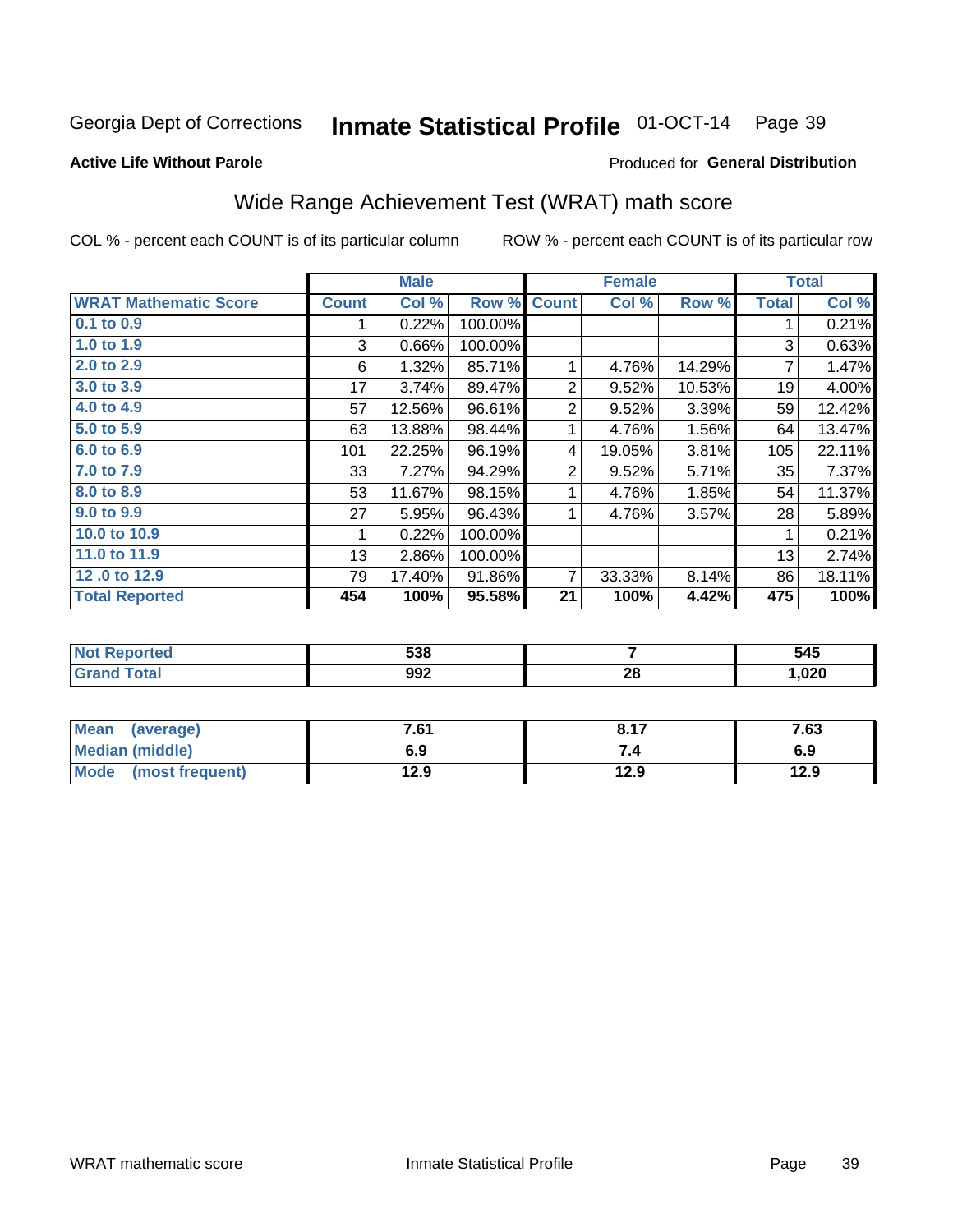#### **Inmate Statistical Profile 01-OCT-14** Page 40

### **Active Life Without Parole**

### Produced for General Distribution

# Wide Range Achievement Test (WRAT) spelling score

COL % - percent each COUNT is of its particular column

|                            |                 | <b>Male</b> |         |                | <b>Female</b> |       |              | <b>Total</b> |
|----------------------------|-----------------|-------------|---------|----------------|---------------|-------|--------------|--------------|
| <b>WRAT Spelling Score</b> | <b>Count</b>    | Col %       | Row %   | <b>Count</b>   | Col %         | Row % | <b>Total</b> | Col %        |
| $0.1$ to $0.9$             | 10 <sup>1</sup> | 2.20%       | 100.00% |                |               |       | 10           | 2.11%        |
| 1.0 to 1.9                 | 7               | 1.54%       | 100.00% |                |               |       | 7            | 1.47%        |
| 2.0 to 2.9                 | 12              | 2.64%       | 92.31%  | 1              | 4.76%         | 7.69% | 13           | 2.74%        |
| 3.0 to 3.9                 | 22              | 4.85%       | 91.67%  | $\overline{2}$ | 9.52%         | 8.33% | 24           | 5.05%        |
| 4.0 to 4.9                 | 24              | 5.29%       | 100.00% |                |               |       | 24           | 5.05%        |
| 5.0 to 5.9                 | 62              | 13.66%      | 100.00% |                |               |       | 62           | 13.05%       |
| 6.0 to 6.9                 | 40              | 8.81%       | 100.00% |                |               |       | 40           | 8.42%        |
| 7.0 to 7.9                 | 41              | 9.03%       | 91.11%  | 4              | 19.05%        | 8.89% | 45           | 9.47%        |
| 8.0 to 8.9                 | 44              | 9.69%       | 97.78%  | 1              | 4.76%         | 2.22% | 45           | 9.47%        |
| 9.0 to 9.9                 | 17              | 3.74%       | 100.00% |                |               |       | 17           | 3.58%        |
| 10.0 to 10.9               | 17              | 3.74%       | 100.00% |                |               |       | 17           | 3.58%        |
| 11.0 to 11.9               | 31              | 6.83%       | 93.94%  | 2              | 9.52%         | 6.06% | 33           | 6.95%        |
| 12.0 to 12.9               | 126             | 27.75%      | 91.97%  | 11             | 52.38%        | 8.03% | 137          | 28.84%       |
| 13                         |                 | 0.22%       | 100.00% |                |               |       | 1            | 0.21%        |
| <b>Total Reported</b>      | 454             | 100%        | 95.58%  | 21             | 100%          | 4.42% | 475          | 100%         |
|                            |                 |             |         |                |               |       |              |              |

| <b>Not Reported</b> | 538 |         | 545    |
|---------------------|-----|---------|--------|
| Total<br>'Grand     | 992 | റ<br>20 | 020, ا |

| Mean (average)         | 8.45 | 10.08 | 8.52 |
|------------------------|------|-------|------|
| <b>Median (middle)</b> | 8.3  | 12.7  | ი.ა  |
| Mode (most frequent)   | 12.9 | 12.9  | 12.9 |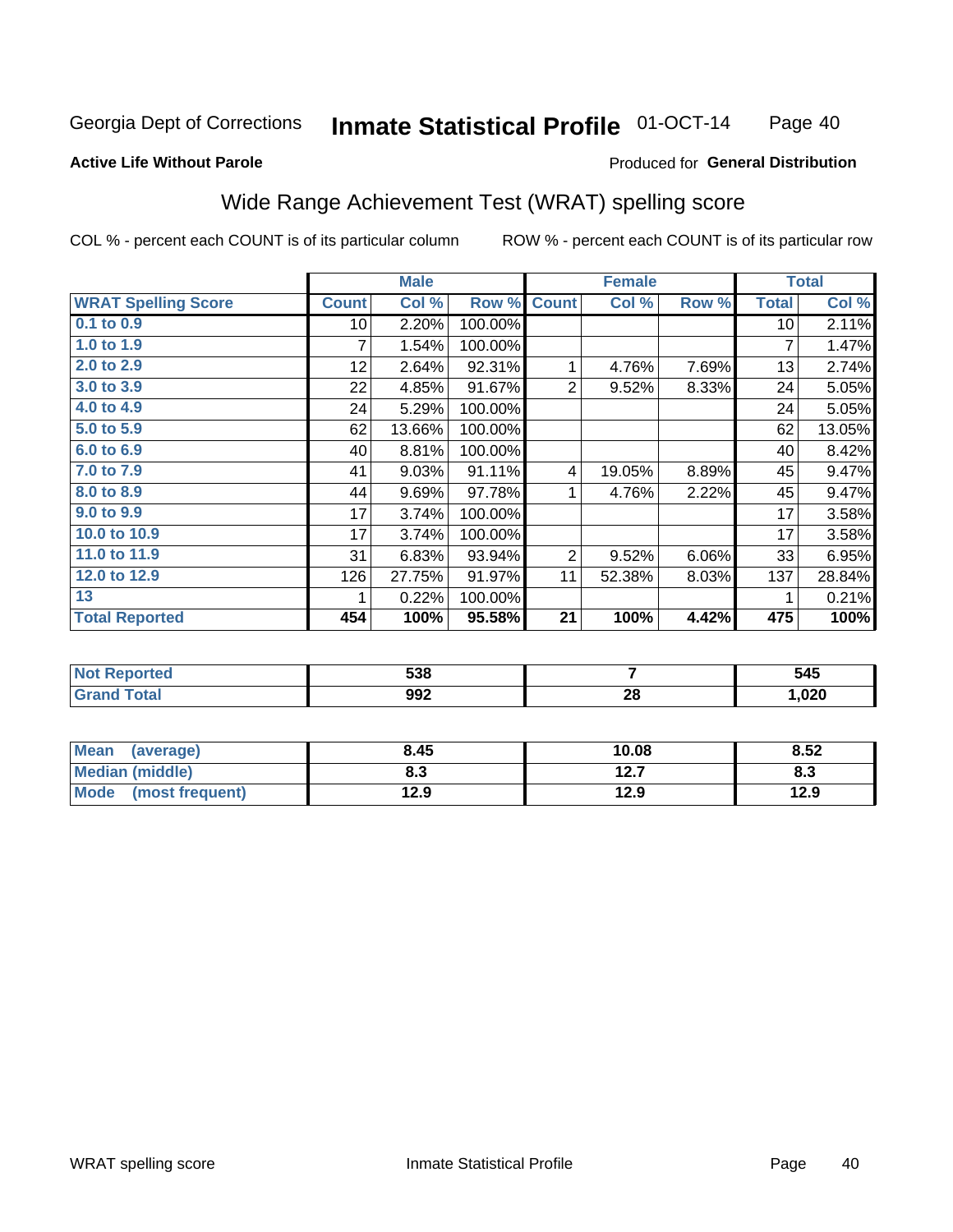### **Active Life Without Parole**

### **Produced for General Distribution**

### Scope of substance abuse - summary

COL % - percent each COUNT is of its particular column

|                        |              | <b>Male</b> |           |                 | <b>Female</b> |          |              | Total  |
|------------------------|--------------|-------------|-----------|-----------------|---------------|----------|--------------|--------|
| <b>Substance Abuse</b> | <b>Count</b> | Col %       | Row %     | <b>Count</b>    | Col %         | Row %    | <b>Total</b> | Col %  |
| <b>None</b>            | 615          | 62.00%      | 96.55%    | 22 <sub>1</sub> | 78.57%        | 3.45%    | 637          | 62.45% |
| <b>Drugs only</b>      | 211          | 21.27%      | 98.60%    |                 | 10.71%        | 1.40%    | 214          | 20.98% |
| <b>Alcohol only</b>    | 39           | $3.93\%$    | 100.00%   |                 |               |          | 39           | 3.82%  |
| Drugs and alcohol      | 127          | 12.80%      | $97.69\%$ |                 | $10.71\%$     | $2.31\%$ | 130          | 12.75% |
| <b>Total Reported</b>  | 992          | 100%        | 97.25%    | 28              | 100%          | 2.75%    | 1,020        | 100%   |

| Reported      |     |         |      |
|---------------|-----|---------|------|
| <b>c</b> otal | 992 | ഹ<br>ZQ | .020 |

| Mode<br>None<br>None<br>None<br>quenu |
|---------------------------------------|
|---------------------------------------|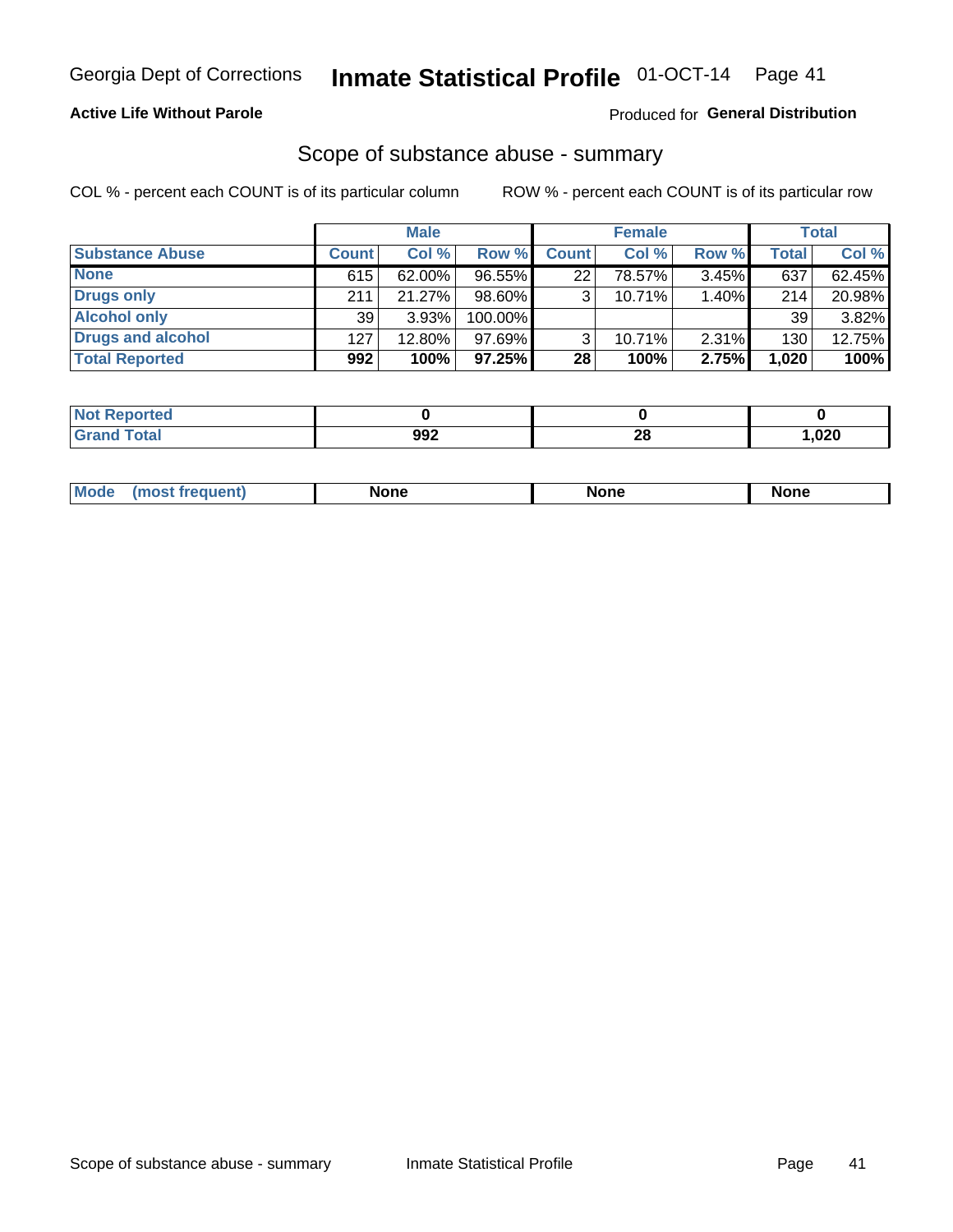### **Active Life Without Parole**

### **Produced for General Distribution**

### Scope of substance abuse - detail

COL % - percent each COUNT is of its particular column

|                                      |                 | <b>Male</b> |         |              | <b>Female</b> |        |              | <b>Total</b> |
|--------------------------------------|-----------------|-------------|---------|--------------|---------------|--------|--------------|--------------|
| <b>Substance Abuse</b>               | <b>Count</b>    | Col %       | Row %   | <b>Count</b> | Col %         | Row %  | <b>Total</b> | Col %        |
| No drug or alcohol problems          | 615             | 62.00%      | 96.55%  | 22           | 78.57%        | 3.45%  | 637          | 62.45%       |
| Drug addiction but no alcohol        | 3               | 0.30%       | 100.00% |              |               |        | 3            | 0.29%        |
| <b>Drug addiction and alcohol</b>    | 3               | 0.30%       | 100.00% |              |               |        | 3            | 0.29%        |
| <b>labuse</b>                        |                 |             |         |              |               |        |              |              |
| <b>Drug addiction and alcoholism</b> |                 | 0.10%       | 100.00% |              |               |        |              | 0.10%        |
| No drug problem but alcohol          | 34              | 3.43%       | 100.00% |              |               |        | 34           | 3.33%        |
| abuse                                |                 |             |         |              |               |        |              |              |
| No drug problem but alcoholism       | 5               | 0.50%       | 100.00% |              |               |        | 5            | 0.49%        |
| Drug experiment but no alcohol       | 118             | 11.90%      | 99.16%  |              | 3.57%         | 0.84%  | 119          | 11.67%       |
| <b>Drug experiment &amp; alcohol</b> | 15 <sub>2</sub> | 1.51%       | 100.00% |              |               |        | 15           | 1.47%        |
| abuse                                |                 |             |         |              |               |        |              |              |
| Drug experiment & alcoholism         | 13              | 1.31%       | 100.00% |              |               |        | 13           | 1.27%        |
| Drug abuse but no alcohol            | 90              | 9.07%       | 97.83%  | 2            | 7.14%         | 2.17%  | 92           | 9.02%        |
| Drug abuse and alcohol abuse         | 81              | 8.17%       | 98.78%  |              | 3.57%         | 1.22%  | 82           | 8.04%        |
| <b>Drug abuse and alcoholism</b>     | 14              | 1.41%       | 87.50%  | 2            | 7.14%         | 12.50% | 16           | 1.57%        |
| <b>Total Reported</b>                | 992             | 100%        | 97.25%  | 28           | 100%          | 2.75%  | 1,020        | 100%         |

| <b>NOT</b><br>portea |     |    |      |
|----------------------|-----|----|------|
| $\sim$               | 992 | 28 | ,020 |

| Mode (most frequent) | No drug or alcohol problems No drug or alcohol problems No drug or alcohol |          |
|----------------------|----------------------------------------------------------------------------|----------|
|                      |                                                                            | problems |
|                      |                                                                            |          |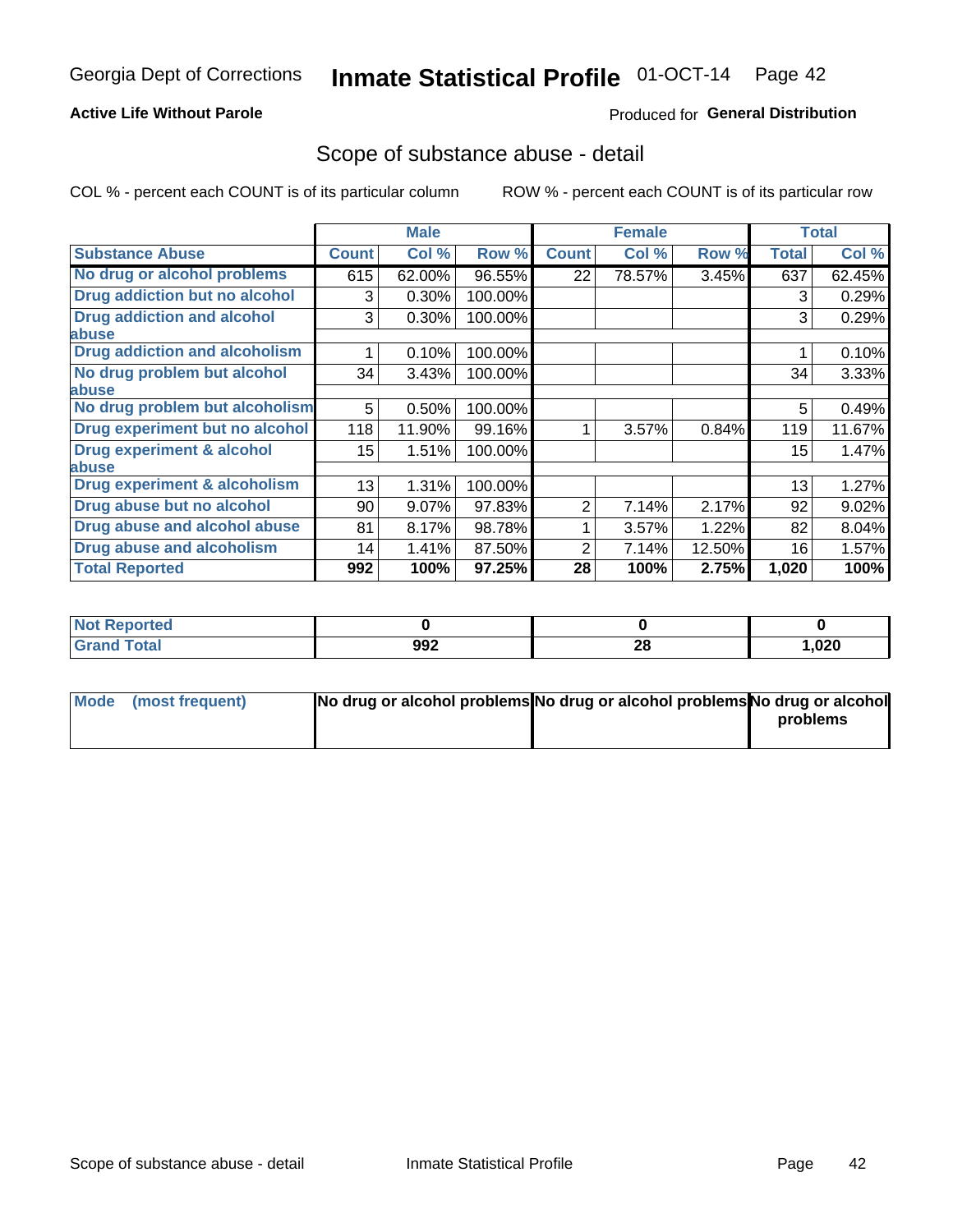# Inmate Statistical Profile 01-OCT-14 Page 43

### **Active Life Without Parole**

### Produced for General Distribution

# Current / last mental health treatment level

COL % - percent each COUNT is of its particular column

|                                                    |                    | <b>Male</b> |         |              | <b>Female</b> |          |              | <b>Total</b> |
|----------------------------------------------------|--------------------|-------------|---------|--------------|---------------|----------|--------------|--------------|
| <b>Mental Health Treatment Lev</b>                 | Count <sup>1</sup> | Col %       | Row %   | <b>Count</b> | Col %         | Row %    | <b>Total</b> | Col %        |
| 1 No problem at current time                       | 195                | 44.12%      | 97.50%  | 5            | 20.83%        | 2.50%    | 200          | 42.92%       |
| <b>2 Receiving outpatient</b><br><b>Treatment</b>  | 174                | 39.37%      | 91.10%  | 17           | 70.83%        | $8.90\%$ | 191          | 40.99%       |
| 3 Inpatient, moderate<br>Treatment                 | 61                 | 13.80%      | 96.83%  | 2            | 8.33%         | 3.17%    | 63           | 13.52%       |
| 4 Inpatient, intensive<br><b>Treatment</b>         | 11                 | 2.49%       | 100.00% |              |               |          | 11           | 2.36%        |
| <b>5 Undergoing crisis</b><br><b>stabilization</b> |                    | 0.23%       | 100.00% |              |               |          |              | 0.21%        |
| <b>Total Evaluated</b>                             | 442                | 100%        | 94.85%  | 24           | 100%          | 5.15%    | 466          | 100%         |

| had MH<br>uation<br>AVAL<br>Never I | 550 |                    | 554  |
|-------------------------------------|-----|--------------------|------|
|                                     | 992 | ኅር<br>ZO<br>$\sim$ | ,020 |

| Median (middle) | <b>Receiving outpatient</b><br>treatment | <b>Receiving outpatient</b><br>treatment | <b>Receiving</b><br>outpatient<br>treatment |  |  |
|-----------------|------------------------------------------|------------------------------------------|---------------------------------------------|--|--|
| Mode            | No problem at current time               | <b>Receiving outpatient</b>              | No problem at                               |  |  |
| (most frequent) |                                          | treatment                                | current time                                |  |  |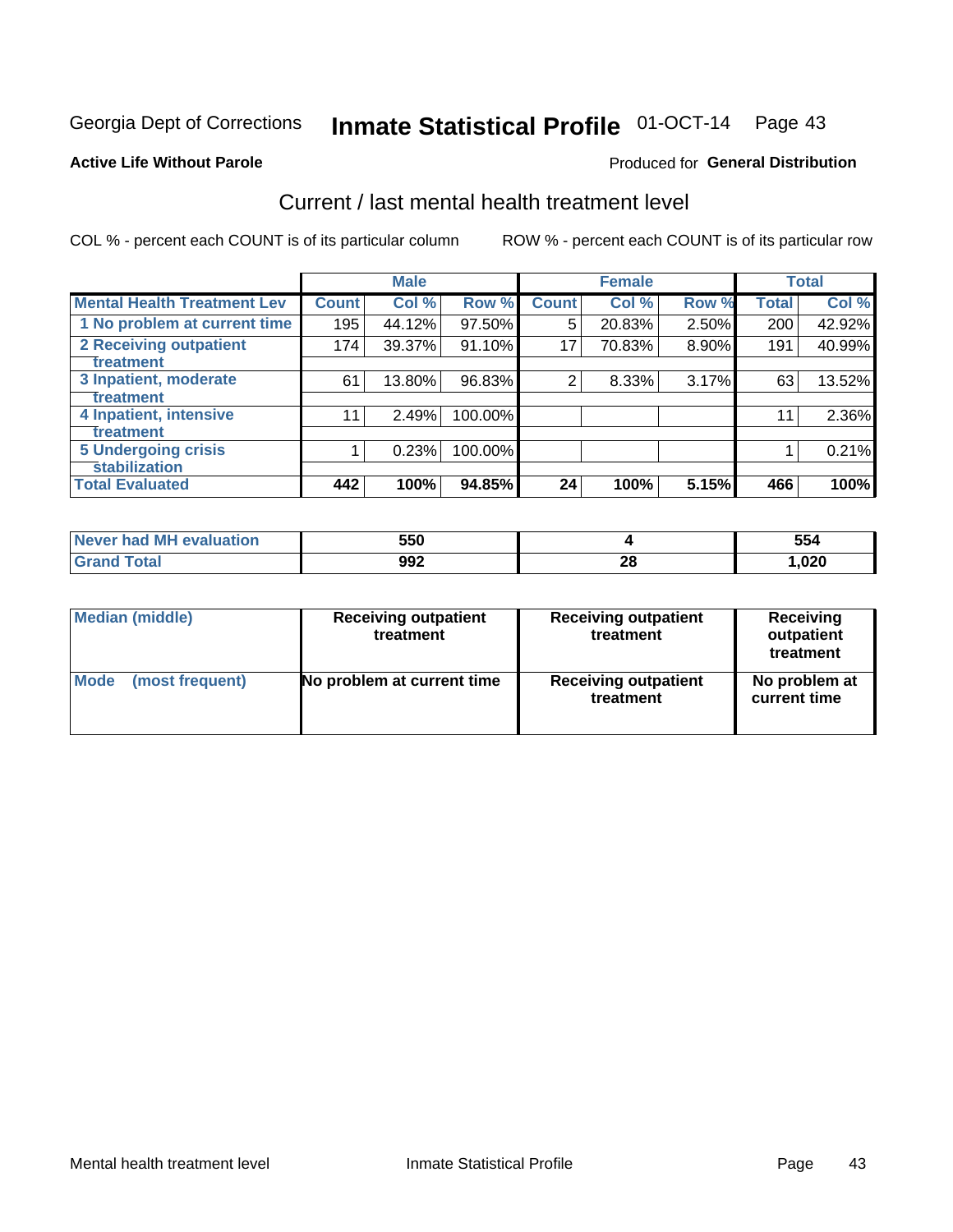#### Inmate Statistical Profile 01-OCT-14 Page 44

### **Active Life Without Parole**

### Produced for General Distribution

# PULHESDWIT medical scale - 'P' overall condition ('P'hysical)

COL % - percent each COUNT is of its particular column

|                                  |                | <b>Male</b> |             |    | <b>Female</b> |          |              | <b>Total</b> |
|----------------------------------|----------------|-------------|-------------|----|---------------|----------|--------------|--------------|
| 'P' Overall Condition            | Count l        | Col %       | Row % Count |    | Col %         | Row %    | <b>Total</b> | Col %        |
| 1 No medical illness             | 665            | 72.92%      | 98.66%      | 9  | 32.14%        | $1.34\%$ | 674          | 71.70%       |
| 2 Well-controlled chronic        | 223            | 24.45%      | 92.15%      | 19 | 67.86%        | 7.85%    | 242          | 25.74%       |
| <b>illness</b>                   |                |             |             |    |               |          |              |              |
| 3 Poorly-controlled chronic      | 21             | $2.30\%$    | 100.00%     |    |               |          | 21           | 2.23%        |
| <b>illness</b>                   |                |             |             |    |               |          |              |              |
| 4 Significant problems requiring | 3 <sup>1</sup> | 0.33%       | 100.00%     |    |               |          | 3            | 0.32%        |
| special housing                  |                |             |             |    |               |          |              |              |
| <b>Total Reported</b>            | 912            | 100%        | 97.02%      | 28 | 100%          | 2.98%    | 940          | 100%         |

| 80   |          | $\mathbf{a}$<br>or |
|------|----------|--------------------|
| nn o | n.<br>Z, | non.<br>ט∡ט,       |

| <b>Mode</b> | (most frequent) | 1 No medical illness | 2 Well-controlled chronic<br>illness | 1 No medical<br>illness |
|-------------|-----------------|----------------------|--------------------------------------|-------------------------|
|-------------|-----------------|----------------------|--------------------------------------|-------------------------|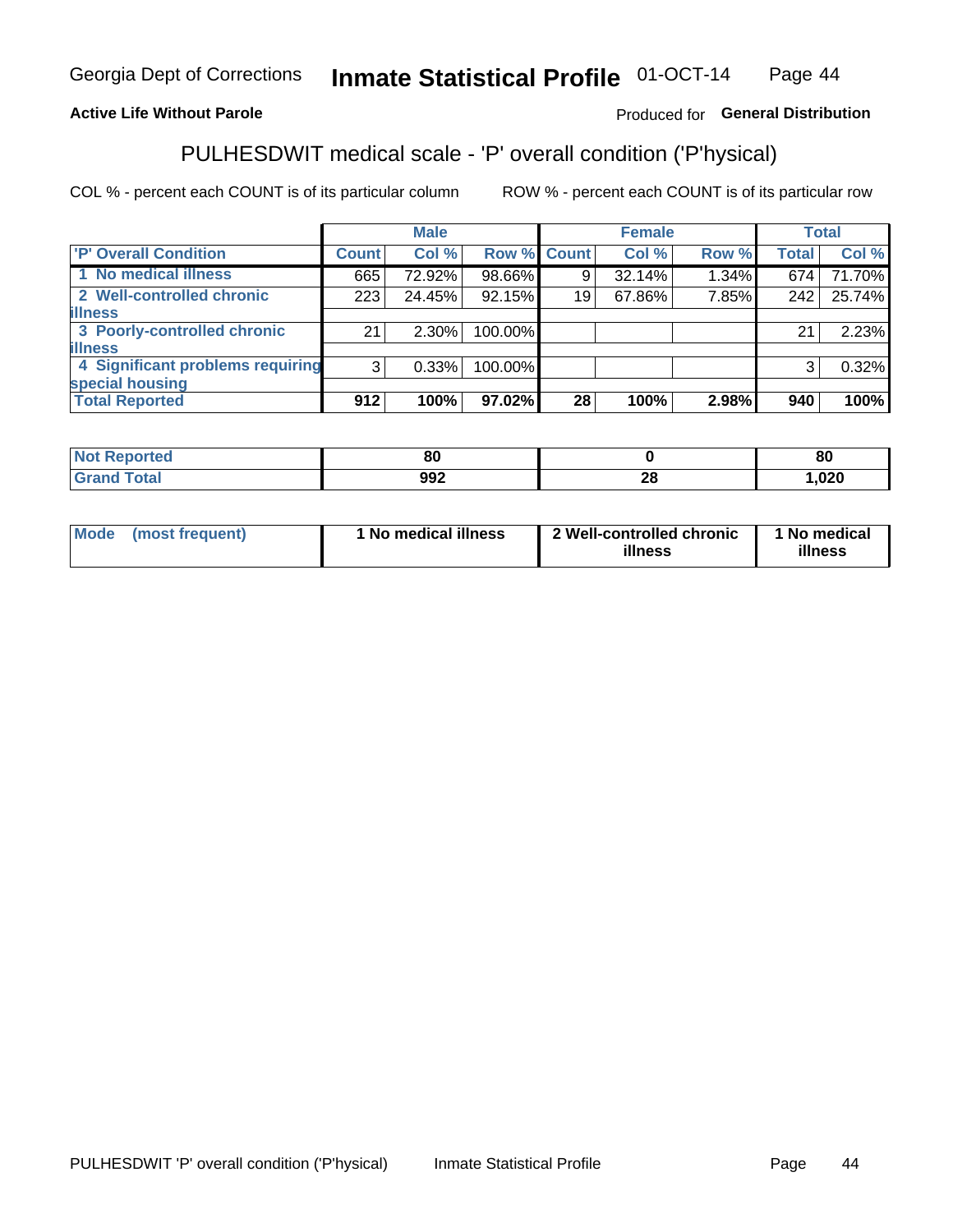### **Active Life Without Parole**

### Produced for General Distribution

# PULHESDWIT medical scale - 'U' upper body

COL % - percent each COUNT is of its particular column

|                              |               | <b>Male</b> |         |              | <b>Female</b> |       |              | <b>Total</b> |
|------------------------------|---------------|-------------|---------|--------------|---------------|-------|--------------|--------------|
| <b>U' Upper Body</b>         | <b>Count!</b> | Col %       | Row %   | <b>Count</b> | Col %         | Row % | <b>Total</b> | Col %        |
| 1 Upper bones, joints,       | 858           | 94.39%      | 97.06%  | 26           | 92.86%        | 2.94% | 884          | 94.34%       |
| muscles all OK               |               |             |         |              |               |       |              |              |
| 2 One or both arms minimally | 43            | 4.73%       | 95.56%  | 2            | 7.14%         | 4.44% | 45           | 4.80%        |
| limited                      |               |             |         |              |               |       |              |              |
| 3 One or both arms           | 7             | 0.77%       | 100.00% |              |               |       |              | 0.75%        |
| <b>moderately limited</b>    |               |             |         |              |               |       |              |              |
| 4 One arm disabled,          |               | 0.11%       | 100.00% |              |               |       |              | 0.11%        |
| paralyzed, or amputated      |               |             |         |              |               |       |              |              |
| <b>Total Reported</b>        | 909           | 100%        | 97.01%  | 28           | 100%          | 2.99% | 937          | 100%         |

| <b>Not Reported</b> | uu  |         | o.<br>o. |
|---------------------|-----|---------|----------|
| <b>Total</b>        | 992 | ጣ<br>40 | .020     |

| Mode | (most frequent) | 1 Upper bones, joints,<br>muscles all OK | 1 Upper bones, joints,<br>muscles all OK | 1 Upper bones,<br>ljoints, muscles all<br>OK |
|------|-----------------|------------------------------------------|------------------------------------------|----------------------------------------------|
|------|-----------------|------------------------------------------|------------------------------------------|----------------------------------------------|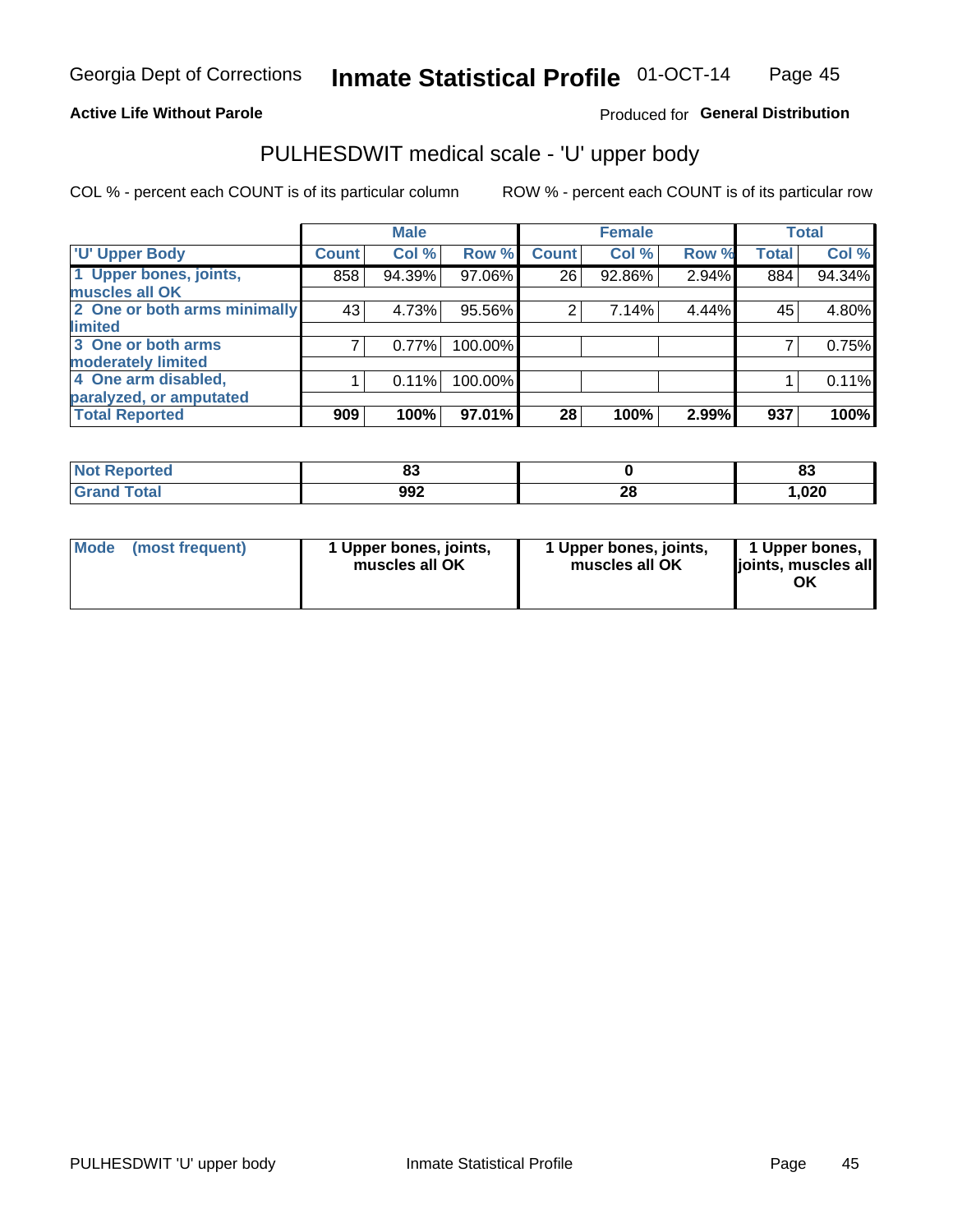### **Active Life Without Parole**

### Produced for General Distribution

# PULHESDWIT medical scale - 'L' lower body

COL % - percent each COUNT is of its particular column

|                                |              | <b>Male</b> |         |                | <b>Female</b> |       |              | <b>Total</b> |
|--------------------------------|--------------|-------------|---------|----------------|---------------|-------|--------------|--------------|
| 'L' Lower Body                 | <b>Count</b> | Col %       | Row %   | <b>Count</b>   | Col %         | Row % | <b>Total</b> | Col %        |
| 1 Lower bones, joints,         | 789          | 86.80%      | 96.81%  | 26             | 92.86%        | 3.19% | 815          | 86.98%       |
| muscles all OK                 |              |             |         |                |               |       |              |              |
| 2 One or both legs minimally   | 104          | 11.44%      | 98.11%  | $\overline{2}$ | 7.14%         | 1.89% | 106          | 11.31%       |
| limited                        |              |             |         |                |               |       |              |              |
| 3 One or both legs             | 15           | 1.65%       | 100.00% |                |               |       | 15           | 1.60%        |
| moderately limited             |              |             |         |                |               |       |              |              |
| 4 One leg disabled, paralyzed, |              | 0.11%       | 100.00% |                |               |       |              | 0.11%        |
| or amputated                   |              |             |         |                |               |       |              |              |
| <b>Total Reported</b>          | 909          | 100%        | 97.01%  | 28             | 100%          | 2.99% | 937          | 100%         |

| <b>Not Reported</b> | uu  |         | o.<br>o. |
|---------------------|-----|---------|----------|
| <b>Grand Total</b>  | 992 | ጣ<br>ZO | 020, ا   |

| Mode | (most frequent) | 1 Lower bones, joints,<br>muscles all OK | 1 Lower bones, joints,<br>muscles all OK | 1 Lower bones,<br>ljoints, muscles all<br>ΟK |
|------|-----------------|------------------------------------------|------------------------------------------|----------------------------------------------|
|------|-----------------|------------------------------------------|------------------------------------------|----------------------------------------------|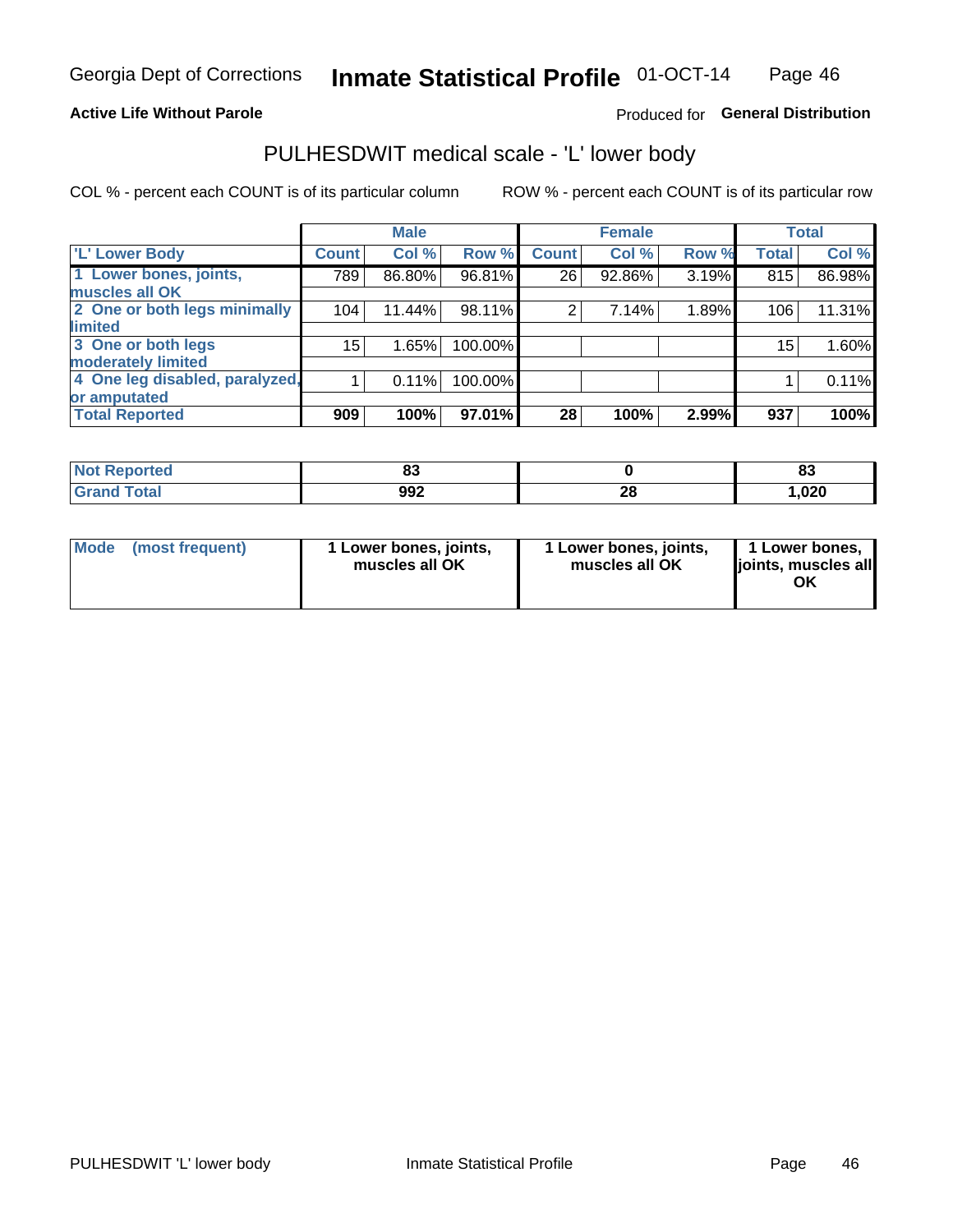### **Active Life Without Parole**

### Produced for General Distribution

## PULHESDWIT medical scale - 'H' hearing

COL % - percent each COUNT is of its particular column

|                                                               |              | <b>Male</b> |             |    | <b>Female</b> |          | <b>Total</b> |        |
|---------------------------------------------------------------|--------------|-------------|-------------|----|---------------|----------|--------------|--------|
| <b>'H' Hearing</b>                                            | <b>Count</b> | Col%        | Row % Count |    | Col%          | Row %    | <b>Total</b> | Col %  |
| 1 Normal hearing both ears                                    | 893          | 98.57%      | 96.96%      | 28 | 100.00%       | 3.04%    | 921          | 98.61% |
| 2 Some loss in one ear with<br>other OK, or mild loss in both | 11           | 1.21%       | 100.00%     |    |               |          | 11           | 1.18%  |
| 3 Total loss in one ear with<br>mild loss in other            | 2            | 0.22%       | 100.00%     |    |               |          |              | 0.21%  |
| <b>Total Reported</b>                                         | 906          | 100%        | 97.00%      | 28 | 100%          | $3.00\%$ | 934          | 100%   |

| <b>rted</b><br>N. | oc        |           | 86   |
|-------------------|-----------|-----------|------|
| <b>otal</b>       | രാ<br>ງງ∠ | ne.<br>ZС | ,020 |

| Mode (most frequent) | 1 Normal hearing both ears 1 Normal hearing both ears 1 Normal hearing | both ears |
|----------------------|------------------------------------------------------------------------|-----------|
|----------------------|------------------------------------------------------------------------|-----------|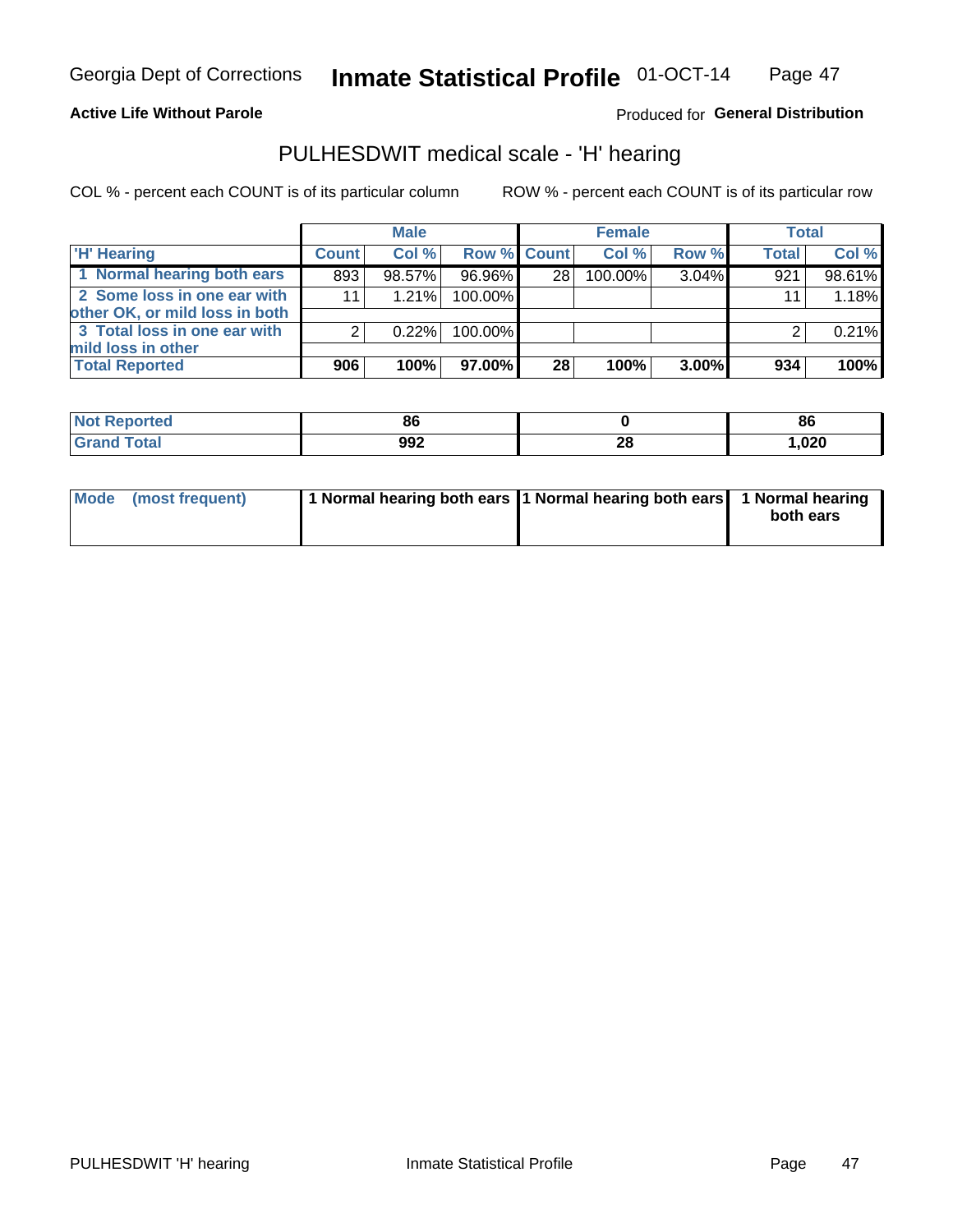### **Active Life Without Parole**

### Produced for General Distribution

## PULHESDWIT medical scale - 'E' vision

COL % - percent each COUNT is of its particular column

|                                |              | <b>Male</b> |             |                 | <b>Female</b> |        |              | <b>Total</b> |
|--------------------------------|--------------|-------------|-------------|-----------------|---------------|--------|--------------|--------------|
| <b>E' Vision</b>               | <b>Count</b> | Col %       | Row % Count |                 | Col %         | Row %  | <b>Total</b> | Col %        |
| 1 Correctable to 20/40 in both | 641          | 74.45%      | 98.31%      | 11              | 39.29%        | 1.69%  | 652          | 73.34%       |
| eyes                           |              |             |             |                 |               |        |              |              |
| 2 Correctable to 20/70 in one  | 193          | 22.42%      | 93.69%      | 13 <sub>1</sub> | 46.43%        | 6.31%  | 206          | 23.17%       |
| eye, may be blind in other     |              |             |             |                 |               |        |              |              |
| 3 Correctable to 20/200 in one | 23           | 2.67%       | 88.46%      | 3               | 10.71%        | 11.54% | 26           | 2.92%        |
| eye, may be blind in other     |              |             |             |                 |               |        |              |              |
| 4 One eye not correctable to   | 4            | 0.46%       | 80.00%      |                 | 3.57%         | 20.00% | 5            | 0.56%        |
| 20/200, other may be blind     |              |             |             |                 |               |        |              |              |
| <b>Total Reported</b>          | 861          | 100%        | 96.85%      | 28              | 100%          | 3.15%  | 889          | 100%         |

| <b>Not Reported</b>   | 19,<br>ט ו |           | 40<br>w |
|-----------------------|------------|-----------|---------|
| <b>Total</b><br>Grand | 992        | ne.<br>ZС | ,020    |

| Mode (most frequent) | 1 Correctable to 20/40 in both 2 Correctable to 20/70 in one 1 Correctable to<br>eves | eye, may be blind in other 20/40 in both eyes |  |
|----------------------|---------------------------------------------------------------------------------------|-----------------------------------------------|--|
|                      |                                                                                       |                                               |  |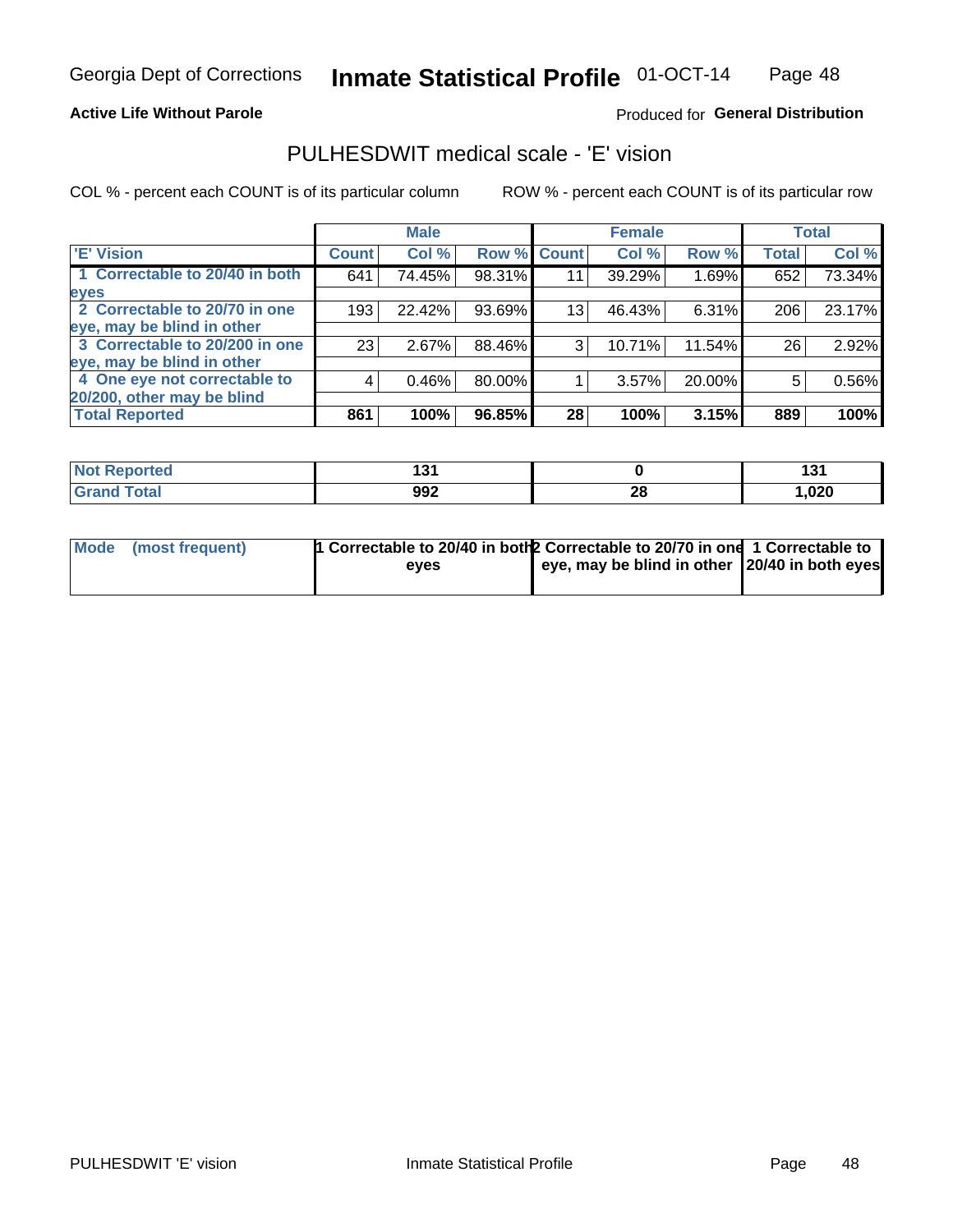### **Active Life Without Parole**

### Produced for General Distribution

# PULHESDWIT medical scale - 'S' pSychiatric

COL % - percent each COUNT is of its particular column

|                                        |              | <b>Male</b> |         |             | <b>Female</b> |       |              | <b>Total</b> |
|----------------------------------------|--------------|-------------|---------|-------------|---------------|-------|--------------|--------------|
| 'S' pSychiatric                        | <b>Count</b> | Col %       |         | Row % Count | Col %         | Row % | <b>Total</b> | Col %        |
| 1 No impairment or disorders           | 729          | 80.73%      | 98.91%  | 8           | 42.11%        | 1.09% | 737          | 79.93%       |
| 2 Stable, or in remission, or          | 125          | 13.84%      | 92.59%  | 10          | 52.63%        | 7.41% | 135          | 14.64%       |
| mild impairment or retardation         |              |             |         |             |               |       |              |              |
| 3 Requires moderate inpatient          | 41           | 4.54%       | 97.62%  |             | 5.26%         | 2.38% | 42           | 4.56%        |
| treatment                              |              |             |         |             |               |       |              |              |
| 4 Requires intensive inpatient         |              | 0.78%       | 100.00% |             |               |       |              | 0.76%        |
| treatment                              |              |             |         |             |               |       |              |              |
| <b>5 Requires Crisis Stabilization</b> |              | 0.11%       | 100.00% |             |               |       |              | 0.11%        |
| Unit (CSU) inpatient care              |              |             |         |             |               |       |              |              |
| <b>Total Reported</b>                  | 903          | 100%        | 97.94%  | 19          | 100%          | 2.06% | 922          | 100%         |

| <b>Not Reported</b> | <b>89</b> |          | 98    |
|---------------------|-----------|----------|-------|
| <b>Total</b>        | 992       | n,<br>ZС | 1,020 |

| Mode (most frequent) | <b>1 No impairment or disorders</b> 2 Stable, or in remission, 11 No impairment or |                       |           |
|----------------------|------------------------------------------------------------------------------------|-----------------------|-----------|
|                      |                                                                                    | or mild impairment or | disorders |
|                      |                                                                                    | retardation           |           |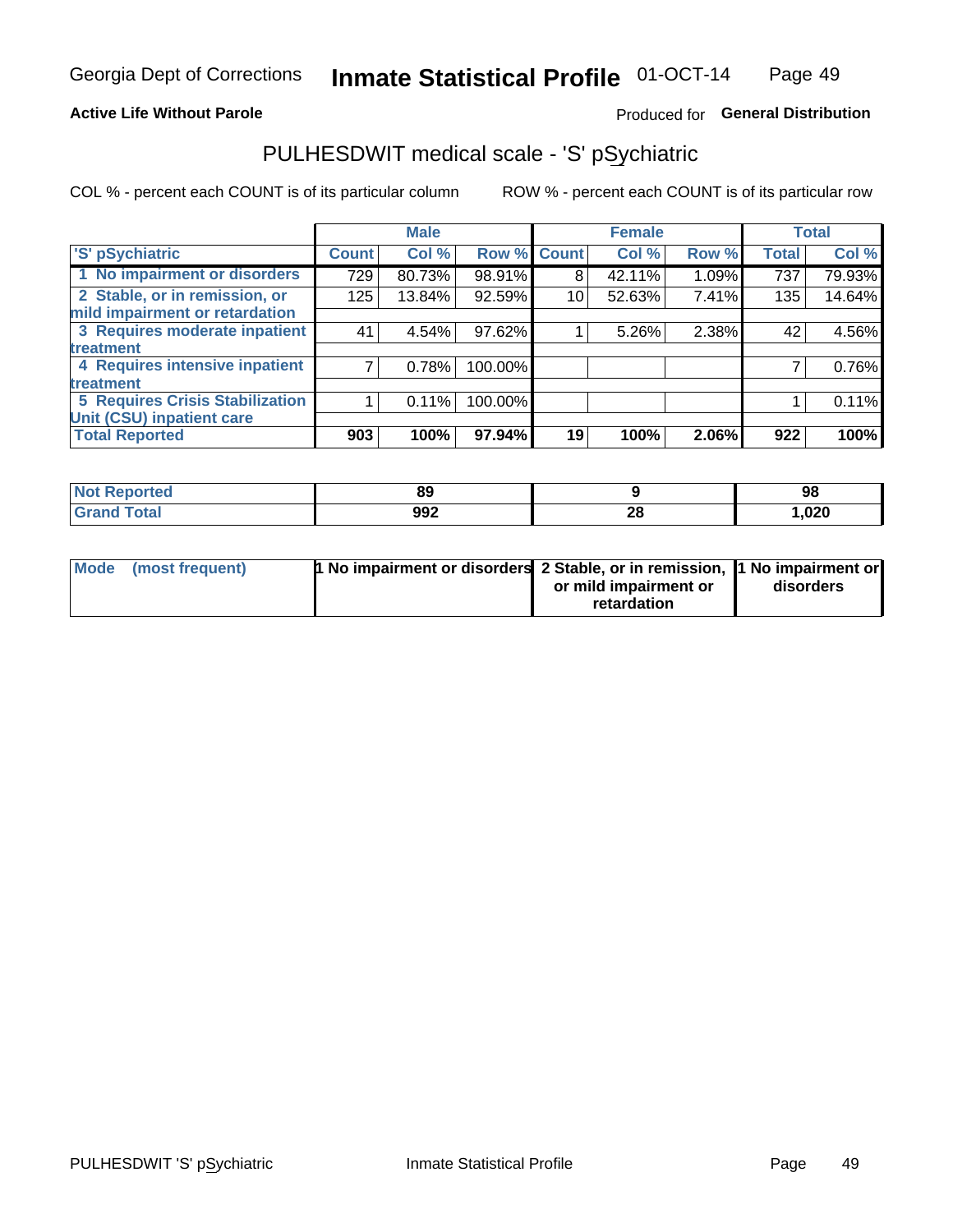### **Active Life Without Parole**

Produced for General Distribution

# PULHESDWIT medical scale - 'D' dental

COL % - percent each COUNT is of its particular column

|                                 |              | <b>Male</b> |                    |    | <b>Female</b> |       |              | Total  |
|---------------------------------|--------------|-------------|--------------------|----|---------------|-------|--------------|--------|
| 'D' Dental                      | <b>Count</b> | Col %       | <b>Row % Count</b> |    | Col %         | Row % | <b>Total</b> | Col %  |
| 1 Minimal routine dental health | 627          | 74.29%      | 97.51%             | 16 | 80.00%        | 2.49% | 643          | 74.42% |
| <b>needs</b>                    |              |             |                    |    |               |       |              |        |
| 2 Moderate cavities and/or gum  | 189          | 22.39%      | 97.93%             |    | 20.00%        | 2.07% | 193          | 22.34% |
| <b>disease</b>                  |              |             |                    |    |               |       |              |        |
| 3 Extensive gum disease         | 28           | $3.32\%$    | 100.00%            |    |               |       | 28           | 3.24%  |
| and/or widespread decay         |              |             |                    |    |               |       |              |        |
| <b>Total Reported</b>           | 844          | 100%        | 97.69%             | 20 | 100%          | 2.31% | 864          | 100%   |

| prtea<br>NOT R<br> | 148 |          | 156    |
|--------------------|-----|----------|--------|
| Tota               | 992 | ጎሮ<br>ZO | 020, ا |

| Mode<br>(most frequent) | Minimal routine dental<br>health needs | <b>Minimal routine dental</b><br>health needs | 1 Minimal routine<br>dental health<br>needs |
|-------------------------|----------------------------------------|-----------------------------------------------|---------------------------------------------|
|-------------------------|----------------------------------------|-----------------------------------------------|---------------------------------------------|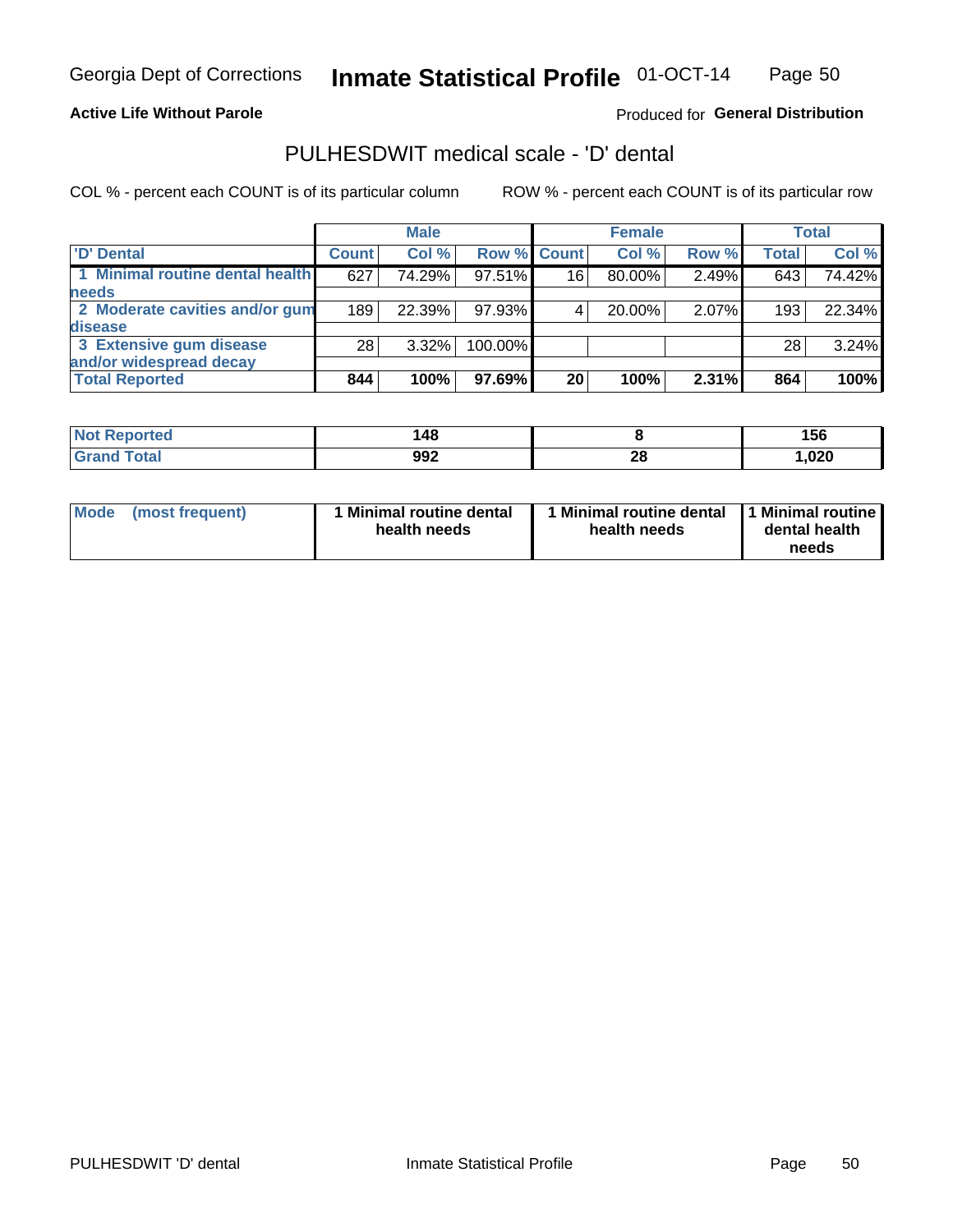### **Active Life Without Parole**

### Produced for General Distribution

# PULHESDWIT medical scale - 'W' work ability

COL % - percent each COUNT is of its particular column

|                                 |              | <b>Male</b> |         |             | <b>Female</b> |       |              | <b>Total</b> |
|---------------------------------|--------------|-------------|---------|-------------|---------------|-------|--------------|--------------|
| <b>W' work ability</b>          | <b>Count</b> | Col %       |         | Row % Count | Col %         | Row % | <b>Total</b> | Col %        |
| 1 Unrestricted work or activity | 740          | 81.41%      | 97.75%  | 17          | 60.71%        | 2.25% | 757          | 80.79%       |
| 2 Minor restrictions on type of | 132          | 14.52%      | 92.31%  | 11          | 39.29%        | 7.69% | 143          | 15.26%       |
| <b>work</b>                     |              |             |         |             |               |       |              |              |
| 3 Moderate restrictions on type | 26           | $2.86\%$    | 100.00% |             |               |       | 26           | 2.77%        |
| lof work                        |              |             |         |             |               |       |              |              |
| 4 Major restrictions on type of | 6            | $0.66\%$    | 100.00% |             |               |       | 6            | 0.64%        |
| <b>work</b>                     |              |             |         |             |               |       |              |              |
| 5 Cannot work under any         | 5            | 0.55%       | 100.00% |             |               |       | 5            | 0.53%        |
| <b>circumstances</b>            |              |             |         |             |               |       |              |              |
| <b>Total Reported</b>           | 909          | 100%        | 97.01%  | 28          | 100%          | 2.99% | 937          | 100%         |

| <b>Not Reported</b>           | $\mathbf{r}$<br>$\mathbf{o}$ |          | e.<br>$\bullet$ |
|-------------------------------|------------------------------|----------|-----------------|
| <b>Total</b><br>Cron<br>oranu | 992                          | ኅር<br>∠∪ | 020، ،          |

| <b>Mode</b> | (most frequent) | 1 Unrestricted work or<br>activity | 1 Unrestricted work or<br>activity | 1 Unrestricted<br>work or activity |
|-------------|-----------------|------------------------------------|------------------------------------|------------------------------------|
|-------------|-----------------|------------------------------------|------------------------------------|------------------------------------|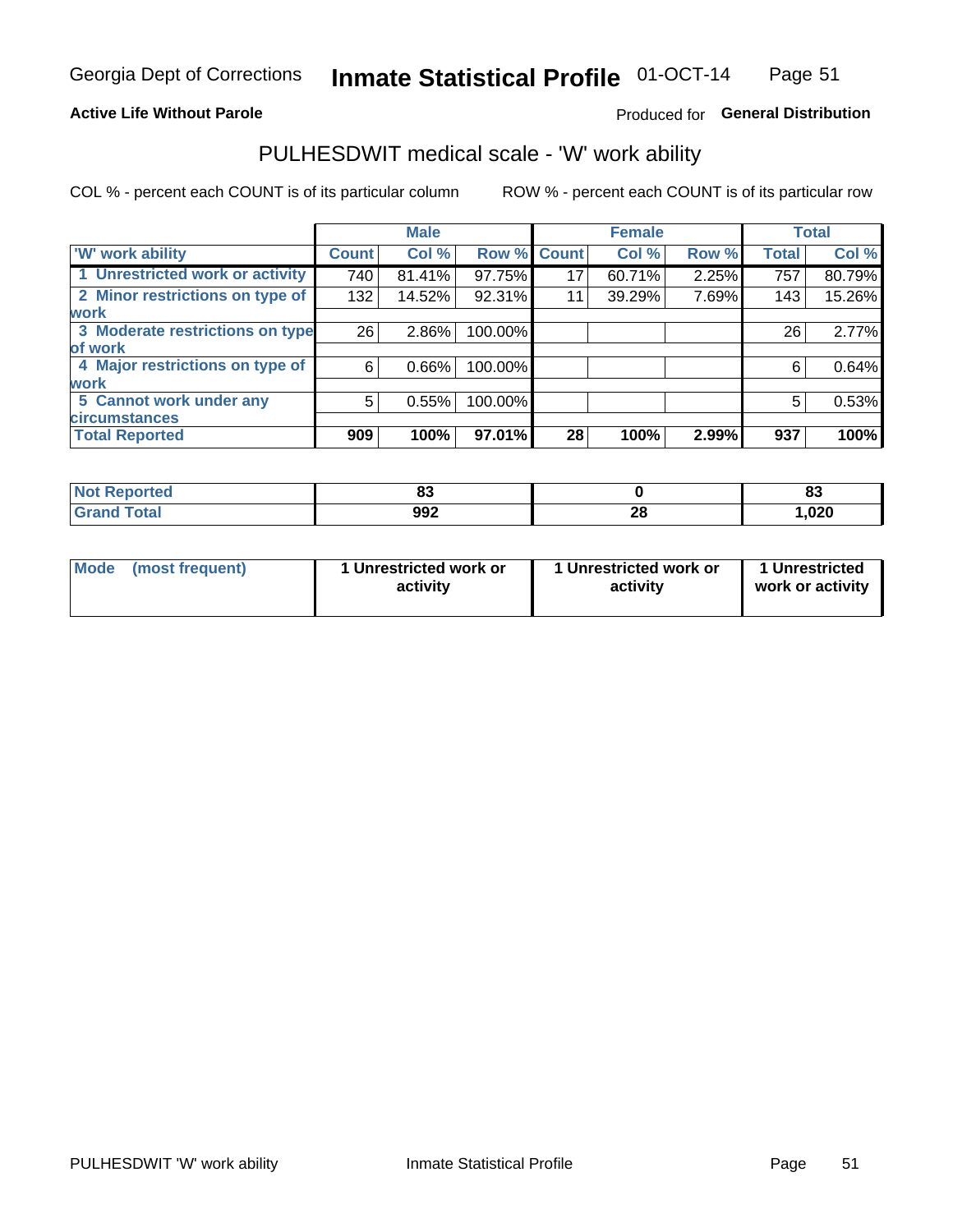### **Active Life Without Parole**

### Produced for General Distribution

# PULHESDWIT medical scale - 'I' impairment

|                                   |              | <b>Male</b> |             |    | <b>Female</b> |       |              | <b>Total</b> |
|-----------------------------------|--------------|-------------|-------------|----|---------------|-------|--------------|--------------|
| <b>T' Impairment</b>              | <b>Count</b> | Col %       | Row % Count |    | Col %         | Row % | <b>Total</b> | Col %        |
| 1 No impairments or               | 899          | 99.01%      | 96.98%      | 28 | 100.00%       | 3.02% | 927          | 99.04%       |
| disabilities                      |              |             |             |    |               |       |              |              |
| 2 Wheelchair-bound but            | 5            | 0.55%       | 100.00%     |    |               |       | 5            | 0.53%        |
| otherwise OK                      |              |             |             |    |               |       |              |              |
| <b>3 Needs low-level Assisted</b> |              | 0.11%       | 100.00%     |    |               |       |              | 0.11%        |
| Living (level I)                  |              |             |             |    |               |       |              |              |
| 4 Needs moderate Assisted         |              | 0.11%       | 100.00%     |    |               |       |              | 0.11%        |
| Living (level II)                 |              |             |             |    |               |       |              |              |
| 5 Needs maximal Assisted          | 2            | 0.22%       | 100.00%     |    |               |       | 2            | 0.21%        |
| <b>Living (level III)</b>         |              |             |             |    |               |       |              |              |
| <b>Total Reported</b>             | 908          | 100%        | 97.01%      | 28 | 100%          | 2.99% | 936          | 100%         |

| Reported     | 84  |                 | 84    |
|--------------|-----|-----------------|-------|
| <b>Total</b> | 992 | $\ddotsc$<br>ZÇ | 1,020 |

| Mode | (most frequent) | 1 No impairments or<br>disabilities | 1 No impairments or<br>disabilities | 1 No impairments<br>or disabilities |
|------|-----------------|-------------------------------------|-------------------------------------|-------------------------------------|
|------|-----------------|-------------------------------------|-------------------------------------|-------------------------------------|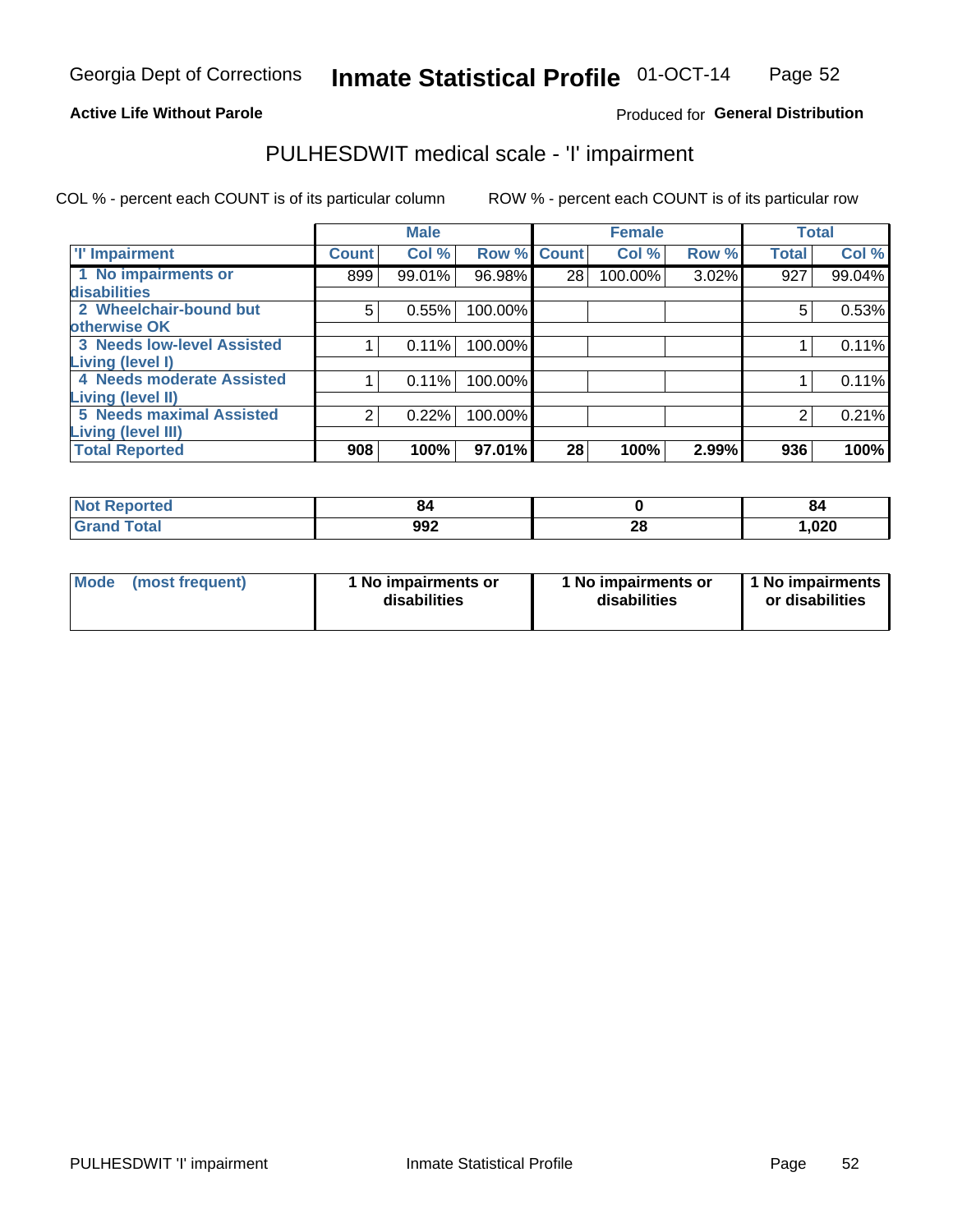### **Active Life Without Parole**

### Produced fo General Distribution

# PULHESDWIT medical scale - 'T' transportability

COL % - percent each COUNT is of its particular column

|                             |              | <b>Male</b> |             |    | <b>Female</b> |       |              | <b>Total</b> |
|-----------------------------|--------------|-------------|-------------|----|---------------|-------|--------------|--------------|
| <b>T' Transportability</b>  | <b>Count</b> | Col%        | Row % Count |    | Col %         | Row % | <b>Total</b> | Col %        |
| 1 Can be transported in any | 906          | 99.23%      | 97.00%      | 28 | 100.00%       | 3.00% | 934          | 99.26%       |
| ordinary approved vehicle   |              |             |             |    |               |       |              |              |
| 2 Wheelchair-bound, not     |              | 0.11%       | 100.00%     |    |               |       |              | 0.11%        |
| needing special vehicle     |              |             |             |    |               |       |              |              |
| 5 Requires ambulance        | 6            | 0.66%       | 100.00%     |    |               |       |              | 0.64%        |
| transport                   |              |             |             |    |               |       |              |              |
| <b>Total Reported</b>       | 913          | 100%        | 97.02%      | 28 | 100%          | 2.98% | 941          | 100.0%       |

| Reported     | 70<br>- 11 |                | 70<br>ت ، |
|--------------|------------|----------------|-----------|
| <b>Total</b> | 992        | ኅር<br>40<br>__ | 020, ا    |

| Mode (most frequent) | 1 Can be transported in any 1 Can be transported in any | ordinary approved vehicle   ordinary approved vehicle   transported in any | 1 Can be<br>  ordinary approved<br>vehicle |
|----------------------|---------------------------------------------------------|----------------------------------------------------------------------------|--------------------------------------------|
|----------------------|---------------------------------------------------------|----------------------------------------------------------------------------|--------------------------------------------|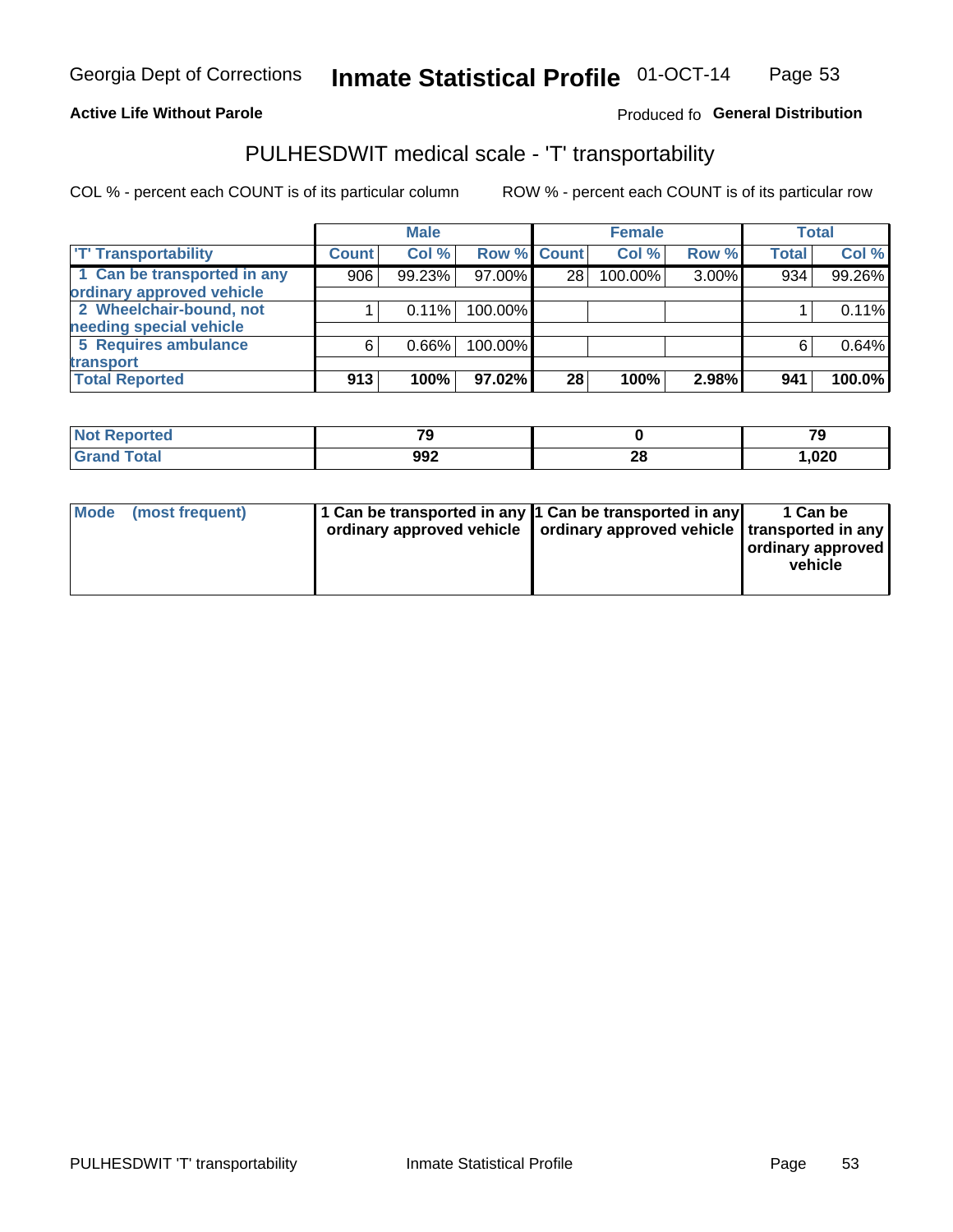### **Active Life Without Parole**

### Produced for General Distribution

## Criminality in family, self-reported

COL % - percent each COUNT is of its particular column

|                              |                  | <b>Male</b> |           |                 | <b>Female</b> |          |       | Total  |
|------------------------------|------------------|-------------|-----------|-----------------|---------------|----------|-------|--------|
| <b>Criminality In Family</b> | <b>Count</b>     | Col %       | Row %     | <b>Count</b>    | Col %         | Row %    | Total | Col %  |
| Yes, criminality in family   | 167              | 28.69%      | $97.09\%$ | 5               | 50.00%        | $2.91\%$ | 172   | 29.05% |
| No criminality in family     | 415 <sup>1</sup> | 71.31%      | 98.81%    | 5               | $50.00\%$     | 1.19%    | 420   | 70.95% |
| <b>Total Reported</b>        | 582              | 100%        | 98.31%    | 10 <sup>1</sup> | 100%          | 1.69%    | 592   | 100%   |

| <b>Not Reported</b> | 2 I V |           | 0 0 4<br>44O |
|---------------------|-------|-----------|--------------|
| <b>Total</b>        | 992   | - 0<br>20 | ,020         |

|  | Mode (most frequent) | No criminality in family | Yes, criminality in family | No criminality in<br>family |
|--|----------------------|--------------------------|----------------------------|-----------------------------|
|--|----------------------|--------------------------|----------------------------|-----------------------------|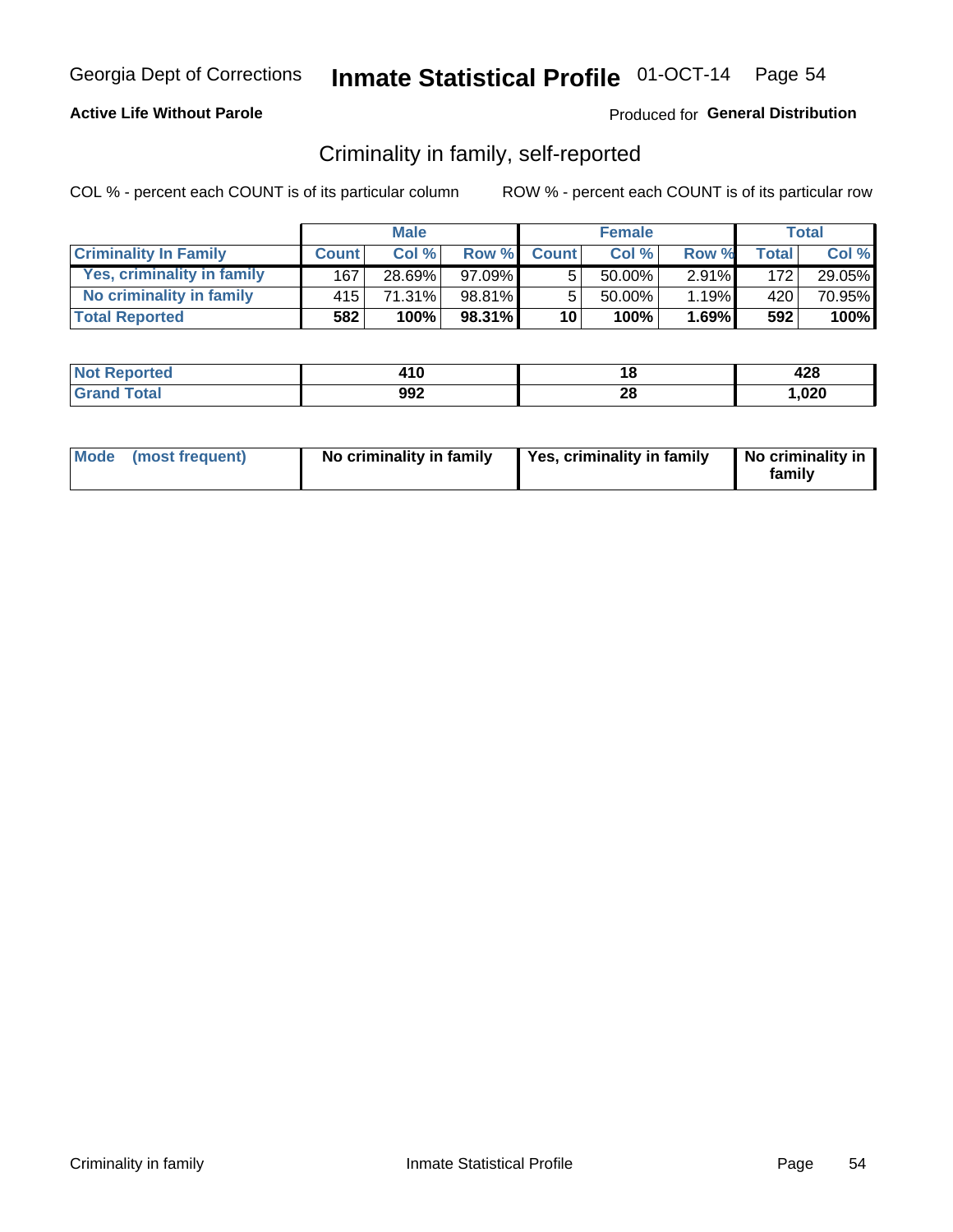### **Active Life Without Parole**

### Produced for General Distribution

## Alcoholism in family, self-reported

COL % - percent each COUNT is of its particular column

|                             |              | <b>Male</b> |           |                 | <b>Female</b> |          |       | Total   |
|-----------------------------|--------------|-------------|-----------|-----------------|---------------|----------|-------|---------|
| <b>Alcoholism In Family</b> | <b>Count</b> | Col%        | Row %     | <b>Count</b>    | Col%          | Row %    | Total | Col %   |
| Yes, alcoholism in family   | 108          | 18.56%      | 97.30%    | 3 <sub>1</sub>  | $30.00\%$     | $2.70\%$ | 111   | 18.75%  |
| No alcoholism in family     | 474          | $81.44\%$   | $98.54\%$ |                 | 70.00%        | 1.46%    | 481   | 81.25%  |
| <b>Total Reported</b>       | 582          | 100%        | 98.31%    | 10 <sup>1</sup> | 100%          | 1.69%    | 592   | $100\%$ |

| <b>Not Reported</b> | 14 A<br>. . u | ιu | 00<br>440 |
|---------------------|---------------|----|-----------|
| Total<br>Gran       | 992           | ΔU | ,020      |

|  | Mode (most frequent) | No alcoholism in family | No alcoholism in family | No alcoholism in<br>family |
|--|----------------------|-------------------------|-------------------------|----------------------------|
|--|----------------------|-------------------------|-------------------------|----------------------------|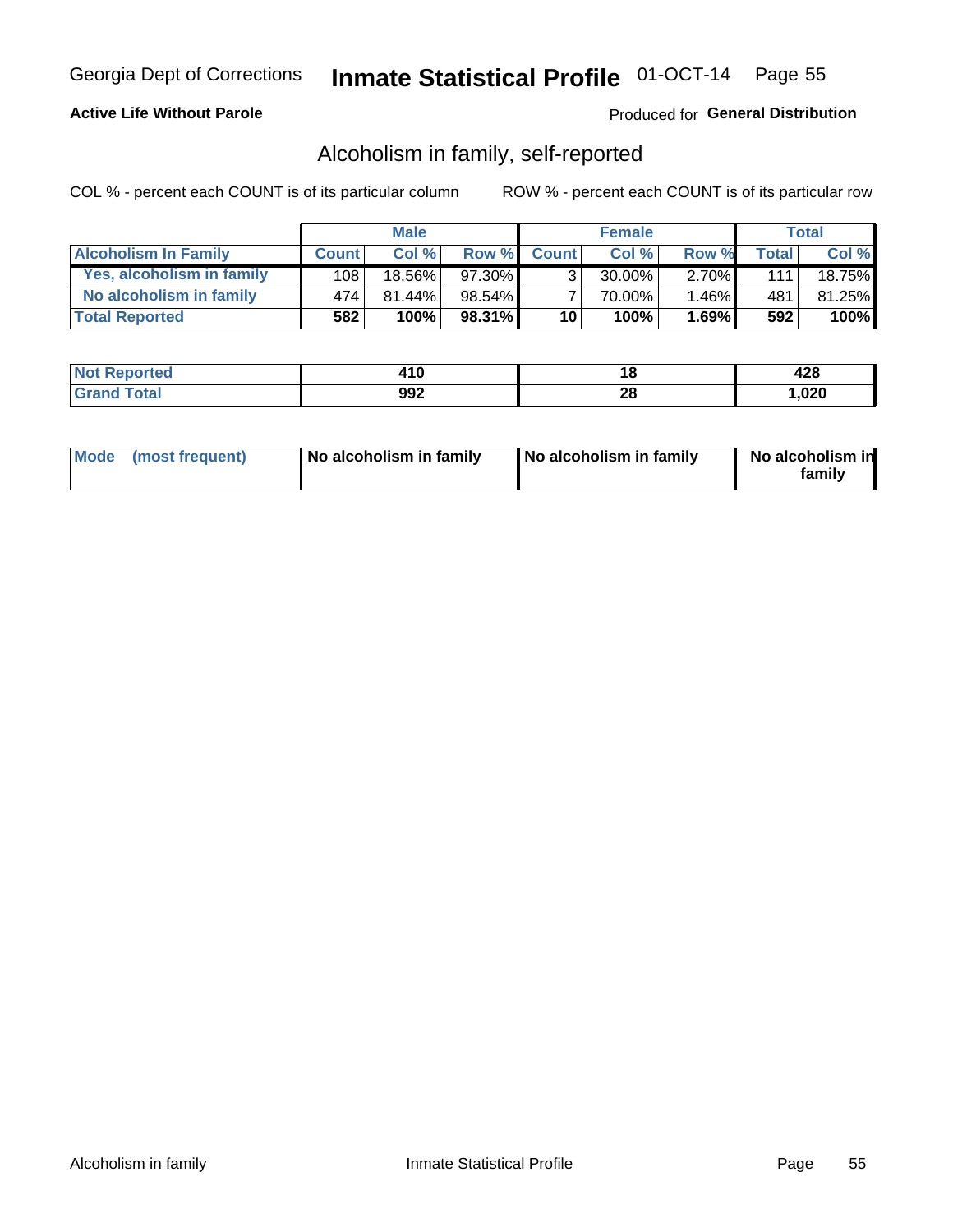### **Active Life Without Parole**

Produced for General Distribution

## Drug abuse in family, self-reported

COL % - percent each COUNT is of its particular column

|                           |              | <b>Male</b> |           |                 | <b>Female</b> |          |              | Total   |
|---------------------------|--------------|-------------|-----------|-----------------|---------------|----------|--------------|---------|
| Drug Abuse In Family      | <b>Count</b> | Col%        | Row %     | <b>Count</b>    | Col%          | Row %    | <b>Total</b> | Col %   |
| Yes, drug abuse in family | 61           | 10.48%      | 95.31%    | 3 <sub>1</sub>  | $30.00\%$     | $4.69\%$ | 64           | 10.81%  |
| No drug abuse in family   | 521          | 89.52%      | 98.67%    |                 | 70.00%        | $1.33\%$ | 528          | 89.19%  |
| <b>Total Reported</b>     | 582          | 100%        | $98.31\%$ | 10 <sub>1</sub> | 100%          | 1.69%    | 592          | $100\%$ |

| Reported<br><b>NOT</b> | 2 I V |                | າດ<br>44O |
|------------------------|-------|----------------|-----------|
| <b>otal</b>            | 992   | ົ<br>40<br>___ | ,020      |

|  | Mode (most frequent) | No drug abuse in family | No drug abuse in family | No drug abuse in<br>family |
|--|----------------------|-------------------------|-------------------------|----------------------------|
|--|----------------------|-------------------------|-------------------------|----------------------------|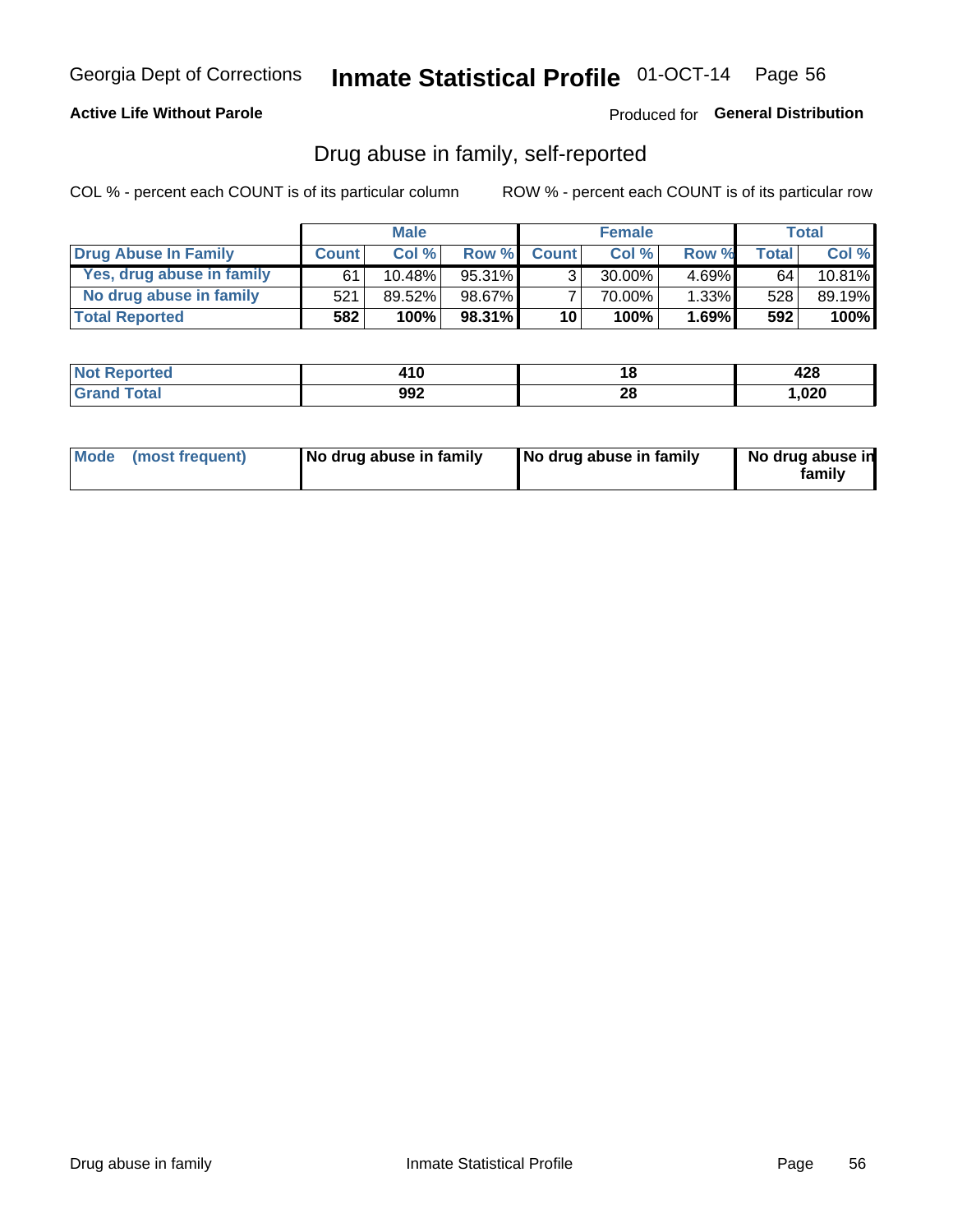### **Active Life Without Parole**

### **Produced for General Distribution**

## Subjected to frequent beatings, self-reported

COL % - percent each COUNT is of its particular column

|                                   |              | <b>Male</b> |        |              | <b>Female</b> |          |       | Total  |
|-----------------------------------|--------------|-------------|--------|--------------|---------------|----------|-------|--------|
| <b>Frequent beatings</b>          | <b>Count</b> | Col %       | Row %  | <b>Count</b> | Col %         | Row %    | Total | Col %  |
| <b>Yes, subjected to frequent</b> | 32           | 5.50%       | 96.97% |              | 10.00%        | $3.03\%$ | 33    | 5.57%  |
| <b>beatings</b>                   |              |             |        |              |               |          |       |        |
| Not subjected to frequent         | 550          | 94.50%      | 98.39% | 9            | 90.00%        | 1.61%    | 559   | 94.43% |
| <b>beatings</b>                   |              |             |        |              |               |          |       |        |
| <b>Total Reported</b>             | 582          | 100%        | 98.31% | 10           | 100%          | 1.69%    | 592   | 100%   |

| <b>Not Reported</b> | 11 L | 10. | 428    |
|---------------------|------|-----|--------|
| <b>Grand Total</b>  | 992  | 28  | 020, ا |

| Mode (most frequent) | Not subjected to frequent<br>beatings | Not subjected to frequent<br>beatings | Not subjected to<br><b>frequent beatings</b> |
|----------------------|---------------------------------------|---------------------------------------|----------------------------------------------|
|                      |                                       |                                       |                                              |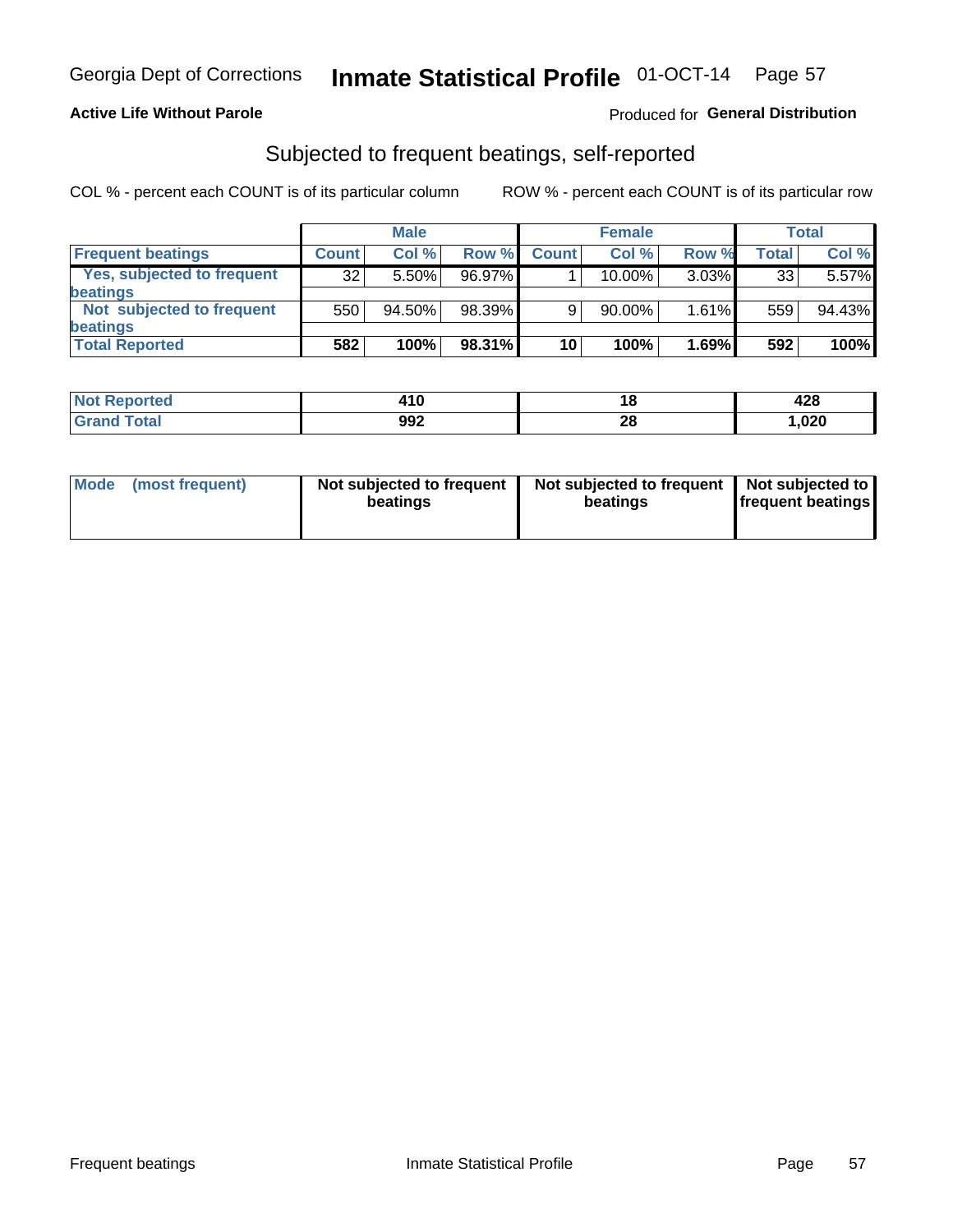### **Active Life Without Parole**

### **Produced for General Distribution**

## Father absent during inmate's childhood

COL % - percent each COUNT is of its particular column

|                           |              | <b>Male</b> |        |                 | <b>Female</b> |          |       | Total   |
|---------------------------|--------------|-------------|--------|-----------------|---------------|----------|-------|---------|
| <b>Father Absent</b>      | <b>Count</b> | Col%        | Row %  | <b>Count</b>    | Col %         | Row %    | Total | Col %   |
| Yes, father was absent    | 289          | 49.66%      | 98.97% | $\mathcal{R}$   | $30.00\%$     | $1.03\%$ | 292   | 49.32%  |
| No, father was not absent | 293          | $50.34\%$   | 97.67% |                 | 70.00%        | 2.33%    | 300   | 50.68%  |
| <b>Total Reported</b>     | 582          | 100%        | 98.31% | 10 <sup>1</sup> | 100%          | 1.69%    | 592   | $100\%$ |

| <b>Not Reported</b>     | 2 I V | . .             | ៱៱៰<br>440 |
|-------------------------|-------|-----------------|------------|
| <b>Total</b><br>' Grand | 992   | no.<br>ZС<br>__ | .020       |

| Mode (most frequent) |  | No, father was not absent No, father was not absent No, father was not | absent |
|----------------------|--|------------------------------------------------------------------------|--------|
|----------------------|--|------------------------------------------------------------------------|--------|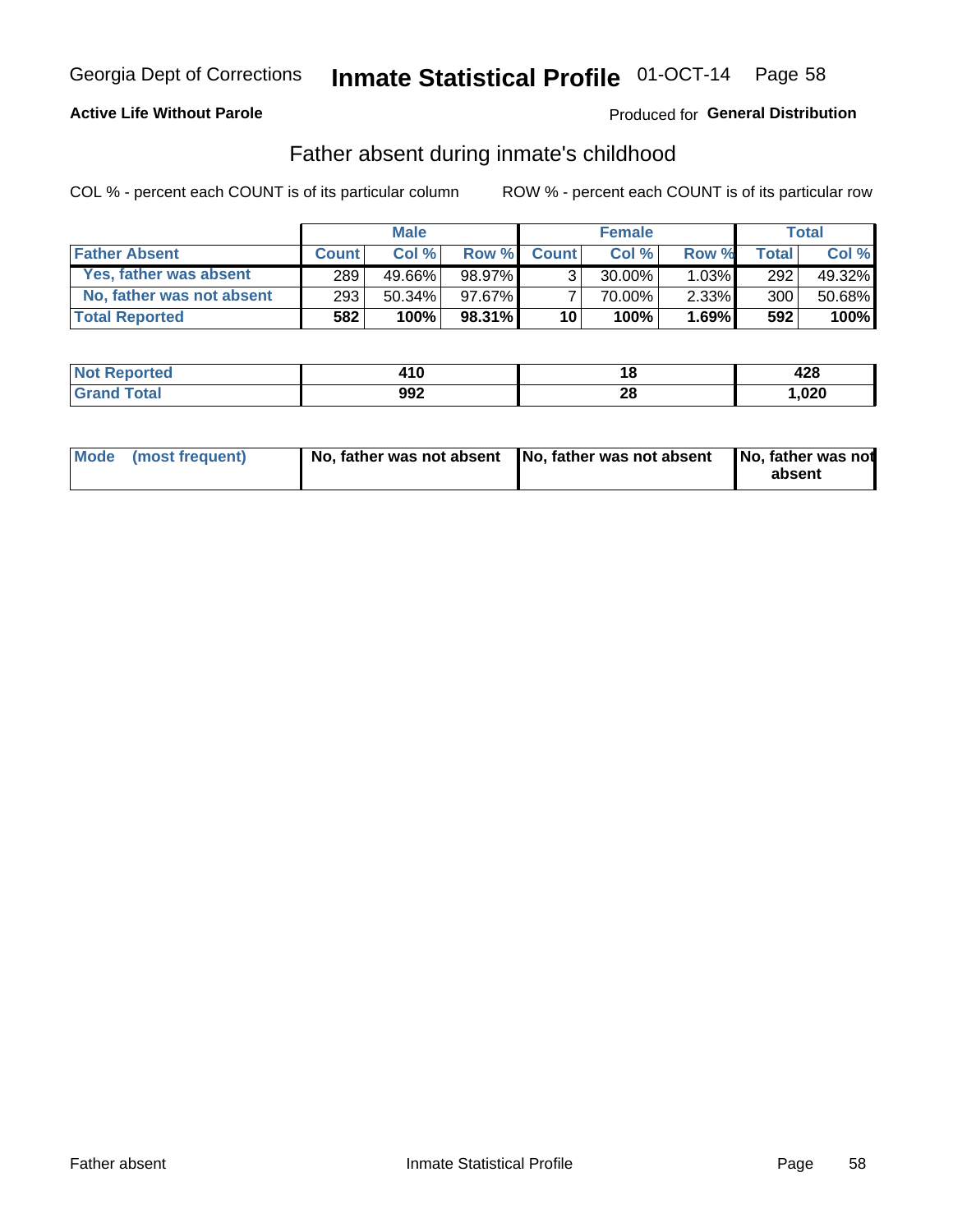### **Active Life Without Parole**

### **Produced for General Distribution**

## Mother absent during inmate's childhood

COL % - percent each COUNT is of its particular column

|                           |              | <b>Male</b> |           |              | <b>Female</b> |          |                | <b>Total</b> |
|---------------------------|--------------|-------------|-----------|--------------|---------------|----------|----------------|--------------|
| <b>Mother Absent</b>      | <b>Count</b> | Col%        | Row %     | <b>Count</b> | Col%          | Row %    | <b>Total</b> I | Col %        |
| Yes, mother was absent    | 77           | 13.23%      | 97.47%    | ◠            | $20.00\%$     | $2.53\%$ | 79             | 13.34%       |
| No, mother was not absent | 505          | 86.77%      | 98.44%    |              | $80.00\%$     | $1.56\%$ | 513            | 86.66%       |
| <b>Total Reported</b>     | 582          | 100%        | $98.31\%$ | 10           | 100%          | $1.69\%$ | 592            | 100%         |

| <b>Not Reported</b>     | 2 I V | . .             | ៱៱៰<br>440 |
|-------------------------|-------|-----------------|------------|
| <b>Total</b><br>' Grand | 992   | no.<br>ZС<br>__ | .020       |

| Mode (most frequent) | No, mother was not absent   No, mother was not absent   No, mother was | not absent |
|----------------------|------------------------------------------------------------------------|------------|
|                      |                                                                        |            |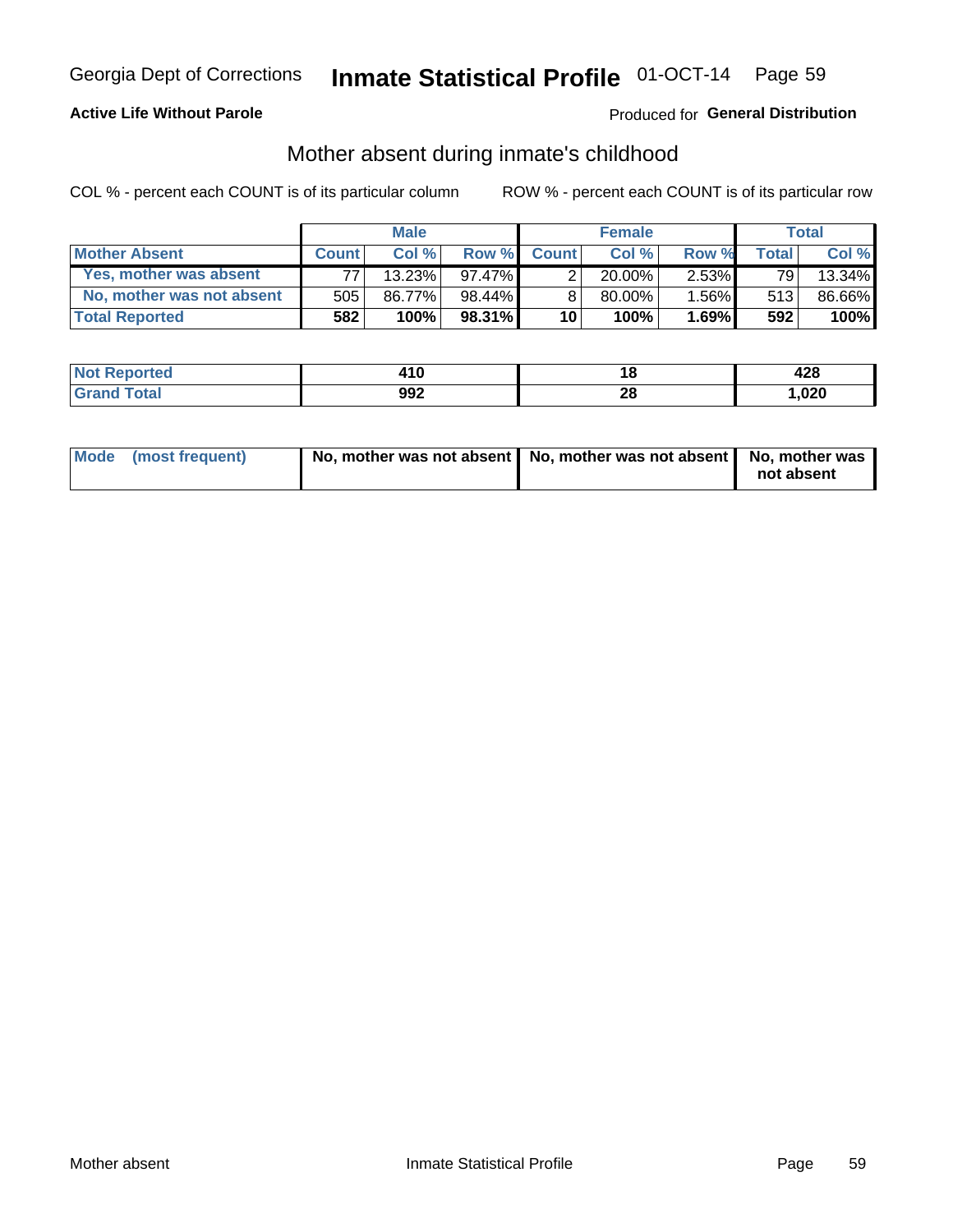### **Active Life Without Parole**

### Produced for General Distribution

## Inmate diagnosed as manipulative

COL % - percent each COUNT is of its particular column

|                          |              | <b>Male</b> |           |                 | <b>Female</b> |       |              | Total  |
|--------------------------|--------------|-------------|-----------|-----------------|---------------|-------|--------------|--------|
| <b>Manipulative</b>      | <b>Count</b> | Col %       | Row %     | <b>Count</b>    | Col %         | Row % | <b>Total</b> | Col %  |
| <b>Yes, manipulative</b> | 137          | 23.78%      | 99.28%    |                 | $10.00\%$ ,   | 0.72% | 138          | 23.55% |
| No, not manipulative     | 439'         | 76.22%      | 97.99%    | 9               | 90.00%        | 2.01% | 448          | 76.45% |
| <b>Total Reported</b>    | 576          | 100%        | $98.29\%$ | 10 <sup>1</sup> | 100%          | 1.71% | 586          | 100%   |

| <b>Not Reported</b>          | . I V | ı a           | ى ب    |
|------------------------------|-------|---------------|--------|
| <b>Fotal</b><br><b>Grano</b> | 992   | ົ<br>∠∪<br>__ | 020, ا |

|  | Mode (most frequent) | No, not manipulative | No, not manipulative | No. not<br><b>I</b> manipulative |
|--|----------------------|----------------------|----------------------|----------------------------------|
|--|----------------------|----------------------|----------------------|----------------------------------|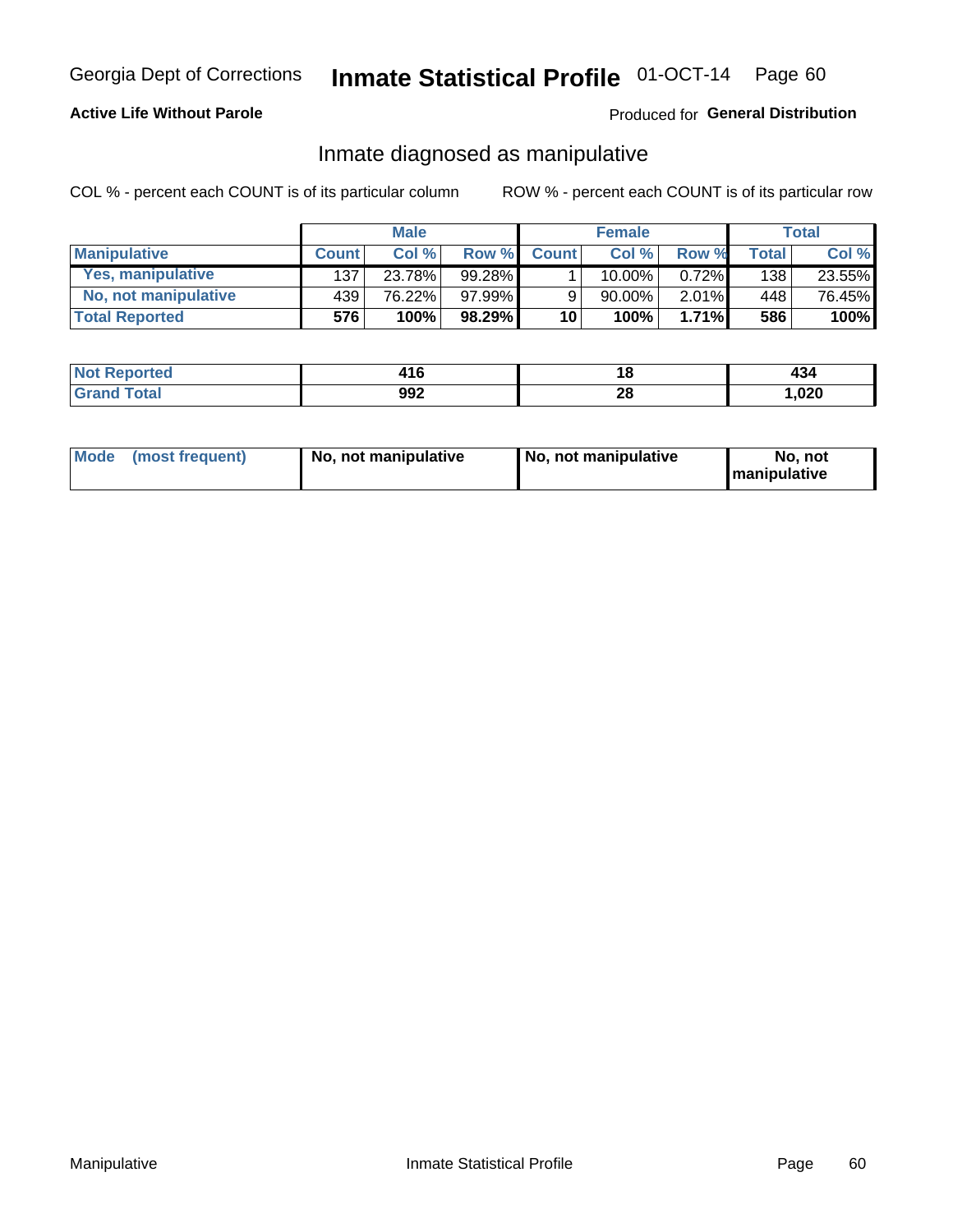# Inmate Statistical Profile 01-OCT-14 Page 61

### **Active Life Without Parole**

Produced for General Distribution

## Inmate diagnosed as assaultive

COL % - percent each COUNT is of its particular column

|                       |              | <b>Male</b> |        |              | <b>Female</b> |          |       | Total  |
|-----------------------|--------------|-------------|--------|--------------|---------------|----------|-------|--------|
| <b>Assaultive</b>     | <b>Count</b> | Col%        | Row %  | <b>Count</b> | Col %         | Row %    | Total | Col %  |
| Yes, assaultive       | 445          | 77.26%      | 98.02% | 9            | $90.00\%$ ,   | $.98\%$  | 454   | 77.47% |
| No, not assaultive    | 131          | 22.74%      | 99.24% |              | 10.00%        | $0.76\%$ | 132   | 22.53% |
| <b>Total Reported</b> | 576          | 100%        | 98.29% | 10           | 100%          | $1.71\%$ | 586   | 100%   |

| <b>Not Reported</b> | .   | 10      | 404    |
|---------------------|-----|---------|--------|
| <b>Total</b>        | 992 | ົ<br>40 | 020, ا |

| <b>Mode</b><br>(most frequent) | <b>Yes, assaultive</b> | Yes, assaultive | <b>Yes, assaultive</b> |
|--------------------------------|------------------------|-----------------|------------------------|
|--------------------------------|------------------------|-----------------|------------------------|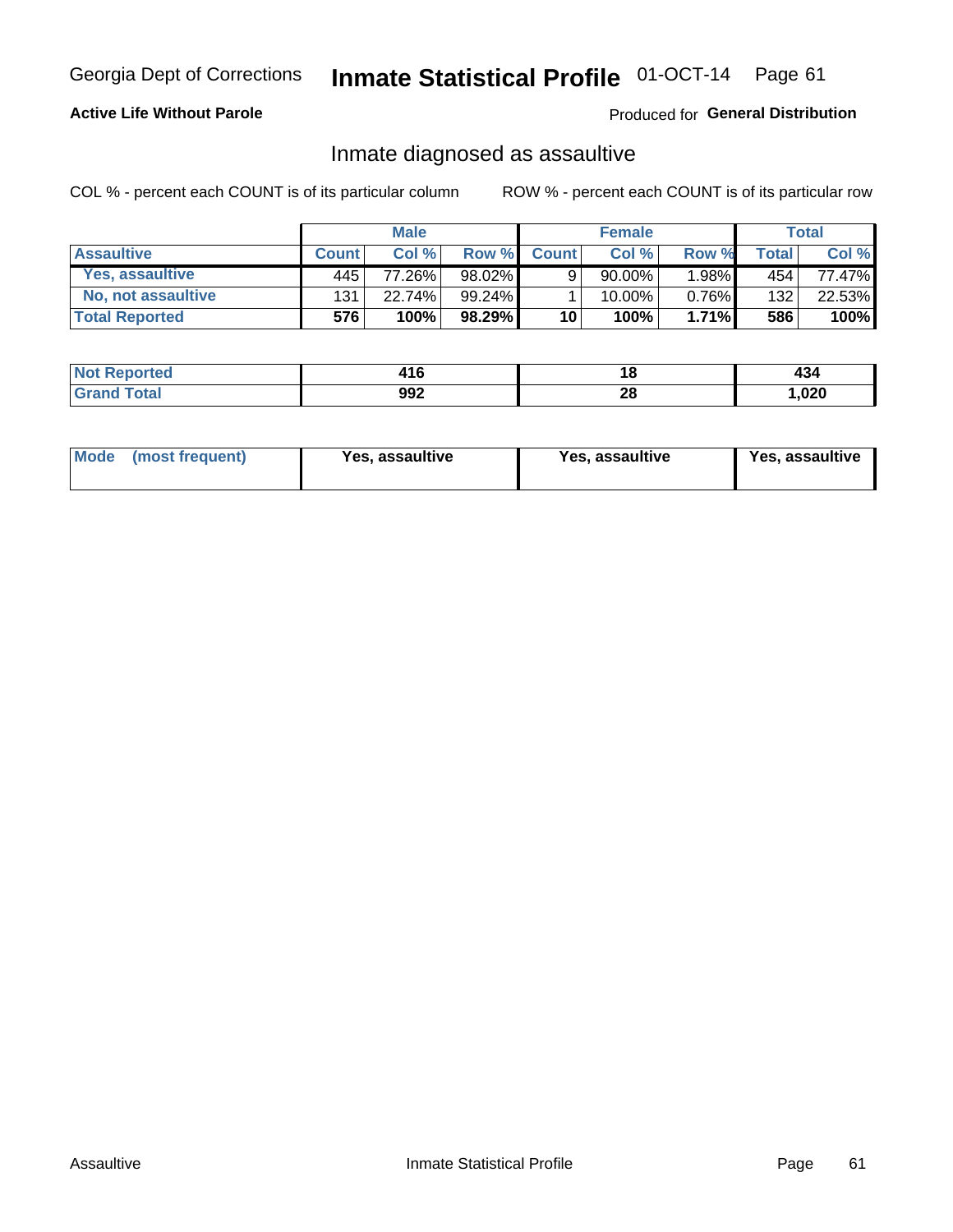# Inmate Statistical Profile 01-OCT-14 Page 62

### **Active Life Without Parole**

### Produced for General Distribution

## Number of prior Georgia incarcerations

COL % - percent each COUNT is of its particular column

|                                       |                 | <b>Male</b> |                    |    | <b>Female</b> |       |       | <b>Total</b> |
|---------------------------------------|-----------------|-------------|--------------------|----|---------------|-------|-------|--------------|
| <b>Num of Prior GA Incarcerations</b> | <b>Count</b>    | Col %       | <b>Row % Count</b> |    | Col %         | Row % | Total | Col %        |
|                                       | 498             | 50.20%      | 95.95%             | 21 | 75.00%        | 4.05% | 519   | 50.88%       |
|                                       | 193             | 19.46%      | 98.97%             | 2  | 7.14%         | 1.03% | 195   | 19.12%       |
|                                       | 117             | 11.79%      | 98.32%             | 2  | 7.14%         | 1.68% | 119   | 11.67%       |
| 3                                     | 84              | 8.47%       | 97.67%             | 2  | 7.14%         | 2.33% | 86    | 8.43%        |
|                                       | 51              | 5.14%       | 100.00%            |    |               |       | 51    | 5.00%        |
| 5                                     | 29              | 2.92%       | 100.00%            |    |               |       | 29    | 2.84%        |
| <b>More Than 5</b>                    | 20 <sub>1</sub> | 2.02%       | 95.24%             |    | 3.57%         | 4.76% | 21    | 2.06%        |
| <b>Total Reported</b>                 | 992             | 100%        | 97.25%             | 28 | 100%          | 2.75% | 1,020 | 100%         |

| rted<br><b>NOT</b> |            |          |      |
|--------------------|------------|----------|------|
| <b>c</b> otal      | nna<br>JJŁ | nr.<br>Æ | ,020 |

| Mean (average)       | .68 | 1.15 |
|----------------------|-----|------|
| Median (middle)      |     |      |
| Mode (most frequent) |     |      |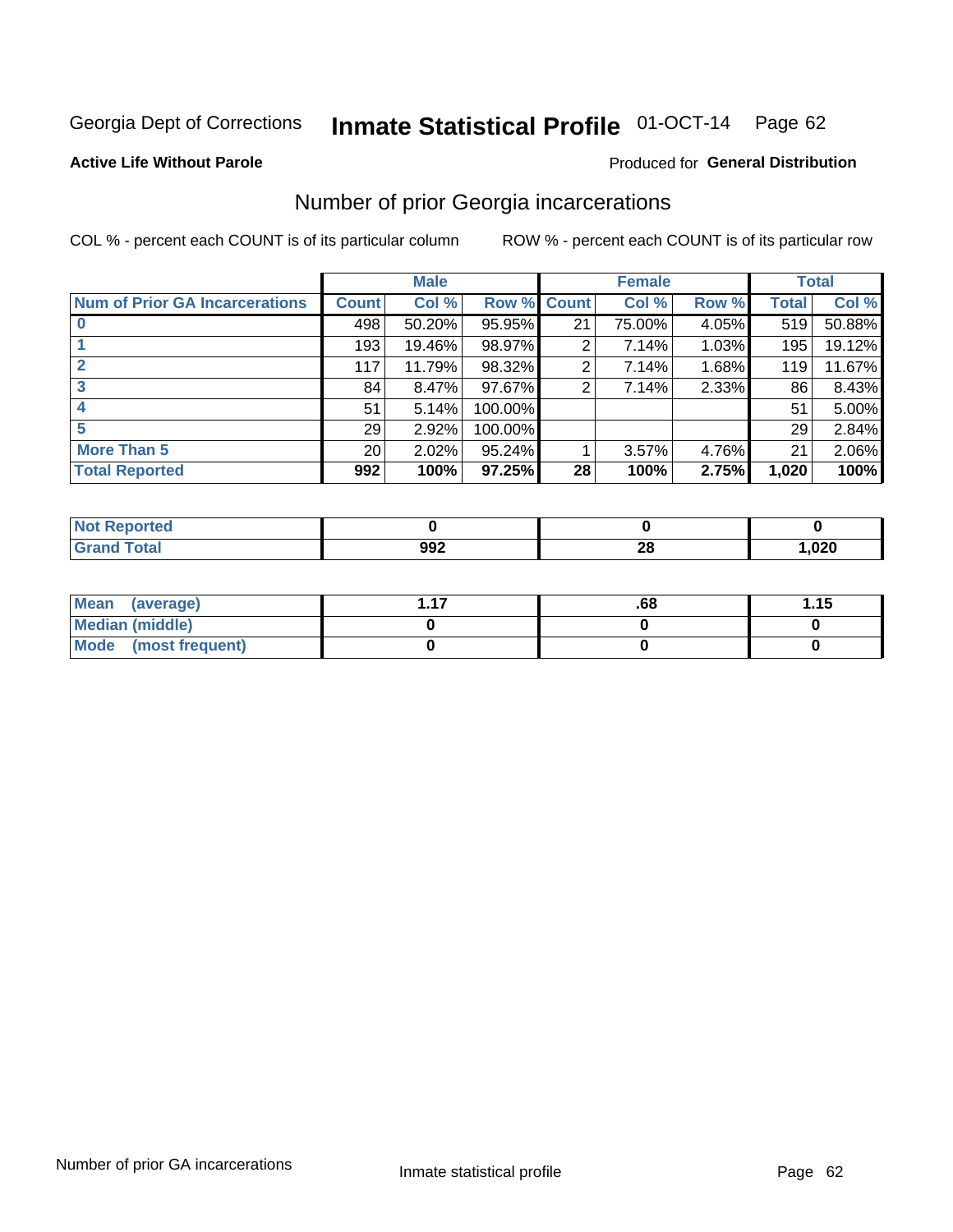# Inmate Statistical Profile 01-OCT-14 Page 63

**Active Life Without Parole** 

Produced for General Distribution

### Prison sentence in years

COL % - percent each COUNT is of its particular column

ROW % - percent each COUNT is of its particular row

|                                 |              | <b>Male</b> |                    |    | <b>Female</b> |          |             | Total  |
|---------------------------------|--------------|-------------|--------------------|----|---------------|----------|-------------|--------|
| <b>Prison Sentence In Years</b> | <b>Count</b> | Col %       | <b>Row % Count</b> |    | Col %         | Row %    | $\tau$ otal | Col %  |
| Life Without Parole             | 986          | 99.40%      | 97.24%             | 28 | 100.00%       | $2.76\%$ | 1.014       | 99.41% |
| <b>Death</b>                    |              | 0.60%       | 100.00%            |    |               |          |             | 0.59%  |
| <b>Total Reported</b>           | 992          | 100%        | 97.25%             | 28 | 100%          | 2.75%    | 1.020       | 100%   |

| ported<br><b>NOT</b> |     |          |      |
|----------------------|-----|----------|------|
| <b>Total</b>         | 992 | ററ<br>20 | ,020 |

### **Determinate (numeric) sentences only**

| ' Mea<br><b>Service</b> A<br>ЯМА. |  |  |  |
|-----------------------------------|--|--|--|
|                                   |  |  |  |

All sentences (including determinate), with life, life without parole, and death sentences figured at 45 years

| l Mea<br>'апе<br>.<br> | ᠇<br>$\sim$ | $\sim$ |  |
|------------------------|-------------|--------|--|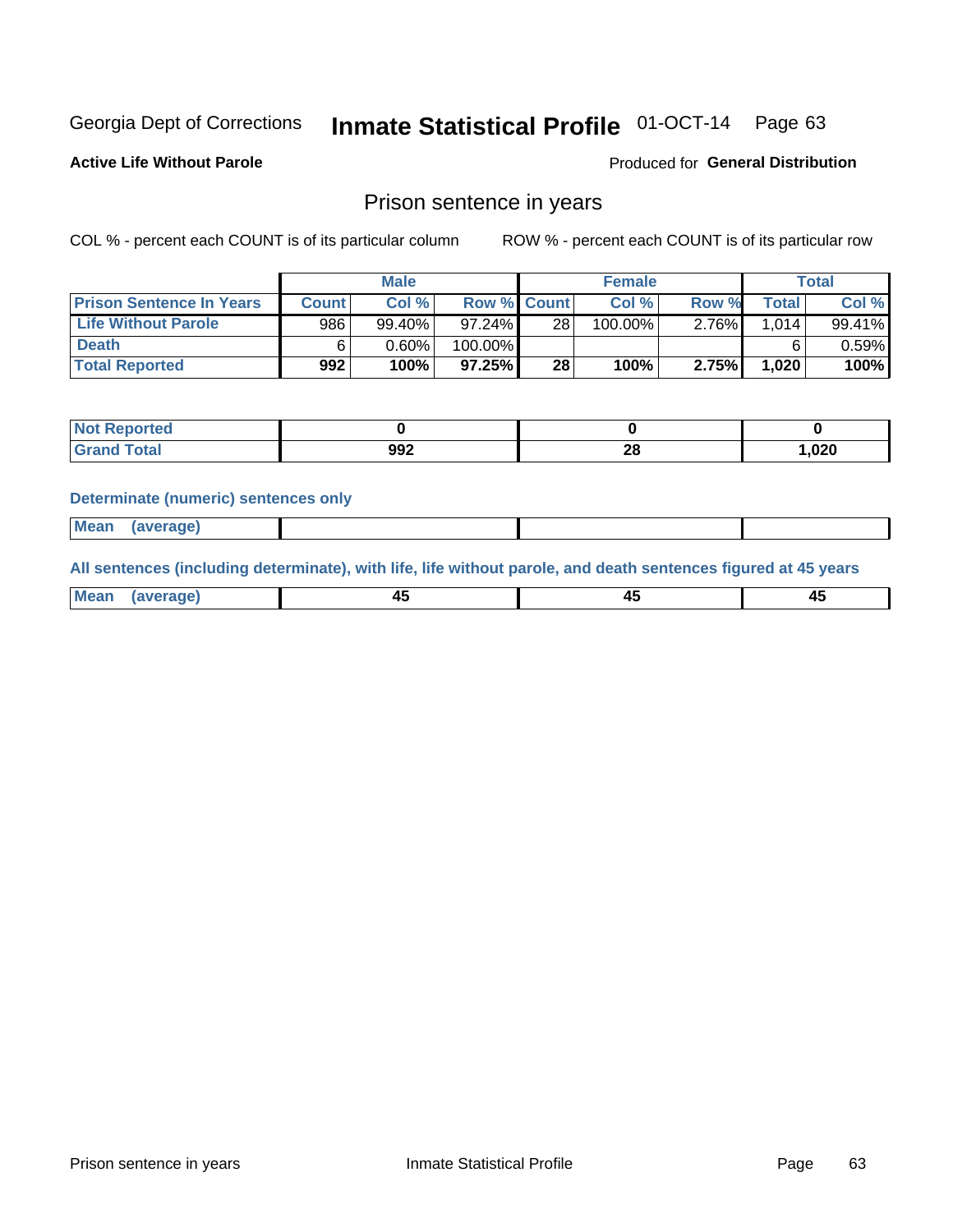### **Active Life Without Parole**

### Produced for General Distribution

## Primary offense, broken out into felonies vs misdemeanors

COL % - percent each COUNT is of its particular column

|                                  |                  | <b>Male</b> |                    |                 | <b>Female</b> |       | Total        |         |
|----------------------------------|------------------|-------------|--------------------|-----------------|---------------|-------|--------------|---------|
| <b>Felonies and Misdemeanors</b> | <b>Count</b>     | Col %       | <b>Row % Count</b> |                 | Col%          | Row % | <b>Total</b> | Col %   |
| <b>Felonies</b>                  | 992 <sub>1</sub> | $100.00\%$  | 97.25%             | 28 <sub>1</sub> | 100.00%       | 2.75% | 1,020        | 100.00% |
| <b>Total Reported</b>            | 992              | $100\%$     | $97.25\%$          | 28              | 100%          | 2.75% | 1,020        | 100%    |

| <b>Not Reported</b>         |            |     |      |
|-----------------------------|------------|-----|------|
| <b>Total</b><br>Gran<br>uuu | രാ<br>99 L | 992 | ,020 |

| $Mc$<br>equent)<br>нез<br>$\sim$<br>. | onies<br>. | <b>onies</b><br>. |
|---------------------------------------|------------|-------------------|
|---------------------------------------|------------|-------------------|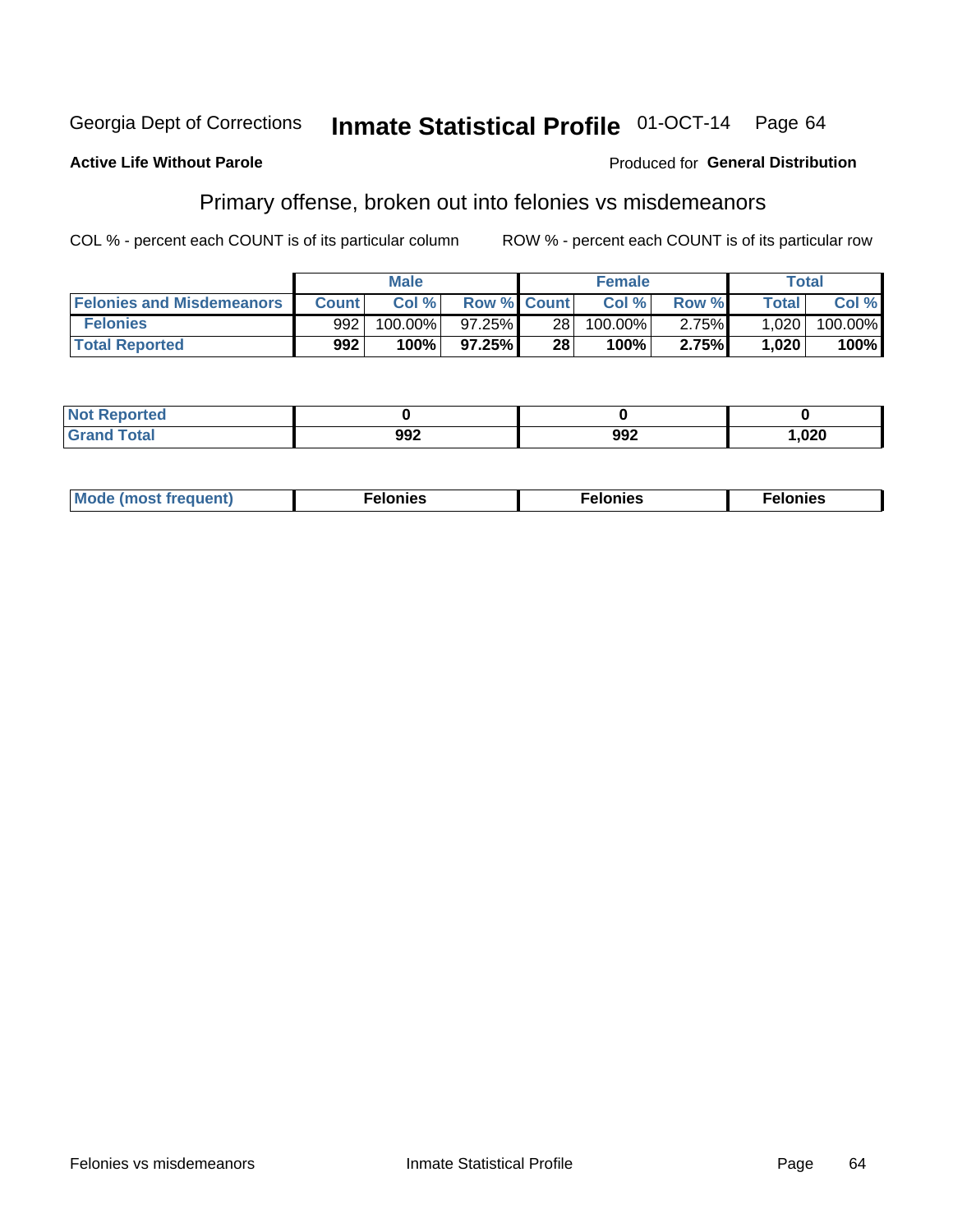#### Inmate Statistical Profile 01-OCT-14 Page 65

### **Active Life Without Parole**

### Produced for General Distribution

## Primary offense, broken out into six broad crime categories

COL % - percent each COUNT is of its particular column

|                         |              | <b>Male</b> |             |                 | <b>Female</b> |       |                 | <b>Total</b> |
|-------------------------|--------------|-------------|-------------|-----------------|---------------|-------|-----------------|--------------|
| <b>Crime Categories</b> | <b>Count</b> | Col %       | Row % Count |                 | Col %         | Row % | <b>Total</b>    | Col %        |
| <b>Violent</b>          | 840          | 84.68%      | 96.77%      | 28 <sub>1</sub> | 100.00%       | 3.23% | 868             | 85.10%       |
| <b>Sex Crime</b>        | 134          | 13.51%      | 100.00%     |                 | $.00\%$ $ $   |       | 134             | 13.14%       |
| <b>Property</b><br>3    | 3            | .30%        | 100.00%     |                 | .00%          |       | 3               | .29%         |
| <b>Drug</b><br>4        | 13           | 1.31%       | 100.00%     |                 | .00%          |       | 13 <sub>1</sub> | 1.27%        |
| <b>Other</b><br>6       | 2            | .20%        | 100.00%     |                 | $.00\%$       |       | າ               | $.20\%$      |
| <b>Total Reported</b>   | 992          | 100%        | 97.25%      | 28              | 100%          | 2.75% | 1,020           | 100%         |

| <b>Not Reported</b> |     |          |        |
|---------------------|-----|----------|--------|
| <b>Total</b>        | 992 | n.<br>40 | 020, ا |

| M | . | 40 O |
|---|---|------|
|   |   |      |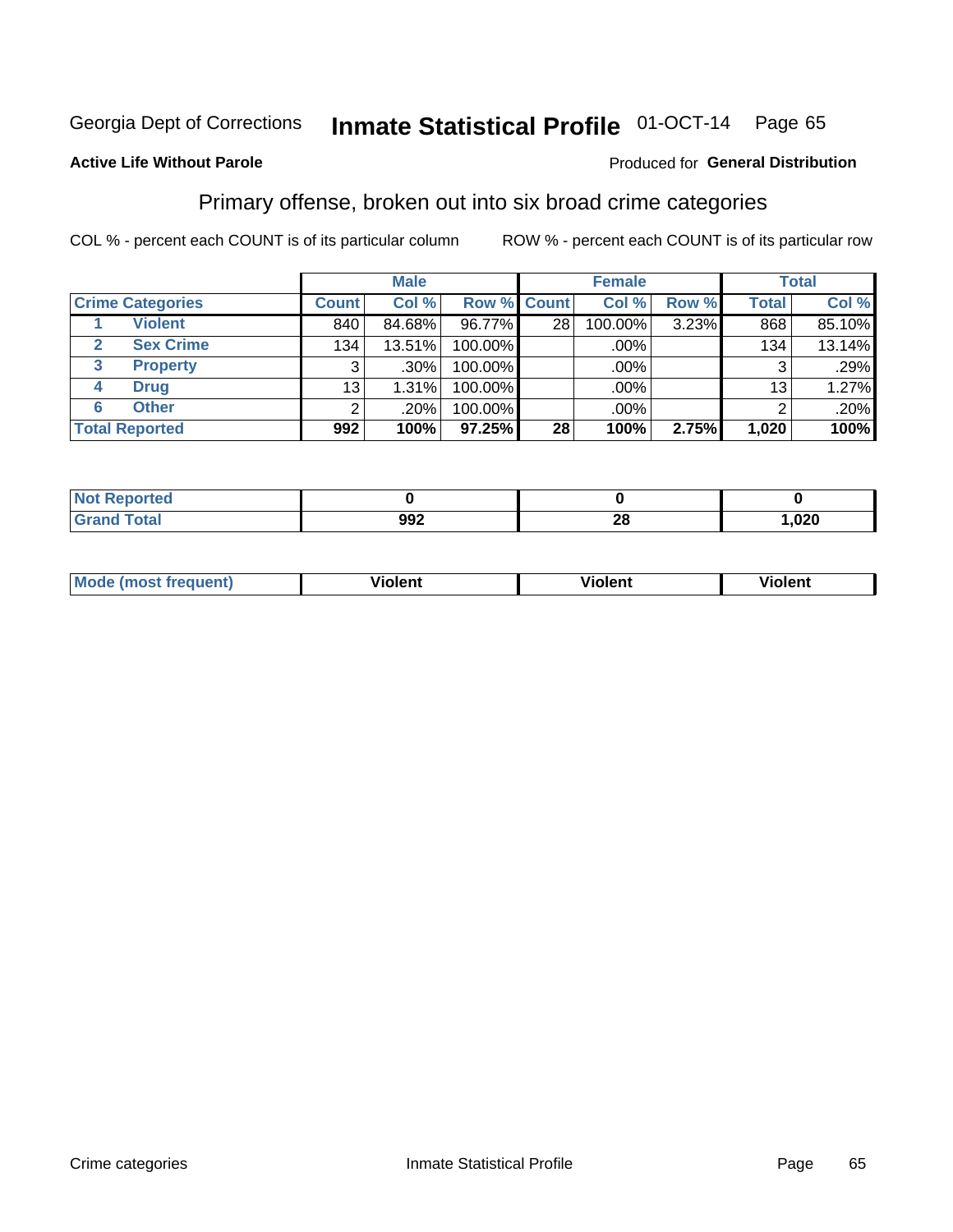# Inmate Statistical Profile 01-OCT-14 Page 66

### **Active Life Without Parole**

### Produced for General Distribution

# Primary offense, detailed offense code

COL % - percent each COUNT is of its particular column

|                      |                                            |              | <b>Male</b> |         |                 | <b>Female</b> |       |              | <b>Total</b> |
|----------------------|--------------------------------------------|--------------|-------------|---------|-----------------|---------------|-------|--------------|--------------|
|                      | <b>Primary Offense</b>                     | <b>Count</b> | Col %       | Row %   | <b>Count</b>    | Col %         | Row % | <b>Total</b> | Col %        |
| F                    | <b>Aggrav Child Molestation</b>            | 20           | 2.02%       | 100.00% |                 |               |       | 20           | 1.96%        |
| F                    | <b>Aggrav Sexual Battery</b>               | 4            | .40%        | 100.00% |                 |               |       | 4            | .39%         |
| F                    | <b>Aggrav Sodomy</b>                       | 11           | 1.11%       | 100.00% |                 |               |       | 11           | 1.08%        |
| F                    | <b>Armed Robbery</b>                       | 145          | 14.62%      | 98.64%  | $\overline{2}$  | 7.14%         | 1.36% | 147          | 14.41%       |
| F                    | <b>Att/Consprcy Commt</b><br>C/S/Of        |              | .10%        | 100.00% |                 |               |       |              | .10%         |
| F                    | <b>Burg Bef 7/1/12</b>                     | 3            | .30%        | 100.00% |                 |               |       | 3            | .29%         |
| F                    | <b>Child Molestation</b>                   | 4            | .40%        | 100.00% |                 |               |       | 4            | .39%         |
| F                    | <b>Hijacking Motor Vehicle</b>             |              | .10%        | 100.00% |                 |               |       |              | .10%         |
| F                    | <b>Kidnapping</b>                          | 64           | 6.45%       | 100.00% |                 |               |       | 64           | 6.27%        |
| F                    | <b>Murder</b>                              | 630          | 63.51%      | 96.04%  | 26              | 92.86%        | 3.96% | 656          | 64.31%       |
| F                    | <b>Poss Firearm Convct</b><br><b>Felon</b> | 1            | .10%        | 100.00% |                 |               |       | 1            | .10%         |
| F                    | <b>Poss Of Certain</b><br><b>Weapons</b>   | 1            | .10%        | 100.00% |                 |               |       | 1            | .10%         |
| F                    | <b>Poss Of Cocaine</b>                     | 3            | .30%        | 100.00% |                 |               |       | 3            | .29%         |
| F                    | <b>Poss W Int Dist Cocaine</b>             |              | .10%        | 100.00% |                 |               |       | 1            | .10%         |
| F                    | Rape                                       | 95           | 9.58%       | 100.00% |                 |               |       | 95           | 9.31%        |
| F                    | <b>S/D Cocaine</b>                         | 5            | .50%        | 100.00% |                 |               |       | 5            | .49%         |
| F                    | <b>Traf Cocaine 401+ Gm</b>                |              | .10%        | 100.00% |                 |               |       | 1            | .10%         |
| F                    | <b>Traf Cocaine Less 200</b>               | 1            | .10%        | 100.00% |                 |               |       | 1            | .10%         |
| F                    | Gm<br><b>Traf Methamph 28-199</b><br>Gm    | $\mathbf{1}$ | .10%        | 100.00% |                 |               |       | 1            | .10%         |
| <b>Total Rported</b> |                                            | 992          | 100%        | 97.25%  | $\overline{28}$ | 100%          | 2.75% | 1,020        | 100%         |

| Reported<br>' NOT |     |           |      |
|-------------------|-----|-----------|------|
| <b>Total</b>      | 992 | no.<br>20 | ,020 |

| Mode (most frequent) | 1101 Murder | 1101 Murder | 1101 Murder |
|----------------------|-------------|-------------|-------------|
|----------------------|-------------|-------------|-------------|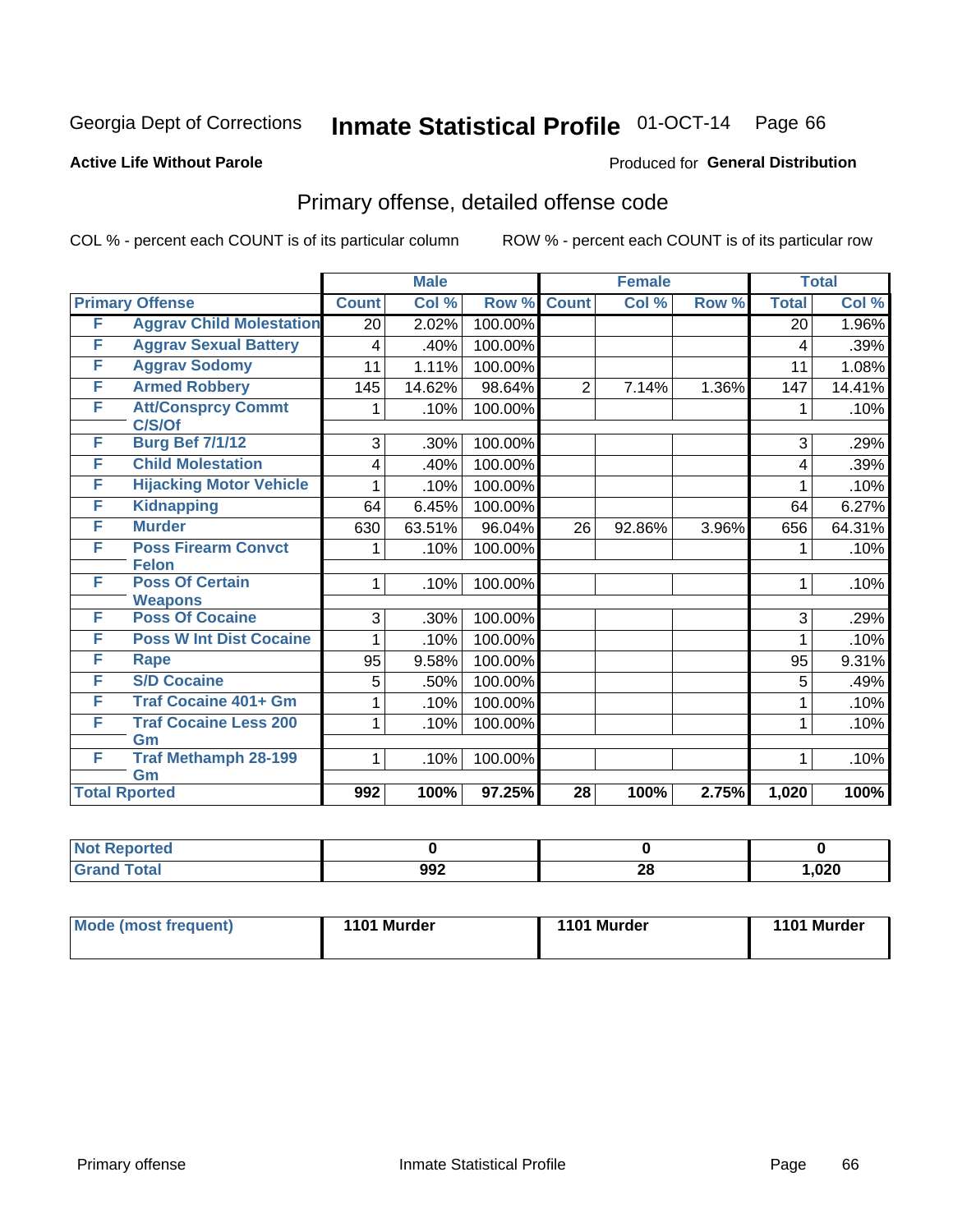### **Active Life Without Parole**

### Produced for **General Distribution**

# County of conviction of primary offense

|                                |                         | <b>Male</b> |         |              | <b>Female</b> |           |                | <b>Total</b> |
|--------------------------------|-------------------------|-------------|---------|--------------|---------------|-----------|----------------|--------------|
| <b>County of Conviction</b>    | <b>Count</b>            | Col %       | Row %   | <b>Count</b> | Col %         | Row %     | <b>Total</b>   | Col %        |
| <b>Appling County</b><br>001   | 3                       | .30%        | 100.00% |              |               |           | 3              | .29%         |
| <b>Atkinson County</b><br>002  | $\overline{2}$          | .20%        | 100.00% |              |               |           | $\overline{2}$ | .20%         |
| <b>Bacon County</b><br>003     | $\overline{c}$          | .20%        | 100.00% |              |               |           | $\overline{2}$ | .20%         |
| <b>Baldwin County</b><br>005   | $\overline{5}$          | .50%        | 100.00% |              |               |           | $\overline{5}$ | .49%         |
| <b>Banks County</b><br>006     | $\mathbf{1}$            | .10%        | 100.00% |              |               |           | $\mathbf{1}$   | .10%         |
| <b>Barrow County</b><br>007    | $\overline{7}$          | .71%        | 100.00% |              |               |           | $\overline{7}$ | .69%         |
| <b>Bartow County</b><br>008    | 5                       | .50%        | 100.00% |              |               |           | 5              | .49%         |
| <b>Ben Hill County</b><br>009  | 5                       | .50%        | 100.00% |              |               |           | 5              | .49%         |
| <b>Berrien County</b><br>010   | $\overline{2}$          | .20%        | 100.00% |              |               |           | $\overline{2}$ | .20%         |
| <b>Bibb County</b><br>011      | 31                      | 3.13%       | 96.88%  | 1            | 3.57%         | 3.13%     | 32             | 3.14%        |
| <b>Bleckley County</b><br>012  | 1                       | .10%        | 100.00% |              |               |           | 1              | .10%         |
| <b>Brantley County</b><br>013  | 1                       | .10%        | 100.00% |              |               |           | 1              | .10%         |
| <b>Brooks County</b><br>014    | $\overline{c}$          | .20%        | 100.00% |              |               |           | $\overline{2}$ | .20%         |
| <b>Bulloch County</b><br>016   | 4                       | .40%        | 80.00%  | 1            | 3.57%         | 20.00%    | 5              | .49%         |
| <b>Burke County</b><br>017     | 8                       | .81%        | 100.00% |              |               |           | 8              | .78%         |
| <b>Butts County</b><br>018     | 5                       | .50%        | 100.00% |              |               |           | 5              | .49%         |
| <b>Camden County</b><br>020    | 7                       | .71%        | 100.00% |              |               |           | $\overline{7}$ | .69%         |
| <b>Candler County</b><br>021   | $\mathbf{1}$            | .10%        | 100.00% |              |               |           | 1              | .10%         |
| <b>Carroll County</b><br>022   | 4                       | .40%        | 100.00% |              |               |           | 4              | .39%         |
| <b>Catoosa County</b><br>023   | 4                       | .40%        | 100.00% |              |               |           | 4              | .39%         |
| <b>Charlton County</b><br>024  | 1                       | .10%        | 100.00% |              |               |           | 1              | .10%         |
| <b>Chatham County</b><br>025   | 34                      | 3.43%       | 100.00% |              |               |           | 34             | 3.33%        |
| <b>Chattooga County</b><br>027 | 1                       | .10%        | 100.00% |              |               |           | 1              | .10%         |
| <b>Cherokee County</b><br>028  | 3                       | .30%        | 100.00% |              |               |           | 3              | .29%         |
| <b>Clarke County</b><br>029    | 19                      | 1.92%       | 100.00% |              |               |           | 19             | 1.86%        |
| <b>Clay County</b><br>030      | $\mathbf{1}$            | .10%        | 100.00% |              |               |           | 1              | .10%         |
| <b>Clayton County</b><br>031   | 51                      | 5.14%       | 94.44%  | 3            | 10.71%        | 5.56%     | 54             | 5.29%        |
| <b>Clinch County</b><br>032    | 1                       | .10%        | 100.00% |              |               |           | 1              | .10%         |
| <b>Cobb County</b><br>033      | 46                      | 4.64%       | 97.87%  | 1            | 3.57%         | 2.13%     | 47             | 4.61%        |
| <b>Coffee County</b><br>034    | 5                       | .50%        | 100.00% |              |               |           | 5              | .49%         |
| <b>Colquitt County</b><br>035  | 4                       | .40%        | 100.00% |              |               |           | 4              | .39%         |
| <b>Columbia County</b><br>036  | 7                       | .71%        | 70.00%  | 3            | 10.71%        | $30.00\%$ | 10             | .98%         |
| 037<br><b>Cook County</b>      | $\overline{\mathbf{4}}$ | .40%        | 100.00% |              |               |           | 4              | .39%         |
| <b>Coweta County</b><br>038    | 7                       | .71%        | 100.00% |              |               |           | $\overline{7}$ | .69%         |
| <b>Crisp County</b><br>040     | 3                       | .30%        | 100.00% |              |               |           | 3              | .29%         |
| <b>Dade County</b><br>041      | 1                       | .10%        | 100.00% |              |               |           | $\mathbf{1}$   | .10%         |
| <b>Dawson County</b><br>042    | $\overline{c}$          | .20%        | 100.00% |              |               |           | $\overline{c}$ | .20%         |
| <b>Decatur County</b><br>043   | $\overline{2}$          | .20%        | 100.00% |              |               |           | $\overline{2}$ | .20%         |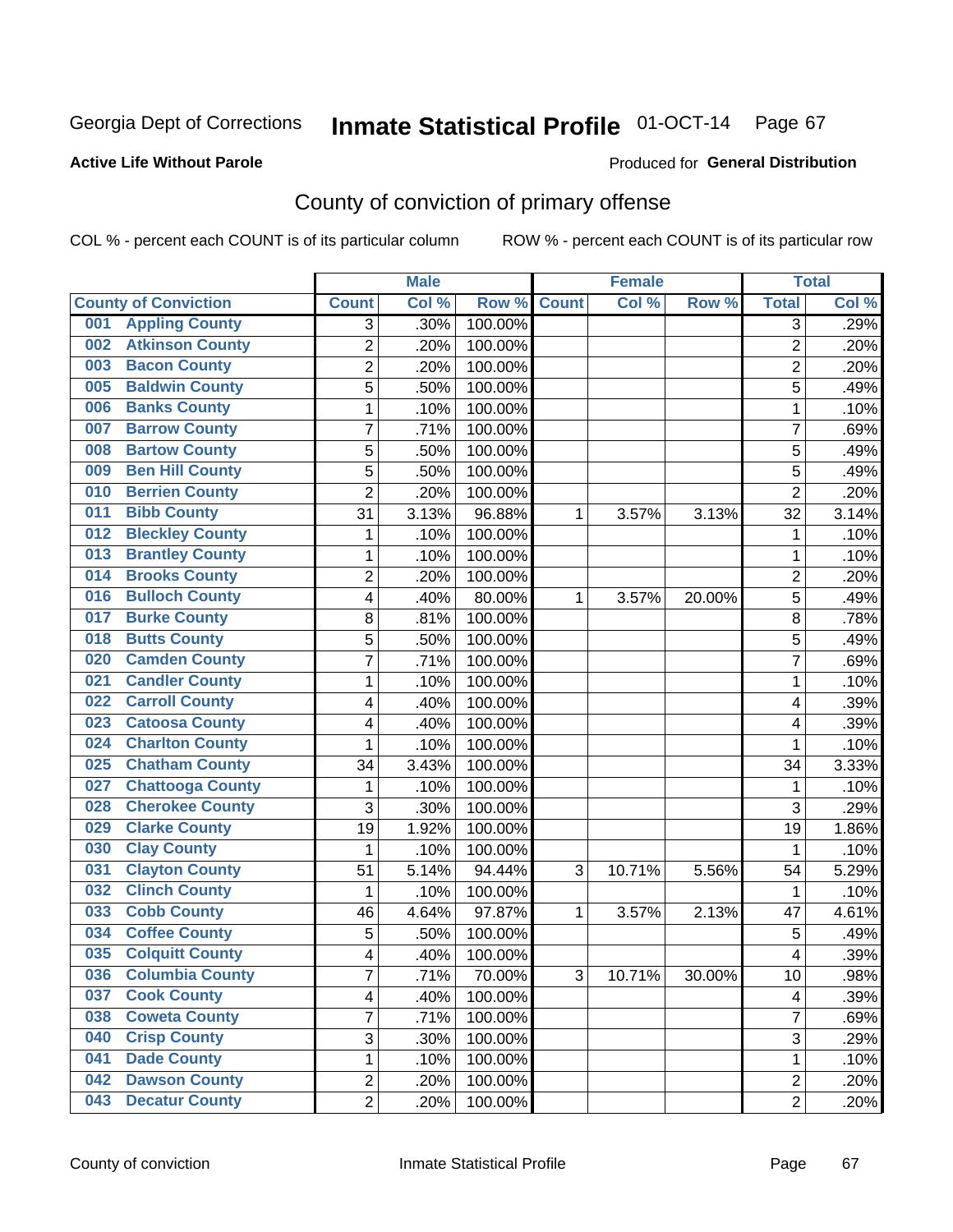### **Active Life Without Parole**

### Produced for **General Distribution**

# County of conviction of primary offense

|     |                             |                         | <b>Male</b> |         |                | <b>Female</b> |        |                | <b>Total</b> |
|-----|-----------------------------|-------------------------|-------------|---------|----------------|---------------|--------|----------------|--------------|
|     | <b>County of Conviction</b> | <b>Count</b>            | Col %       | Row %   | <b>Count</b>   | Col %         | Row %  | <b>Total</b>   | Col %        |
| 044 | <b>Dekalb County</b>        | 82                      | 8.27%       | 98.80%  | 1              | 3.57%         | 1.20%  | 83             | 8.14%        |
| 045 | <b>Dodge County</b>         | $\mathbf{1}$            | .10%        | 100.00% |                |               |        | 1              | .10%         |
| 046 | <b>Dooly County</b>         | $\overline{2}$          | .20%        | 100.00% |                |               |        | $\overline{2}$ | .20%         |
| 047 | <b>Dougherty County</b>     | 27                      | 2.72%       | 96.43%  | 1              | 3.57%         | 3.57%  | 28             | 2.75%        |
| 048 | <b>Douglas County</b>       | 27                      | 2.72%       | 96.43%  | $\mathbf{1}$   | 3.57%         | 3.57%  | 28             | 2.75%        |
| 049 | <b>Early County</b>         | 1                       | .10%        | 100.00% |                |               |        | 1              | .10%         |
| 051 | <b>Effingham County</b>     | 4                       | .40%        | 100.00% |                |               |        | 4              | .39%         |
| 052 | <b>Elbert County</b>        | 3                       | .30%        | 100.00% |                |               |        | 3              | .29%         |
| 053 | <b>Emanuel County</b>       | $\overline{7}$          | .71%        | 100.00% |                |               |        | 7              | .69%         |
| 056 | <b>Fayette County</b>       | 5                       | .50%        | 100.00% |                |               |        | 5              | .49%         |
| 057 | <b>Floyd County</b>         | 14                      | 1.41%       | 93.33%  | 1              | 3.57%         | 6.67%  | 15             | 1.47%        |
| 058 | <b>Forsyth County</b>       | 4                       | .40%        | 100.00% |                |               |        | 4              | .39%         |
| 059 | <b>Franklin County</b>      | 3                       | .30%        | 75.00%  | 1              | 3.57%         | 25.00% | 4              | .39%         |
| 060 | <b>Fulton County</b>        | 125                     | 12.60%      | 99.21%  | 1              | 3.57%         | .79%   | 126            | 12.35%       |
| 061 | <b>Gilmer County</b>        | $\overline{2}$          | .20%        | 100.00% |                |               |        | $\overline{2}$ | .20%         |
| 063 | <b>Glynn County</b>         | 15                      | 1.51%       | 93.75%  | 1              | 3.57%         | 6.25%  | 16             | 1.57%        |
| 064 | <b>Gordon County</b>        | 4                       | .40%        | 100.00% |                |               |        | 4              | .39%         |
| 066 | <b>Greene County</b>        | $\mathbf{1}$            | .10%        | 100.00% |                |               |        | $\mathbf{1}$   | .10%         |
| 067 | <b>Gwinnett County</b>      | 20                      | 2.02%       | 95.24%  | 1              | 3.57%         | 4.76%  | 21             | 2.06%        |
| 068 | <b>Habersham County</b>     | 5                       | .50%        | 100.00% |                |               |        | 5              | .49%         |
| 069 | <b>Hall County</b>          | 19                      | 1.92%       | 90.48%  | $\overline{2}$ | 7.14%         | 9.52%  | 21             | 2.06%        |
| 070 | <b>Hancock County</b>       | 1                       | .10%        | 100.00% |                |               |        | $\mathbf{1}$   | .10%         |
| 071 | <b>Haralson County</b>      | 3                       | .30%        | 100.00% |                |               |        | 3              | .29%         |
| 072 | <b>Harris County</b>        | $\overline{c}$          | .20%        | 100.00% |                |               |        | $\overline{2}$ | .20%         |
| 073 | <b>Hart County</b>          | 3                       | .30%        | 100.00% |                |               |        | 3              | .29%         |
| 075 | <b>Henry County</b>         | 11                      | 1.11%       | 100.00% |                |               |        | 11             | 1.08%        |
| 076 | <b>Houston County</b>       | 18                      | 1.81%       | 100.00% |                |               |        | 18             | 1.76%        |
| 077 | <b>Irwin County</b>         | 1                       | .10%        | 100.00% |                |               |        | 1              | .10%         |
| 078 | <b>Jackson County</b>       | 11                      | 1.11%       | 100.00% |                |               |        | 11             | 1.08%        |
| 079 | <b>Jasper County</b>        | 1                       | .10%        | 100.00% |                |               |        | $\mathbf{1}$   | .10%         |
| 080 | <b>Jeff Davis County</b>    | $\overline{c}$          | .20%        | 100.00% |                |               |        | $\overline{2}$ | .20%         |
| 081 | <b>Jefferson County</b>     | 4                       | .40%        | 100.00% |                |               |        | 4              | .39%         |
| 082 | <b>Jenkins County</b>       | $\overline{2}$          | .20%        | 100.00% |                |               |        | $\overline{2}$ | .20%         |
| 083 | <b>Johnson County</b>       | 1                       | .10%        | 100.00% |                |               |        | $\mathbf{1}$   | .10%         |
| 084 | <b>Jones County</b>         | $\overline{\mathbf{c}}$ | .20%        | 66.67%  | 1              | 3.57%         | 33.33% | $\overline{3}$ | .29%         |
| 086 | <b>Lanier County</b>        | 1                       | .10%        | 100.00% |                |               |        | 1              | .10%         |
| 087 | <b>Laurens County</b>       | 3                       | .30%        | 100.00% |                |               |        | 3              | .29%         |
| 088 | <b>Lee County</b>           | $\overline{2}$          | .20%        | 100.00% |                |               |        | $\overline{2}$ | .20%         |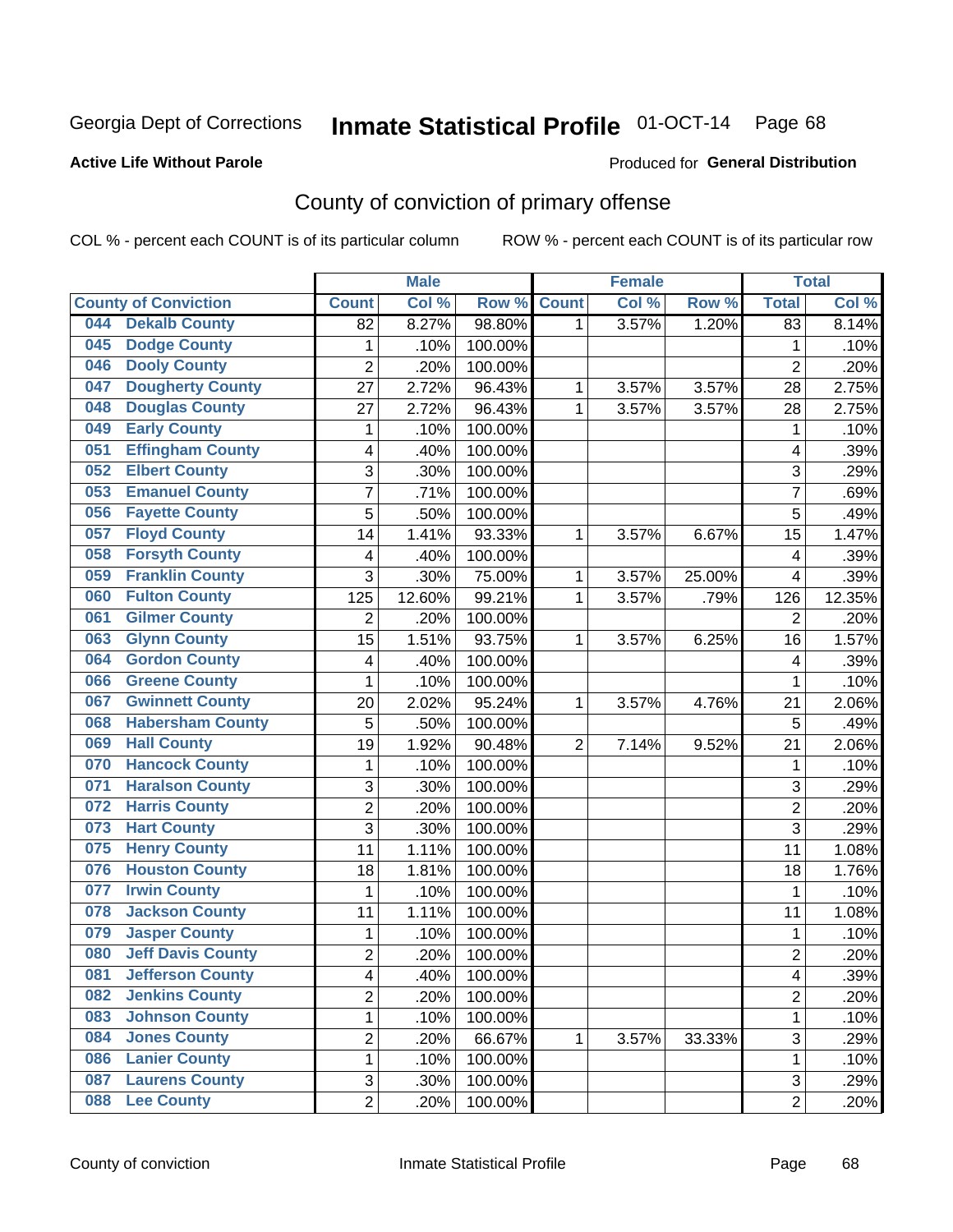### **Active Life Without Parole**

### Produced for **General Distribution**

# County of conviction of primary offense

|                  |                             |                | <b>Male</b> |         |                | <b>Female</b> |        |                | <b>Total</b> |
|------------------|-----------------------------|----------------|-------------|---------|----------------|---------------|--------|----------------|--------------|
|                  | <b>County of Conviction</b> | <b>Count</b>   | Col %       | Row %   | <b>Count</b>   | Col %         | Row %  | <b>Total</b>   | Col %        |
| 089              | <b>Liberty County</b>       | 6              | .60%        | 85.71%  | 1              | 3.57%         | 14.29% | 7              | .69%         |
| 091              | <b>Long County</b>          | 6              | .60%        | 100.00% |                |               |        | 6              | .59%         |
| 092              | <b>Lowndes County</b>       | 8              | .81%        | 100.00% |                |               |        | 8              | .78%         |
| 095              | <b>Madison County</b>       | 1              | .10%        | 100.00% |                |               |        | 1              | .10%         |
| 096              | <b>Marion County</b>        | 1              | .10%        | 100.00% |                |               |        | 1              | .10%         |
| 097              | <b>Mcduffie County</b>      | $\overline{2}$ | .20%        | 100.00% |                |               |        | $\overline{2}$ | .20%         |
| 098              | <b>Mcintosh County</b>      | $\mathbf 1$    | .10%        | 100.00% |                |               |        | 1              | .10%         |
| 100              | <b>Miller County</b>        | $\mathbf{1}$   | .10%        | 100.00% |                |               |        | 1              | .10%         |
| 102              | <b>Monroe County</b>        | 6              | .60%        | 100.00% |                |               |        | 6              | .59%         |
| 104              | <b>Morgan County</b>        | $\mathbf{1}$   | .10%        | 100.00% |                |               |        | $\mathbf{1}$   | .10%         |
| 105              | <b>Murray County</b>        | $\mathbf 1$    | .10%        | 100.00% |                |               |        | 1              | .10%         |
| 106              | <b>Muscogee County</b>      | 34             | 3.43%       | 100.00% |                |               |        | 34             | 3.33%        |
| 107              | <b>Newton County</b>        | 6              | .60%        | 75.00%  | $\overline{2}$ | 7.14%         | 25.00% | 8              | .78%         |
| 109              | <b>Oglethorpe County</b>    | $\overline{2}$ | .20%        | 100.00% |                |               |        | $\overline{2}$ | .20%         |
| 110              | <b>Paulding County</b>      | $\overline{2}$ | .20%        | 100.00% |                |               |        | $\overline{2}$ | .20%         |
| 112              | <b>Pickens County</b>       | $\mathbf{1}$   | .10%        | 100.00% |                |               |        | $\mathbf{1}$   | .10%         |
| 113              | <b>Pierce County</b>        | $\overline{2}$ | .20%        | 100.00% |                |               |        | $\overline{2}$ | .20%         |
| $\overline{114}$ | <b>Pike County</b>          | 4              | .40%        | 66.67%  | $\overline{2}$ | 7.14%         | 33.33% | 6              | .59%         |
| $\overline{115}$ | <b>Polk County</b>          | $\overline{2}$ | .20%        | 100.00% |                |               |        | $\overline{2}$ | .20%         |
| 116              | <b>Pulaski County</b>       | 1              | .10%        | 100.00% |                |               |        | 1              | .10%         |
| 117              | <b>Putnam County</b>        | 7              | .71%        | 100.00% |                |               |        | $\overline{7}$ | .69%         |
| 119              | <b>Rabun County</b>         | $\mathbf{1}$   | .10%        | 100.00% |                |               |        | 1              | .10%         |
| 120              | <b>Randolph County</b>      | 3              | .30%        | 100.00% |                |               |        | 3              | .29%         |
| 121              | <b>Richmond County</b>      | 50             | 5.04%       | 98.04%  | 1              | 3.57%         | 1.96%  | 51             | 5.00%        |
| 122              | <b>Rockdale County</b>      | 10             | 1.01%       | 100.00% |                |               |        | 10             | .98%         |
| 125              | <b>Seminole County</b>      | $\mathbf{1}$   | .10%        | 100.00% |                |               |        | 1              | .10%         |
| 126              | <b>Spalding County</b>      | 12             | 1.21%       | 100.00% |                |               |        | 12             | 1.18%        |
| 127              | <b>Stephens County</b>      | 3              | .30%        | 100.00% |                |               |        | 3              | .29%         |
| 129              | <b>Sumter County</b>        | $\mathbf{1}$   | .10%        | 100.00% |                |               |        | $\mathbf{1}$   | .10%         |
| 131              | <b>Taliaferro County</b>    | $\mathbf{1}$   | .10%        | 100.00% |                |               |        | 1              | .10%         |
| $\overline{132}$ | <b>Tattnall County</b>      | 1              | .10%        | 100.00% |                |               |        | 1              | .10%         |
| 135              | <b>Terrell County</b>       | 1              | .10%        | 100.00% |                |               |        | 1              | .10%         |
| 136              | <b>Thomas County</b>        | 5              | .50%        | 100.00% |                |               |        | 5              | .49%         |
| $137$            | <b>Tift County</b>          | 6              | .60%        | 100.00% |                |               |        | 6              | .59%         |
| 138              | <b>Toombs County</b>        | 7              | .71%        | 100.00% |                |               |        | $\overline{7}$ | .69%         |
| 139              | <b>Towns County</b>         | 1              | .10%        | 100.00% |                |               |        | 1              | .10%         |
| 140              | <b>Treutlen County</b>      | 3              | .30%        | 100.00% |                |               |        | 3              | .29%         |
| 141              | <b>Troup County</b>         | $\overline{2}$ | .20%        | 66.67%  | 1              | 3.57%         | 33.33% | $\overline{3}$ | .29%         |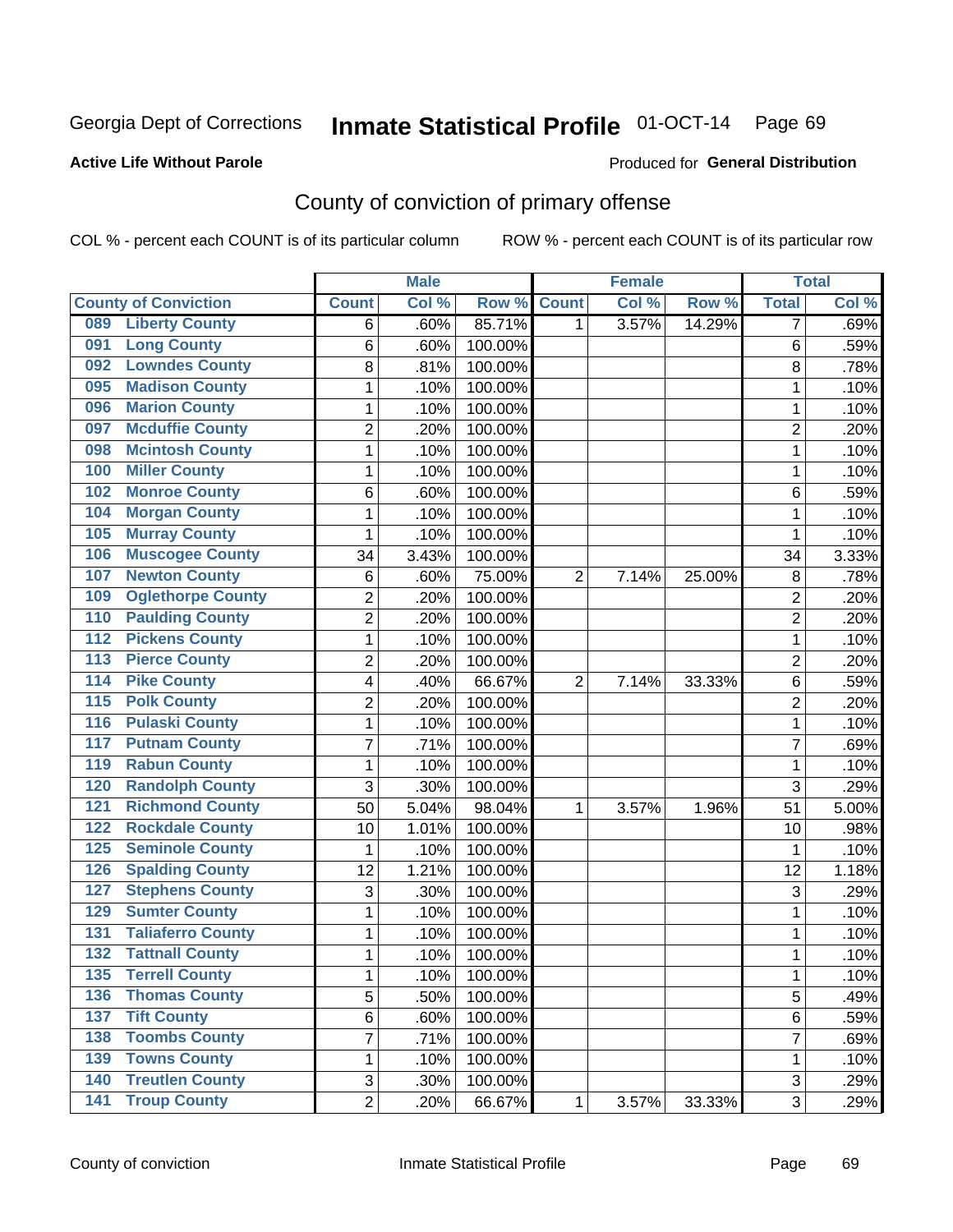### **Active Life Without Parole**

### Produced for **General Distribution**

# County of conviction of primary offense

|                                 |              | <b>Male</b> |         |              | <b>Female</b> |        |              | <b>Total</b> |
|---------------------------------|--------------|-------------|---------|--------------|---------------|--------|--------------|--------------|
| <b>County of Conviction</b>     | <b>Count</b> | Col %       | Row %   | <b>Count</b> | Col %         | Row %  | <b>Total</b> | Col %        |
| <b>Turner County</b><br>142     |              | .10%        | 100.00% |              |               |        |              | .10%         |
| <b>Twiggs County</b><br>143     |              | .10%        | 100.00% |              |               |        |              | .10%         |
| <b>Upson County</b><br>145      | 4            | .40%        | 100.00% |              |               |        | 4            | .39%         |
| <b>Walker County</b><br>146     | 5            | .50%        | 83.33%  |              | 3.57%         | 16.67% | 6            | .59%         |
| <b>Walton County</b><br>147     | 10           | 1.01%       | 100.00% |              |               |        | 10           | .98%         |
| <b>Ware County</b><br>148       | 12           | 1.21%       | 100.00% |              |               |        | 12           | 1.18%        |
| <b>Washington County</b><br>150 | 5            | .50%        | 100.00% |              |               |        | 5            | .49%         |
| <b>Wayne County</b><br>151      |              | .71%        | 100.00% |              |               |        | 7            | .69%         |
| <b>Whitfield County</b><br>155  | 10           | 1.01%       | 100.00% |              |               |        | 10           | .98%         |
| <b>Wilkes County</b><br>157     |              | .10%        | 100.00% |              |               |        |              | .10%         |
| <b>Worth County</b><br>159      | 2            | .20%        | 100.00% |              |               |        | 2            | .20%         |
| <b>Total Rported</b>            | 992          | 100%        | 97.25%  | 28           | 100%          | 2.75%  | 1,020        | 100%         |

| <b>orted</b><br>'N ( |     |          |      |
|----------------------|-----|----------|------|
| <b>cotal</b>         | 992 | 00<br>ZO | ,020 |

|  | Mode (most frequent) | <b>Fulton County</b> | <b>Columbia County</b> | <b>Fulton County</b> |
|--|----------------------|----------------------|------------------------|----------------------|
|--|----------------------|----------------------|------------------------|----------------------|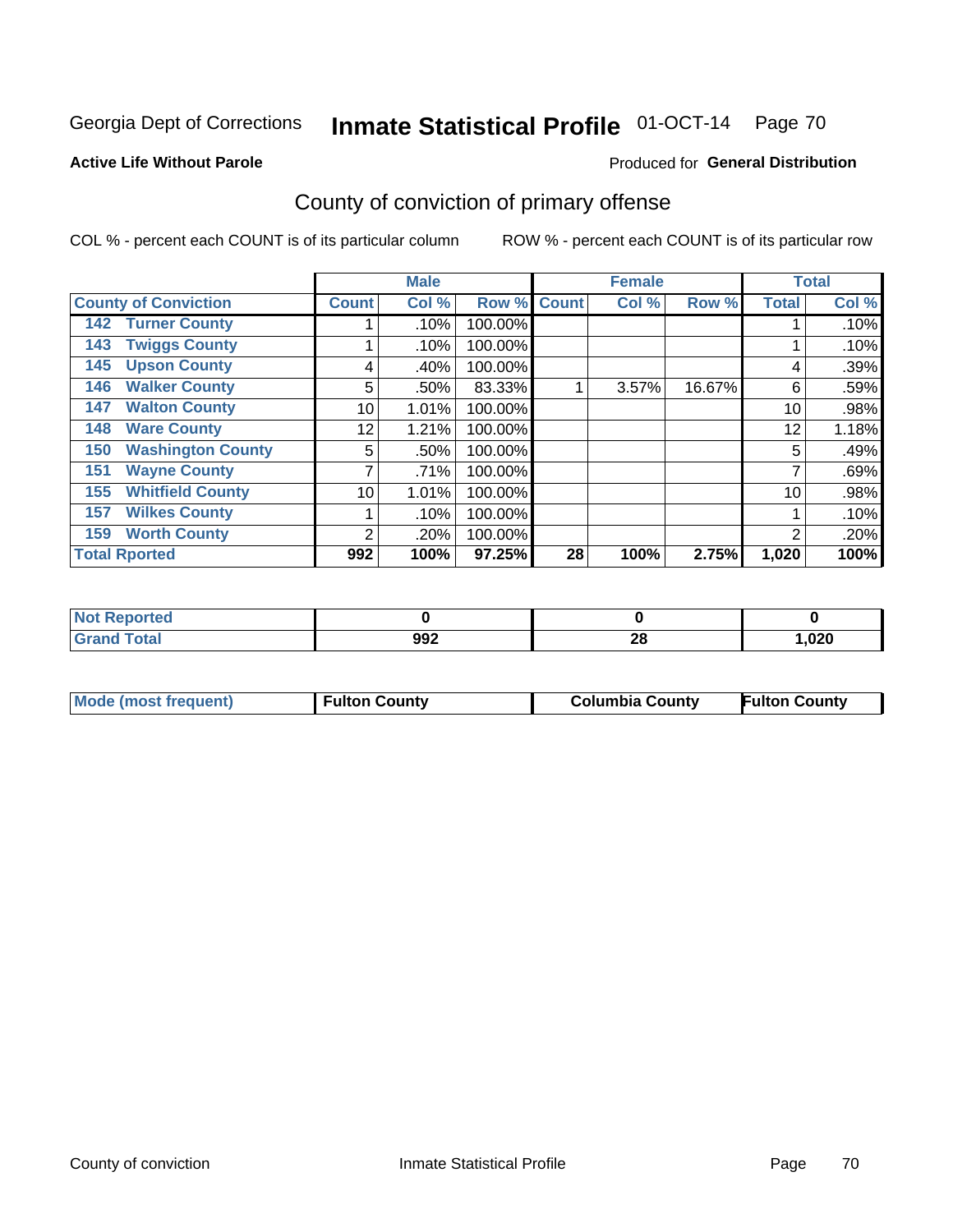### **Active Life Without Parole**

### Produced for **General Distribution**

# Circuit of conviction of primary offense

|                         |                                 |                | <b>Male</b> |         |                         | <b>Female</b> |        |                | <b>Total</b> |
|-------------------------|---------------------------------|----------------|-------------|---------|-------------------------|---------------|--------|----------------|--------------|
|                         | <b>Circuit of Conviction</b>    | <b>Count</b>   | Col %       | Row %   | <b>Count</b>            | Col%          | Row %  | <b>Total</b>   | Col %        |
| 1                       | <b>Alapaha Circuit</b>          | 10             | 1.01%       | 100.00% |                         |               |        | 10             | .98%         |
| $\overline{2}$          | <b>Alcovy Circuit</b>           | 16             | 1.61%       | 88.89%  | $\overline{2}$          | 7.14%         | 11.11% | 18             | 1.76%        |
| $\overline{\mathbf{3}}$ | <b>Atlanta Circuit</b>          | 125            | 12.60%      | 99.21%  | $\mathbf{1}$            | 3.57%         | .79%   | 126            | 12.35%       |
| $\overline{4}$          | <b>Atlantic Circuit</b>         | 14             | 1.41%       | 93.33%  | 1                       | 3.57%         | 6.67%  | 15             | 1.47%        |
| $\overline{5}$          | <b>Augusta Circuit</b>          | 65             | 6.55%       | 94.20%  | $\overline{\mathbf{4}}$ | 14.29%        | 5.80%  | 69             | 6.76%        |
| $\overline{6}$          | <b>Blue Ridge Circuit</b>       | 3              | .30%        | 100.00% |                         |               |        | 3              | .29%         |
| 7                       | <b>Brunswick Circuit</b>        | 34             | 3.43%       | 97.14%  | 1                       | 3.57%         | 2.86%  | 35             | 3.43%        |
| $\overline{\mathbf{8}}$ | <b>Chattahoochee Circuit</b>    | 37             | 3.73%       | 100.00% |                         |               |        | 37             | 3.63%        |
| $\overline{9}$          | <b>Cherokee Circuit</b>         | 9              | .91%        | 100.00% |                         |               |        | 9              | .88%         |
| 10                      | <b>Clayton Circuit</b>          | 51             | 5.14%       | 94.44%  | 3                       | 10.71%        | 5.56%  | 54             | 5.29%        |
| $\overline{11}$         | <b>Cobb Circuit</b>             | 46             | 4.64%       | 97.87%  | $\mathbf{1}$            | 3.57%         | 2.13%  | 47             | 4.61%        |
| $\overline{12}$         | <b>Conasauga Circuit</b>        | 11             | 1.11%       | 100.00% |                         |               |        | 11             | 1.08%        |
| $\overline{13}$         | <b>Cordele Circuit</b>          | 10             | 1.01%       | 100.00% |                         |               |        | 10             | .98%         |
| $\overline{14}$         | <b>Coweta Circuit</b>           | 13             | 1.31%       | 92.86%  | $\mathbf{1}$            | 3.57%         | 7.14%  | 14             | 1.37%        |
| 15                      | <b>Dougherty Circuit</b>        | 27             | 2.72%       | 96.43%  | 1                       | 3.57%         | 3.57%  | 28             | 2.75%        |
| 16                      | <b>Dublin Circuit</b>           | 8              | .81%        | 100.00% |                         |               |        | 8              | .78%         |
| $\overline{17}$         | <b>Eastern Circuit</b>          | 34             | 3.43%       | 100.00% |                         |               |        | 34             | 3.33%        |
| 18                      | <b>Flint Circuit</b>            | 11             | 1.11%       | 100.00% |                         |               |        | 11             | 1.08%        |
| 19                      | <b>Griffin Circuit</b>          | 25             | 2.52%       | 92.59%  | $\overline{2}$          | 7.14%         | 7.41%  | 27             | 2.65%        |
| $\overline{20}$         | <b>Gwinnett Circuit</b>         | 20             | 2.02%       | 95.24%  | 1                       | 3.57%         | 4.76%  | 21             | 2.06%        |
| $\overline{21}$         | <b>Houston Circuit</b>          | 18             | 1.81%       | 100.00% |                         |               |        | 18             | 1.76%        |
| $\overline{22}$         | <b>Lookout Mountain Circuit</b> | 11             | 1.11%       | 91.67%  | 1                       | 3.57%         | 8.33%  | 12             | 1.18%        |
| 23                      | <b>Macon Circuit</b>            | 31             | 3.13%       | 96.88%  | 1                       | 3.57%         | 3.13%  | 32             | 3.14%        |
| $\overline{24}$         | <b>Middle Circuit</b>           | 24             | 2.42%       | 100.00% |                         |               |        | 24             | 2.35%        |
| $\overline{25}$         | <b>Mountain Circuit</b>         | 9              | .91%        | 100.00% |                         |               |        | $9\,$          | .88%         |
| 26                      | <b>Northeastern Circuit</b>     | 21             | 2.12%       | 91.30%  | 2                       | 7.14%         | 8.70%  | 23             | 2.25%        |
| $\overline{27}$         | <b>Northern Circuit</b>         | 12             | 1.21%       | 92.31%  | 1                       | 3.57%         | 7.69%  | 13             | 1.27%        |
| 28                      | <b>Ocmulgee Circuit</b>         | 18             | 1.81%       | 94.74%  | 1                       | 3.57%         | 5.26%  | 19             | 1.86%        |
| 29                      | <b>Oconee Circuit</b>           | 3              | .30%        | 100.00% |                         |               |        | 3              | .29%         |
| 30                      | <b>Ogeechee Circuit</b>         | 10             | 1.01%       | 90.91%  | $\mathbf{1}$            | 3.57%         | 9.09%  | 11             | 1.08%        |
| $\overline{31}$         | <b>Pataula Circuit</b>          | 8              | .81%        | 100.00% |                         |               |        | 8              | .78%         |
| 32                      | <b>Piedmont Circuit</b>         | 19             | 1.92%       | 100.00% |                         |               |        | 19             | 1.86%        |
| 33                      | <b>Rome Circuit</b>             | 14             | 1.41%       | 93.33%  | $\mathbf{1}$            | 3.57%         | 6.67%  | 15             | 1.47%        |
| 34                      | <b>South Georgia Circuit</b>    | $\overline{2}$ | .20%        | 100.00% |                         |               |        | $\overline{2}$ | .20%         |
| 35                      | <b>Southern Circuit</b>         | 19             | 1.92%       | 100.00% |                         |               |        | 19             | 1.86%        |
| 36                      | <b>Southwestern Circuit</b>     | $\mathbf{3}$   | .30%        | 100.00% |                         |               |        | 3              | .29%         |
| 37                      | <b>Stone Mountain Circuit</b>   | 82             | 8.27%       | 98.80%  | 1                       | 3.57%         | 1.20%  | 83             | 8.14%        |
| 38                      | <b>Tallapoosa Circuit</b>       | 5              | .50%        | 100.00% |                         |               |        | 5              | .49%         |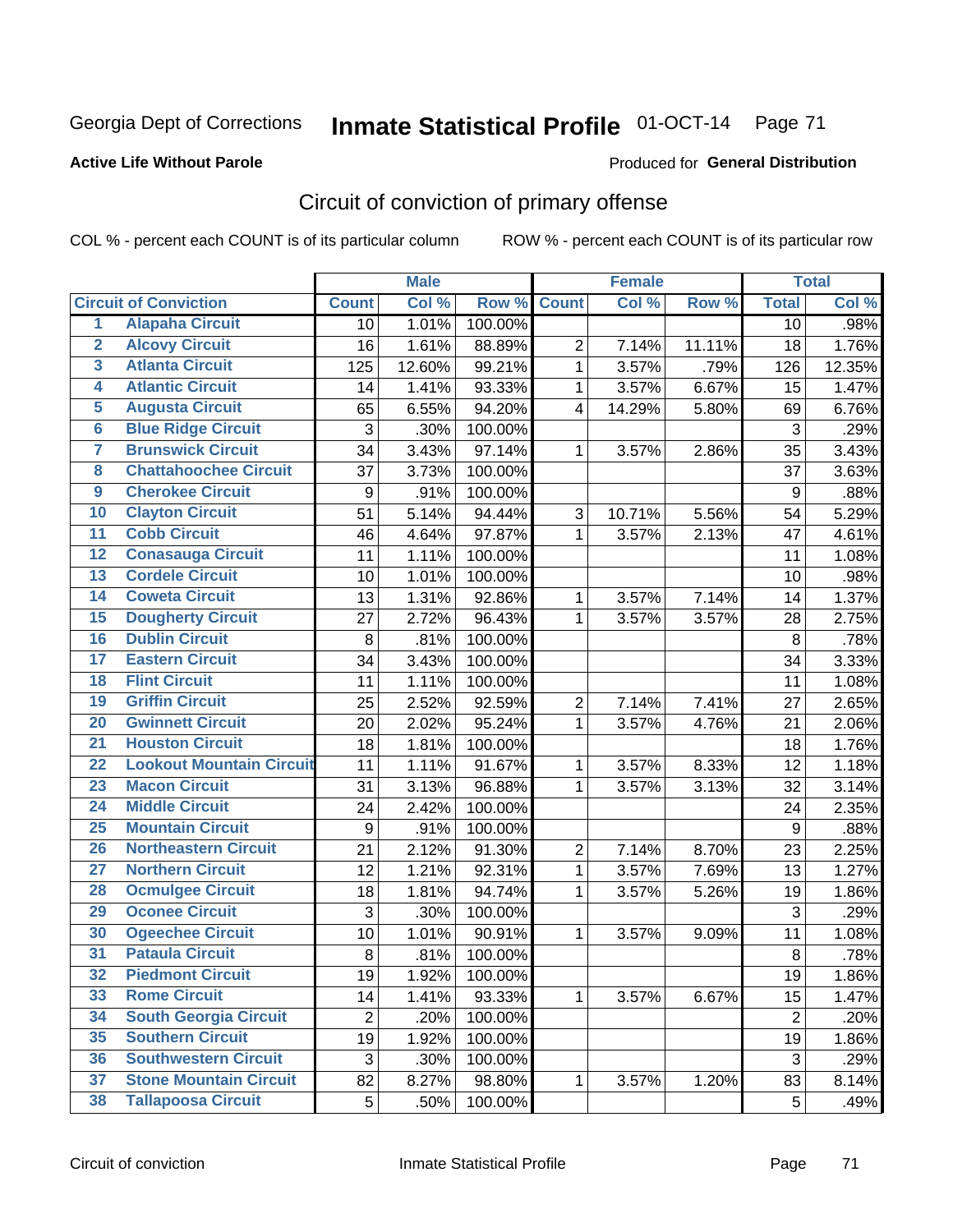### **Active Life Without Parole**

### Produced for **General Distribution**

# Circuit of conviction of primary offense

|    |                              |              | <b>Male</b> |         |              | <b>Female</b> |       |              | <b>Total</b> |
|----|------------------------------|--------------|-------------|---------|--------------|---------------|-------|--------------|--------------|
|    | <b>Circuit of Conviction</b> | <b>Count</b> | Col %       | Row %   | <b>Count</b> | Col %         | Row % | <b>Total</b> | Col %        |
| 39 | <b>Tifton Circuit</b>        | 10           | 1.01%       | 100.00% |              |               |       | 10           | .98%         |
| 40 | <b>Toombs Circuit</b>        | 4            | .40%        | 100.00% |              |               |       | 4            | .39%         |
| 41 | <b>Waycross Circuit</b>      | 23           | 2.32%       | 100.00% |              |               |       | 23           | 2.25%        |
| 42 | <b>Western Circuit</b>       | 19           | 1.92%       | 100.00% |              |               |       | 19           | 1.86%        |
| 43 | <b>Rockdale Circuit</b>      | 10           | 1.01%       | 100.00% |              |               |       | 10           | .98%         |
| 44 | <b>Douglas Circuit</b>       | 27           | 2.72%       | 96.43%  |              | 3.57%         | 3.57% | 28           | 2.75%        |
| 45 | <b>Appalachian Circuit</b>   | 3            | $.30\%$     | 100.00% |              |               |       | 3            | .29%         |
| 46 | <b>Enotah Circuit</b>        |              | .10%        | 100.00% |              |               |       |              | .10%         |
| 47 | <b>Bell-Forsyth Circuit</b>  | 4            | .40%        | 100.00% |              |               |       | 4            | .39%         |
| 48 | <b>Towaliga Circuit</b>      | 11           | 1.11%       | 100.00% |              |               |       | 11           | 1.08%        |
| 49 | <b>Paulding Circuit</b>      | 2            | .20%        | 100.00% |              |               |       | 2            | .20%         |
|    | <b>Total Rported</b>         | 992          | 100%        | 97.25%  | 28           | 100%          | 2.75% | 1,020        | 100%         |

| N <sub>of</sub><br>orted |     |          |        |
|--------------------------|-----|----------|--------|
| <b>otal</b>              | 992 | ററ<br>zo | 020, ا |

| М<br>. Innás<br>.<br>.<br>wanta<br>ााद्व<br>31.<br>$\sim$ $\sim$ $\sim$ |
|-------------------------------------------------------------------------|
|-------------------------------------------------------------------------|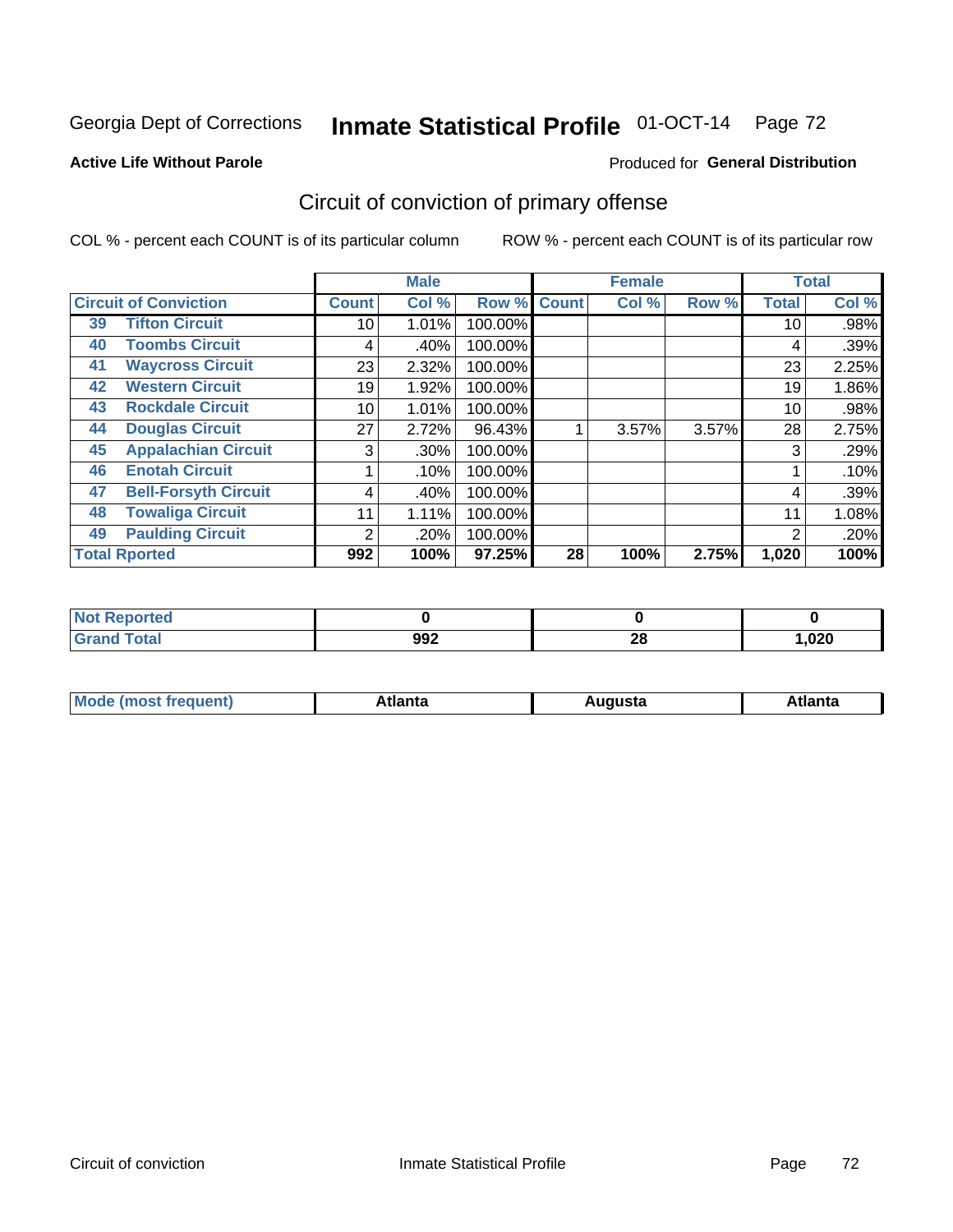### **Active Life Without Parole**

### Produced for **General Distribution**

## Years served (jail + prison) in this incarceration

| <b>Years Served</b><br>Less than one year | <b>Count</b>            | Col % |         |                 |        |        | <b>Total</b>            |       |
|-------------------------------------------|-------------------------|-------|---------|-----------------|--------|--------|-------------------------|-------|
|                                           |                         |       | Row %   | <b>Count</b>    | Col %  | Row %  | <b>Total</b>            | Col % |
|                                           | 26                      | 2.62% | 100.00% |                 |        |        | 26                      | 2.55% |
| 1 to 1.99 years                           | 64                      | 6.45% | 92.75%  | 5               | 17.86% | 7.25%  | 69                      | 6.76% |
| 2 to 2.99 years                           | 81                      | 8.17% | 94.19%  | 5               | 17.86% | 5.81%  | 86                      | 8.43% |
| 3 to 3.99 years                           | 93                      | 9.38% | 97.89%  | $\overline{2}$  | 7.14%  | 2.11%  | 95                      | 9.31% |
| 4 to 4.99 years                           | 58                      | 5.85% | 95.08%  | 3               | 10.71% | 4.92%  | 61                      | 5.98% |
| 5 to 5.99 years                           | 49                      | 4.94% | 96.08%  | $\overline{2}$  | 7.14%  | 3.92%  | 51                      | 5.00% |
| 6 to 6.99 years                           | 44                      | 4.44% | 100.00% |                 |        |        | 44                      | 4.31% |
| 7 to 7.99 years                           | 45                      | 4.54% | 97.83%  | $\mathbf{1}$    | 3.57%  | 2.17%  | 46                      | 4.51% |
| 8 to 8.99 years                           | 27                      | 2.72% | 90.00%  | $\overline{3}$  | 10.71% | 10.00% | 30                      | 2.94% |
| 9 to 9.99 years                           | 37                      | 3.73% | 100.00% |                 |        |        | 37                      | 3.63% |
| 10 to 10.99 years                         | 42                      | 4.23% | 100.00% |                 |        |        | 42                      | 4.12% |
| 11 to 11.99 years                         | 29                      | 2.92% | 93.55%  | $\overline{2}$  | 7.14%  | 6.45%  | 31                      | 3.04% |
| 12 to 12.99 years                         | 45                      | 4.54% | 93.75%  | 3               | 10.71% | 6.25%  | 48                      | 4.71% |
| 13 to 13.99 years                         | 41                      | 4.13% | 100.00% |                 |        |        | 41                      | 4.02% |
| 14 to 14.99 years                         | 51                      | 5.14% | 100.00% |                 |        |        | 51                      | 5.00% |
| 15 to 15.99 years                         | 29                      | 2.92% | 96.67%  | 1               | 3.57%  | 3.33%  | 30                      | 2.94% |
| 16 to 16.99 years                         | 44                      | 4.44% | 100.00% |                 |        |        | 44                      | 4.31% |
| 17 to 17.99 years                         | 50                      | 5.04% | 98.04%  | $\mathbf{1}$    | 3.57%  | 1.96%  | 51                      | 5.00% |
| 18 to 18.99 years                         | 34                      | 3.43% | 100.00% |                 |        |        | 34                      | 3.33% |
| 19 to 19.99 years                         | 33                      | 3.33% | 100.00% |                 |        |        | 33                      | 3.24% |
| 20 to 20.99 years                         | 24                      | 2.42% | 100.00% |                 |        |        | 24                      | 2.35% |
| 21 to 21.99 years                         | 13                      | 1.31% | 100.00% |                 |        |        | 13                      | 1.27% |
| 22 to 22.99 years                         | 3                       | 0.30% | 100.00% |                 |        |        | 3                       | 0.29% |
| 23 to 23.99 years                         | 6                       | 0.60% | 100.00% |                 |        |        | 6                       | 0.59% |
| 24 to 24.99 years                         | $\mathbf 1$             | 0.10% | 100.00% |                 |        |        | $\mathbf 1$             | 0.10% |
| 25 to 25.99 years                         | 5                       | 0.50% | 100.00% |                 |        |        | 5                       | 0.49% |
| 26 to 26.99 years                         | $\overline{\mathbf{4}}$ | 0.40% | 100.00% |                 |        |        | $\overline{\mathbf{4}}$ | 0.39% |
| 27 to 27.99 years                         | 3                       | 0.30% | 100.00% |                 |        |        | 3                       | 0.29% |
| Thirty + years                            | 11                      | 1.11% | 100.00% |                 |        |        | 11                      | 1.08% |
| <b>Total Reported</b>                     | 992                     | 100%  | 97.25%  | $\overline{28}$ | 100%   | 2.75%  | 1,020                   | 100%  |

| <b>Not Reported</b>            |                 |                 |                 |
|--------------------------------|-----------------|-----------------|-----------------|
| <b>Grand Total</b>             | 992             | 28              | 1,020           |
|                                |                 |                 |                 |
| <b>Mean</b><br>(average)       | 10.13           | 6.38            | 10.03           |
| <b>Median (middle)</b>         | 9.235           | 4.35            | 9.015           |
| <b>Mode</b><br>(most frequent) | 2 to 2.99 years | 4 to 4.99 years | 2 to 2.99 years |
|                                |                 |                 |                 |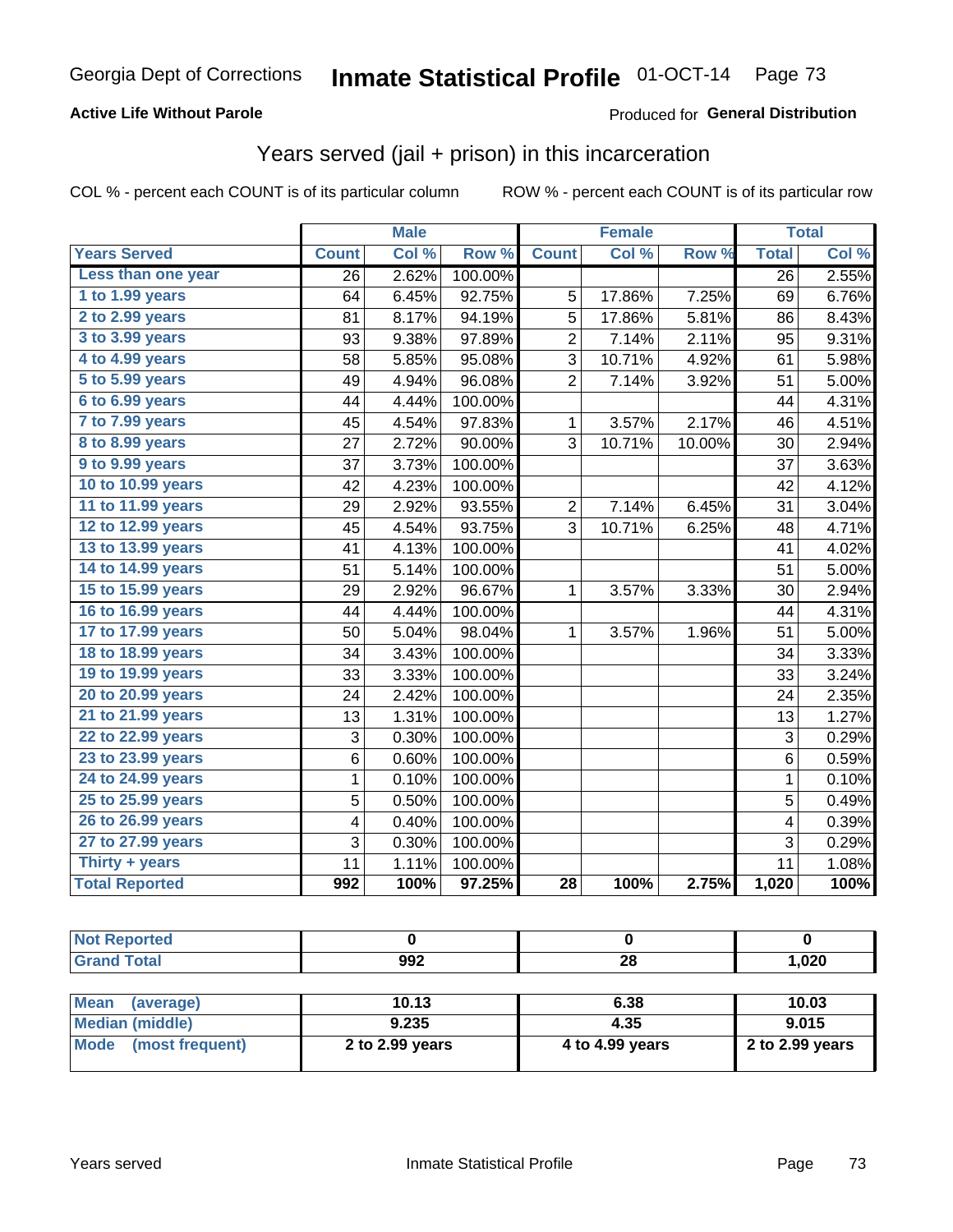### **Active Life Without Parole**

Produced for **General Distribution**

## Results of most recent HIV tests

|                         |              | <b>Male</b> |           |              | <b>Female</b> |          |       | Total  |
|-------------------------|--------------|-------------|-----------|--------------|---------------|----------|-------|--------|
| <b>HIV Test Results</b> | <b>Count</b> | Col%        | Row %     | <b>Count</b> | Col %         | Row %I   | Total | Col %  |
| <b>Positive</b>         |              | 0.71%       | 87.50%    |              | 3.57%         | 12.50%   |       | 0.79%  |
| <b>Negative</b>         | 974          | $99.29\%$   | 97.30%    | 27           | $96.43\%$     | $2.70\%$ | 1,001 | 99.21% |
| <b>Total Reported</b>   | 981          | 100%        | $97.22\%$ | 28           | 100%          | 2.78%    | 1,009 | 100%   |

| <b>Not Reported</b> |     |          |        |
|---------------------|-----|----------|--------|
| <b>Total</b>        | 992 | ኅር<br>zo | 020, ا |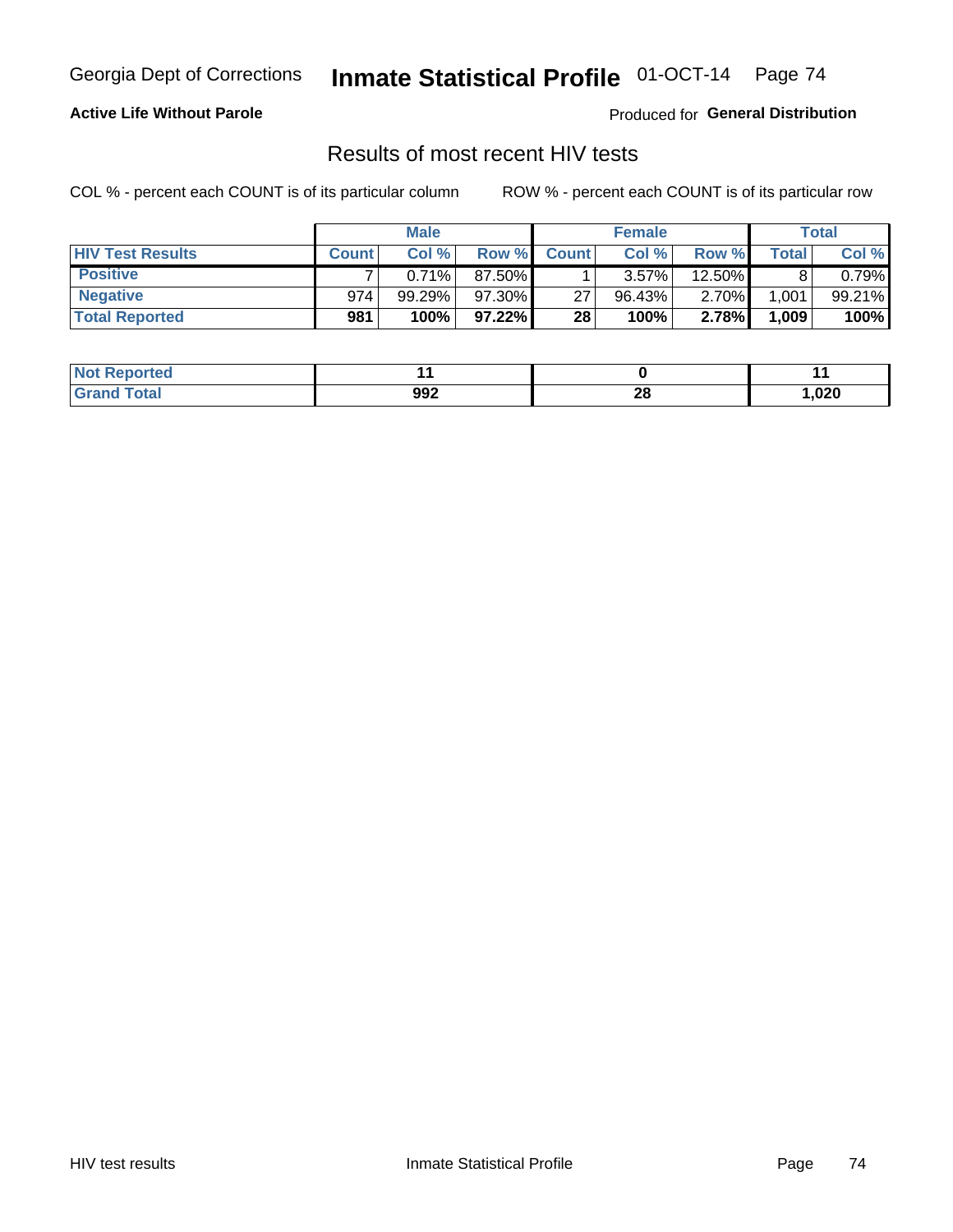### **Active Life Without Parole**

Produced for **General Distribution**

## Results of most recent tuberculosis test

|                                  | <b>Male</b>  |        |           | <b>Female</b> |           |          | Total |        |
|----------------------------------|--------------|--------|-----------|---------------|-----------|----------|-------|--------|
| <b>Tuberculosis Test Results</b> | <b>Count</b> | Col%   | Row %I    | <b>Count</b>  | Col%      | Row %    | Total | Col %  |
| <b>Positive on current test</b>  | 239          | 24.41% | 98.76%    |               | $10.71\%$ | 1.24%    | 242   | 24.03% |
| <b>Negative</b>                  | 740          | 75.59% | 96.73%    | 25            | 89.29%    | $3.27\%$ | 765   | 75.97% |
| <b>Total Reported</b>            | 979          | 100%   | $97.22\%$ | 28            | 100%      | 2.78%    | 1,007 | 100%   |

| Not I<br>Reported     |     |         | 1 v   |
|-----------------------|-----|---------|-------|
| <b>`otal</b><br>Gerer | 992 | റ<br>ZO | 020,، |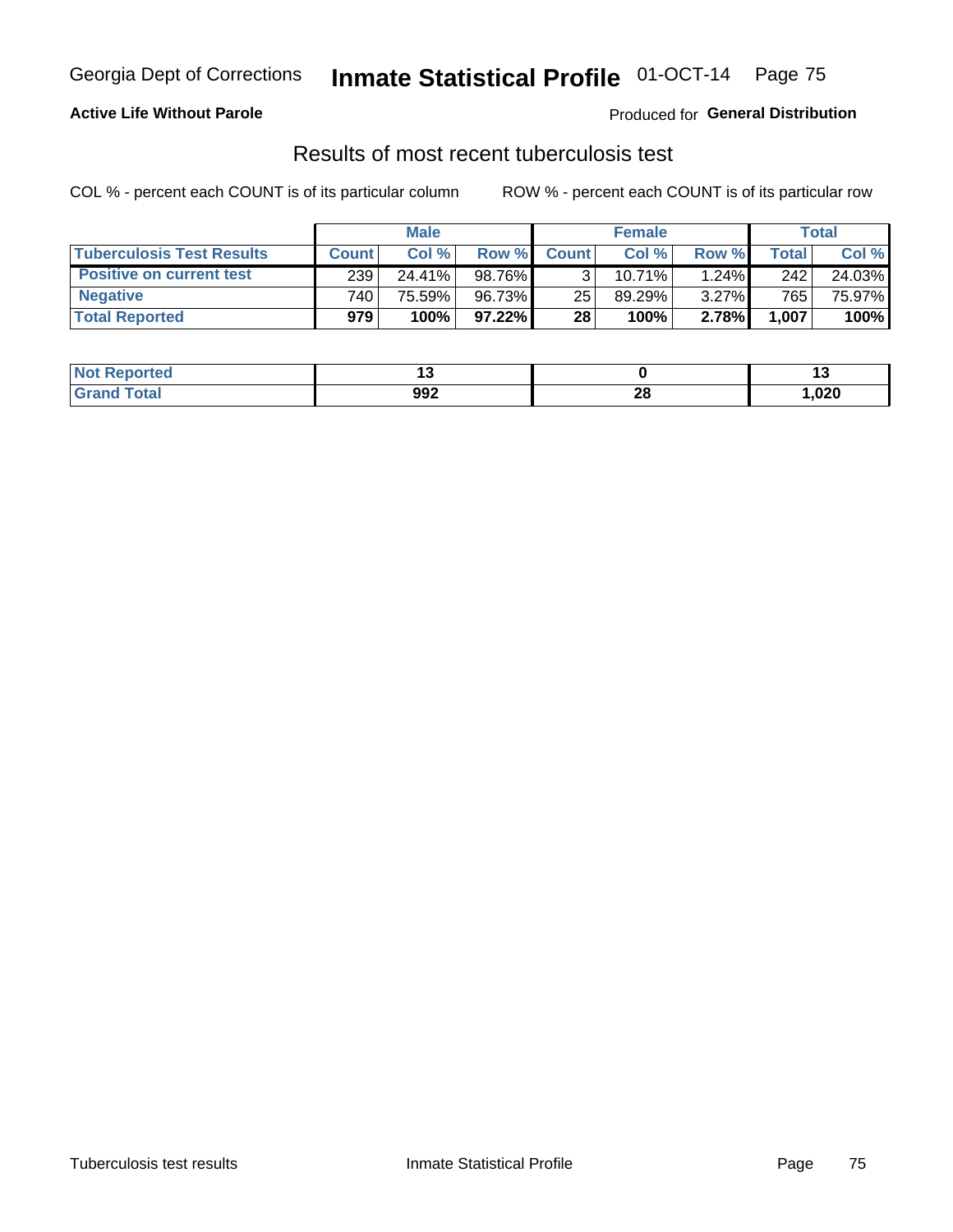### **Active Life Without Parole**

Produced for **General Distribution**

## Results of most recent syphilis test

|                                 | <b>Male</b>  |           |           | <b>Female</b> |           |          | Total   |        |
|---------------------------------|--------------|-----------|-----------|---------------|-----------|----------|---------|--------|
| <b>Syphilis Test Results</b>    | <b>Count</b> | Col%      | Row %     | <b>Count</b>  | Col %     | Row %I   | Total i | Col %  |
| <b>Positive on current test</b> | 16           | $2.54\%$  | $94.12\%$ |               | 9.09%     | 5.88%    | 17      | 2.65%  |
| <b>Negative</b>                 | 615          | $97.46\%$ | 98.40%    | 10            | $90.91\%$ | $1.60\%$ | 625     | 97.35% |
| <b>Total Reported</b>           | 631          | 100%      | 98.29%    | 11            | 100%      | $1.71\%$ | 642     | 100%   |

| <b>Not Reported</b>     | 361 |    | 270<br>J 1 0 |
|-------------------------|-----|----|--------------|
| <b>Total</b><br>' Grand | 992 | 28 | ,020         |